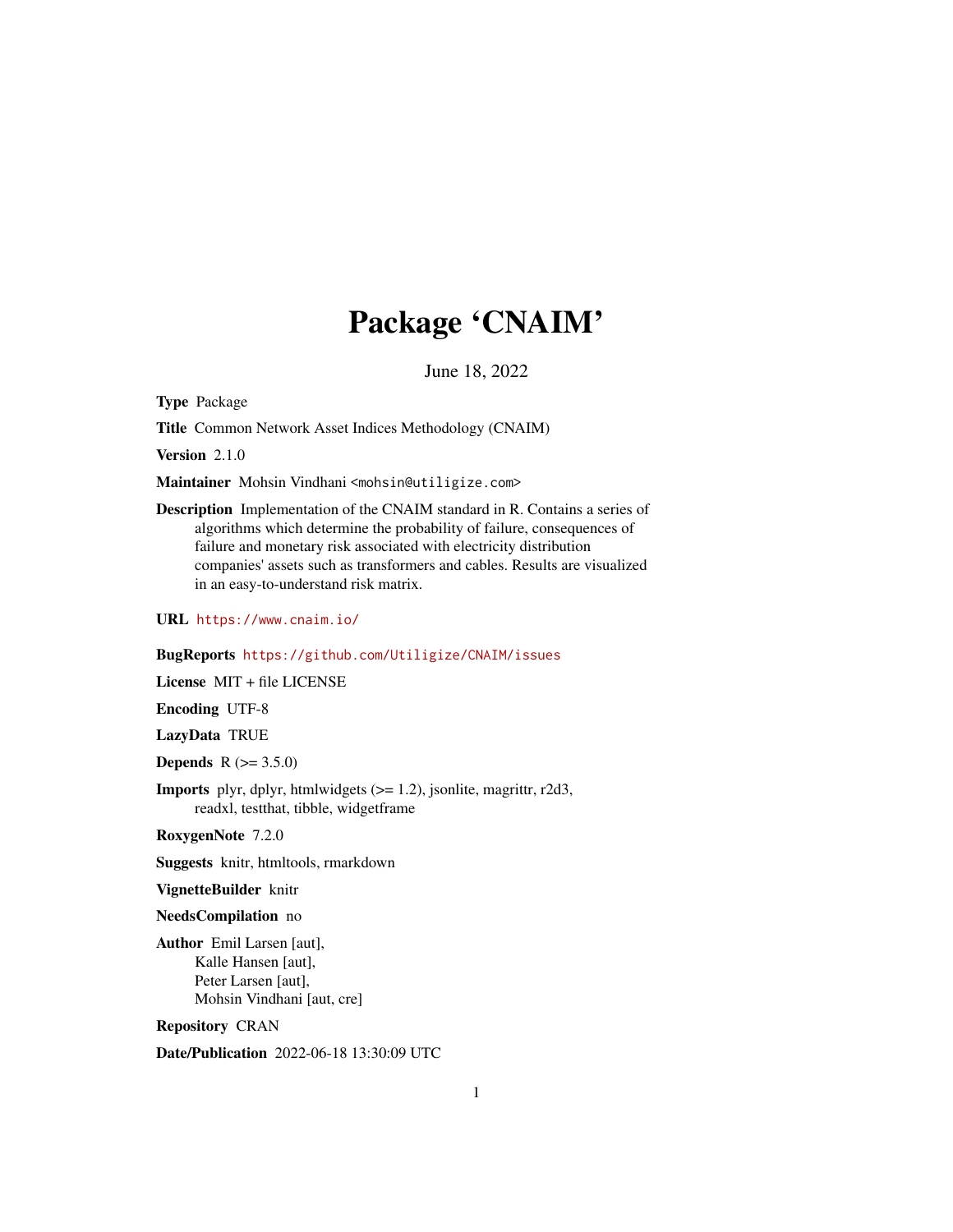# R topics documented:

|                | 4  |
|----------------|----|
|                | 5  |
|                | 6  |
|                | 6  |
|                | 8  |
|                | 9  |
|                | 11 |
|                | 12 |
|                | 13 |
|                | 14 |
|                | 15 |
|                | 16 |
|                | 16 |
|                |    |
|                |    |
|                |    |
|                | 20 |
|                | 21 |
|                |    |
|                | 22 |
|                | 23 |
|                | 23 |
|                | 24 |
|                | 25 |
|                | 26 |
|                | 27 |
|                |    |
|                | 28 |
|                | 29 |
|                | 30 |
|                | 31 |
|                | 32 |
|                | 32 |
|                | 33 |
|                |    |
|                |    |
|                | 36 |
|                | 36 |
|                | 37 |
|                | 38 |
|                | 39 |
| initial health | 40 |
|                | 41 |
|                | 43 |
|                | 44 |
|                | 44 |
|                |    |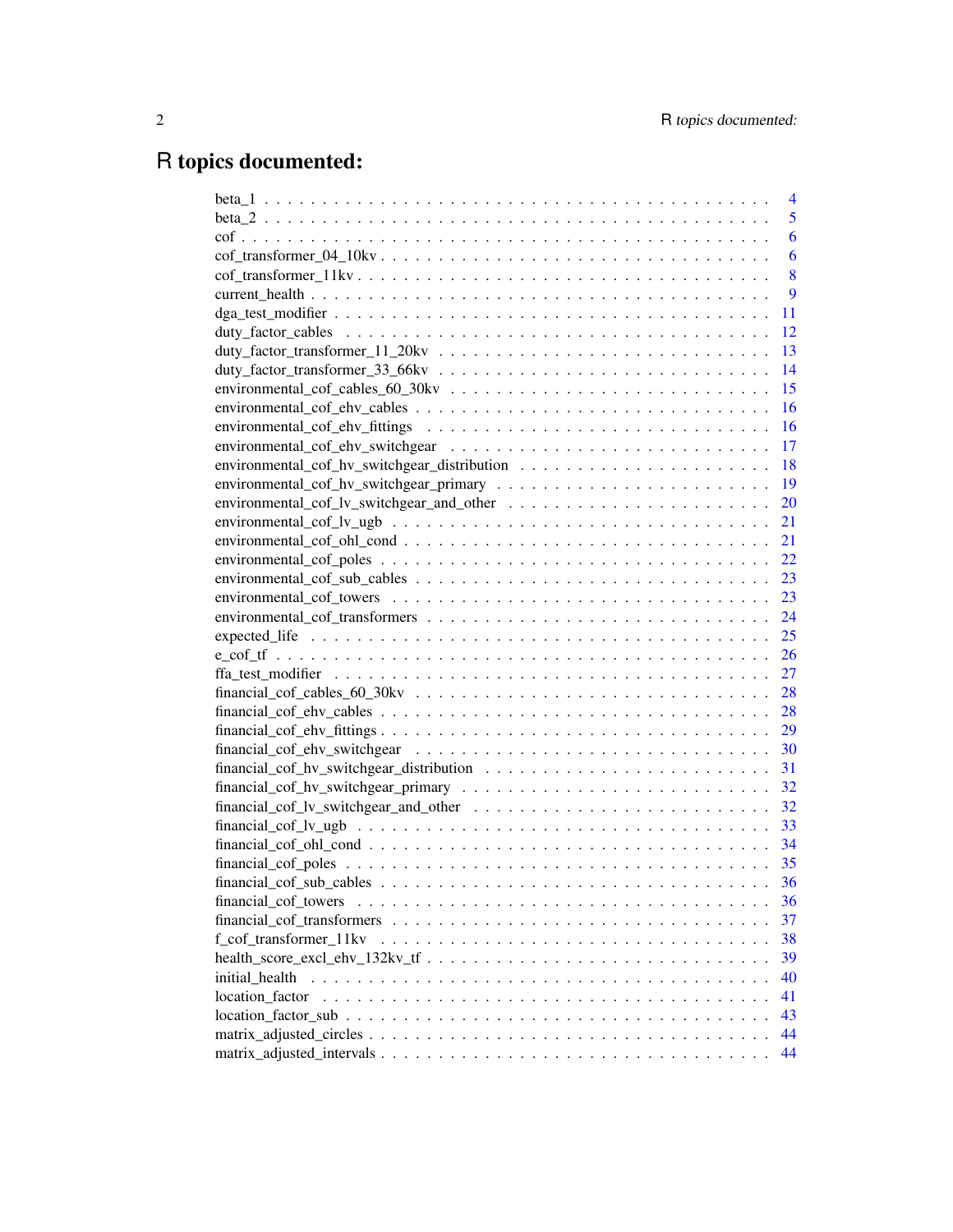|                                                                                                              | 45 |
|--------------------------------------------------------------------------------------------------------------|----|
|                                                                                                              | 46 |
|                                                                                                              | 47 |
|                                                                                                              | 48 |
|                                                                                                              | 48 |
|                                                                                                              | 49 |
|                                                                                                              | 50 |
|                                                                                                              | 51 |
|                                                                                                              | 52 |
|                                                                                                              | 53 |
|                                                                                                              | 54 |
|                                                                                                              | 55 |
|                                                                                                              | 56 |
|                                                                                                              | 57 |
|                                                                                                              | 57 |
|                                                                                                              | 58 |
|                                                                                                              | 59 |
|                                                                                                              | 60 |
|                                                                                                              | 61 |
|                                                                                                              | 63 |
|                                                                                                              | 65 |
|                                                                                                              | 67 |
|                                                                                                              | 69 |
|                                                                                                              | 70 |
|                                                                                                              | 72 |
|                                                                                                              | 74 |
|                                                                                                              | 76 |
|                                                                                                              | 78 |
|                                                                                                              | 80 |
|                                                                                                              | 82 |
|                                                                                                              | 84 |
|                                                                                                              | 89 |
|                                                                                                              | 94 |
|                                                                                                              | 96 |
|                                                                                                              | 97 |
|                                                                                                              | 99 |
|                                                                                                              |    |
| pof_poles                                                                                                    |    |
|                                                                                                              |    |
| pof_towers                                                                                                   |    |
|                                                                                                              |    |
|                                                                                                              |    |
|                                                                                                              |    |
|                                                                                                              |    |
| $present_value_future_fisk \ldots \ldots \ldots \ldots \ldots \ldots \ldots \ldots \ldots \ldots \ldots 121$ |    |
|                                                                                                              |    |
|                                                                                                              |    |
|                                                                                                              |    |
|                                                                                                              |    |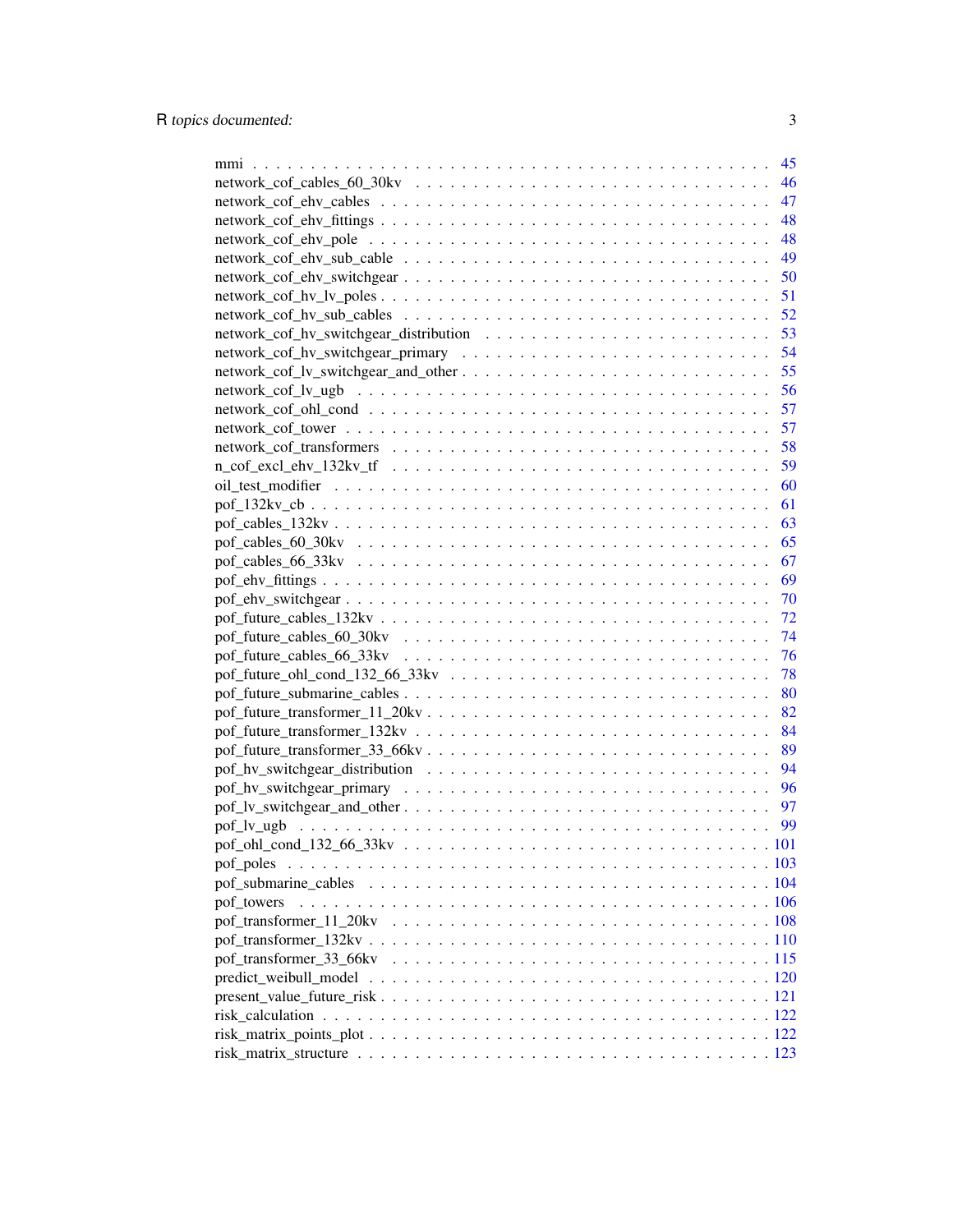<span id="page-3-0"></span>

#### **Index** 2008 **[138](#page-137-0)**

beta\_1 *Initial Ageing Rate*

# Description

This function calculates the initial ageing rate for an electric network asset. See section 6.1.5 on page 36 in CNAIM (2021).

# Usage

beta\_1(expected\_life\_years)

# Arguments

expected\_life\_years

Numeric. The output returned by the function [expected\\_life](#page-24-1)().

# Value

Numeric. Initial ageing rate for an electric network asset.

# Source

DNO Common Network Asset Indices Methodology (CNAIM), Health & Criticality - Version 2.1, 2021: [https://www.ofgem.gov.uk/sites/default/files/docs/2021/04/dno\\_common\\_networ](https://www.ofgem.gov.uk/sites/default/files/docs/2021/04/dno_common_network_asset_indices_methodology_v2.1_final_01-04-2021.pdf)k\_ [asset\\_indices\\_methodology\\_v2.1\\_final\\_01-04-2021.pdf](https://www.ofgem.gov.uk/sites/default/files/docs/2021/04/dno_common_network_asset_indices_methodology_v2.1_final_01-04-2021.pdf)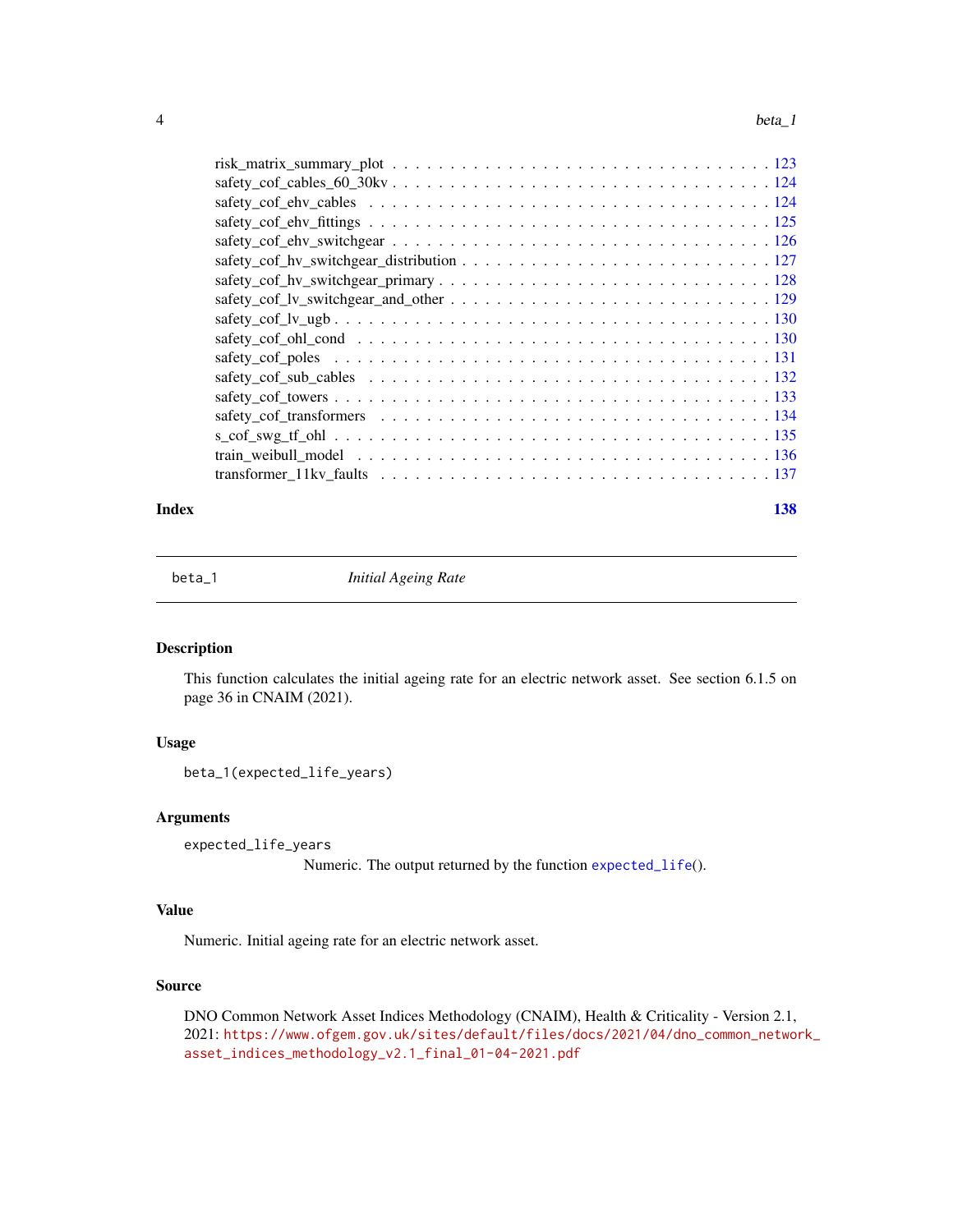#### <span id="page-4-0"></span> $beta_2$  5

# Examples

beta\_1(expected\_life\_years = 10)

# beta\_2 *Forecast Ageing Rate*

# Description

This function calculates the forecast Ageing Rate for an electric network asset. See section 6.1.8 on page 38 in CNAIM (2021).

# Usage

beta\_2(current\_health\_score, age)

# Arguments

| current_health_score |                                                                |
|----------------------|----------------------------------------------------------------|
|                      | Numeric. The output returned by the function current_health(). |
| age                  | Numeric. Age of the asset.                                     |

# Value

Numeric. Forecast ageing rate for an electric network asset.

# Source

DNO Common Network Asset Indices Methodology (CNAIM), Health & Criticality - Version 2.1, 2021: [https://www.ofgem.gov.uk/sites/default/files/docs/2021/04/dno\\_common\\_networ](https://www.ofgem.gov.uk/sites/default/files/docs/2021/04/dno_common_network_asset_indices_methodology_v2.1_final_01-04-2021.pdf)k\_ [asset\\_indices\\_methodology\\_v2.1\\_final\\_01-04-2021.pdf](https://www.ofgem.gov.uk/sites/default/files/docs/2021/04/dno_common_network_asset_indices_methodology_v2.1_final_01-04-2021.pdf)

# Examples

beta\_2(current\_health\_score = 1, age = 25)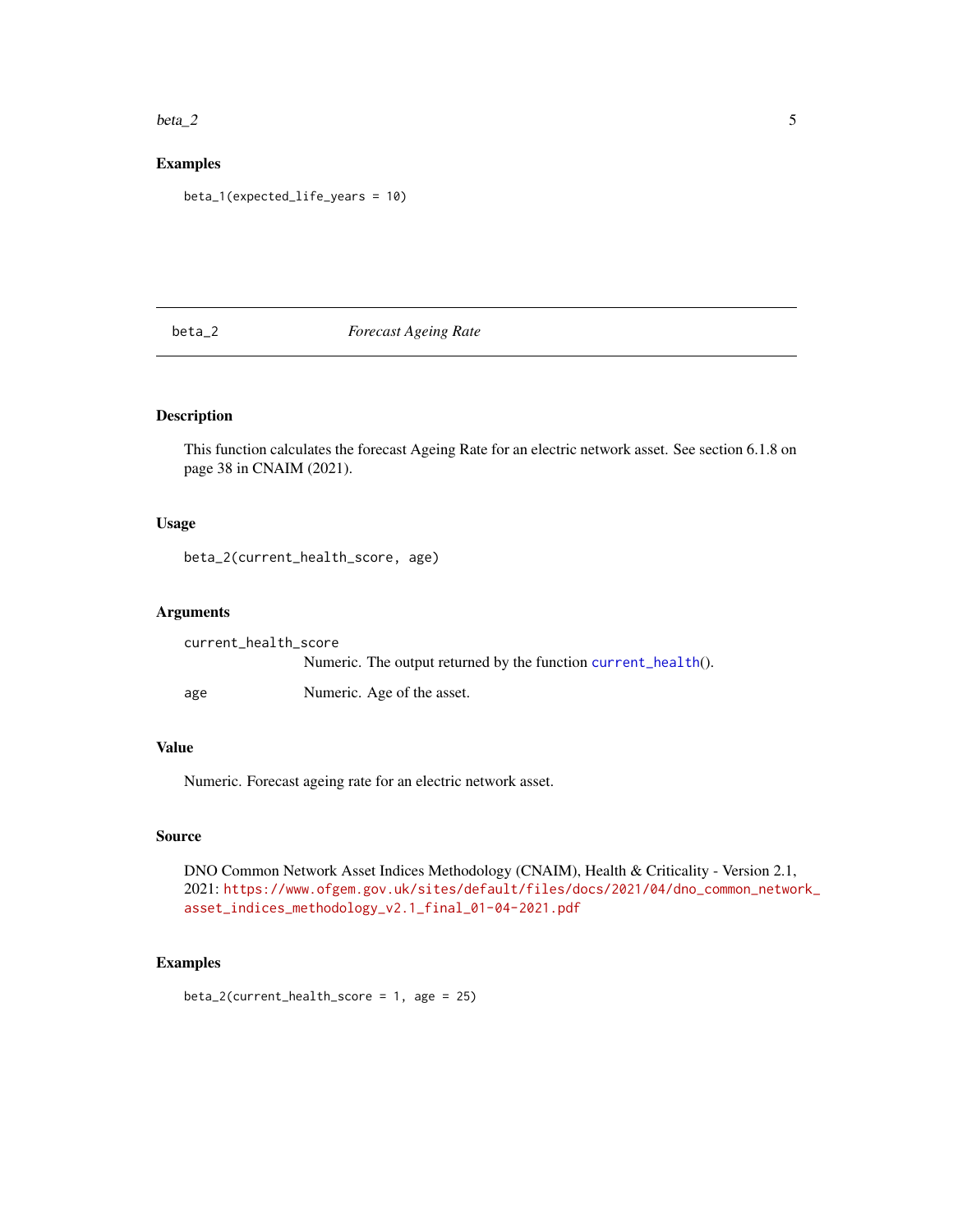<span id="page-5-1"></span><span id="page-5-0"></span>

# Description

This function calculates consequences of failure (cf.section 7, page 75, CNAIM, 2021).

# Usage

```
cof(financial_cof, safety_cof, environmental_cof, network_cof)
```
# Arguments

|                   | financial_cof Numeric. Financial consequences of failure. |
|-------------------|-----------------------------------------------------------|
|                   | safety_cof Numeric. Safety consequences of failure.       |
| environmental_cof |                                                           |
|                   | Numeric. Environmental consequences of failure.           |
| network_cof       | Numeric. Network cost of failure.                         |

# Value

Numeric. Consequences of failure.

# Source

DNO Common Network Asset Indices Methodology (CNAIM), Health & Criticality - Version 2.1, 2021: [https://www.ofgem.gov.uk/sites/default/files/docs/2021/04/dno\\_common\\_networ](https://www.ofgem.gov.uk/sites/default/files/docs/2021/04/dno_common_network_asset_indices_methodology_v2.1_final_01-04-2021.pdf)k\_ [asset\\_indices\\_methodology\\_v2.1\\_final\\_01-04-2021.pdf](https://www.ofgem.gov.uk/sites/default/files/docs/2021/04/dno_common_network_asset_indices_methodology_v2.1_final_01-04-2021.pdf)

cof\_transformer\_04\_10kv

*Consequences of Failure for a 0.4/10 kV transformer*

# Description

This function calculates consequences of failure for a 6.6/11 kV transformer (cf.section 7, page 75, CNAIM, 2021).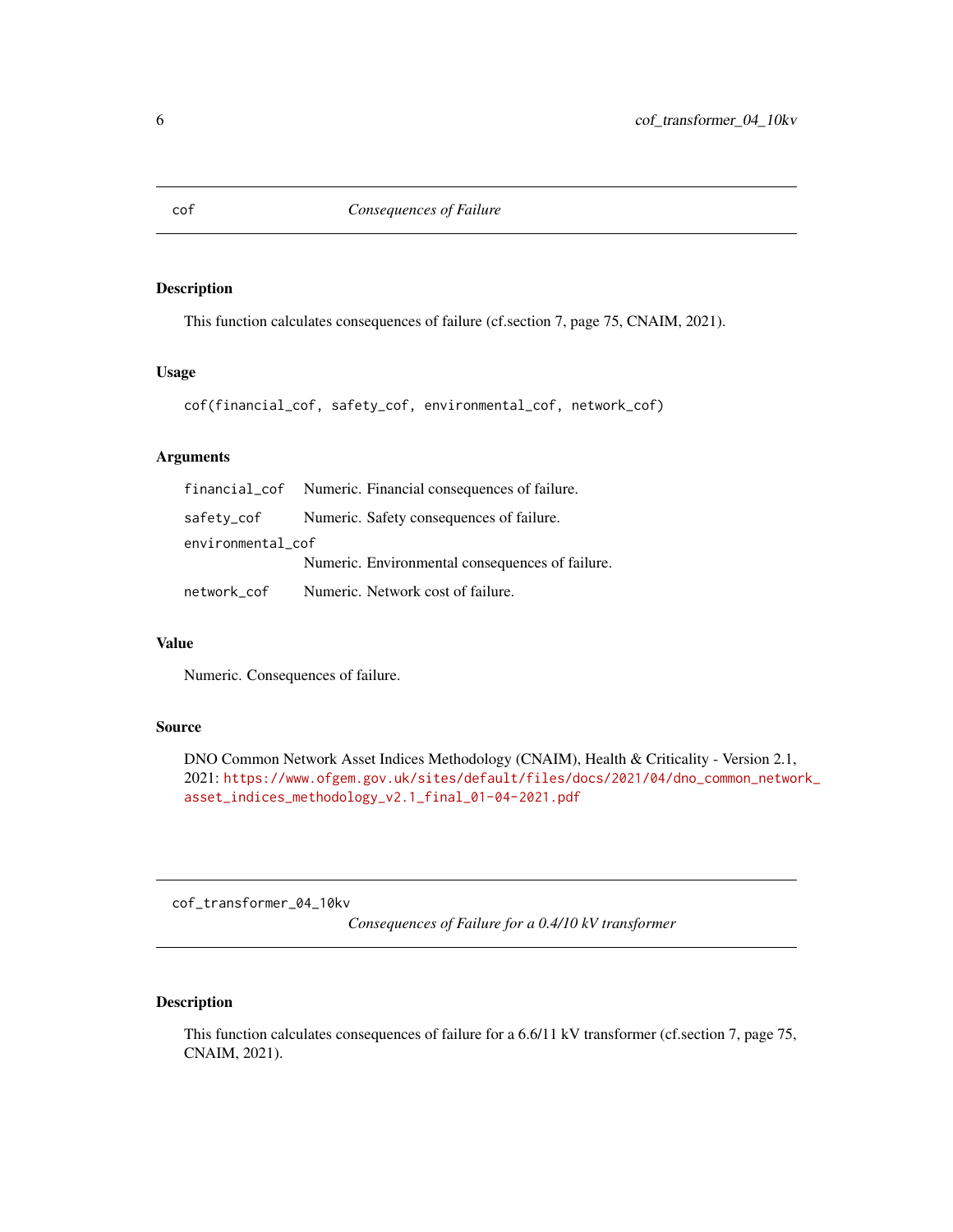# Usage

```
cof_transformer_04_10kv(
 kva,
  type,
  type_risk,
 location_risk,
 prox_water,
 bunded,
 no_customers,
 kva_per_customer
```
 $\mathcal{L}$ 

# Arguments

| kva              | Numeric. The rated transformer capacity measured in kVA for a 6.6/11 kV<br>transformer. Rated capacity is used to derive the type financial factor. For a<br>general description of type financial factor see section 7.3.3.1 on page 80 in<br>CNAIM (2021). A setting of "Default" will result in a type financial factor<br>equal to 1 (cf. section D1.2.1, page 178, CNAIM, 2021).                        |
|------------------|--------------------------------------------------------------------------------------------------------------------------------------------------------------------------------------------------------------------------------------------------------------------------------------------------------------------------------------------------------------------------------------------------------------|
| type             | String. Relates to the accessibility of the transformer Options: type = $c$ ("Type<br>A", "Type B", "Type C", "Default"). A setting of "Type A" - Normal access.<br>A setting of "Type B" - Constrained access or confined working space. A setting<br>of "Type C" - Underground substation. A setting of "Default" - Normal access<br>thus same as "Type A" setting (cf. table 221, page 180, CNAIM, 2021). |
| type_risk        | String. Risk that the asset presents to the public by its characteristics and particu-<br>lar situation. Options: type_risk = c("Low", "Medium", "High", "Default")<br>(cf. table 225, page 183, CNAIM, 2021). A setting of "Default" equals a set-<br>ting of "Medium".                                                                                                                                     |
| location_risk    | String. Proximity to areas that may affect its likelihood of trespass or interfer-<br>ence. Options: location_risk = c("Low", "Medium", "High", "Default")<br>(cf. table 225, page 183, CNAIM, 2021). A setting of "Default" equals a<br>setting of "Medium".                                                                                                                                                |
| prox_water       | Numeric. Specify the proximity to a water course in meters. A setting of<br>"Default" will result in a proximity factor of 1. Thus assume the proximity<br>to a water course is between 80m and 120m (cf. table 231, page 188, CNAIM,<br>2021).                                                                                                                                                              |
| bunded           | String. Options: bunded = c("Yes", "No", "Default"). A setting of "Default"<br>will result in a bunding factor of 1.                                                                                                                                                                                                                                                                                         |
| no_customers     | Numeric. The numner of customers fed by an individual asset.                                                                                                                                                                                                                                                                                                                                                 |
| kva_per_customer |                                                                                                                                                                                                                                                                                                                                                                                                              |
|                  | Numeric. If the asset have an exceptionally high demand per customer type in<br>kVA per customer. A setting of "Default" results in a multiplication factor of<br>1 (cf. table 18, page 90, CNAIM, 2021).                                                                                                                                                                                                    |

# Value

Numeric. Consequences of failure for a 0.4/10 kV transformer.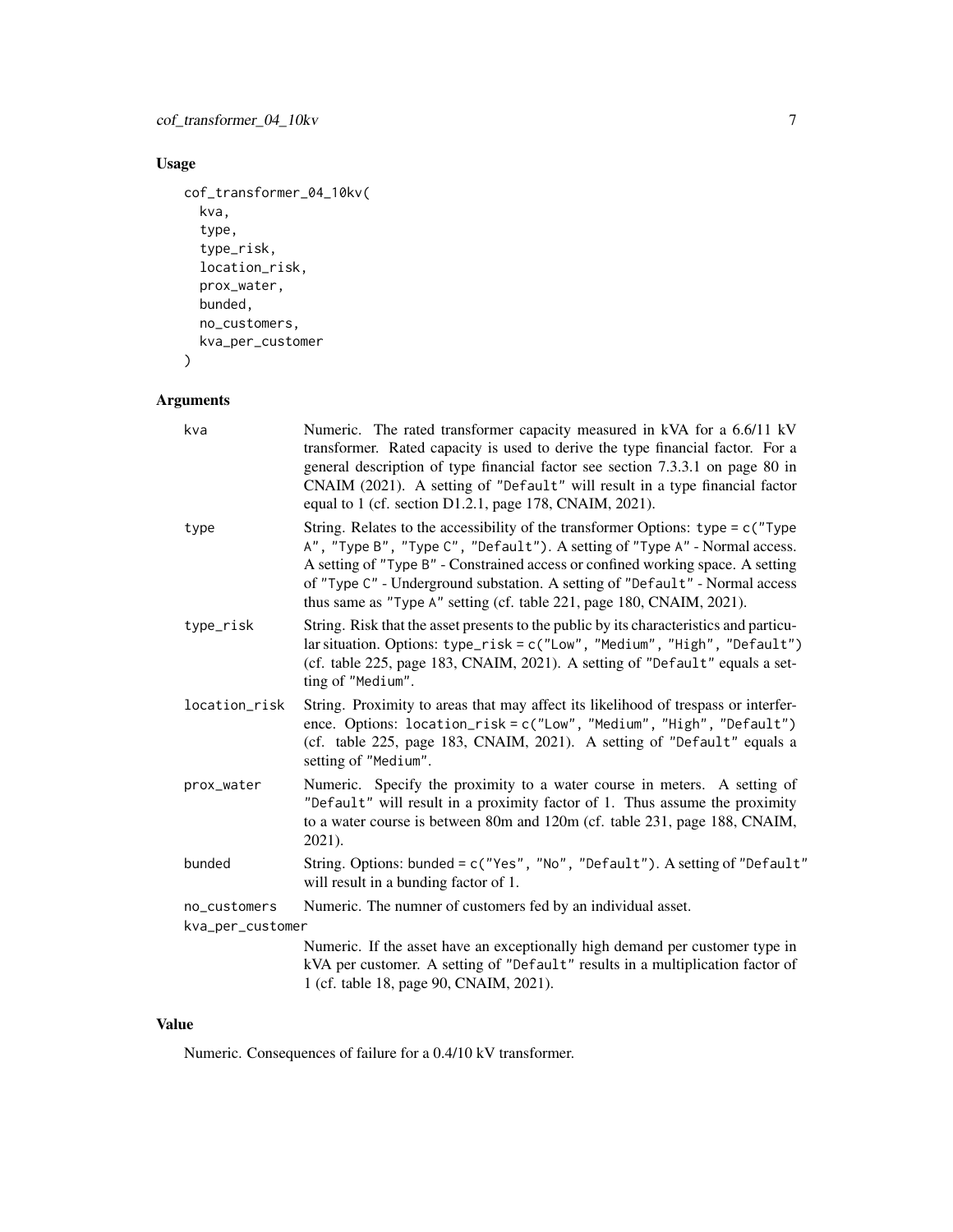```
DNO Common Network Asset Indices Methodology (CNAIM), Health & Criticality - Version 2.1,
2021: https://www.ofgem.gov.uk/sites/default/files/docs/2021/04/dno_common_network_
asset_indices_methodology_v2.1_final_01-04-2021.pdf
```
# Examples

```
# Consequences of failure for a 0.4/10 kV transformer
cof_transformer_04_10kv(kva = 500, type = "Type C",
                     type_risk = "High", location_risk = "High",
                     prox\_water = 50, bunded = "No",
                     no_customers = 500, kva_per_customer = 1)
```
cof\_transformer\_11kv *Consequences of Failure for a 6.6/11 kV transformer*

## Description

This function calculates consequences of failure for a 6.6/11 kV transformer (cf.section 7, page 75, CNAIM, 2021).

# Usage

```
cof_transformer_11kv(
  kva,
  type,
  type_risk,
  location_risk,
  prox_water,
  bunded,
  no_customers,
  kva_per_customer
\lambda
```
## Arguments

| kva  | Numeric. The rated transformer capacity measured in kVA for a 6.6/11 kV                                                                                                                                                                                                                                                                                                                                        |
|------|----------------------------------------------------------------------------------------------------------------------------------------------------------------------------------------------------------------------------------------------------------------------------------------------------------------------------------------------------------------------------------------------------------------|
|      | transformer. Rated capacity is used to derive the type financial factor. For a<br>general description of type financial factor see section 7.3.3.1 on page 80 in                                                                                                                                                                                                                                               |
|      | CNAIM (2021). A setting of "Default" will result in a type financial factor<br>equal to 1 (cf. section $D1.2.1$ , page 178, CNAIM, 2021).                                                                                                                                                                                                                                                                      |
| type | String. Relates to the accessibility of the transformer Options: $type = c$ ("Type")<br>A", "Type B", "Type C", "Default"). A setting of "Type A" - Normal access.<br>A setting of "Type B" - Constrained access or confined working space. A setting<br>of "Type C" - Underground substation. A setting of "Default" - Normal access<br>thus same as "Type A" setting (cf. table 221, page 180, CNAIM, 2021). |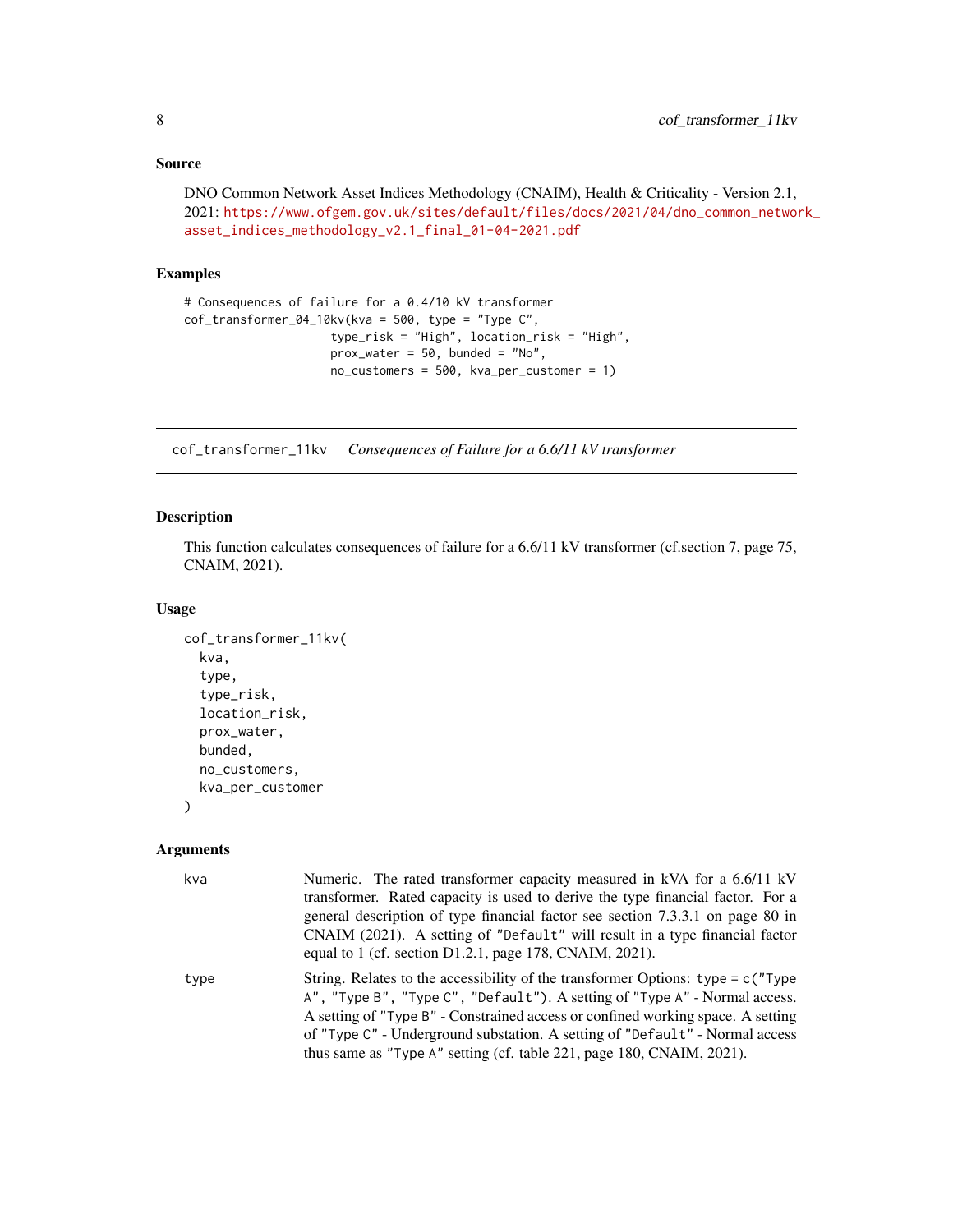<span id="page-8-0"></span>

| type_risk        | String. Risk that the asset presents to the public by its characteristics and particu-<br>lar situation. Options: type_risk = c("Low", "Medium", "High", "Default")<br>(cf. table 225, page 183, CNAIM, 2021). A setting of "Default" equals a set-<br>ting of "Medium". |
|------------------|--------------------------------------------------------------------------------------------------------------------------------------------------------------------------------------------------------------------------------------------------------------------------|
| location_risk    | String. Proximity to areas that may affect its likelihood of trespass or interfer-<br>ence. Options: location_risk = c("Low", "Medium", "High", "Default")<br>(cf. table 225, page 183, CNAIM, 2021). A setting of "Default" equals a<br>setting of "Medium".            |
| prox_water       | Numeric. Specify the proximity to a water course in meters. A setting of<br>"Default" will result in a proximity factor of 1. Thus assume the proximity<br>to a water course is between 80m and 120m (cf. table 231, page 188, CNAIM,<br>2021).                          |
| bunded           | String. Options: bunded = c("Yes", "No", "Default"). A setting of "Default"<br>will result in a bunding factor of 1.                                                                                                                                                     |
| no_customers     | Numeric. The numner of customers fed by an individual asset.                                                                                                                                                                                                             |
| kva_per_customer |                                                                                                                                                                                                                                                                          |
|                  | Numeric. If the asset have an exceptionally high demand per customer type in<br>kVA per customer. A setting of "Default" results in a multiplication factor of<br>1 (cf. table 18, page 90, CNAIM, 2021).                                                                |

#### Value

Numeric. Consequences of failure for a 6.6/11 kV transformer.

# Source

DNO Common Network Asset Indices Methodology (CNAIM), Health & Criticality - Version 2.1, 2021: [https://www.ofgem.gov.uk/sites/default/files/docs/2021/04/dno\\_common\\_networ](https://www.ofgem.gov.uk/sites/default/files/docs/2021/04/dno_common_network_asset_indices_methodology_v2.1_final_01-04-2021.pdf)k\_ [asset\\_indices\\_methodology\\_v2.1\\_final\\_01-04-2021.pdf](https://www.ofgem.gov.uk/sites/default/files/docs/2021/04/dno_common_network_asset_indices_methodology_v2.1_final_01-04-2021.pdf)

# Examples

```
# Consequences of failure for a 6.6/11 kV transformer
cof_{transformer_{11kv(kva = 500, type = "Type C",}type_risk = "High", location_risk = "High",
                     prox\_water = 50, bunded = "No",
                     no_customers = 500, kva_per_customer = 1)
```
<span id="page-8-1"></span>current\_health *Current Health score*

## Description

This function calculates the current health score for a given electric network asset (cf. CNAIM, 2021. Page 23, section 4.3.2).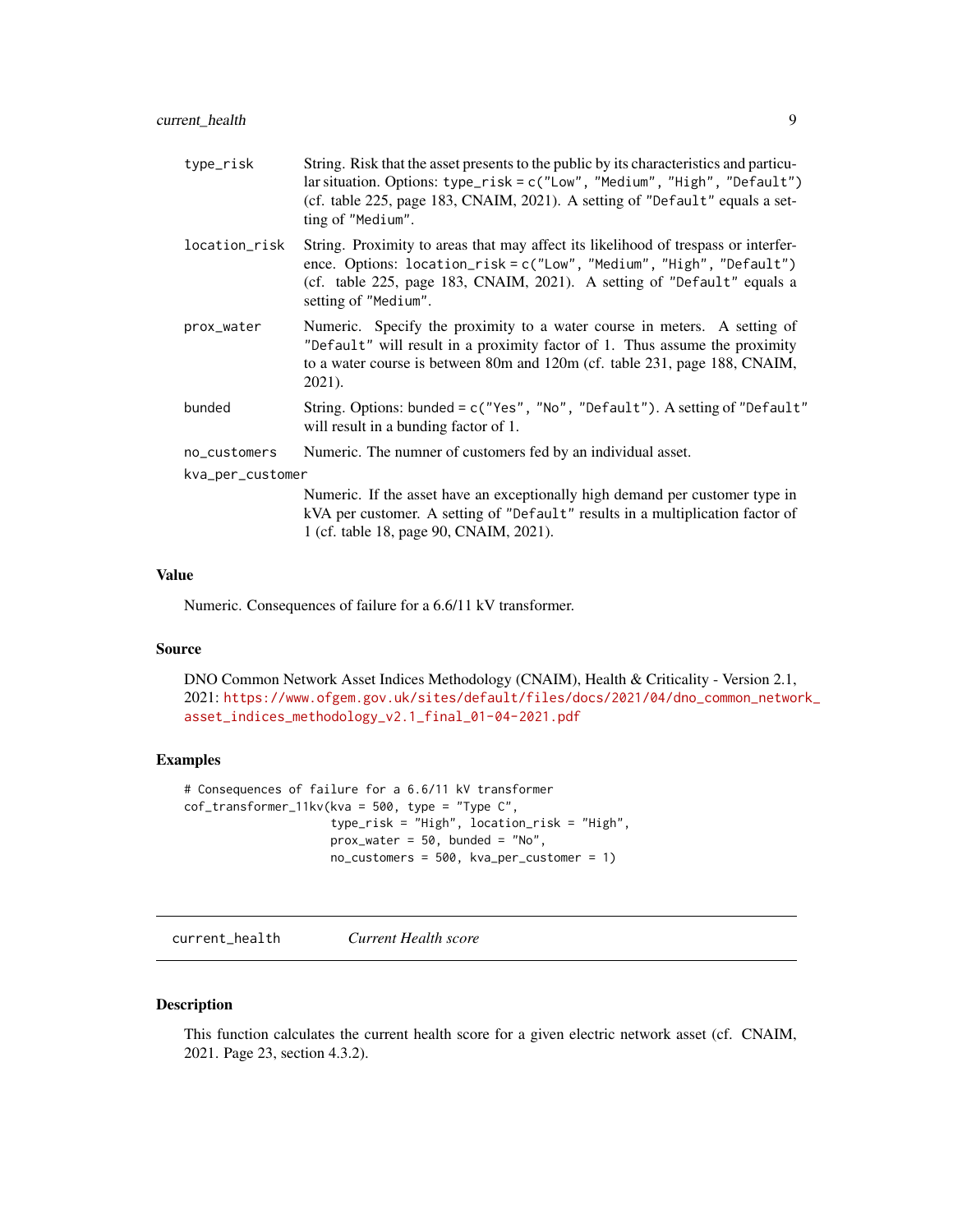# Usage

```
current_health(
  initial_health_score,
  health_score_factor,
  health_score_cap = "Default",
  health_score_collar = "Default",
  reliability_factor = "Default"
)
```
# Arguments

initial\_health\_score

Numeric. The output from the function [initial\\_health](#page-39-1)().

health\_score\_factor

Numeric. E.g. output from the function [health\\_score\\_excl\\_ehv\\_132kv\\_tf](#page-38-1)().

#### health\_score\_cap

Numeric. Specifies the maximum value of current health score. The cap is used in situations where a good result from a condition inspection or measurement implies that the health score should be no more than the specified value. The cap is derived as the minimum of the observed condition cap and the measured condition cap. Measured and observed condition caps are found in lookup tables depending in the asset category, when determine the observed and measured condition factors. A setting of "Default" sets the health\_score\_cap to 10.

#### health\_score\_collar

Numeric. Specifies the minimum value of Current Health Score. The collar is used in situations where a poor result from a condition inspection or measurement implies that the health score should be at least the specified value. The collar is derived as the minimum of the observed condition collar and the measured condition collar. Measured and observed condition collars are found in lookup tables depending in the asset category, when determine the observed and measured condition factors. A setting of "Default" sets the health\_score\_collar to 0.5.

#### reliability\_factor

Numeric. reliability\_factor shall have a value between 0.6 and 1.5. A setting of "Default" sets the reliability\_factor to 1. See section 6.14 on page 73 in CNAIM (2021).

## Value

Numeric. The Current health score.

#### Source

DNO Common Network Asset Indices Methodology (CNAIM), Health & Criticality - Version 2.1, 2021: [https://www.ofgem.gov.uk/sites/default/files/docs/2021/04/dno\\_common\\_networ](https://www.ofgem.gov.uk/sites/default/files/docs/2021/04/dno_common_network_asset_indices_methodology_v2.1_final_01-04-2021.pdf)k\_ [asset\\_indices\\_methodology\\_v2.1\\_final\\_01-04-2021.pdf](https://www.ofgem.gov.uk/sites/default/files/docs/2021/04/dno_common_network_asset_indices_methodology_v2.1_final_01-04-2021.pdf)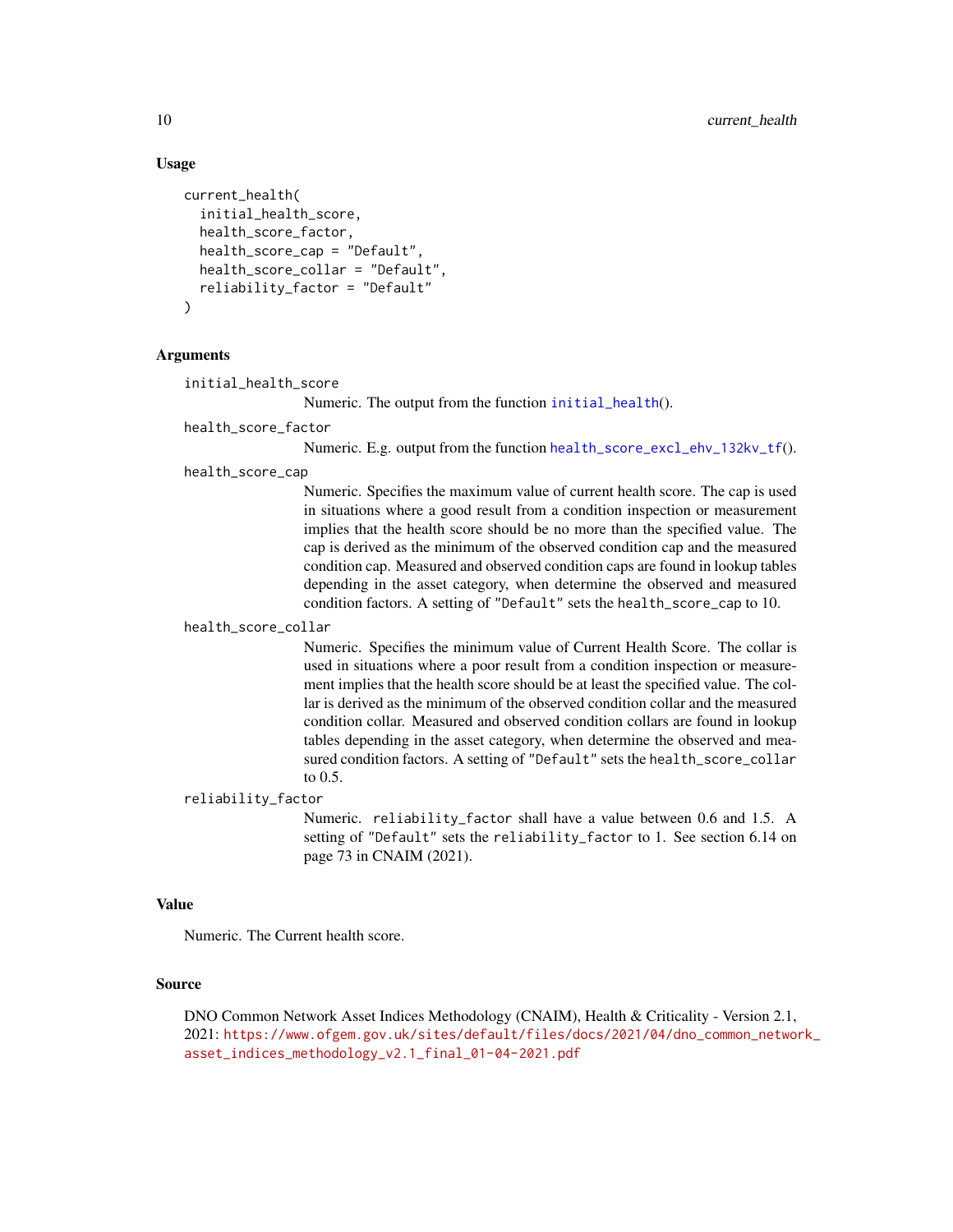<span id="page-10-0"></span>dga\_test\_modifier 11

# Examples

```
current_health(initial_health_score = 0.5,
             health_score_factor = 0.33,
              health_score_cap = 10,
              health_score\_collar = 0.5,
              reliability_factor = 1)
```
dga\_test\_modifier *DGA Test Modifier*

# Description

This function calculates the DGA test modifier for 33/10kV, 66/10kV and 132kV transformers. See e.g. section 6.12 on page 65 in CNAIM (2017).

# Usage

```
dga_test_modifier(
  hydrogen = "Default",
  methane = "Default",
  ethylene = "Default",
  ethane = "Default",
  acetylene = "Default",
  hydrogen_pre = "Default",
  methane_pre = "Default",
  ethylene_pre = "Default",
  ethane_pre = "Default",
  acetylene_pre = "Default"
)
```
# Arguments

| hydrogen     | Numeric. Refers to the hydrogen level in the transformer oil. Hydrogen levels<br>are measured in ppm. A setting of "Default" will result in the best possible<br>result.   |
|--------------|----------------------------------------------------------------------------------------------------------------------------------------------------------------------------|
| methane      | Numeric. Refers to the methane level in the transformer oil. Methane levels are<br>measured in ppm. A setting of "Default" will result in the best possible result.        |
| ethylene     | Numeric. Refers to the ethylene level in the transformer oil. Ethylene levels are<br>measured in ppm. A setting of "Default" will result in the best possible result.      |
| ethane       | Numeric. Refers to the ethane level in the transformer oil. Ethane levels are<br>measured in ppm. A setting of "Default" will result in the best possible result.          |
| acetylene    | Numeric. Refers to the acetylene level in the transformer oil. Acetylene levels<br>are measured in ppm. A setting of "Default" will result in the best possible<br>result. |
| hydrogen_pre | Numeric. Previous results. A setting of "Default" will result in the best possi-<br>ble result.                                                                            |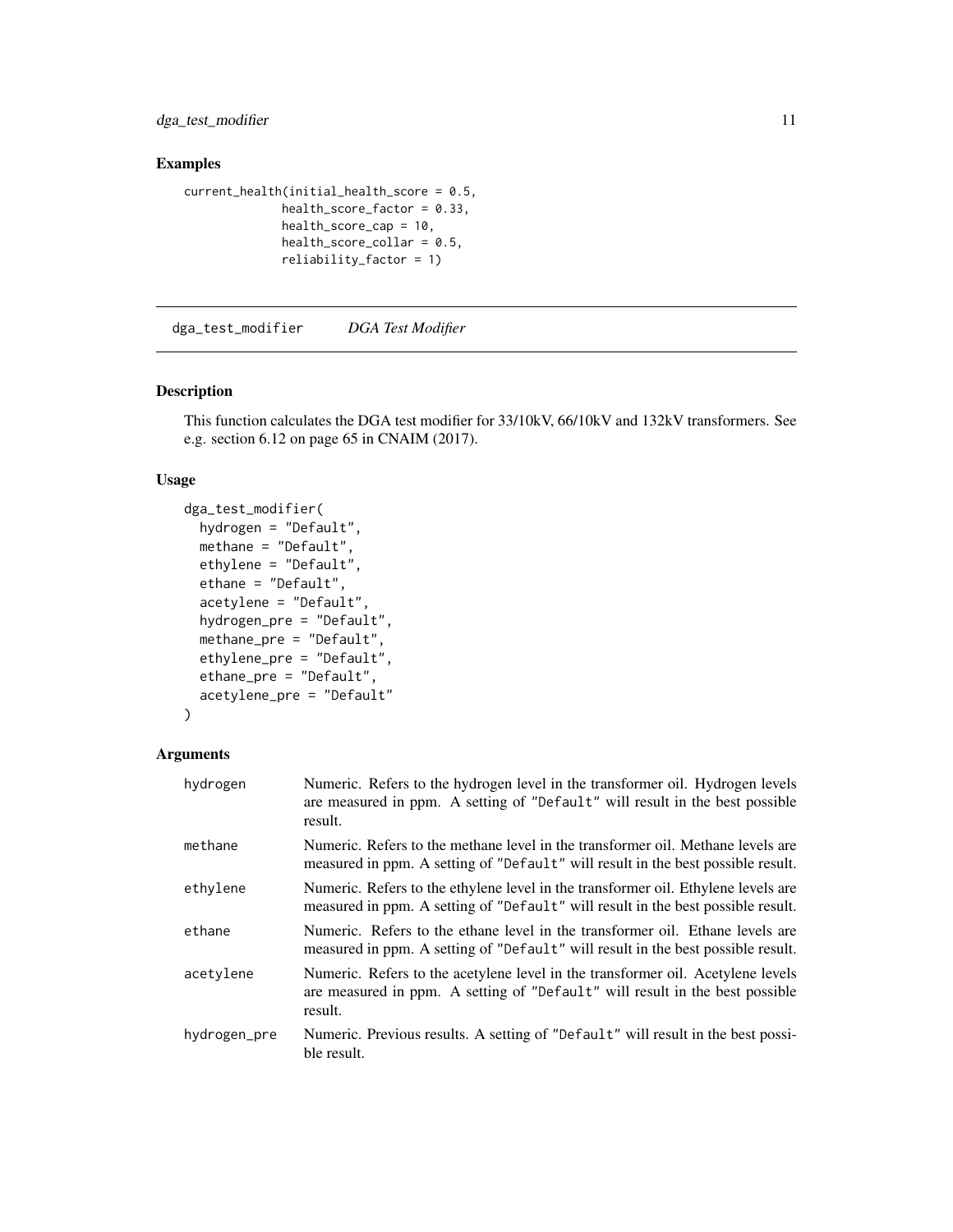<span id="page-11-0"></span>

| methane_pre   | Numeric. Previous results. A setting of "Default" will result in the best possi-<br>ble result. |
|---------------|-------------------------------------------------------------------------------------------------|
| ethylene_pre  | Numeric. Previous results. A setting of "Default" will result in the best possi-<br>ble result. |
| ethane_pre    | Numeric. Previous results. A setting of "Default" will result in the best possi-<br>ble result. |
| acetylene_pre | Numeric. Previous results. A setting of "Default" will result in the best possi-<br>ble result. |

## Value

Data table.

# Source

DNO Common Network Asset Indices Methodology (CNAIM), Health & Criticality - Version 2.1, 2021: [https://www.ofgem.gov.uk/sites/default/files/docs/2021/04/dno\\_common\\_networ](https://www.ofgem.gov.uk/sites/default/files/docs/2021/04/dno_common_network_asset_indices_methodology_v2.1_final_01-04-2021.pdf)k\_ [asset\\_indices\\_methodology\\_v2.1\\_final\\_01-04-2021.pdf](https://www.ofgem.gov.uk/sites/default/files/docs/2021/04/dno_common_network_asset_indices_methodology_v2.1_final_01-04-2021.pdf)

## Examples

```
# DGA test modifier
dga_test_modifier(hydrogen = "Default",
methane = "Default",
ethylene = "Default",
ethane = "Default",
acetylene = "Default",
hydrogen_pre = "Default",
methane_pre = "Default",
ethylene_pre = "Default",
ethane_pre = "Default",
acetylene_pre = "Default")
```
duty\_factor\_cables *Duty Factor for all cables (incl. submarine cables).*

# Description

This function calculates the duty factor for under all types of cables depending on the maximum percentage utilisation under normal operating conditions. The duty factor is used in the deriviation of the expected life of an asset. See e.g. [expected\\_life\(](#page-24-1)). For more general information about the derivation of the duty factor see section 6.6 on page 51 in CNAIM (2021)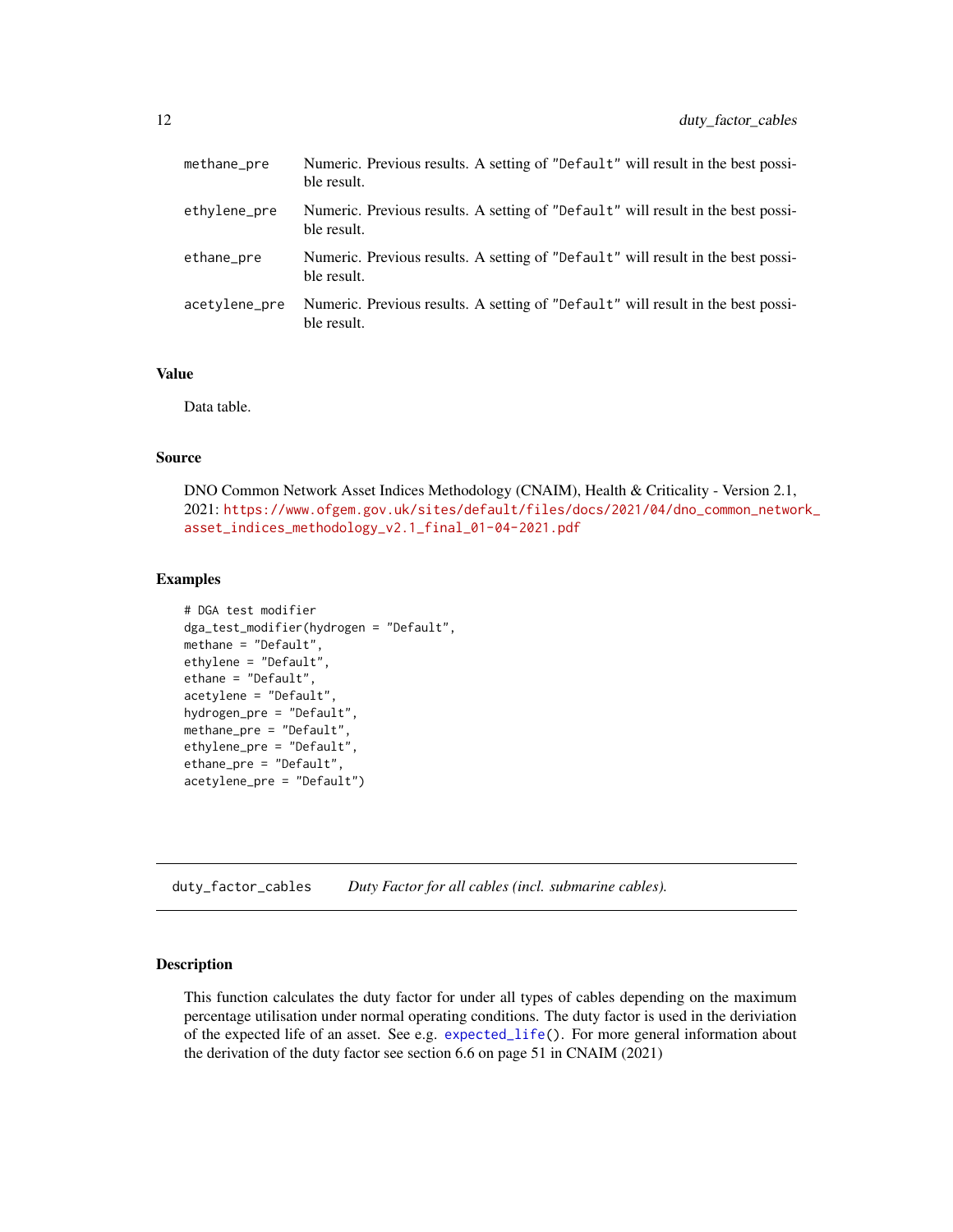# <span id="page-12-0"></span>Usage

```
duty_factor_cables(
  utilisation_pct = "Default",
  operating_voltage_pct = "Default",
  voltage_level = "EHV"
\lambda
```
# **Arguments**

| utilisation_pct       |                                                                                                                                                    |
|-----------------------|----------------------------------------------------------------------------------------------------------------------------------------------------|
|                       | Numeric. The max percentage of utilisation under normal operating conditions.                                                                      |
| operating_voltage_pct |                                                                                                                                                    |
|                       | Numeric. The ratio in percent of operating/design voltage.                                                                                         |
| voltage_level         | String. Specify the voltage level. Options: $voltage\_level = c("EHV", "HV")$ .<br>Choose "EHV" for cables $>=$ 33kV and "HV" for cables $<$ 33kV. |

## Value

Numeric. Duty factor for cables.

# Source

DNO Common Network Asset Indices Methodology (CNAIM), Health & Criticality - Version 2.1, 2021: [https://www.ofgem.gov.uk/sites/default/files/docs/2021/04/dno\\_common\\_networ](https://www.ofgem.gov.uk/sites/default/files/docs/2021/04/dno_common_network_asset_indices_methodology_v2.1_final_01-04-2021.pdf)k\_ [asset\\_indices\\_methodology\\_v2.1\\_final\\_01-04-2021.pdf](https://www.ofgem.gov.uk/sites/default/files/docs/2021/04/dno_common_network_asset_indices_methodology_v2.1_final_01-04-2021.pdf)

# Examples

```
duty_factor_cables(utilisation_pct = "Default",
operating_voltage_pct = "Default",
voltage_level = "EHV")
```
<span id="page-12-1"></span>duty\_factor\_transformer\_11\_20kv

*Duty Factor for 6.6/11kV and 20kV Transformers*

# Description

This function calculates the duty factor for 6.6/11kV and 20kV transformers depending on the maximum percentage utilisation under normal operating conditions. The duty factor is used in the deriviation of the expected life of an asset. See e.g. [expected\\_life\(](#page-24-1)). For more general information about the derivation of the duty factor see section 6.6 on page 51 in CNAIM (2021)

## Usage

```
duty_factor_transformer_11_20kv(utilisation_pct = "Default")
```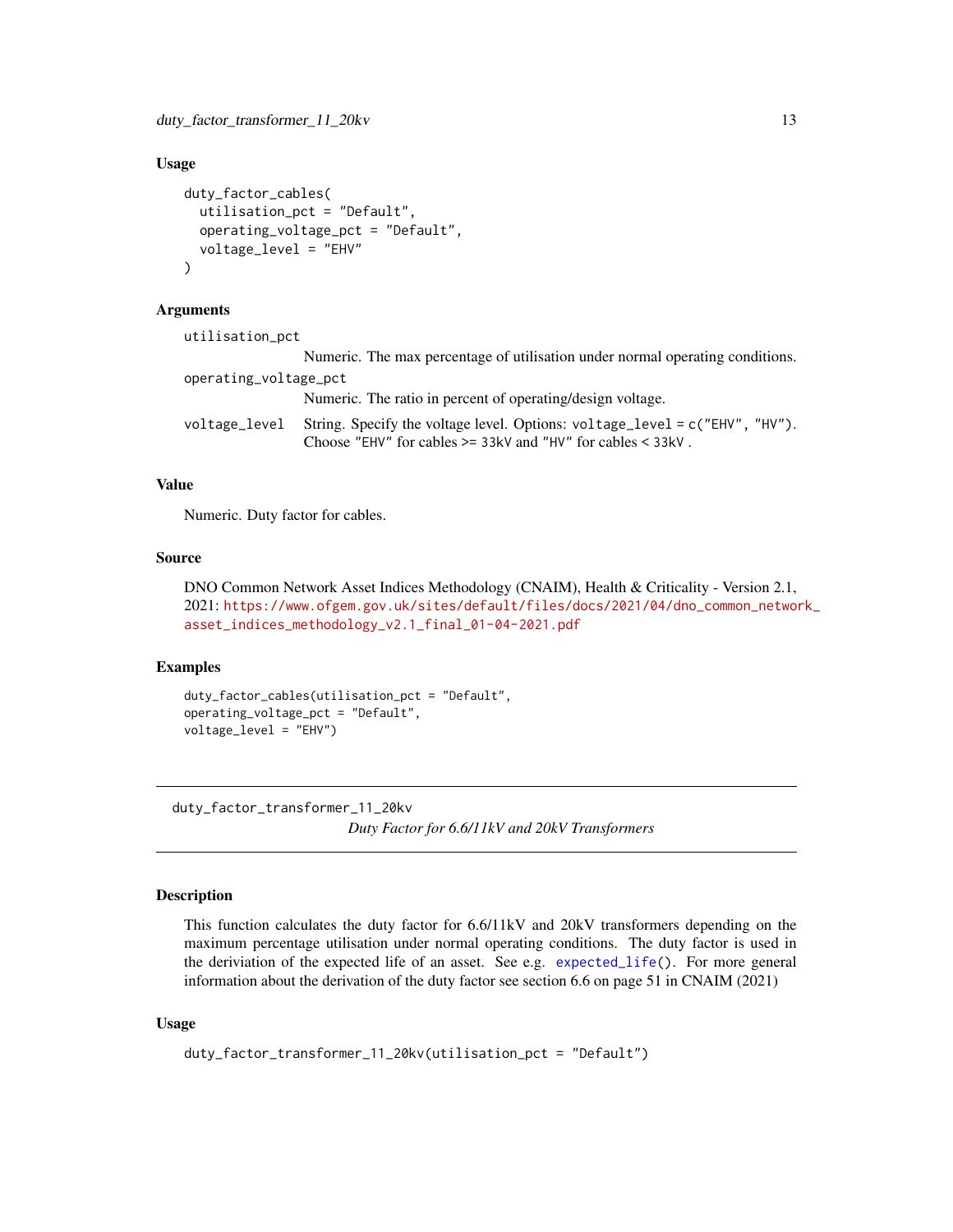## <span id="page-13-0"></span>Arguments

utilisation\_pct

Numeric. The max percentage of utilisation under normal operating conditions.

# Value

Numeric. Duty factor for 6.6/11kV or 20kV transformer.

# Source

DNO Common Network Asset Indices Methodology (CNAIM), Health & Criticality - Version 2.1, 2021: [https://www.ofgem.gov.uk/sites/default/files/docs/2021/04/dno\\_common\\_networ](https://www.ofgem.gov.uk/sites/default/files/docs/2021/04/dno_common_network_asset_indices_methodology_v2.1_final_01-04-2021.pdf)k\_ [asset\\_indices\\_methodology\\_v2.1\\_final\\_01-04-2021.pdf](https://www.ofgem.gov.uk/sites/default/files/docs/2021/04/dno_common_network_asset_indices_methodology_v2.1_final_01-04-2021.pdf)

# Examples

duty\_factor\_transformer\_11\_20kv(utilisation\_pct = 95)

duty\_factor\_transformer\_33\_66kv *Duty Factor for 33/10kV and 66/10kV Transformers and Tapchanger*

# Description

This function calculates the duty factor for 33/10kV and 66/10kV transformers depending on the maximum percentage utilisation under normal operating conditions. And the tapchanger depending on the average number of daily taps. The duty factor is used in the derivation of the expected life of an asset. See e.g. [expected\\_life](#page-24-1)(). For more general information about the derivation of the duty factor see section 6.6 on page 51 in CNAIM (2021)

#### Usage

```
duty_factor_transformer_33_66kv(
 utilisation_pct = "Default",
 no_taps = "Default"
)
```
## Arguments

| utilisation_pct |                                                                               |
|-----------------|-------------------------------------------------------------------------------|
|                 | Numeric. The max percentage of utilisation under normal operating conditions. |
| no_taps         | Numeric. Average number of daily taps (tapchanger).                           |

#### Value

Data table. Duty factor for the transformer and for the tapcharger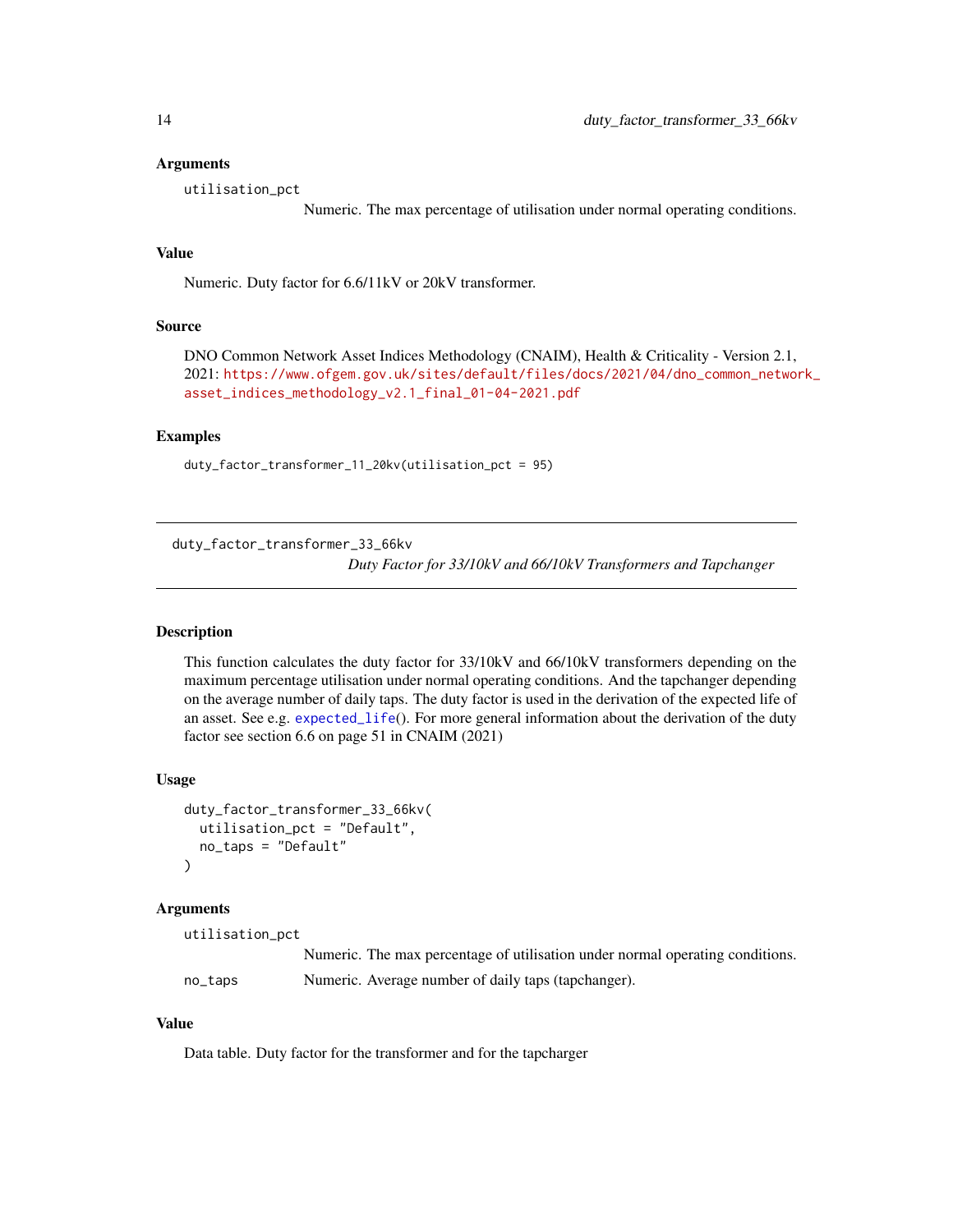<span id="page-14-0"></span>DNO Common Network Asset Indices Methodology (CNAIM), Health & Criticality - Version 2.1, 2021: [https://www.ofgem.gov.uk/sites/default/files/docs/2021/04/dno\\_common\\_networ](https://www.ofgem.gov.uk/sites/default/files/docs/2021/04/dno_common_network_asset_indices_methodology_v2.1_final_01-04-2021.pdf)k\_ [asset\\_indices\\_methodology\\_v2.1\\_final\\_01-04-2021.pdf](https://www.ofgem.gov.uk/sites/default/files/docs/2021/04/dno_common_network_asset_indices_methodology_v2.1_final_01-04-2021.pdf)

#### Examples

```
duty_factor_transformer_33_66kv(utilisation_pct = 95,
no\_taps = 25)
```
environmental\_cof\_cables\_60\_30kv

*Environmental cost of Failure for 30-60 kV UG cables*

# **Description**

This function calculates environmental consequences of failure (cf. section 7.3, page 79, CNAIM, 2021). Environmental consequences of failure is used in the derivation of consequences of failure see [cof](#page-5-1)().#' @return Numeric. Financial consequences of failure for LV switchgear ehv\_asset\_category = c("30kV UG Cable (Gas)", "60kV UG Cable (Gas)","30kV UG Cable (Non Pressurised)", "60kV UG Cable (Non Pressurised)","30kV UG Cable (Oil)", "60kV UG Cable (Oil)") . The default setting is ehv\_asset\_category = "60kV UG Cable (Gas)".

## Usage

environmental\_cof\_cables\_60\_30kv(ehv\_asset\_category, prox\_water, bunded)

#### Arguments

| ehv_asset_category |                                                                                                                                                                                                                                                    |
|--------------------|----------------------------------------------------------------------------------------------------------------------------------------------------------------------------------------------------------------------------------------------------|
|                    | Asset category for the analysis                                                                                                                                                                                                                    |
| prox_water         | Numeric. Specify the proximity to a water course in meters. A setting of<br>"Default" will result in a proximity factor of 1. Thus assume the proximity<br>to a water course is between 80m and 120m (cf. table 231, page 188, CNAIM,<br>$2021$ ). |
| bunded             | String. Options: bunded = c("Yes", "No", "Default"). A setting of "Default"<br>will result in a bunding factor of 1.                                                                                                                               |

## Source

DNO Common Network Asset Indices Methodology (CNAIM), Health & Criticality - Version 2.1, 2021: [https://www.ofgem.gov.uk/sites/default/files/docs/2021/04/dno\\_common\\_networ](https://www.ofgem.gov.uk/sites/default/files/docs/2021/04/dno_common_network_asset_indices_methodology_v2.1_final_01-04-2021.pdf)k\_ [asset\\_indices\\_methodology\\_v2.1\\_final\\_01-04-2021.pdf](https://www.ofgem.gov.uk/sites/default/files/docs/2021/04/dno_common_network_asset_indices_methodology_v2.1_final_01-04-2021.pdf)

#### Examples

```
environmental_cof_cables_60_30kv(ehv_asset_category = "30kV UG Cable (Oil)",
prox_water = 95, bunded = "Yes")
```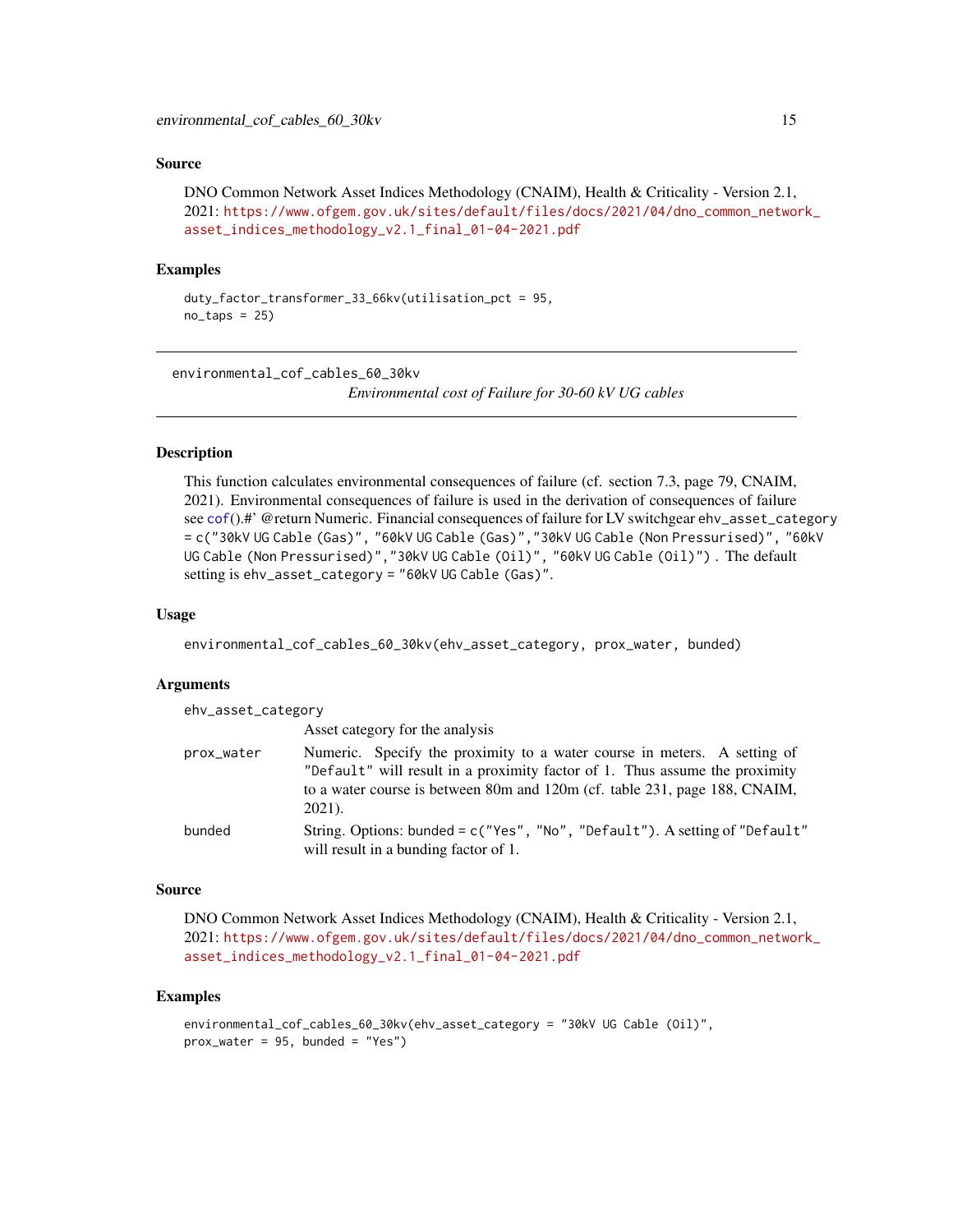```
environmental_cof_ehv_cables
```
*Environmental cost of Failure for EHV UG cables & 132 kV UG cables*

# Description

This function calculates environmental consequences of failure (cf. section 7.3, page 79, CNAIM, 2021). Environmental consequences of failure is used in the derivation of consequences of failure see [cof](#page-5-1)().#' @return Numeric. Financial consequences of failure for LV switchgear

## Usage

```
environmental_cof_ehv_cables(ehv_asset_category, prox_water, bunded)
```
## **Arguments**

|                         | ehv_asset_category                                                                                                                                                                                                                    |
|-------------------------|---------------------------------------------------------------------------------------------------------------------------------------------------------------------------------------------------------------------------------------|
|                         | String The type of EHV asset category                                                                                                                                                                                                 |
| prox_water<br>$2021$ ). | Numeric. Specify the proximity to a water course in meters. A setting of<br>"Default" will result in a proximity factor of 1. Thus assume the proximity<br>to a water course is between 80m and 120m (cf. table 231, page 188, CNAIM, |
| bunded                  | String. Options: bunded = c("Yes", "No", "Default"). A setting of "Default"<br>will result in a bunding factor of 1.                                                                                                                  |

# Source

DNO Common Network Asset Indices Methodology (CNAIM), Health & Criticality - Version 2.1, 2021: [https://www.ofgem.gov.uk/sites/default/files/docs/2021/04/dno\\_common\\_networ](https://www.ofgem.gov.uk/sites/default/files/docs/2021/04/dno_common_network_asset_indices_methodology_v2.1_final_01-04-2021.pdf)k\_ [asset\\_indices\\_methodology\\_v2.1\\_final\\_01-04-2021.pdf](https://www.ofgem.gov.uk/sites/default/files/docs/2021/04/dno_common_network_asset_indices_methodology_v2.1_final_01-04-2021.pdf)

# Examples

```
environmental_cof_ehv_cables(ehv_asset_category = "33kV UG Cable (Oil)",
prox\_water = 95, bunded = "Yes")
```
environmental\_cof\_ehv\_fittings

*Environmental cost of Failure for EHV/132kV fittings*

# **Description**

This function calculates environmental consequences of failure (cf. section 7.3, page 79, CNAIM, 2021). Environmental consequences of failure is used in the derivation of consequences of failure see [cof](#page-5-1)().#' @return Numeric. Financial consequences of failure for LV switchgear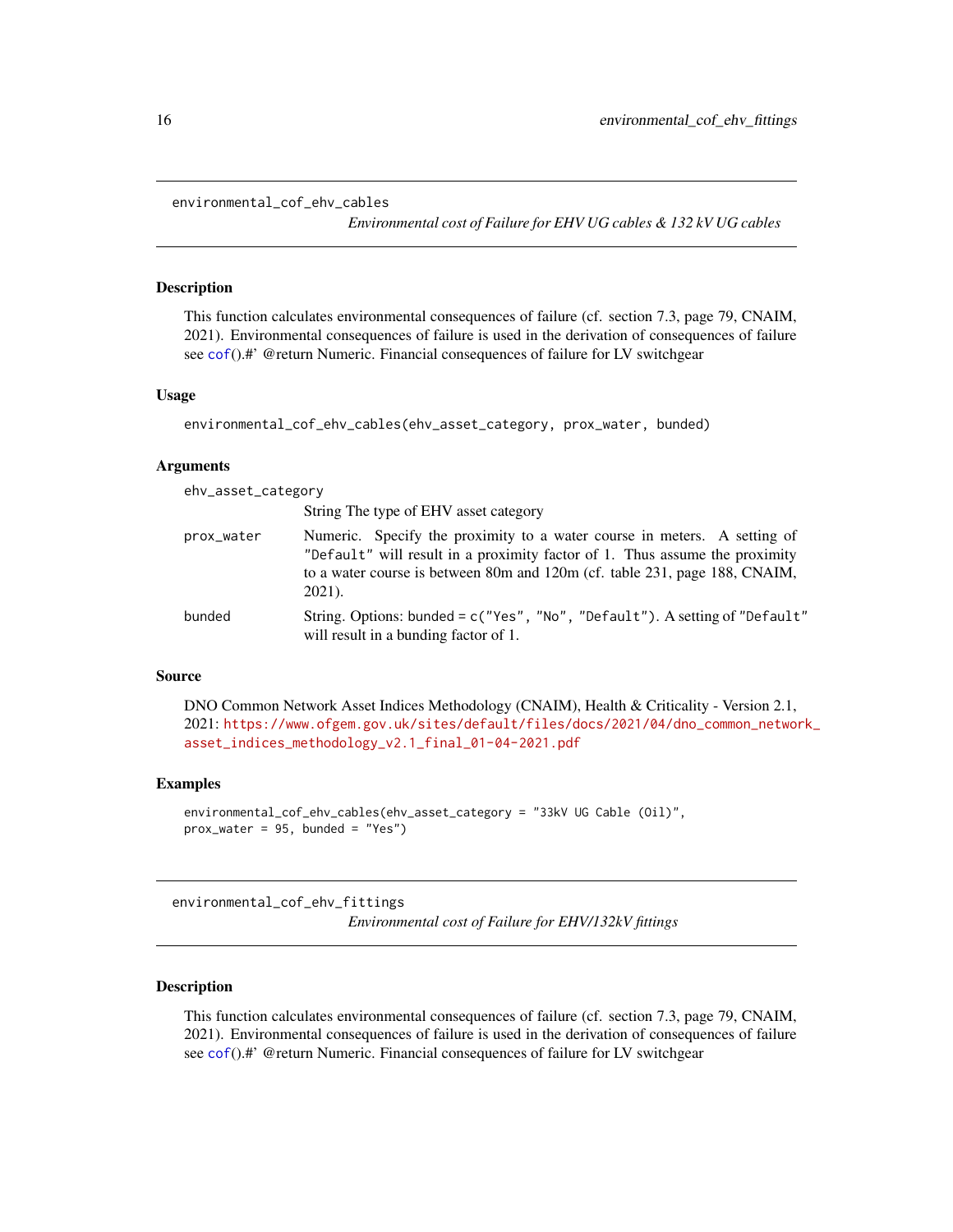# <span id="page-16-0"></span>Usage

environmental\_cof\_ehv\_fittings(ehv\_asset\_category)

# Arguments

ehv\_asset\_category String The type of EHV asset category

# Source

DNO Common Network Asset Indices Methodology (CNAIM), Health & Criticality - Version 2.1, 2021: [https://www.ofgem.gov.uk/sites/default/files/docs/2021/04/dno\\_common\\_networ](https://www.ofgem.gov.uk/sites/default/files/docs/2021/04/dno_common_network_asset_indices_methodology_v2.1_final_01-04-2021.pdf)k\_ [asset\\_indices\\_methodology\\_v2.1\\_final\\_01-04-2021.pdf](https://www.ofgem.gov.uk/sites/default/files/docs/2021/04/dno_common_network_asset_indices_methodology_v2.1_final_01-04-2021.pdf)

#### Examples

```
environmental_cof_ehv_fittings(ehv_asset_category = "33kV Fittings")
```
environmental\_cof\_ehv\_switchgear

*Environmental cost of Failure for EHV swicthgear & 132kV CB*

# **Description**

This function calculates environmental consequences of failure (cf. section 7.3, page 79, CNAIM, 2021). Environmental consequences of failure is used in the derivation of consequences of failure see [cof](#page-5-1)().#' @return Numeric. Financial consequences of failure for LV switchgear

# Usage

```
environmental_cof_ehv_switchgear(
  ehv_asset_category,
  type_env_factor,
 prox_water,
 bunded
\lambda
```
# Arguments

ehv\_asset\_category

String The type of EHV asset category

```
type_env_factor
```

|            | String The type environment factor of EHV asset category                                                                                                                                                                                        |
|------------|-------------------------------------------------------------------------------------------------------------------------------------------------------------------------------------------------------------------------------------------------|
| prox_water | Numeric. Specify the proximity to a water course in meters. A setting of<br>"Default" will result in a proximity factor of 1. Thus assume the proximity<br>to a water course is between 80m and 120m (cf. table 231, page 188, CNAIM,<br>2021). |
| bunded     | String. Options: bunded = $c$ ("Yes", "No", "Default"). A setting of "Default"<br>will result in a bunding factor of 1.                                                                                                                         |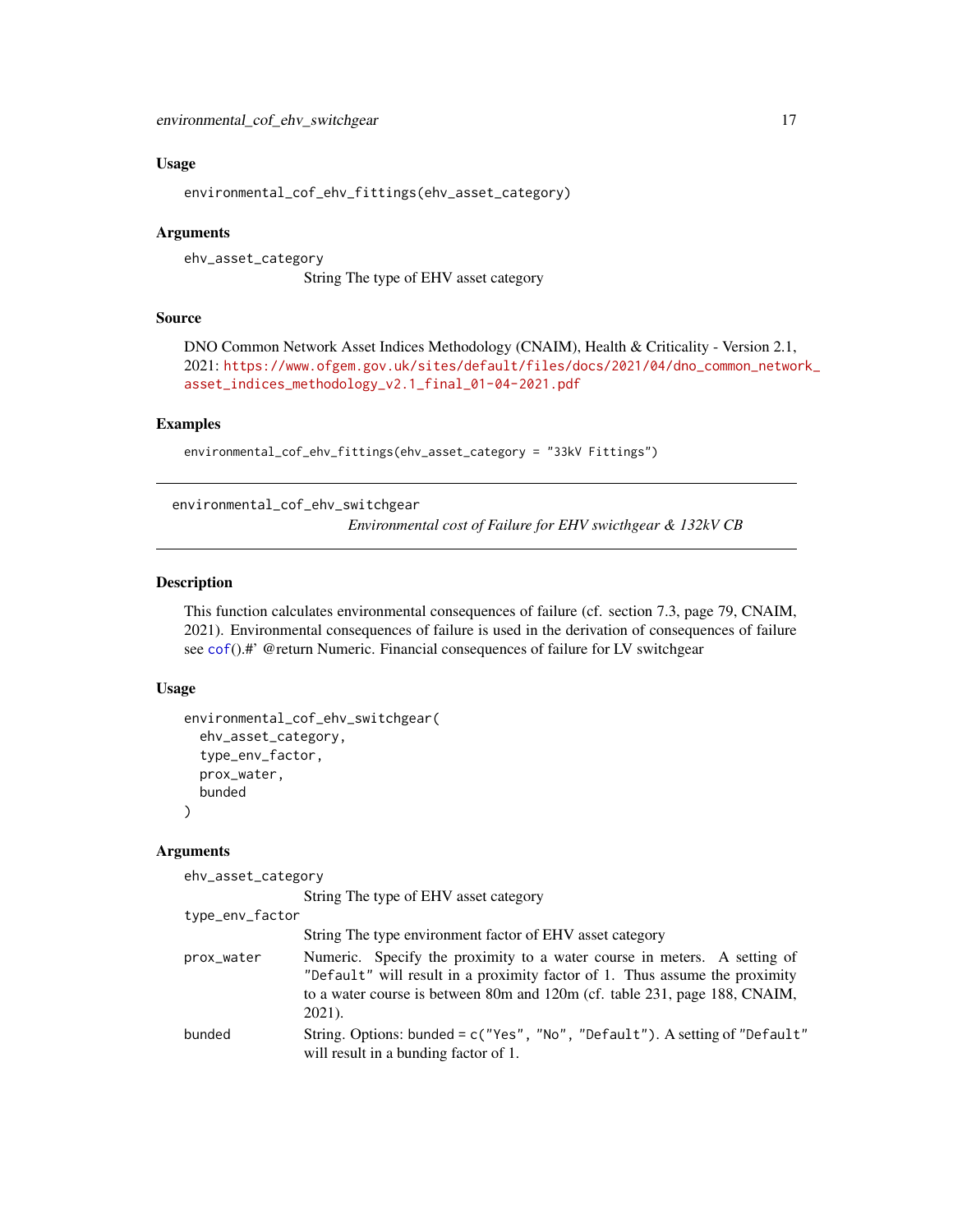```
DNO Common Network Asset Indices Methodology (CNAIM), Health & Criticality - Version 2.1,
2021: https://www.ofgem.gov.uk/sites/default/files/docs/2021/04/dno_common_network_
asset_indices_methodology_v2.1_final_01-04-2021.pdf
```
# Examples

```
environmental_cof_ehv_switchgear(ehv_asset_category = "33kV RMU",
type_env_factor = "Oil",
prox_water = 95,
bunded = "Yes")
```
environmental\_cof\_hv\_switchgear\_distribution *Environmental cost of Failure for HV switchgear distribution*

## Description

This function calculates environmental consequences of failure (cf. section 7.3, page 79, CNAIM, 2021). Environmental consequences of failure is used in the derivation of consequences of failure see [cof](#page-5-1)().#' @return Numeric. Financial consequences of failure for LV switchgear

# Usage

```
environmental_cof_hv_switchgear_distribution(
  hv_asset_category,
  type_env_factor,
  prox_water,
 bunded
\mathcal{E}
```
# Arguments

hv\_asset\_category

String The type of HV asset category

```
type_env_factor
```

|            | String The type environment factor of HV asset category                                                                                                                                                                                            |
|------------|----------------------------------------------------------------------------------------------------------------------------------------------------------------------------------------------------------------------------------------------------|
| prox_water | Numeric. Specify the proximity to a water course in meters. A setting of<br>"Default" will result in a proximity factor of 1. Thus assume the proximity<br>to a water course is between 80m and 120m (cf. table 231, page 188, CNAIM,<br>$2021$ ). |
| bunded     | String. Options: bunded = $c$ ("Yes", "No", "Default"). A setting of "Default"<br>will result in a bunding factor of 1.                                                                                                                            |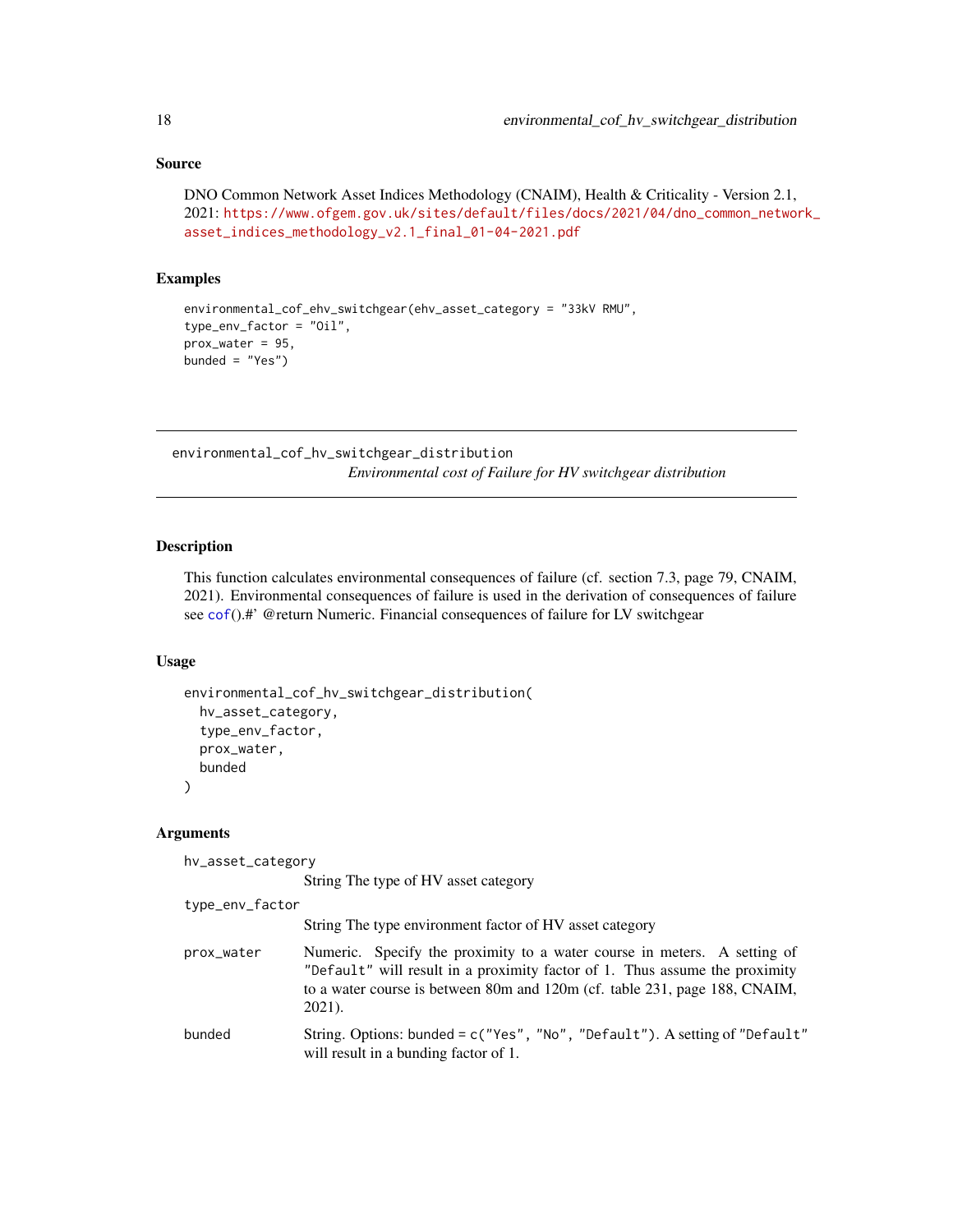```
DNO Common Network Asset Indices Methodology (CNAIM), Health & Criticality - Version 2.1,
2021: https://www.ofgem.gov.uk/sites/default/files/docs/2021/04/dno_common_network_
asset_indices_methodology_v2.1_final_01-04-2021.pdf
```
# Examples

```
environmental_cof_hv_switchgear_distribution(
hv_asset_category = "6.6/11kV CB (GM) Secondary",
type\_env\_factor = "Oil", prox\_water = 95,bunded = "Yes")
```
environmental\_cof\_hv\_switchgear\_primary

*Environmental cost of Failure for HV switchgear primary*

#### **Description**

This function calculates environmental consequences of failure (cf. section 7.3, page 79, CNAIM, 2021). Environmental consequences of failure is used in the derivation of consequences of failure see [cof](#page-5-1)().#' @return Numeric. Financial consequences of failure for HV switchgear

# Usage

```
environmental_cof_hv_switchgear_primary(
  hv_asset_category,
  type_env_factor,
  prox_water,
 bunded
\mathcal{E}
```
# Arguments

hv\_asset\_category

String The type of HV asset category

will result in a bunding factor of 1.

```
type_env_factor
```

|            | String The type environment factor of HV asset category                                                                                                                                                                                            |
|------------|----------------------------------------------------------------------------------------------------------------------------------------------------------------------------------------------------------------------------------------------------|
| prox_water | Numeric. Specify the proximity to a water course in meters. A setting of<br>"Default" will result in a proximity factor of 1. Thus assume the proximity<br>to a water course is between 80m and 120m (cf. table 231, page 188, CNAIM,<br>$2021$ ). |
| bunded     | String. Options: bunded = c("Yes", "No", "Default"). A setting of "Default"                                                                                                                                                                        |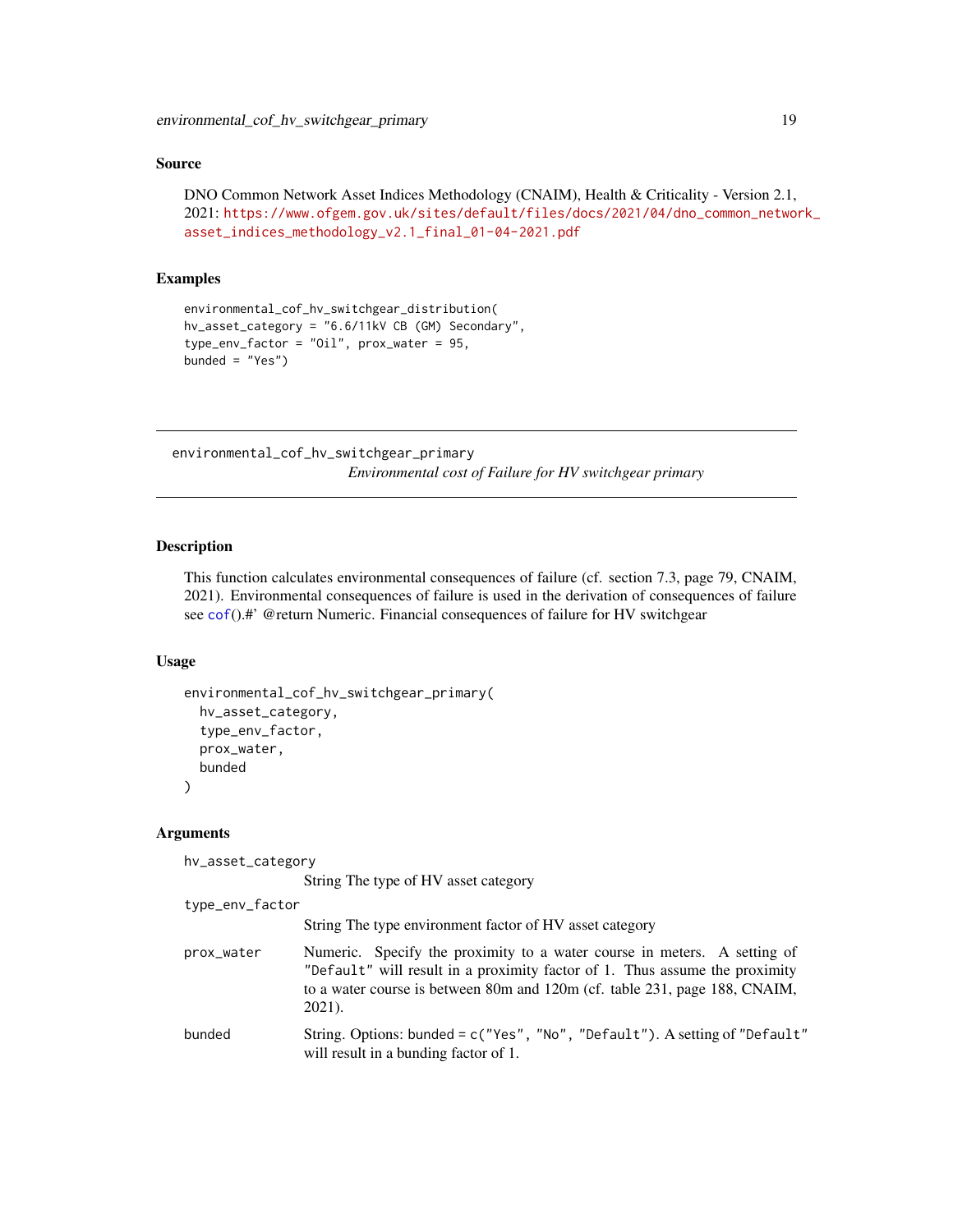```
DNO Common Network Asset Indices Methodology (CNAIM), Health & Criticality - Version 2.1,
2021: https://www.ofgem.gov.uk/sites/default/files/docs/2021/04/dno_common_network_
asset_indices_methodology_v2.1_final_01-04-2021.pdf
```
## Examples

```
environmental_cof_hv_switchgear_primary(
hv_asset_category = "6.6/11kV CB (GM) Primary",
type_env_factor = "Oil",
prox_water = 95, bunded = "Yes")
```
environmental\_cof\_lv\_switchgear\_and\_other *Environmental cost of Failure for LV swicthgear and others*

# Description

This function calculates environmental consequences of failure (cf. section 7.3, page 79, CNAIM, 2021). Environmental consequences of failure is used in the derivation of consequences of failure see [cof](#page-5-1)().#' @return Numeric. Financial consequences of failure for LV switchgear

#### Usage

environmental\_cof\_lv\_switchgear\_and\_other(lv\_asset\_category)

# Arguments

lv\_asset\_category

String The type of LV asset category

## Source

DNO Common Network Asset Indices Methodology (CNAIM), Health & Criticality - Version 2.1, 2021: [https://www.ofgem.gov.uk/sites/default/files/docs/2021/04/dno\\_common\\_networ](https://www.ofgem.gov.uk/sites/default/files/docs/2021/04/dno_common_network_asset_indices_methodology_v2.1_final_01-04-2021.pdf)k\_ [asset\\_indices\\_methodology\\_v2.1\\_final\\_01-04-2021.pdf](https://www.ofgem.gov.uk/sites/default/files/docs/2021/04/dno_common_network_asset_indices_methodology_v2.1_final_01-04-2021.pdf)

## Examples

environmental\_cof\_lv\_switchgear\_and\_other(lv\_asset\_category = "LV Board (WM)")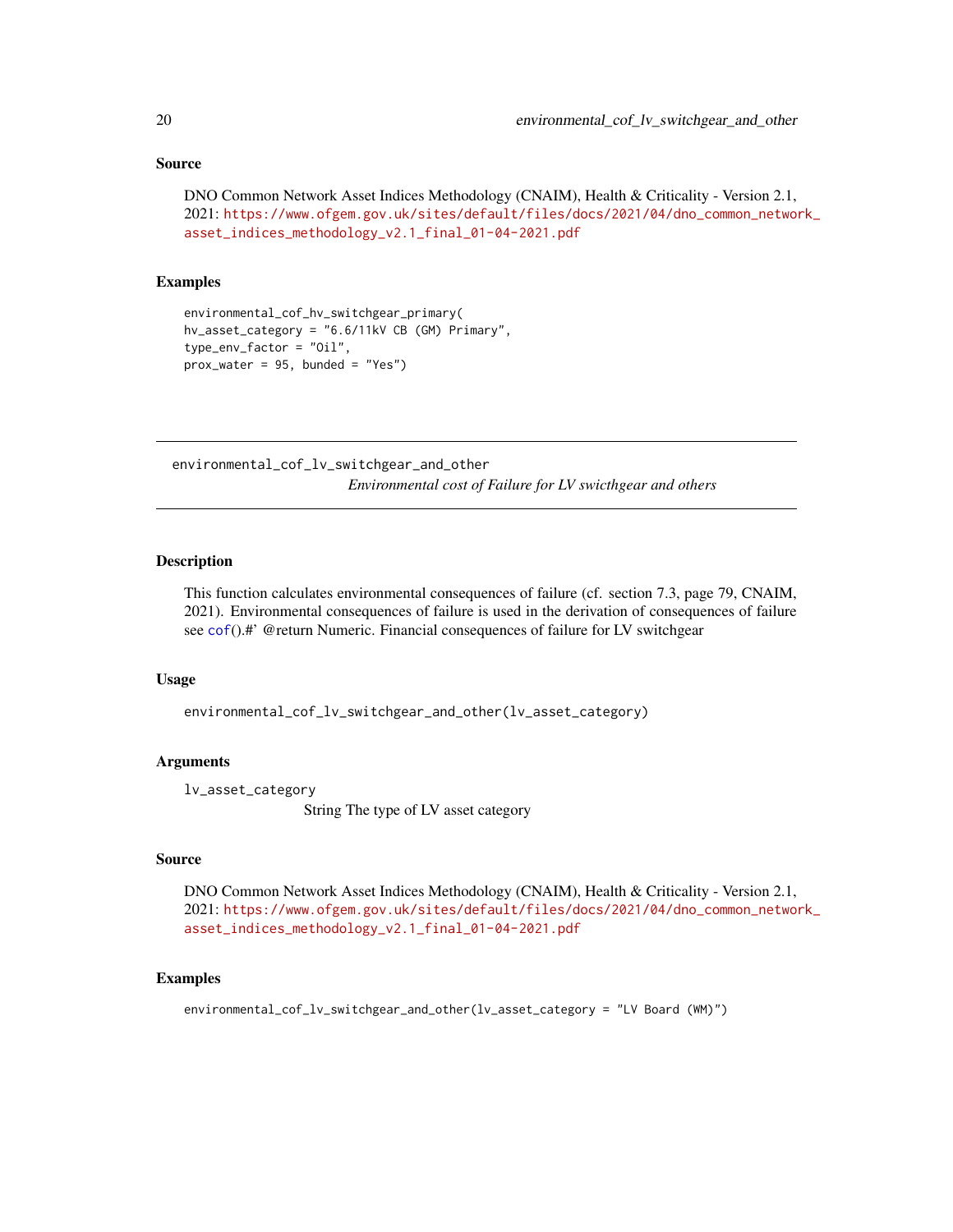<span id="page-20-0"></span>environmental\_cof\_lv\_ugb

*Environmental cost of Failure for LV UGB*

## Description

This function calculates environmental consequences of failure (cf. section 7.3, page 79, CNAIM, 2021). Environmental consequences of failure is used in the derivation of consequences of failure see [cof](#page-5-1)().#' @return Numeric. Financial consequences of failure for LV UGB

## Usage

```
environmental_cof_lv_ugb(lv_asset_category)
```
#### Arguments

lv\_asset\_category

String The type of LV asset category

## Value

Numeric. Environmental consequences of failure for LV UGB

# Source

DNO Common Network Asset Indices Methodology (CNAIM), Health & Criticality - Version 2.1, 2021: [https://www.ofgem.gov.uk/sites/default/files/docs/2021/04/dno\\_common\\_networ](https://www.ofgem.gov.uk/sites/default/files/docs/2021/04/dno_common_network_asset_indices_methodology_v2.1_final_01-04-2021.pdf)k\_ [asset\\_indices\\_methodology\\_v2.1\\_final\\_01-04-2021.pdf](https://www.ofgem.gov.uk/sites/default/files/docs/2021/04/dno_common_network_asset_indices_methodology_v2.1_final_01-04-2021.pdf)

# Examples

environmental\_cof\_lv\_ugb(lv\_asset\_category = "LV UGB")

environmental\_cof\_ohl\_cond

*Environmental cost of Failure for Overhead line conductors*

# Description

This function calculates environmental consequences of failure (cf. section 7.3, page 79, CNAIM, 2021). Environmental consequences of failure is used in the derivation of consequences of failure see [cof](#page-5-1)().#' @return Numeric. Financial consequences of failure for LV switchgear

## Usage

```
environmental_cof_ohl_cond(ohl_cond_asset_category)
```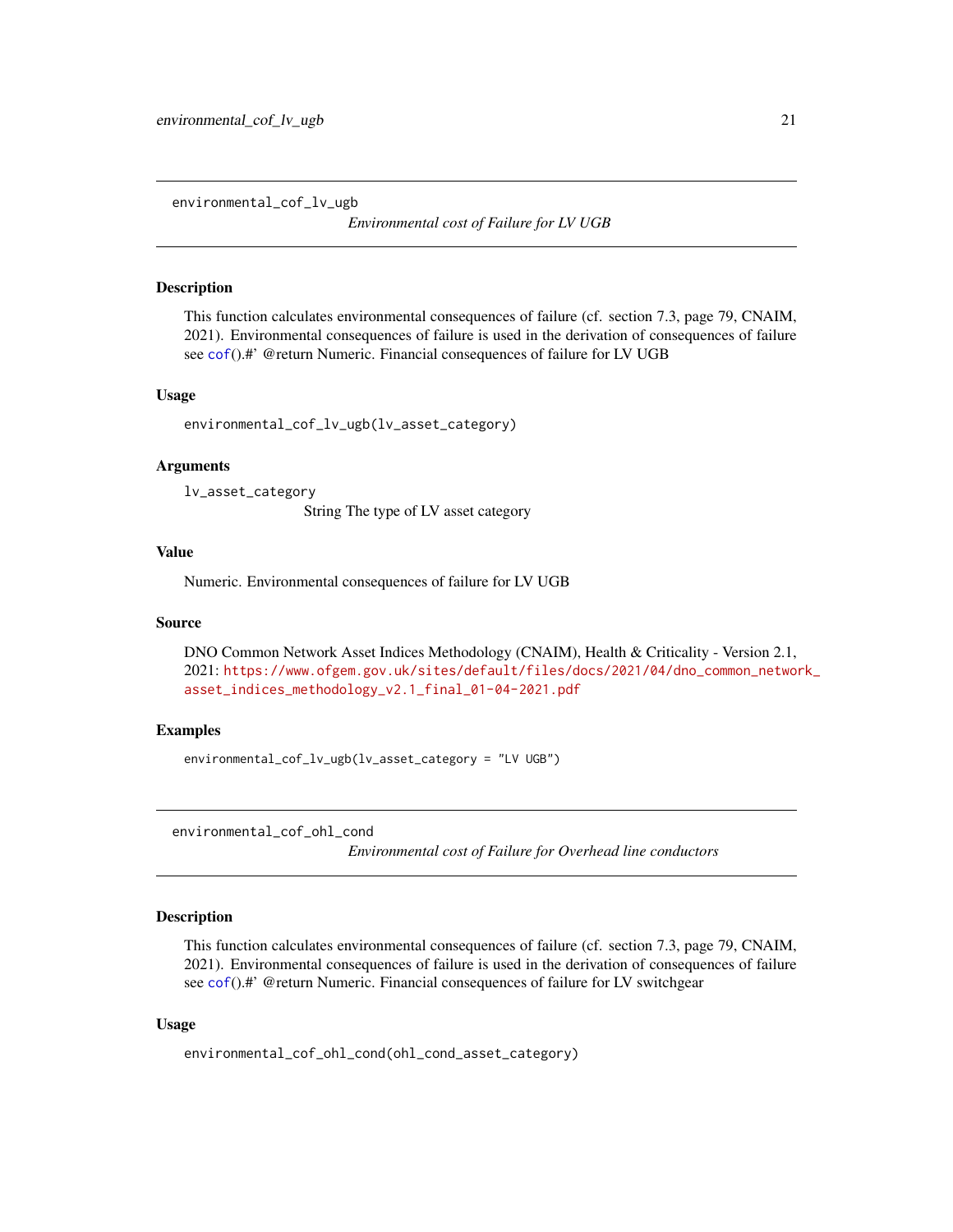# <span id="page-21-0"></span>Arguments

ohl\_cond\_asset\_category String The type of Overhead Line Conductors

## Source

DNO Common Network Asset Indices Methodology (CNAIM), Health & Criticality - Version 2.1, 2021: [https://www.ofgem.gov.uk/sites/default/files/docs/2021/04/dno\\_common\\_networ](https://www.ofgem.gov.uk/sites/default/files/docs/2021/04/dno_common_network_asset_indices_methodology_v2.1_final_01-04-2021.pdf)k\_ [asset\\_indices\\_methodology\\_v2.1\\_final\\_01-04-2021.pdf](https://www.ofgem.gov.uk/sites/default/files/docs/2021/04/dno_common_network_asset_indices_methodology_v2.1_final_01-04-2021.pdf)

# Examples

environmental\_cof\_ohl\_cond(ohl\_cond\_asset\_category = "33kV OHL (Tower Line) Conductor")

environmental\_cof\_poles

*Environmental cost of Failure for Poles*

#### Description

This function calculates environmental consequences of failure (cf. section 7.3, page 79, CNAIM, 2021). Environmental consequences of failure is used in the derivation of consequences of failure see [cof](#page-5-1)().#' @return Numeric. Financial consequences of failure for LV switchgear

# Usage

environmental\_cof\_poles(pole\_asset\_category)

#### Arguments

pole\_asset\_category String The type of Pole

# Source

DNO Common Network Asset Indices Methodology (CNAIM), Health & Criticality - Version 2.1, 2021: [https://www.ofgem.gov.uk/sites/default/files/docs/2021/04/dno\\_common\\_networ](https://www.ofgem.gov.uk/sites/default/files/docs/2021/04/dno_common_network_asset_indices_methodology_v2.1_final_01-04-2021.pdf)k\_ [asset\\_indices\\_methodology\\_v2.1\\_final\\_01-04-2021.pdf](https://www.ofgem.gov.uk/sites/default/files/docs/2021/04/dno_common_network_asset_indices_methodology_v2.1_final_01-04-2021.pdf)

# Examples

environmental\_cof\_poles(pole\_asset\_category = "33kV Pole")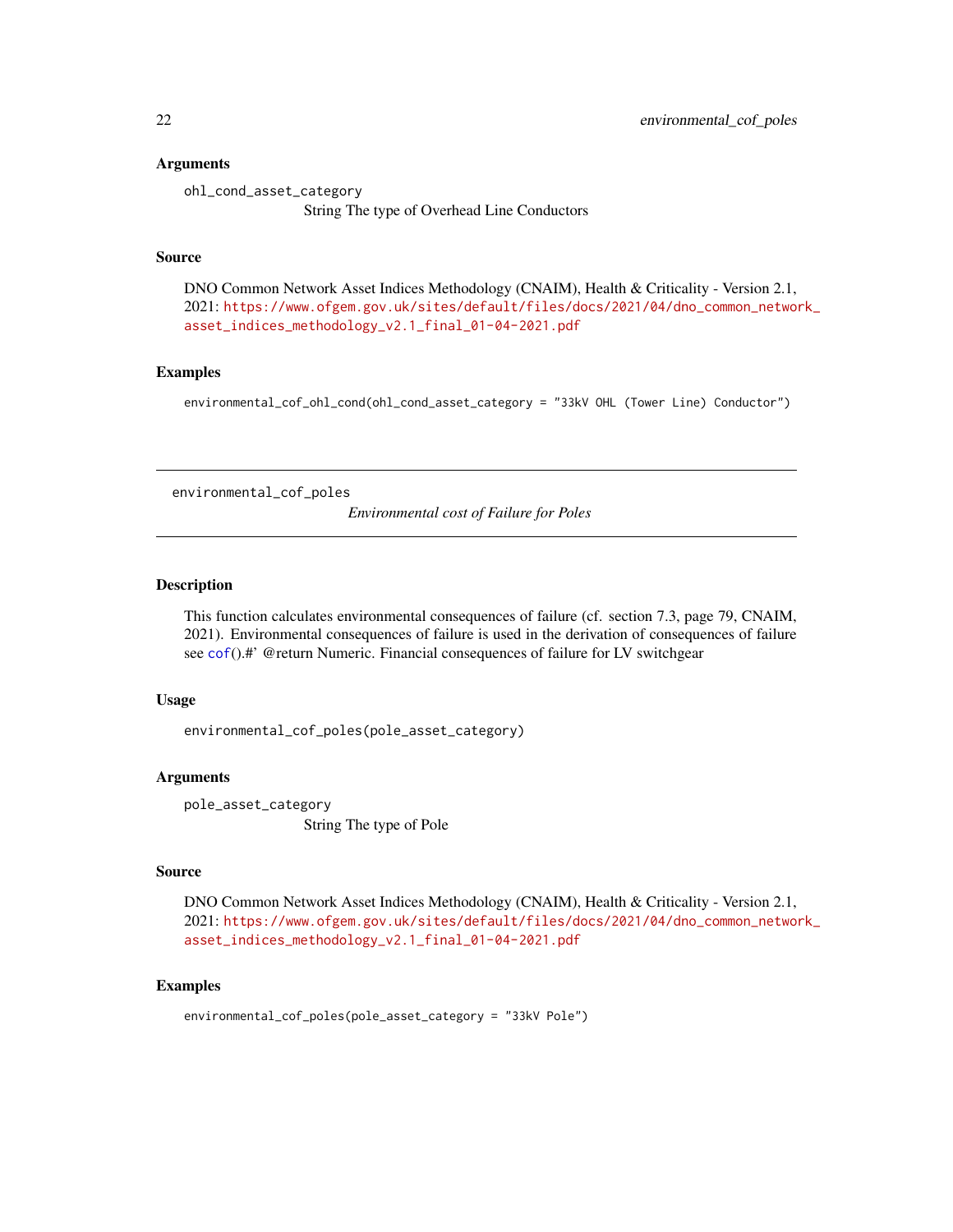<span id="page-22-0"></span>environmental\_cof\_sub\_cables

*Environmental cost of Failure for sub cables*

## Description

This function calculates environmental consequences of failure (cf. section 7.3, page 79, CNAIM, 2021). Environmental consequences of failure is used in the derivation of consequences of failure see [cof](#page-5-1)().#' @return Numeric. Financial consequences of failure for LV switchgear

# Usage

environmental\_cof\_sub\_cables(sub\_cable\_asset\_category)

#### Arguments

sub\_cable\_asset\_category String The type of sub cable asset category

## Source

DNO Common Network Asset Indices Methodology (CNAIM), Health & Criticality - Version 2.1, 2017: [https://www.ofgem.gov.uk/sites/default/files/docs/2021/04/dno\\_common\\_networ](https://www.ofgem.gov.uk/sites/default/files/docs/2021/04/dno_common_network_asset_indices_methodology_v2.1_final_01-04-2021.pdf)k\_ [asset\\_indices\\_methodology\\_v2.1\\_final\\_01-04-2021.pdf](https://www.ofgem.gov.uk/sites/default/files/docs/2021/04/dno_common_network_asset_indices_methodology_v2.1_final_01-04-2021.pdf)

# Examples

environmental\_cof\_sub\_cables(sub\_cable\_asset\_category = "HV Sub Cable")

environmental\_cof\_towers

*Environmental cost of Failure for towers*

# **Description**

This function calculates environmental consequences of failure (cf. section 7.3, page 79, CNAIM, 2021). Environmental consequences of failure is used in the derivation of consequences of failure see [cof](#page-5-1)().#' @return Numeric. Financial consequences of failure for LV switchgear

## Usage

```
environmental_cof_towers(tower_asset_category)
```
#### Arguments

tower\_asset\_category String The type of tower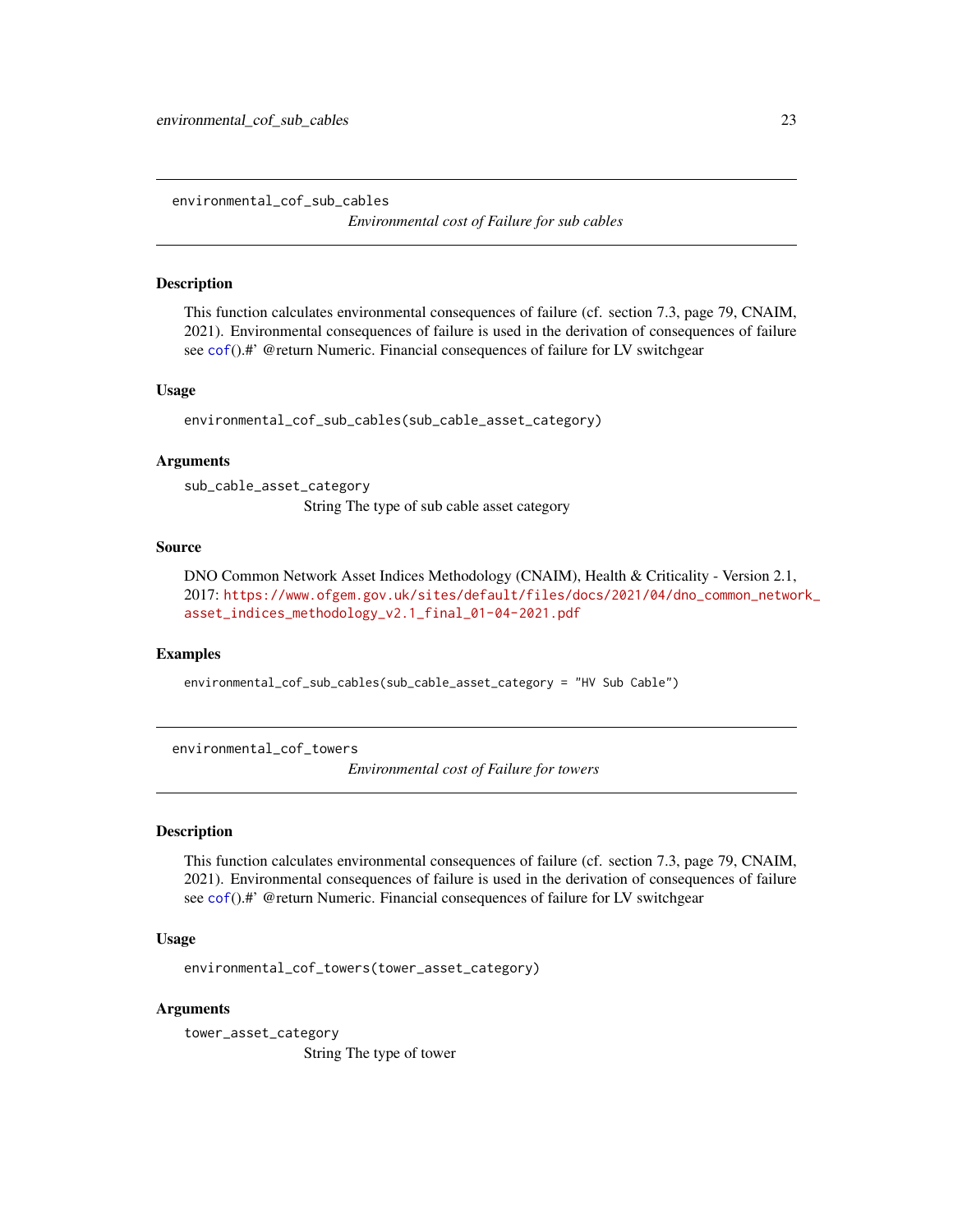```
DNO Common Network Asset Indices Methodology (CNAIM), Health & Criticality - Version 2.1,
2021: https://www.ofgem.gov.uk/sites/default/files/docs/2021/04/dno_common_network_
asset_indices_methodology_v2.1_final_01-04-2021.pdf
```
# Examples

environmental\_cof\_towers(tower\_asset\_category = "33kV Tower")

environmental\_cof\_transformers

*Environmental cost of Failure for Transformers*

# Description

This function calculates environmental consequences of failure (cf. section 7.3, page 79, CNAIM, 2021). Environmental consequences of failure is used in the derivation of consequences of failure see [cof](#page-5-1)().#' @return Numeric. Financial consequences of failure for LV switchgear

# Usage

```
environmental_cof_transformers(
  tf_asset_category,
 prox_water,
 bunded,
 size_kva_mva = NULL,
  size_conversion = NULL
)
```
# Arguments

tf\_asset\_category

String The type of Transformer

| prox_water | Numeric. Specify the proximity to a water course in meters. A setting of                                             |
|------------|----------------------------------------------------------------------------------------------------------------------|
|            | "Default" will result in a proximity factor of 1. Thus assume the proximity                                          |
|            | to a water course is between 80m and 120m (cf. table 231, page 188, CNAIM,<br>$2021$ .                               |
| bunded     | String. Options: bunded = c("Yes", "No", "Default"). A setting of "Default"<br>will result in a bunding factor of 1. |

```
size_kva_mva Numeric The MVA KVA rating for the transformer
```
size\_conversion

String The size conversion for the transformer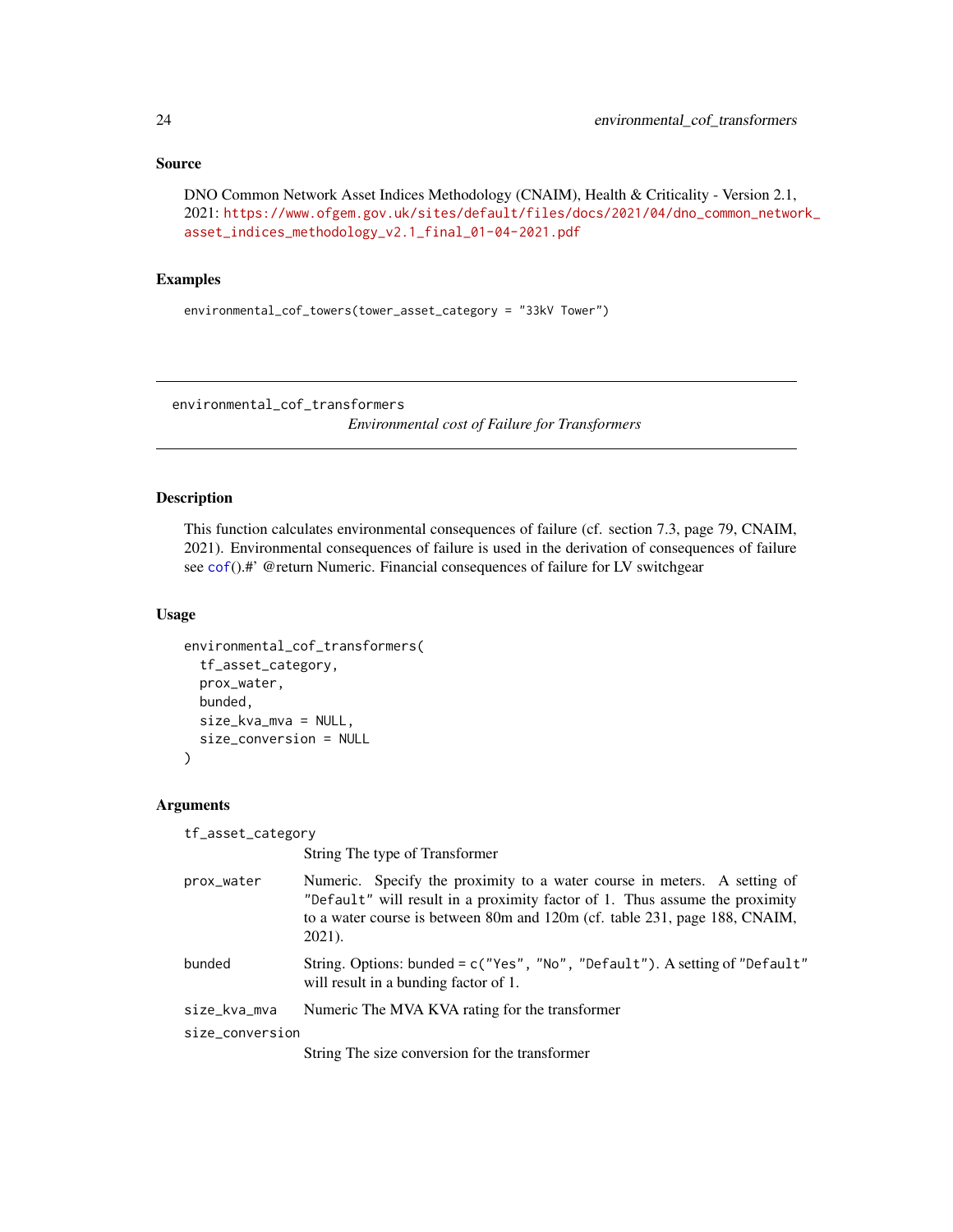# <span id="page-24-0"></span>expected\_life 25

## Source

```
DNO Common Network Asset Indices Methodology (CNAIM), Health & Criticality - Version 1.1,
2017: https://www.ofgem.gov.uk/sites/default/files/docs/2021/04/dno_common_network_
asset_indices_methodology_v2.1_final_01-04-2021.pdf
```
# Examples

```
environmental_cof_transformers(tf_asset_category = "33kV Transformer (GM)",
prox_water = 95, bunded = "Yes", size_kva_mva = 20, size_conversion = "33/20kV")
```
<span id="page-24-1"></span>expected\_life *Expected Life*

## Description

This function calculates the expected life of an electric network asset measured in years when it would be expected to first observe significant deterioration. The expected life is derived based on the assets normal expected life, duty factor and location factor. See section 6.1.4 on page 36 in CNAIM (2021).

## Usage

```
expected_life(normal_expected_life, duty_factor, location_factor)
```
# Arguments

| normal_expected_life |                                                                                                                                             |
|----------------------|---------------------------------------------------------------------------------------------------------------------------------------------|
|                      | Numeric. The number of years a new asset is expected to normally last. I.e.<br>technical life time. See page 107, table 20 in CNAIM (2021). |
| duty_factor          | Numeric. E.g. the output returned by the function duty_factor_transformer_11_20kv().                                                        |
| location_factor      |                                                                                                                                             |
|                      | Numeric. The output returned by the function location factor().                                                                             |

#### Value

Numeric. Expected life.

## Source

DNO Common Network Asset Indices Methodology (CNAIM), Health & Criticality - Version 2.1, 2021: [https://www.ofgem.gov.uk/sites/default/files/docs/2021/04/dno\\_common\\_networ](https://www.ofgem.gov.uk/sites/default/files/docs/2021/04/dno_common_network_asset_indices_methodology_v2.1_final_01-04-2021.pdf)k\_ [asset\\_indices\\_methodology\\_v2.1\\_final\\_01-04-2021.pdf](https://www.ofgem.gov.uk/sites/default/files/docs/2021/04/dno_common_network_asset_indices_methodology_v2.1_final_01-04-2021.pdf)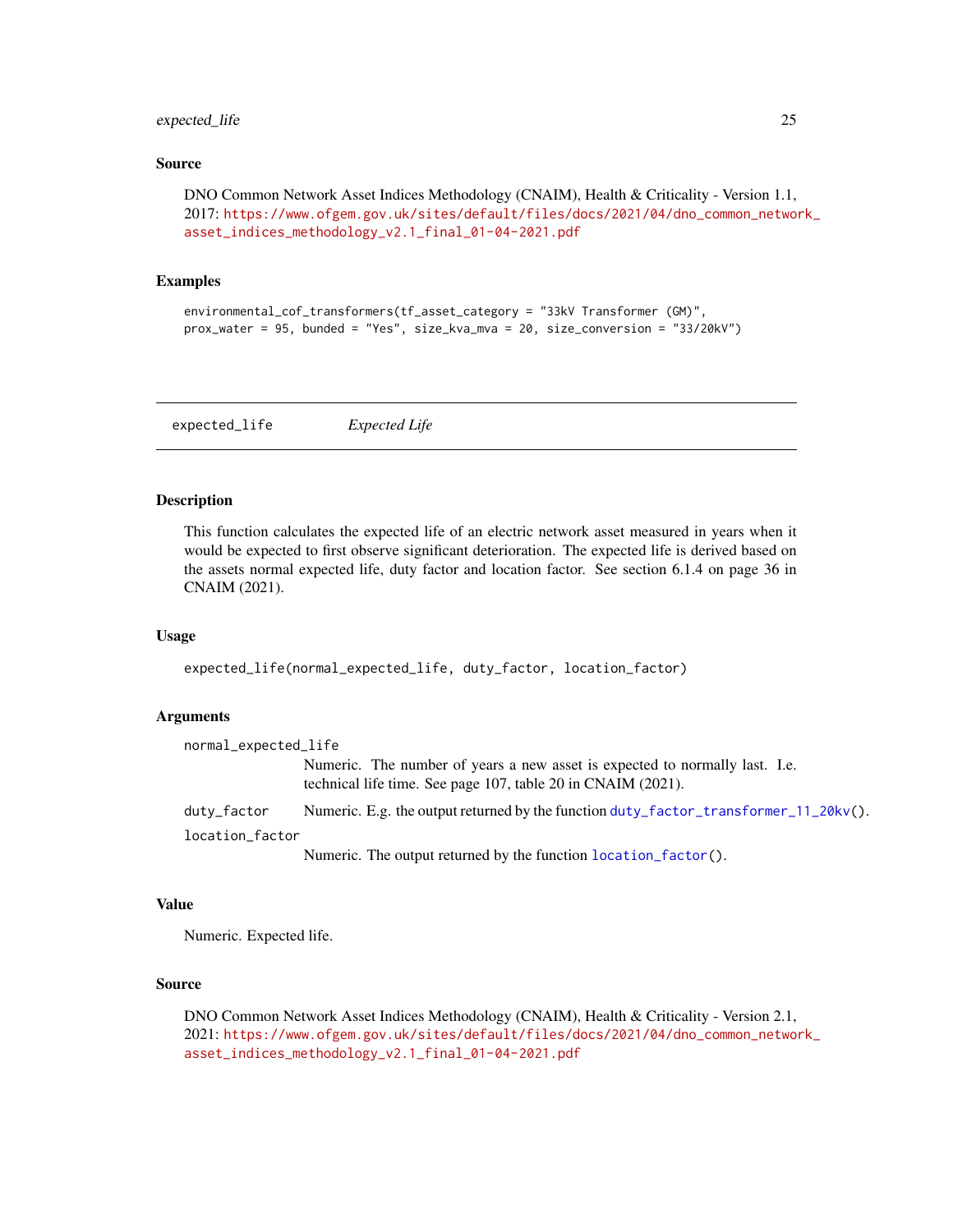# Examples

```
# An asset e.g. a transformer with an expcted life of 50 years
expected_life(normal_expected_life = 50,
             duty_factor = 1,
             location_factor = 1)
```
e\_cof\_tf *Environmental Consequences of Failure for transformers*

# **Description**

This function calculates environmental consequences of failure for all type of transformers. (cf. section 7.5, page 84, CNAIM, 2021). Environmental consequences of failure is used in the derivation of consequences of failure see [cof](#page-5-1)().

# Usage

```
e_cof_tf(
  asset_type_tf,
  rated_capacity = "Default",
 prox_water = "Default",
  bunded = "Default"
)
```
# Arguments

| asset_type_tf | String. Transformer types. Options: $asset_type_t f = c("6.6/11kV Transformer$<br>(GM)","20kV Transformer (GM)", "33kV Transformer (GM)","66kV Transformer<br>(GM)", "132kV Transformer (GM)").                                                                                                                                                                                                       |
|---------------|-------------------------------------------------------------------------------------------------------------------------------------------------------------------------------------------------------------------------------------------------------------------------------------------------------------------------------------------------------------------------------------------------------|
|               | rated_capacity Numeric. The rated capacity for a transformer. For type "6.6/11kV Transformer<br>(GM)" and "20kV Transformer (GM)" use kVA ratings. For "20kV Transformer<br>(GM)", "33kV Transformer (GM)", "66kV Transformer (GM)", "132kV Transformer<br>(GM)" use MVA ratings. A setting of "Default" will result in a size environ-<br>mental factor of 1 (cf. table 230, page 187, CNAIM, 2021). |
| prox_water    | Numeric. Specify the proximity to a water course in meters. A setting of<br>"Default" will result in a proximity factor of 1. Thus assume the proximity<br>to a water course is between 80m and 120m (cf. table 231, page 188, CNAIM,<br>$2021$ ).                                                                                                                                                    |
| bunded        | String. Options: bunded = c("Yes", "No", "Default"). A setting of "Default"<br>will result in a bunding factor of 1.                                                                                                                                                                                                                                                                                  |

#### Value

Numeric. Financial cost of failure for a 10kV transformer.

<span id="page-25-0"></span>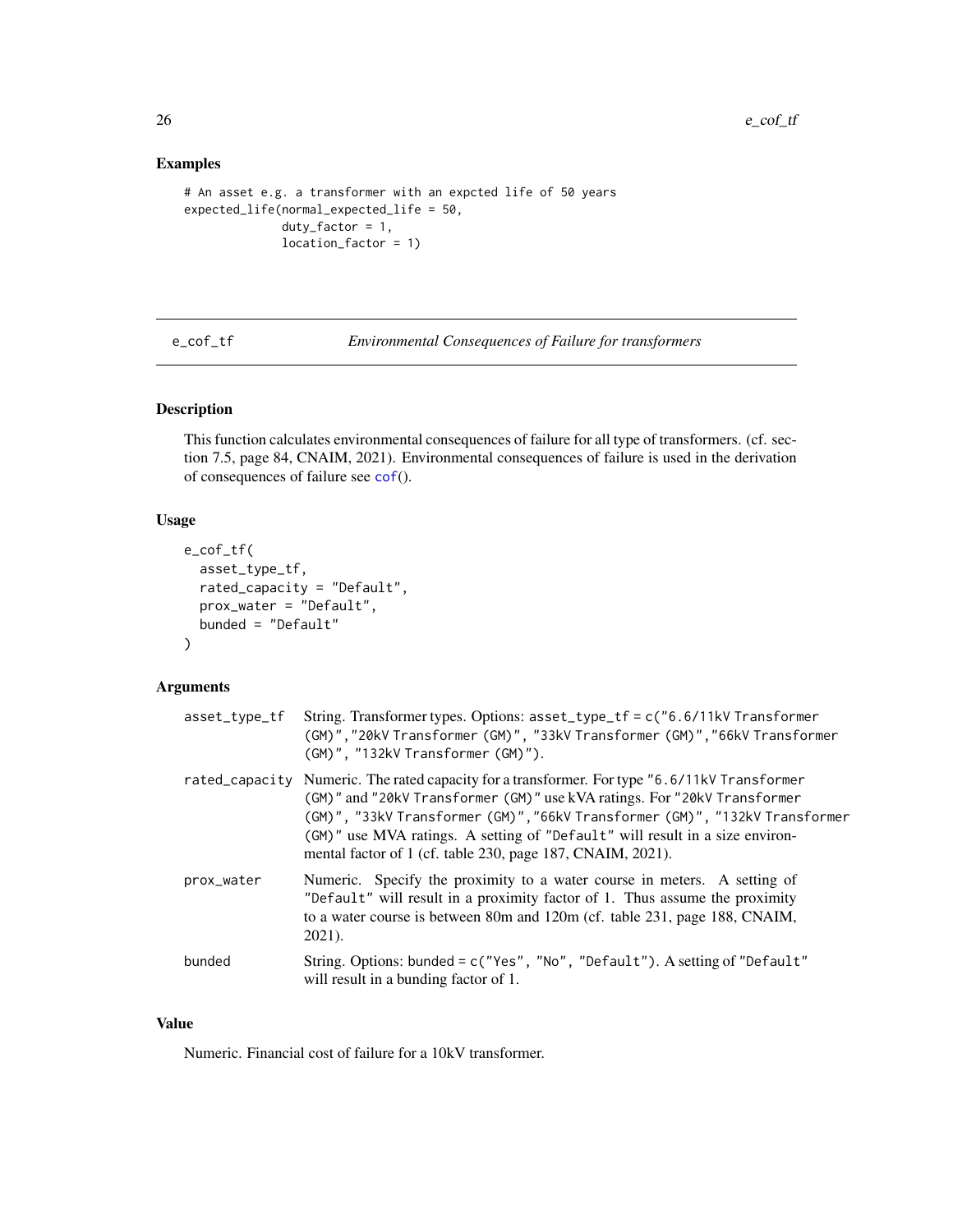# <span id="page-26-0"></span>ffa\_test\_modifier 27

#### Source

```
DNO Common Network Asset Indices Methodology (CNAIM), Health & Criticality - Version 2.1,
2021: https://www.ofgem.gov.uk/sites/default/files/docs/2021/04/dno_common_network_
asset_indices_methodology_v2.1_final_01-04-2021.pdf
```
# Examples

```
# Environmental consequences of failure for a 6.6/11 kV transformer
e_cof_tf(asset_type_tf = "6.6/11kV Transformer (GM)",
rated_capacity = 750, prox_water = 100, bunded = "Yes")
```
ffa\_test\_modifier *Oil Test Modifier*

#### Description

This function calculates the FFA test modifier based on the levels of furfuraldehyde in the transformer oil. This function applies for 33/10kV, 66/10kV and 132kV transformers. See e.g. section 6.13 on page 71 in CNAIM (2021).

## Usage

```
ffa_test_modifier(furfuraldehyde = "Default")
```
#### Arguments

furfuraldehyde Numeric. Refers to the furfuraldehyde level in the transformer oil. furfuraldehyde levels are measured in ppm. A setting of "Default" will result in the best possible result.

# Value

Data table.

# Source

DNO Common Network Asset Indices Methodology (CNAIM), Health & Criticality - Version 2.1, 2021: [https://www.ofgem.gov.uk/sites/default/files/docs/2021/04/dno\\_common\\_networ](https://www.ofgem.gov.uk/sites/default/files/docs/2021/04/dno_common_network_asset_indices_methodology_v2.1_final_01-04-2021.pdf)k\_ [asset\\_indices\\_methodology\\_v2.1\\_final\\_01-04-2021.pdf](https://www.ofgem.gov.uk/sites/default/files/docs/2021/04/dno_common_network_asset_indices_methodology_v2.1_final_01-04-2021.pdf)

# Examples

```
# FFA test modifier
ffa_test_modifier(furfuraldehyde = 50)
```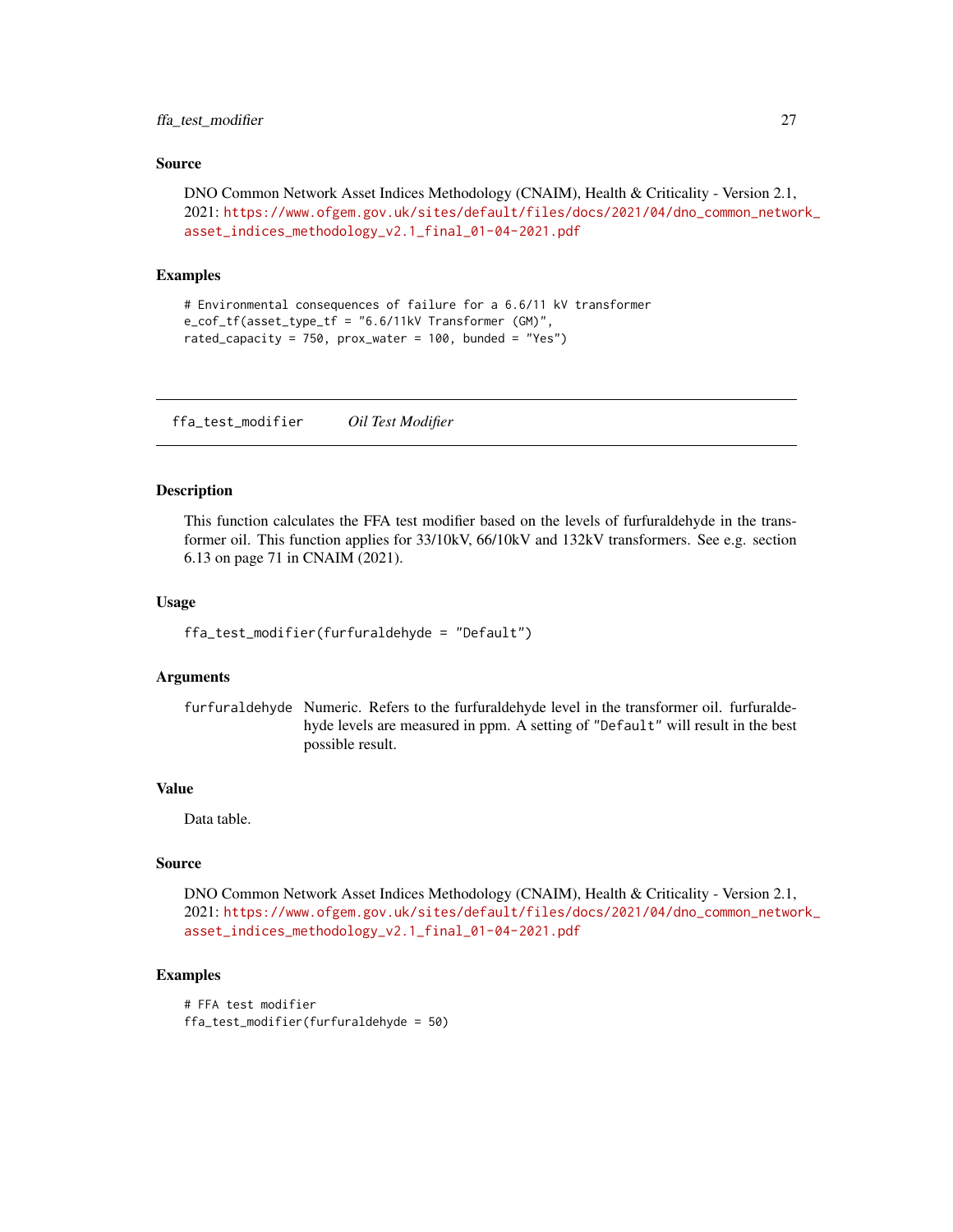<span id="page-27-0"></span>financial\_cof\_cables\_60\_30kv

*Financial cost of Failure for 30-60 kV UG cables*

# Description

This function calculates financial consequences of failure (cf. section 7.3, page 79, CNAIM, 2021). Financial consequences of failure is used in the derivation of consequences of failure see [cof](#page-5-1)(). ehv\_asset\_category = c("30kV UG Cable (Gas)", "60kV UG Cable (Gas)","30kV UG Cable (Non Pressurised)", "60kV UG Cable (Non Pressurised)","30kV UG Cable (Oil)", "60kV UG Cable (Oil)") . The default setting is ehv\_asset\_category = "60kV UG Cable (Gas)".

## Usage

financial\_cof\_cables\_60\_30kv(ehv\_asset\_category)

# Arguments

ehv\_asset\_category

Asset category for the analysis

#### Value

Numeric. Financial consequences of failure for EHV switchgear

## Source

DNO Common Network Asset Indices Methodology (CNAIM), Health & Criticality - Version 2.1, 2021: [https://www.ofgem.gov.uk/sites/default/files/docs/2021/04/dno\\_common\\_networ](https://www.ofgem.gov.uk/sites/default/files/docs/2021/04/dno_common_network_asset_indices_methodology_v2.1_final_01-04-2021.pdf)k\_ [asset\\_indices\\_methodology\\_v2.1\\_final\\_01-04-2021.pdf](https://www.ofgem.gov.uk/sites/default/files/docs/2021/04/dno_common_network_asset_indices_methodology_v2.1_final_01-04-2021.pdf)

# Examples

financial\_cof\_cables\_60\_30kv(ehv\_asset\_category = "30kV UG Cable (Oil)")

financial\_cof\_ehv\_cables

*Financial cost of Failure for EHV UG cables & 132 kV UG cables*

## **Description**

This function calculates financial consequences of failure (cf. section 7.3, page 79, CNAIM, 2021). Financial consequences of failure is used in the derivation of consequences of failure see [cof](#page-5-1)().

## Usage

financial\_cof\_ehv\_cables(ehv\_asset\_category)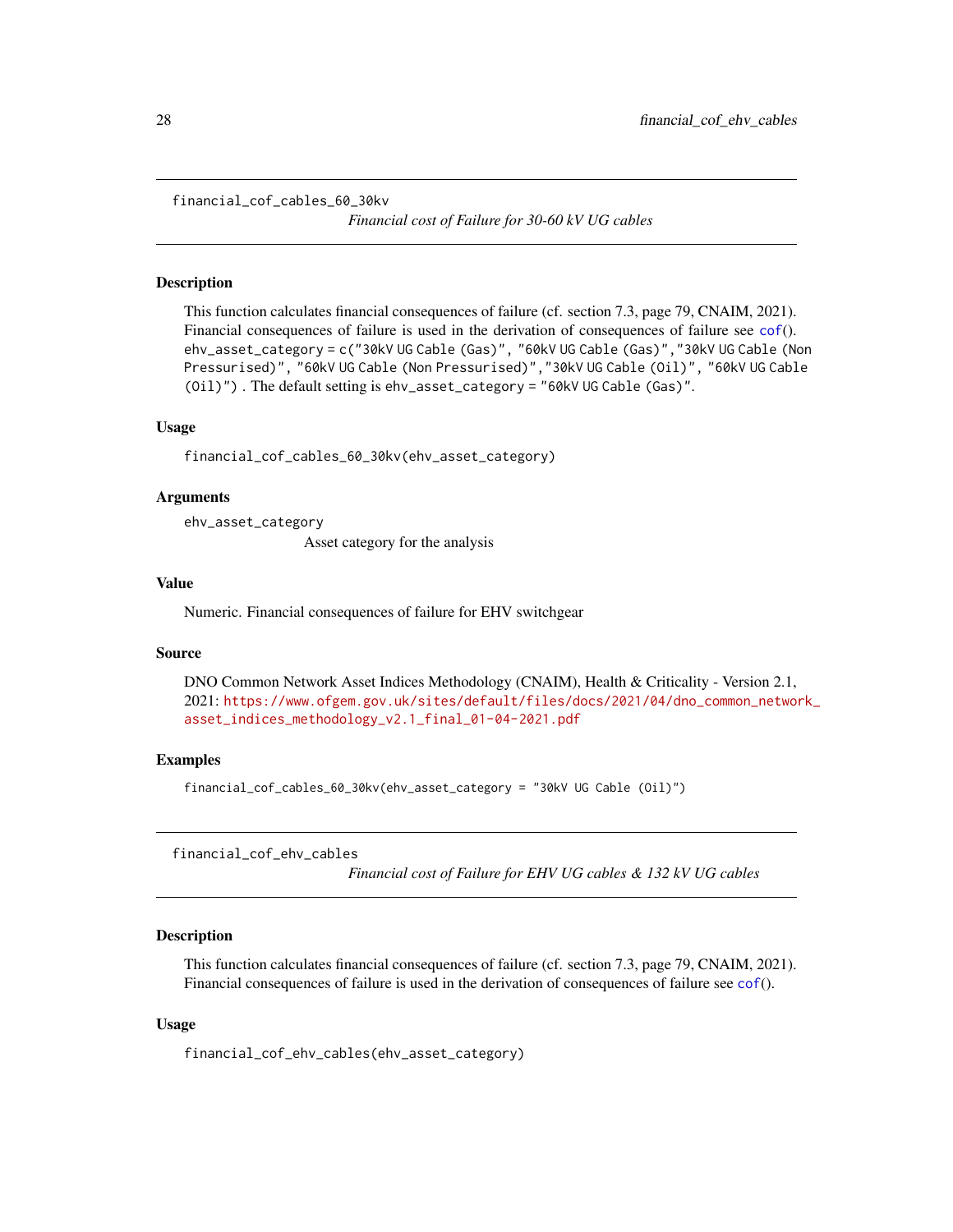## <span id="page-28-0"></span>**Arguments**

ehv\_asset\_category

String The type of EHV cable distribution asset category

# Value

Numeric. Financial consequences of failure for EHV switchgear

# Source

```
DNO Common Network Asset Indices Methodology (CNAIM), Health & Criticality - Version 2.1,
2021: https://www.ofgem.gov.uk/sites/default/files/docs/2021/04/dno_common_network_
asset_indices_methodology_v2.1_final_01-04-2021.pdf
```
#### Examples

financial\_cof\_ehv\_cables(ehv\_asset\_category = "33kV UG Cable (Oil)")

financial\_cof\_ehv\_fittings

*Financial cost of Failure for EHV/132kV fittings*

#### Description

This function calculates financial consequences of failure (cf. section 7.3, page 79, CNAIM, 2021). Financial consequences of failure is used in the derivation of consequences of failure see [cof](#page-5-1)().

# Usage

```
financial_cof_ehv_fittings(
  ehv_asset_category,
  type_financial_factor_criteria,
  access_factor_criteria
)
```
# Arguments

ehv\_asset\_category String The type of EHV Fittings asset category type\_financial\_factor\_criteria String. Type Financial factor criteria for EHV fittings access\_factor\_criteria String. Asses Financial factor criteria for EHV fittings setting (cf. table 221, page 180, CNAIM, 2021).

# Value

Numeric. Financial consequences of failure for EHV fittings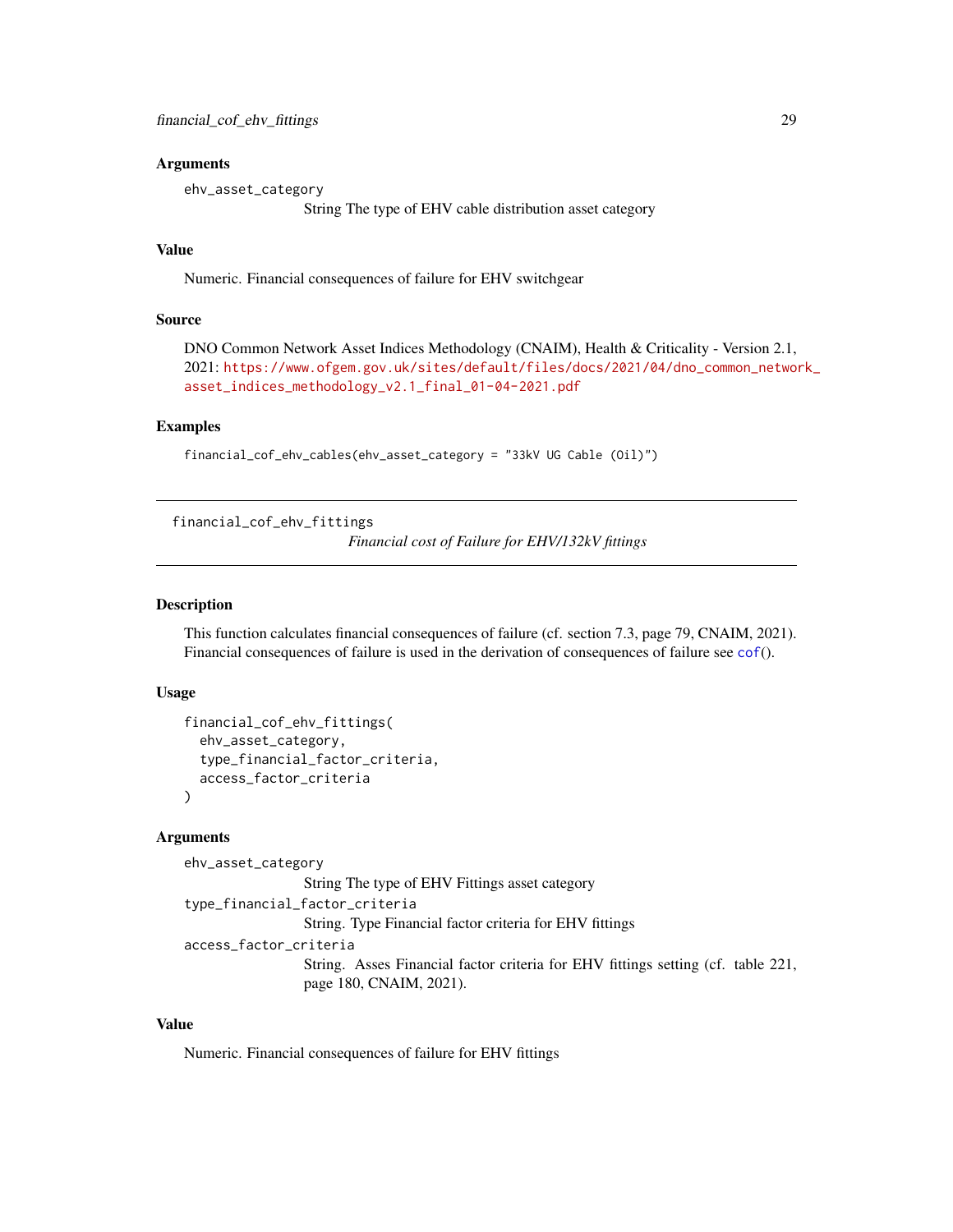```
DNO Common Network Asset Indices Methodology (CNAIM), Health & Criticality - Version 2.1,
2021: https://www.ofgem.gov.uk/sites/default/files/docs/2021/04/dno_common_network_
asset_indices_methodology_v2.1_final_01-04-2021.pdf
```
# Examples

```
financial_cof_ehv_fittings(ehv_asset_category = "33kV Fittings",
type_financial_factor_criteria = "Tension",
access_factor_criteria = "Type A")
```
financial\_cof\_ehv\_switchgear

*Financial cost of Failure for EHV swicthgear & 132kV CB*

# Description

This function calculates financial consequences of failure (cf. section 7.3, page 79, CNAIM, 2021). Financial consequences of failure is used in the derivation of consequences of failure see [cof](#page-5-1)().

# Usage

financial\_cof\_ehv\_switchgear(ehv\_asset\_category, access\_factor\_criteria)

#### Arguments

ehv\_asset\_category String The type of EHV swicthgear & 132kV CB access\_factor\_criteria String. Asses Financial factor criteria for EHV swicthgear & 132kV CB setting (cf. table 221, page 180, CNAIM, 2021).

# Value

Numeric. Financial consequences of failure for EHV swicthgear & 132kV CB

#### Source

DNO Common Network Asset Indices Methodology (CNAIM), Health & Criticality - Version 2.1, 2021: [https://www.ofgem.gov.uk/sites/default/files/docs/2021/04/dno\\_common\\_networ](https://www.ofgem.gov.uk/sites/default/files/docs/2021/04/dno_common_network_asset_indices_methodology_v2.1_final_01-04-2021.pdf)k\_ [asset\\_indices\\_methodology\\_v2.1\\_final\\_01-04-2021.pdf](https://www.ofgem.gov.uk/sites/default/files/docs/2021/04/dno_common_network_asset_indices_methodology_v2.1_final_01-04-2021.pdf)

# Examples

financial\_cof\_ehv\_switchgear(ehv\_asset\_category = "33kV RMU", access\_factor\_criteria = "Type A")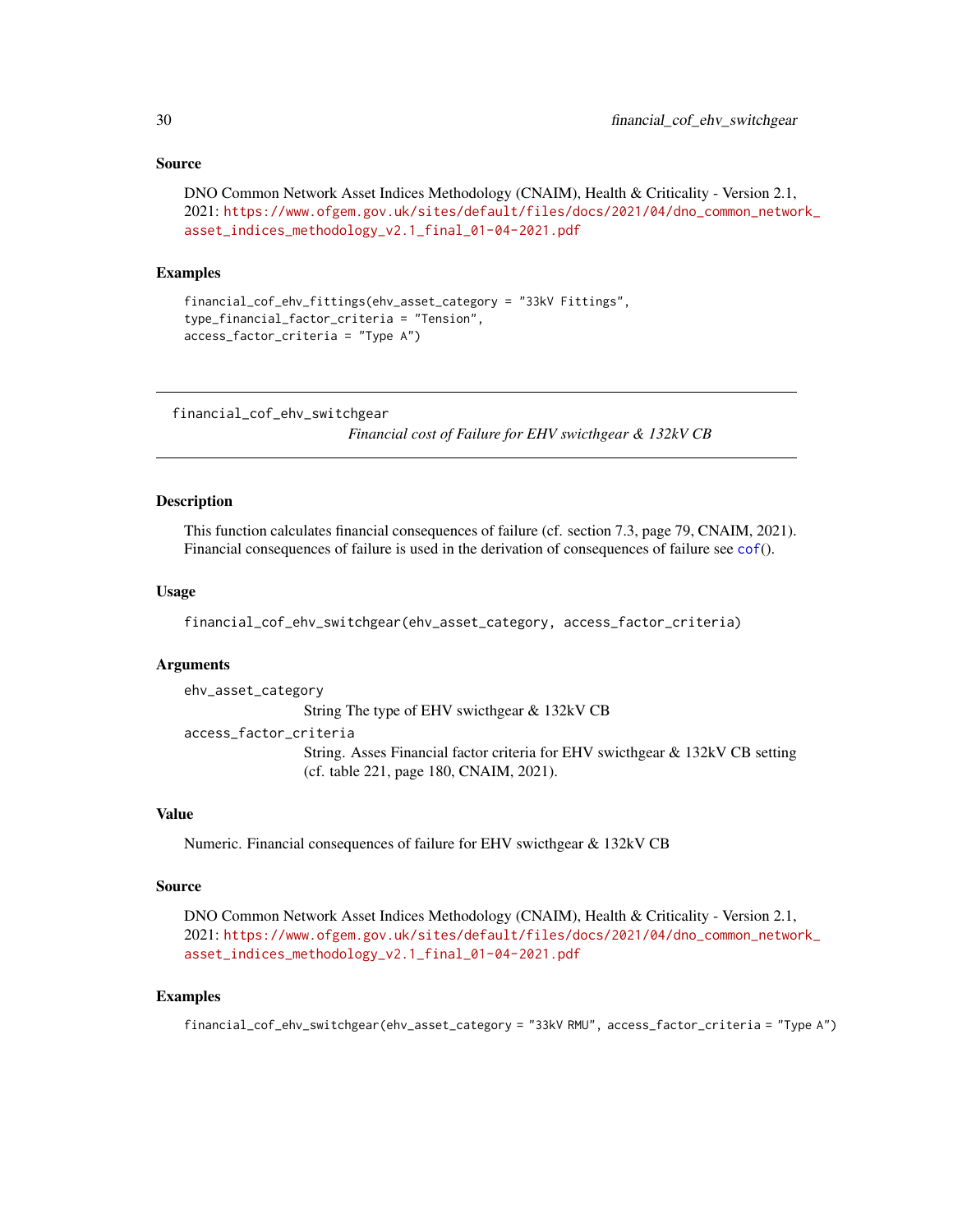<span id="page-30-0"></span>financial\_cof\_hv\_switchgear\_distribution *Financial cost of Failure for HV swicthgear distribution*

# Description

This function calculates financial consequences of failure (cf. section 7.3, page 79, CNAIM, 2021). Financial consequences of failure is used in the derivation of consequences of failure see [cof](#page-5-1)().

# Usage

```
financial_cof_hv_switchgear_distribution(
  hv_asset_category,
 access_factor_criteria
\lambda
```
## Arguments

hv\_asset\_category

String The type of HV switchgear distribution asset category

```
access_factor_criteria
```
String. Asses Financial factor criteria for LV switchgear setting (cf. table 221, page 180, CNAIM, 2021).

## Value

Numeric. Financial consequences of failure for LV switchgear

#### Source

DNO Common Network Asset Indices Methodology (CNAIM), Health & Criticality - Version 2.1, 2021: [https://www.ofgem.gov.uk/sites/default/files/docs/2021/04/dno\\_common\\_networ](https://www.ofgem.gov.uk/sites/default/files/docs/2021/04/dno_common_network_asset_indices_methodology_v2.1_final_01-04-2021.pdf)k\_ [asset\\_indices\\_methodology\\_v2.1\\_final\\_01-04-2021.pdf](https://www.ofgem.gov.uk/sites/default/files/docs/2021/04/dno_common_network_asset_indices_methodology_v2.1_final_01-04-2021.pdf)

# Examples

```
financial_cof_hv_switchgear_distribution(
hv_asset_category = "6.6/11kV CB (GM) Secondary",
access_factor_criteria = "Type A")
```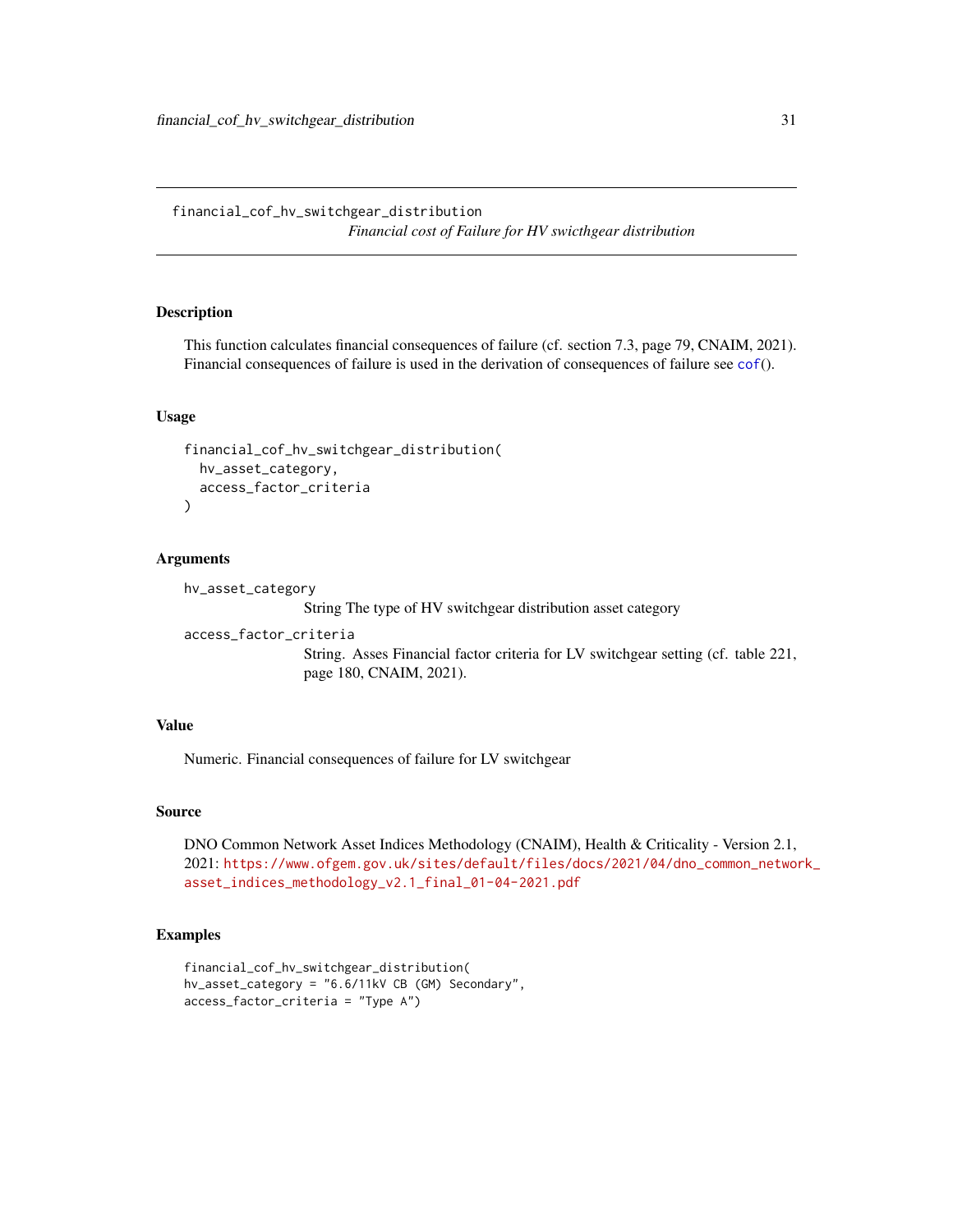<span id="page-31-0"></span>financial\_cof\_hv\_switchgear\_primary

*Financial cost of Failure for HV swicthgear primary*

# Description

This function calculates financial consequences of failure (cf. section 7.3, page 79, CNAIM, 2021). Financial consequences of failure is used in the derivation of consequences of failure see [cof](#page-5-1)().

## Usage

```
financial_cof_hv_switchgear_primary(hv_asset_category, access_factor_criteria)
```
# **Arguments**

hv\_asset\_category

String The type of HV switchgear distribution asset category

access\_factor\_criteria

String. Asses Financial factor criteria for HV switchgear setting (cf. table 221, page 180, CNAIM, 2021).

# Value

Numeric. Financial consequences of failure for HV switchgear primary

## Source

DNO Common Network Asset Indices Methodology (CNAIM), Health & Criticality - Version 2.1, 2021: [https://www.ofgem.gov.uk/sites/default/files/docs/2021/04/dno\\_common\\_networ](https://www.ofgem.gov.uk/sites/default/files/docs/2021/04/dno_common_network_asset_indices_methodology_v2.1_final_01-04-2021.pdf)k\_ [asset\\_indices\\_methodology\\_v2.1\\_final\\_01-04-2021.pdf](https://www.ofgem.gov.uk/sites/default/files/docs/2021/04/dno_common_network_asset_indices_methodology_v2.1_final_01-04-2021.pdf)

# Examples

```
financial_cof_hv_switchgear_primary(
hv_asset_category = "6.6/11kV CB (GM) Primary",
access_factor_criteria = "Type A")
```
financial\_cof\_lv\_switchgear\_and\_other *Financial cost of Failure for LV swicthgear and others*

## Description

This function calculates financial consequences of failure (cf. section 7.3, page 79, CNAIM, 2021). Financial consequences of failure is used in the derivation of consequences of failure see [cof](#page-5-1)().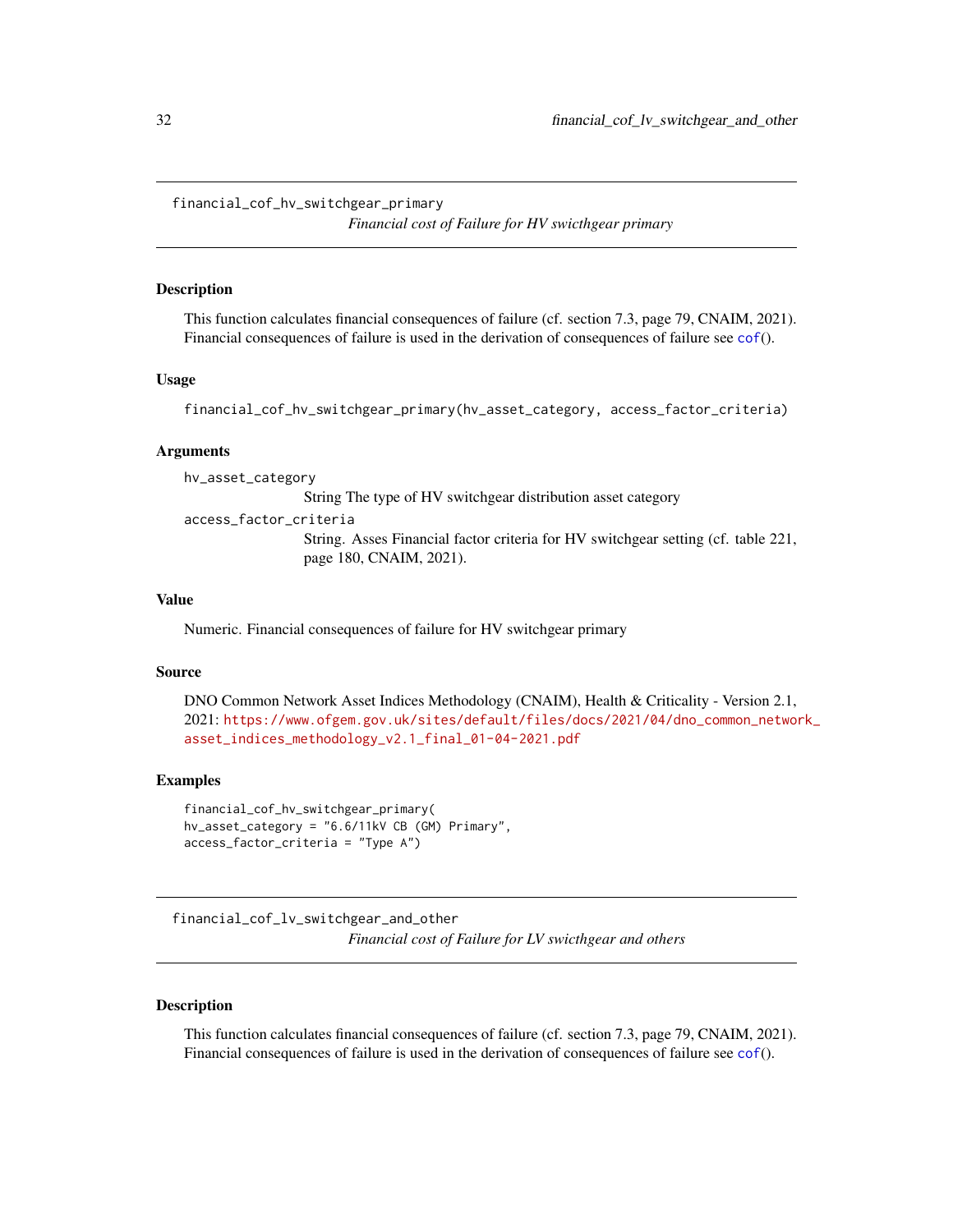<span id="page-32-0"></span>financial\_cof\_lv\_ugb 33

# Usage

```
financial_cof_lv_switchgear_and_other(
  lv_asset_category,
  type_financial_factor_criteria,
  access_factor_criteria
\lambda
```
# Arguments

```
lv_asset_category
                  String The type of LV asset category
type_financial_factor_criteria
                  String Type Financial factor criteria for LV switchgear (cf. section D1.2.1, page
                  178, CNAIM, 2021).
access_factor_criteria
                  String. Asses Financial factor criteria for LV switchgear setting (cf. table 221,
                  page 180, CNAIM, 2021).
```
# Value

Numeric. Financial consequences of failure for LV switchgear

# Source

```
DNO Common Network Asset Indices Methodology (CNAIM), Health & Criticality - Version 2.1,
2021: https://www.ofgem.gov.uk/sites/default/files/docs/2021/04/dno_common_network_
asset_indices_methodology_v2.1_final_01-04-2021.pdf
```
## Examples

```
financial_cof_lv_switchgear_and_other(lv_asset_category = "LV Board (WM)",
type_financial_factor_criteria = "Asbestos clad",
access_factor_criteria = "Type A")
```
financial\_cof\_lv\_ugb *Financial cost of Failure for LV UGB*

#### Description

This function calculates financial consequences of failure (cf. section 7.3, page 79, CNAIM, 2021). Financial consequences of failure is used in the derivation of consequences of failure see [cof](#page-5-1)().

# Usage

financial\_cof\_lv\_ugb(lv\_asset\_category)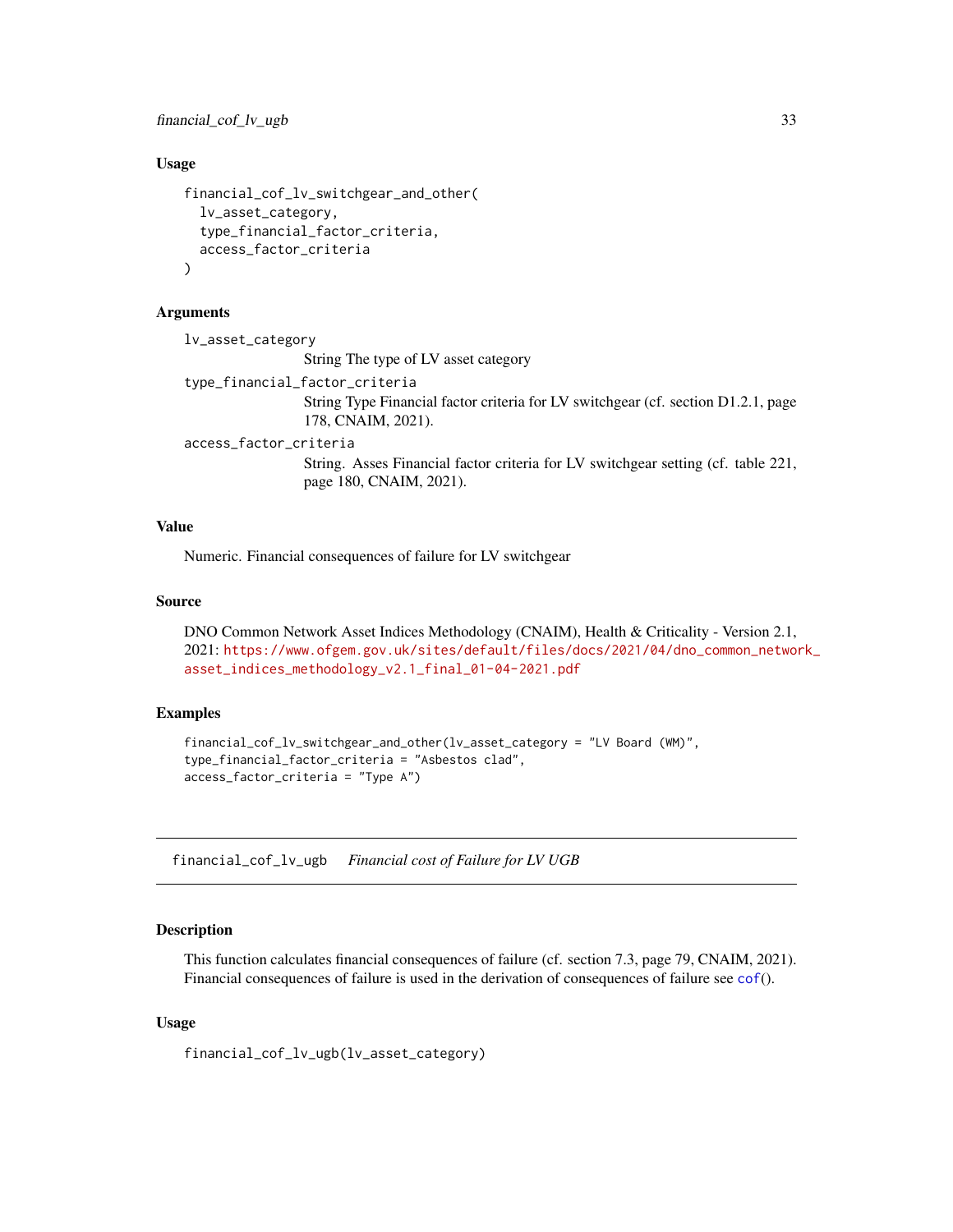## <span id="page-33-0"></span>Arguments

lv\_asset\_category

String The type of LV asset category

# Value

Numeric. Financial consequences of failure for LV UGB

# Source

DNO Common Network Asset Indices Methodology (CNAIM), Health & Criticality - Version 2.1, 2021: [https://www.ofgem.gov.uk/sites/default/files/docs/2021/04/dno\\_common\\_networ](https://www.ofgem.gov.uk/sites/default/files/docs/2021/04/dno_common_network_asset_indices_methodology_v2.1_final_01-04-2021.pdf)k\_ [asset\\_indices\\_methodology\\_v2.1\\_final\\_01-04-2021.pdf](https://www.ofgem.gov.uk/sites/default/files/docs/2021/04/dno_common_network_asset_indices_methodology_v2.1_final_01-04-2021.pdf)

#### Examples

```
financial_cof_lv_ugb(lv_asset_category = "LV UGB")
```
financial\_cof\_ohl\_cond

*Financial cost of Failure for Overhead Line Conductors*

## Description

This function calculates financial consequences of failure (cf. section 7.3, page 79, CNAIM, 2021). Financial consequences of failure is used in the derivation of consequences of failure see [cof](#page-5-1)().

# Usage

```
financial_cof_ohl_cond(ohl_cond_asset_category, access_factor_criteria)
```
# **Arguments**

```
ohl_cond_asset_category
                String The type of Pole asset category
access_factor_criteria
```
String. Asses Financial factor criteria for Pole setting (cf. table 221, page 180, CNAIM, 2021).

# Value

Numeric. Financial consequences of failure for Poles

# Source

DNO Common Network Asset Indices Methodology (CNAIM), Health & Criticality - Version 2.1, 2021: [https://www.ofgem.gov.uk/sites/default/files/docs/2021/04/dno\\_common\\_networ](https://www.ofgem.gov.uk/sites/default/files/docs/2021/04/dno_common_network_asset_indices_methodology_v2.1_final_01-04-2021.pdf)k\_ [asset\\_indices\\_methodology\\_v2.1\\_final\\_01-04-2021.pdf](https://www.ofgem.gov.uk/sites/default/files/docs/2021/04/dno_common_network_asset_indices_methodology_v2.1_final_01-04-2021.pdf)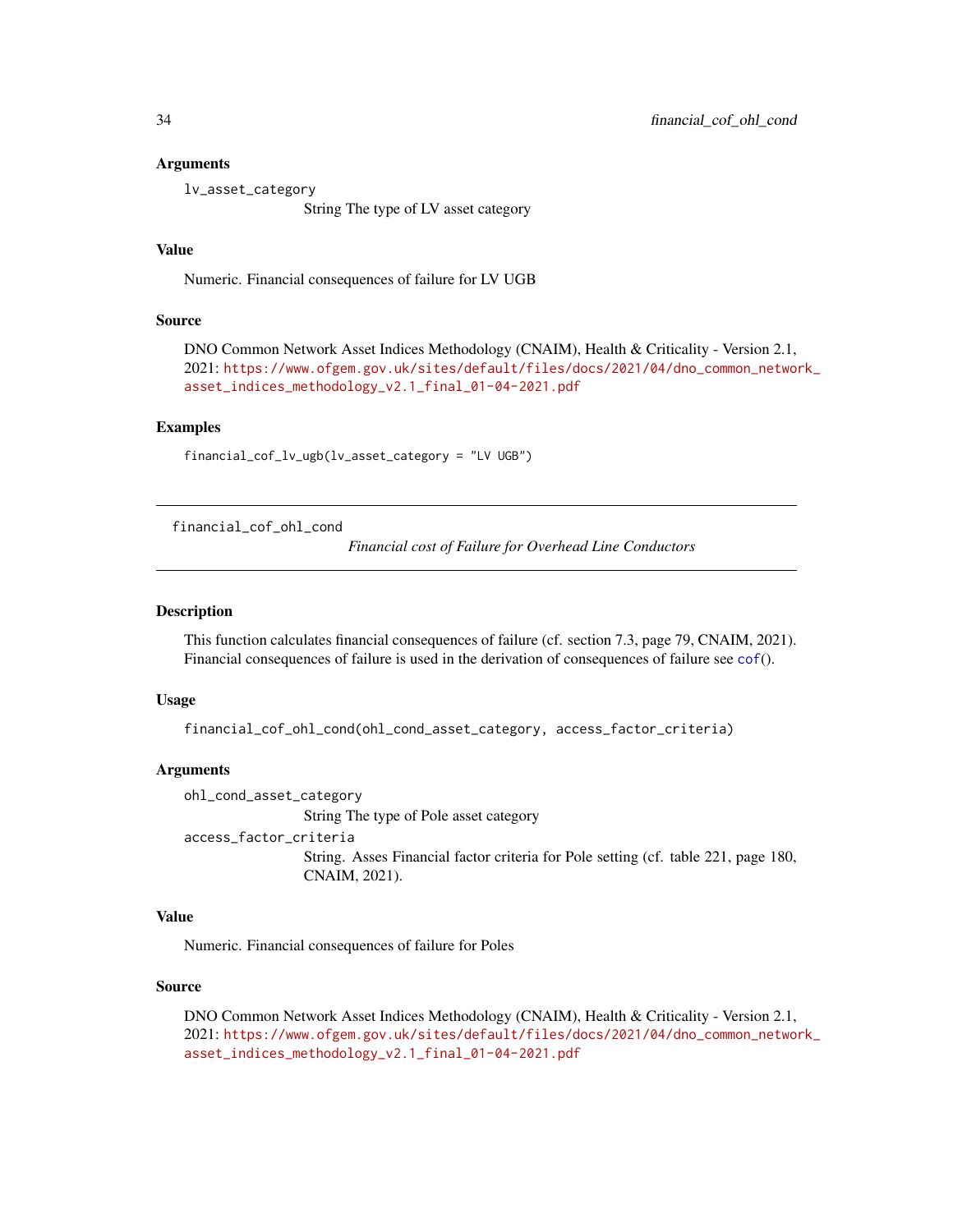# <span id="page-34-0"></span>financial\_cof\_poles 35

# Examples

```
financial_cof_ohl_cond(
ohl_cond_asset_category = "33kV OHL (Tower Line) Conductor",
access_factor_criteria = "Type A")
```
financial\_cof\_poles *Financial cost of Failure for Poles*

#### Description

This function calculates financial consequences of failure (cf. section 7.3, page 79, CNAIM, 2021). Financial consequences of failure is used in the derivation of consequences of failure see [cof](#page-5-1)().

# Usage

```
financial_cof_poles(
  pole_asset_category,
  type_financial_factor_criteria,
  access_factor_criteria
)
```
### Arguments

pole\_asset\_category String The type of Pole asset category type\_financial\_factor\_criteria String. Type Financial factor criteria for Pole access\_factor\_criteria String. Asses Financial factor criteria for Pole setting (cf. table 221, page 180, CNAIM, 2021).

## Value

Numeric. Financial consequences of failure for Poles

# Source

DNO Common Network Asset Indices Methodology (CNAIM), Health & Criticality - Version 2.1, 2021: [https://www.ofgem.gov.uk/sites/default/files/docs/2021/04/dno\\_common\\_networ](https://www.ofgem.gov.uk/sites/default/files/docs/2021/04/dno_common_network_asset_indices_methodology_v2.1_final_01-04-2021.pdf)k\_ [asset\\_indices\\_methodology\\_v2.1\\_final\\_01-04-2021.pdf](https://www.ofgem.gov.uk/sites/default/files/docs/2021/04/dno_common_network_asset_indices_methodology_v2.1_final_01-04-2021.pdf)

# Examples

```
financial_cof_poles(pole_asset_category = "33kV Pole",
type_financial_factor_criteria = "Small footprint steel masts",
access_factor_criteria = "Type A")
```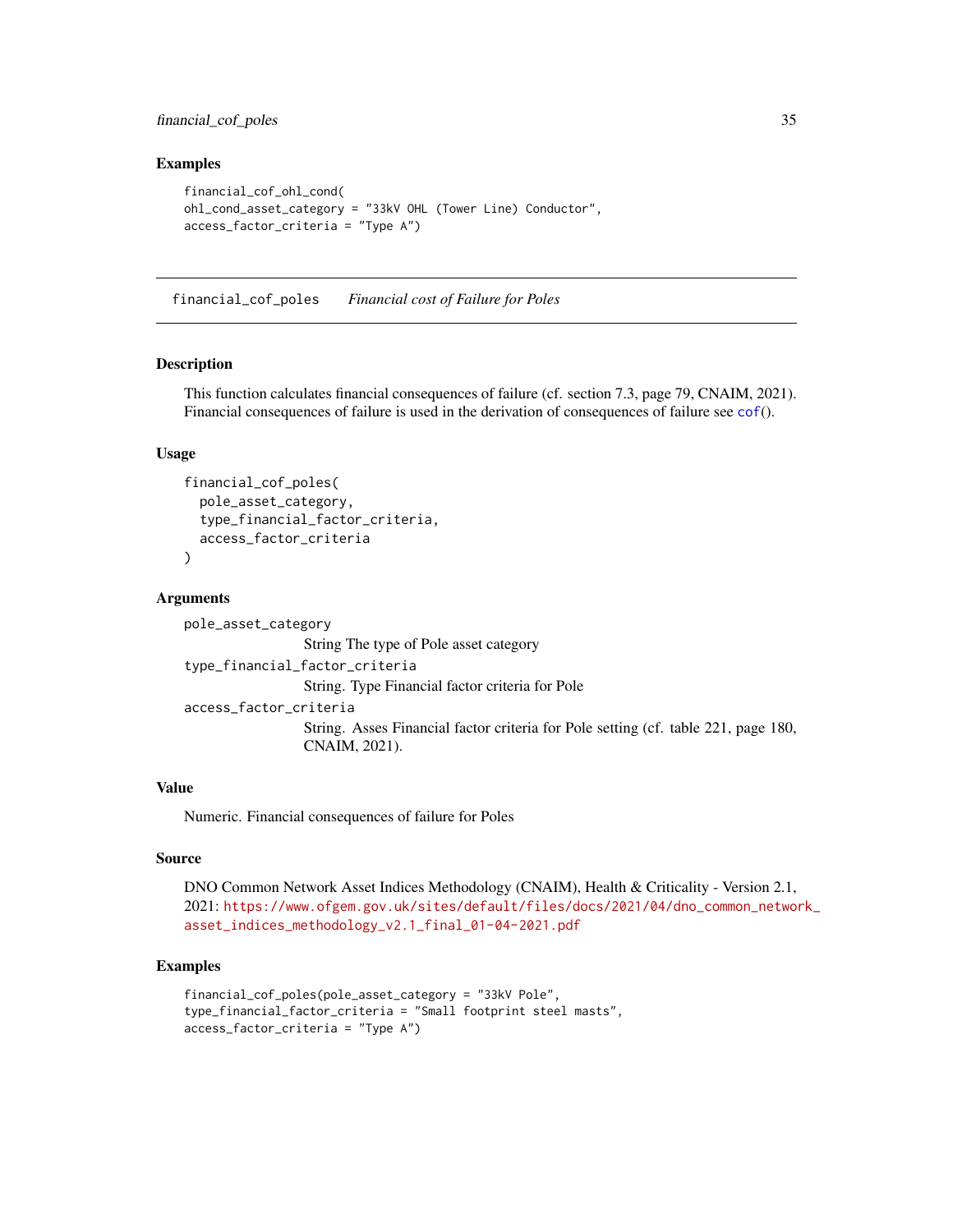<span id="page-35-0"></span>financial\_cof\_sub\_cables

*Financial cost of Failure for Sub cables*

## Description

This function calculates financial consequences of failure (cf. section 7.3, page 79, CNAIM, 2021). Financial consequences of failure is used in the derivation of consequences of failure see [cof](#page-5-1)().

# Usage

```
financial_cof_sub_cables(sub_cable_asset_category)
```
# Arguments

sub\_cable\_asset\_category String The type of Submarine cable asset category

# Value

Numeric. Financial consequences of failure for Sub cables

## Source

DNO Common Network Asset Indices Methodology (CNAIM), Health & Criticality - Version 2.1, 2021: [https://www.ofgem.gov.uk/sites/default/files/docs/2021/04/dno\\_common\\_networ](https://www.ofgem.gov.uk/sites/default/files/docs/2021/04/dno_common_network_asset_indices_methodology_v2.1_final_01-04-2021.pdf)k\_ [asset\\_indices\\_methodology\\_v2.1\\_final\\_01-04-2021.pdf](https://www.ofgem.gov.uk/sites/default/files/docs/2021/04/dno_common_network_asset_indices_methodology_v2.1_final_01-04-2021.pdf)

# Examples

financial\_cof\_sub\_cables(sub\_cable\_asset\_category = "HV Sub Cable")

financial\_cof\_towers *Financial cost of Failure for Towers*

# Description

This function calculates financial consequences of failure (cf. section 7.3, page 79, CNAIM, 2021). Financial consequences of failure is used in the derivation of consequences of failure see [cof](#page-5-1)().

# Usage

```
financial_cof_towers(
  tower_asset_category,
  type_financial_factor_criteria,
  access_factor_criteria
)
```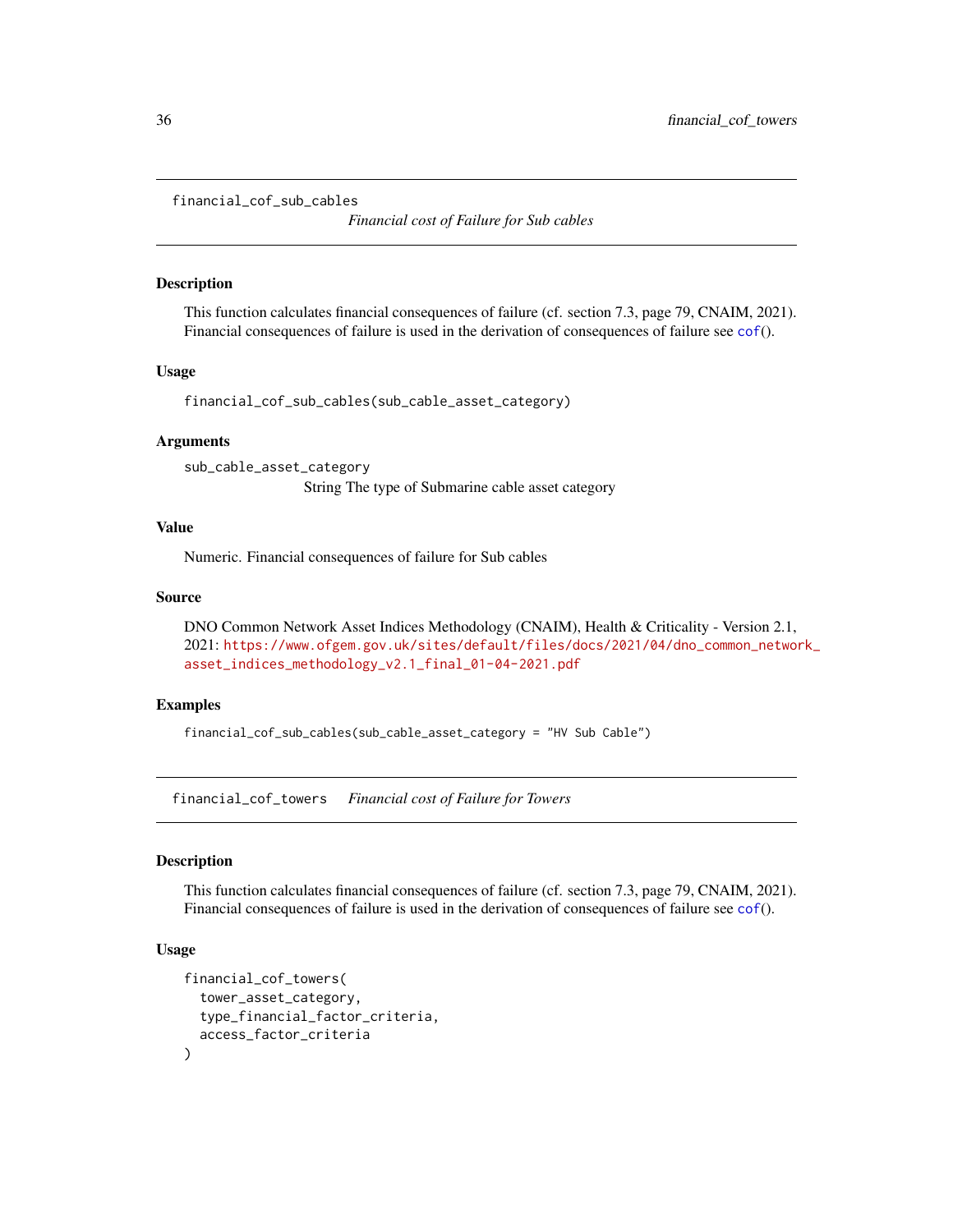tower\_asset\_category String The type of Pole asset category type\_financial\_factor\_criteria String The type financial factor for Tower access\_factor\_criteria String. Asses Financial factor criteria for Pole setting (cf. table 221, page 180, CNAIM, 2021).

# Value

Numeric. Financial consequences of failure for Poles

#### Source

DNO Common Network Asset Indices Methodology (CNAIM), Health & Criticality - Version 2.1, 2021: [https://www.ofgem.gov.uk/sites/default/files/docs/2021/04/dno\\_common\\_networ](https://www.ofgem.gov.uk/sites/default/files/docs/2021/04/dno_common_network_asset_indices_methodology_v2.1_final_01-04-2021.pdf)k\_ [asset\\_indices\\_methodology\\_v2.1\\_final\\_01-04-2021.pdf](https://www.ofgem.gov.uk/sites/default/files/docs/2021/04/dno_common_network_asset_indices_methodology_v2.1_final_01-04-2021.pdf)

#### Examples

```
financial_cof_towers(tower_asset_category = "33kV Tower",
type_financial_factor_criteria = "Suspension",
access_factor_criteria = "Type A")
```
financial\_cof\_transformers

*Financial cost of Failure for Transformers*

### Description

This function calculates financial consequences of failure (cf. section 7.3, page 79, CNAIM, 2021). Financial consequences of failure is used in the derivation of consequences of failure see [cof](#page-5-0)().

```
financial_cof_transformers(
  tf_asset_category,
  type_financial_factor_size = NULL,
  type_financial_factor_kva_mva = NULL,
  access_factor_criteria
)
```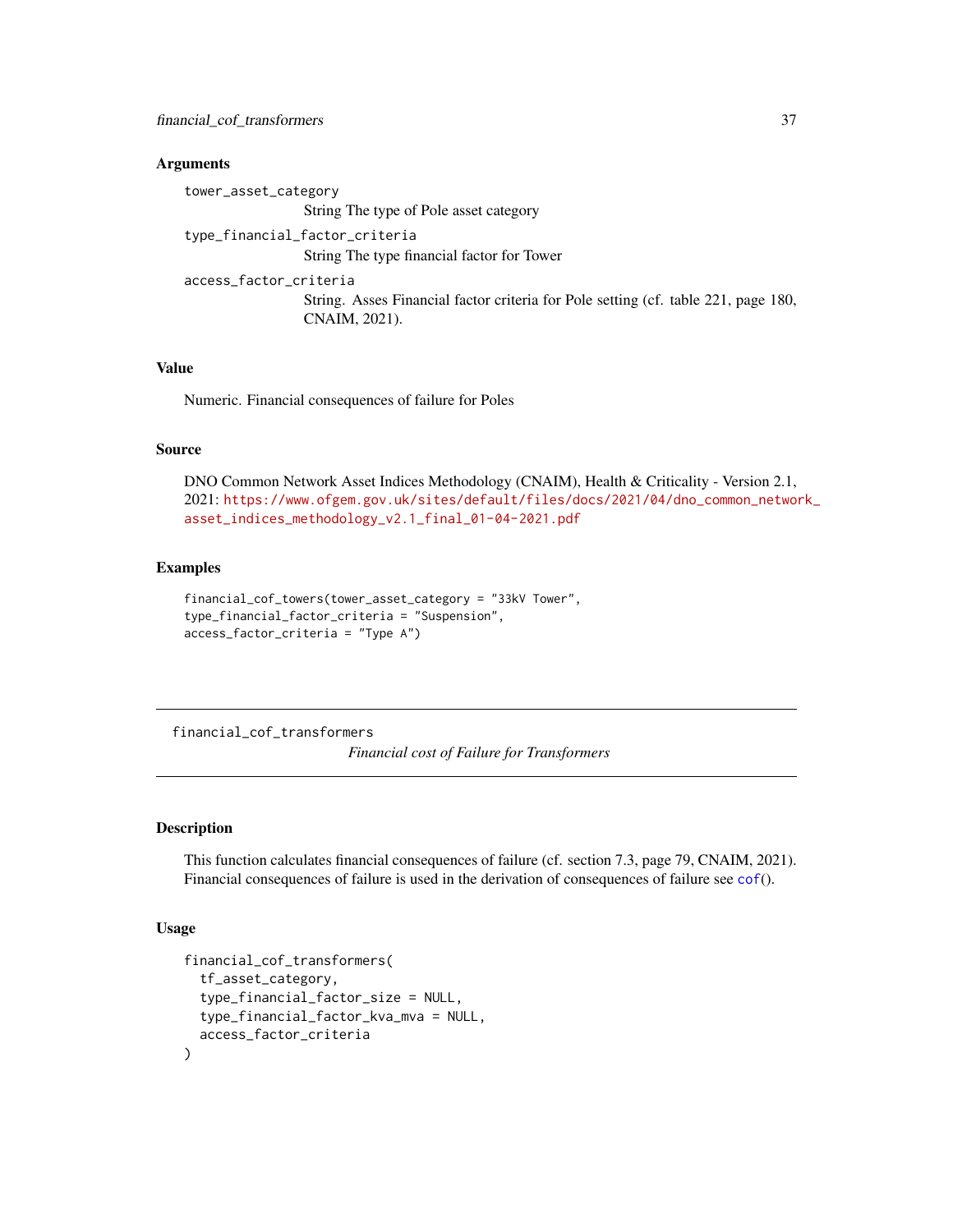| tf_asset_category             |                                                                                                            |
|-------------------------------|------------------------------------------------------------------------------------------------------------|
|                               | String The type of Transformer asset category                                                              |
| type_financial_factor_size    | String The type financial factor size for Transformer                                                      |
| type_financial_factor_kva_mva | Numeric The type financial factor kVA MVA for Transformer                                                  |
| access_factor_criteria        | String. Asses Financial factor criteria for Transformer setting (cf. table 221,<br>page 180, CNAIM, 2021). |

# Value

Numeric. Financial consequences of failure for Transformer

# Source

DNO Common Network Asset Indices Methodology (CNAIM), Health & Criticality - Version 2.1, 2021: [https://www.ofgem.gov.uk/sites/default/files/docs/2021/04/dno\\_common\\_networ](https://www.ofgem.gov.uk/sites/default/files/docs/2021/04/dno_common_network_asset_indices_methodology_v2.1_final_01-04-2021.pdf)k\_ [asset\\_indices\\_methodology\\_v2.1\\_final\\_01-04-2021.pdf](https://www.ofgem.gov.uk/sites/default/files/docs/2021/04/dno_common_network_asset_indices_methodology_v2.1_final_01-04-2021.pdf)

#### Examples

```
financial_cof_transformers(tf_asset_category = "33kV Transformer (GM)",
type_financial_factor_size = "33/20kV, CMR equivalent",
type_financial_factor_kva_mva = 20,
access_factor_criteria = "Type A")
```
f\_cof\_transformer\_11kv

*Financial Consequences of Failure for a 6.6/11 kV Transformer*

# Description

This function calculates financial consequences of failure (cf. section 7.3, page 79, CNAIM, 2021). Financial consequences of failure is used in the derivation of consequences of failure see [cof](#page-5-0)().

### Usage

f\_cof\_transformer\_11kv(kva = "Default", type = "Default")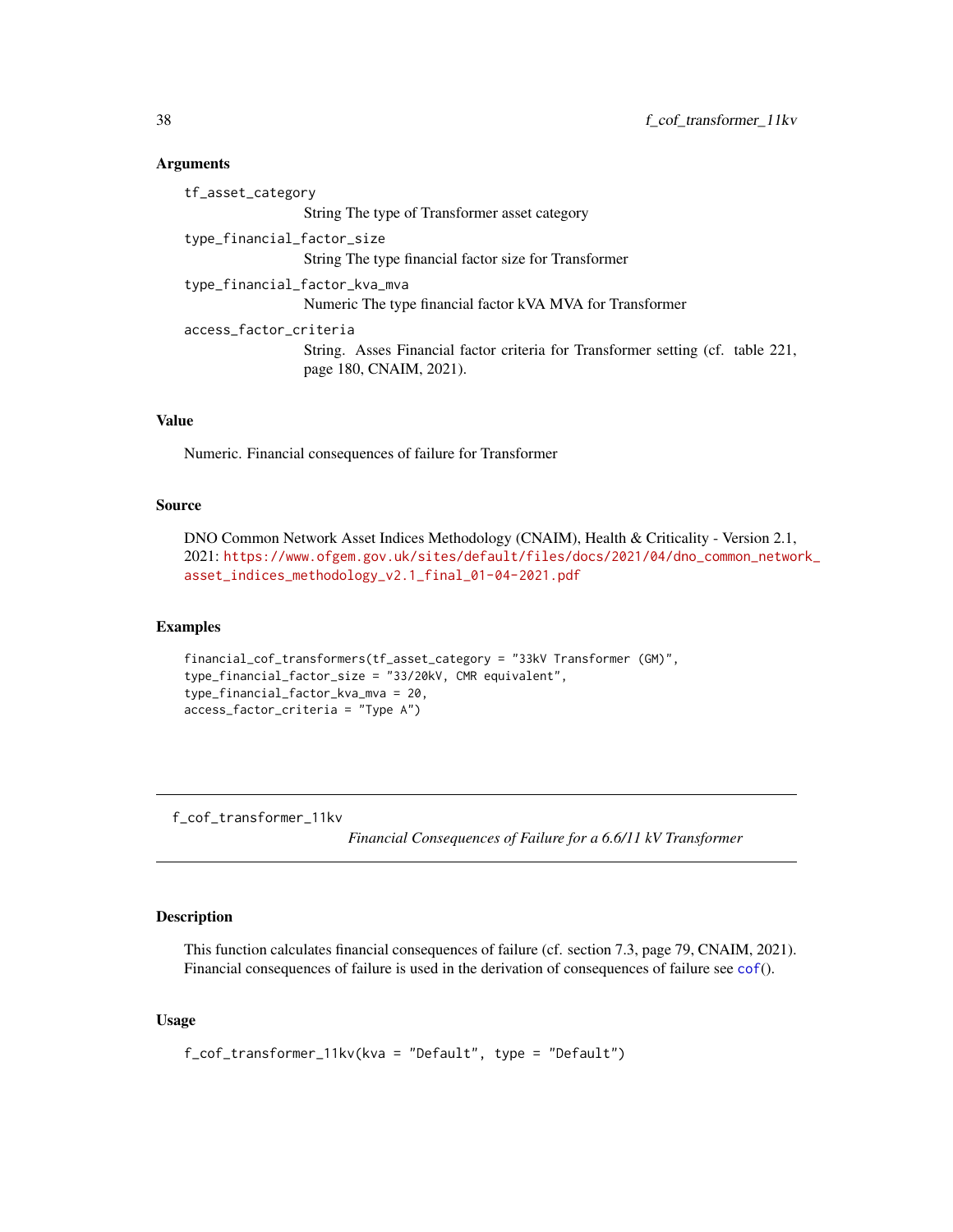| kva  | Numeric. The rated transformer capacity measured in kVA for a 6.6/11 kV<br>transformer. Rated capacity is used to derive the type financial factor. For a<br>general description of type financial factor see section 7.3.3.1 on page 80 in<br>CNAIM (2021). A setting of "Default" will result in a type financial factor<br>equal to 1 (cf. section $D1.2.1$ , page 178, CNAIM, 2021).                       |
|------|----------------------------------------------------------------------------------------------------------------------------------------------------------------------------------------------------------------------------------------------------------------------------------------------------------------------------------------------------------------------------------------------------------------|
| type | String. Relates to the accessibility of the transformer Options: $type = c$ ("Type")<br>A", "Type B", "Type C", "Default"). A setting of "Type A" - Normal access.<br>A setting of "Type B" - Constrained access or confined working space. A setting<br>of "Type C" - Underground substation. A setting of "Default" - Normal access<br>thus same as "Type A" setting (cf. table 221, page 180, CNAIM, 2021). |

# Value

Numeric. Financial consequences of failure for a 6.6/11 kV transformer.

#### Source

DNO Common Network Asset Indices Methodology (CNAIM), Health & Criticality - Version 2.1, 2021: [https://www.ofgem.gov.uk/sites/default/files/docs/2021/04/dno\\_common\\_networ](https://www.ofgem.gov.uk/sites/default/files/docs/2021/04/dno_common_network_asset_indices_methodology_v2.1_final_01-04-2021.pdf)k\_ [asset\\_indices\\_methodology\\_v2.1\\_final\\_01-04-2021.pdf](https://www.ofgem.gov.uk/sites/default/files/docs/2021/04/dno_common_network_asset_indices_methodology_v2.1_final_01-04-2021.pdf)

## Examples

# Financial consequences of failure for a 6.6/11 kV transformer f\_cof\_transformer\_11kv(kva = 700, type = "Default")

<span id="page-38-0"></span>health\_score\_excl\_ehv\_132kv\_tf

*Health Score Factor for all Assets Categories excl. EHV and 132kV Transformers*

### Description

This function calculates the health score factor for all asset categories exclusive the assets EHV and 132kV transformers. For EHV and 132kV transformers see [mmi](#page-44-0)(). The function combines observed and measured condition factors using the simplified maximum and multiple increment (MMI) technique to construct the health score factor (cf. CNAIM, 2021, page 56, table 9).

```
health_score_excl_ehv_132kv_tf(
 observed_condition_factor,
 measured_condition_factor
)
```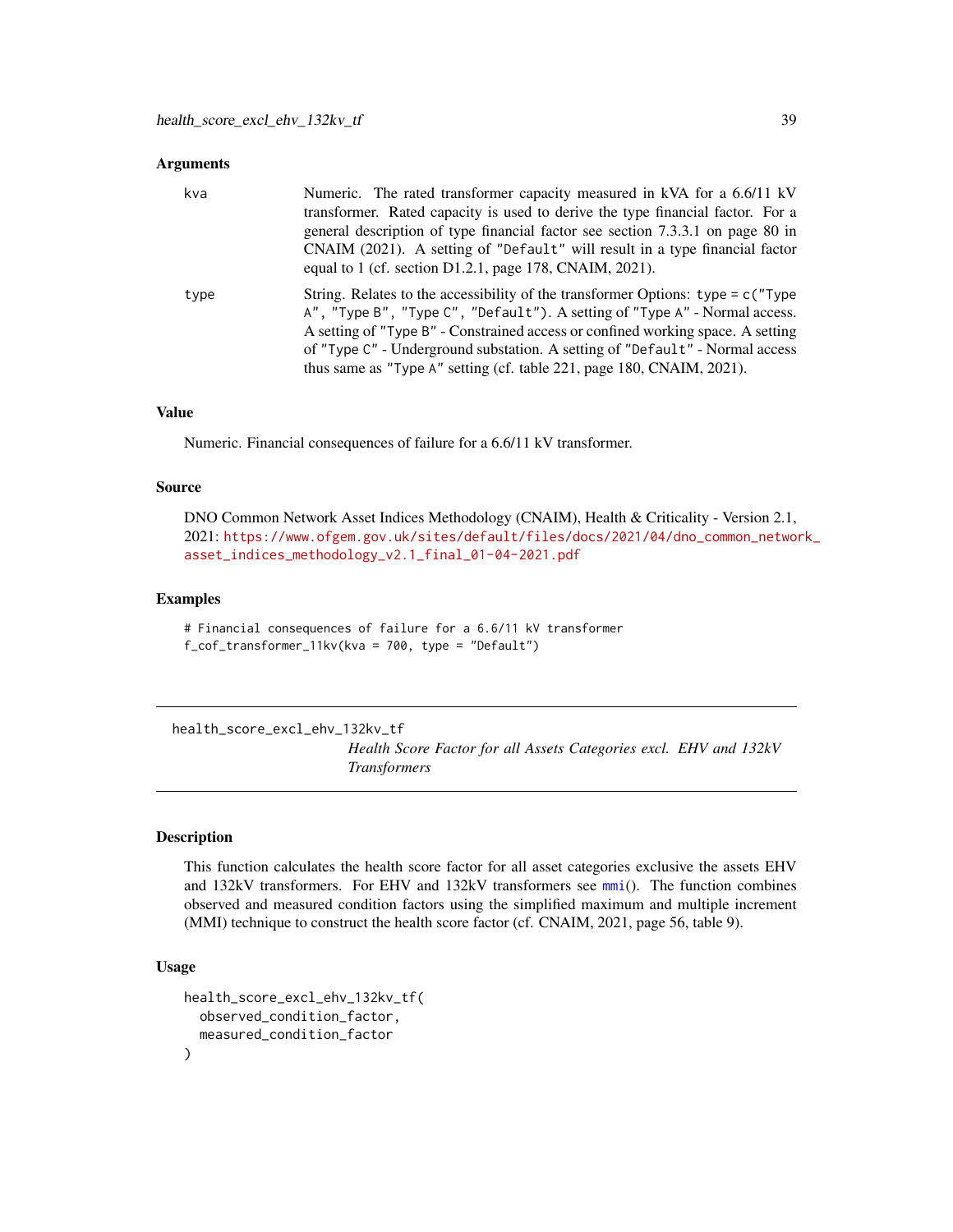observed\_condition\_factor Numeric. measured\_condition\_factor Numeric.

# Value

Numeric. Health score factor.

### Source

```
DNO Common Network Asset Indices Methodology (CNAIM), Health & Criticality - Version 2.1,
2021: https://www.ofgem.gov.uk/sites/default/files/docs/2021/04/dno_common_network_
asset_indices_methodology_v2.1_final_01-04-2021.pdf
```
### Examples

```
# An asset with an observed condition factor of 1 and a measured condition
# factor of 0.33
health_score_excl_ehv_132kv_tf(observed_condition_factor = 1,
measured_condition_factor = 0.33)
```
initial\_health *Initial Health*

### Description

Calculating the initial health score for a given asset. See section 6.1.6 on page 36 in CNAIM (2021).

### Usage

```
initial_health(b1, age)
```
# Arguments

| b1  | Numeric. The output returned by the function beta_1(). |
|-----|--------------------------------------------------------|
| age | Numeric. The crurrent age of the asset.                |

# Value

Numeric. Initial health for an electric network asset.

## Source

DNO Common Network Asset Indices Methodology (CNAIM), Healh & Criticality - Version 2.1, 2021: [https://www.ofgem.gov.uk/sites/default/files/docs/2021/04/dno\\_common\\_networ](https://www.ofgem.gov.uk/sites/default/files/docs/2021/04/dno_common_network_asset_indices_methodology_v2.1_final_01-04-2021.pdf)k\_ [asset\\_indices\\_methodology\\_v2.1\\_final\\_01-04-2021.pdf](https://www.ofgem.gov.uk/sites/default/files/docs/2021/04/dno_common_network_asset_indices_methodology_v2.1_final_01-04-2021.pdf)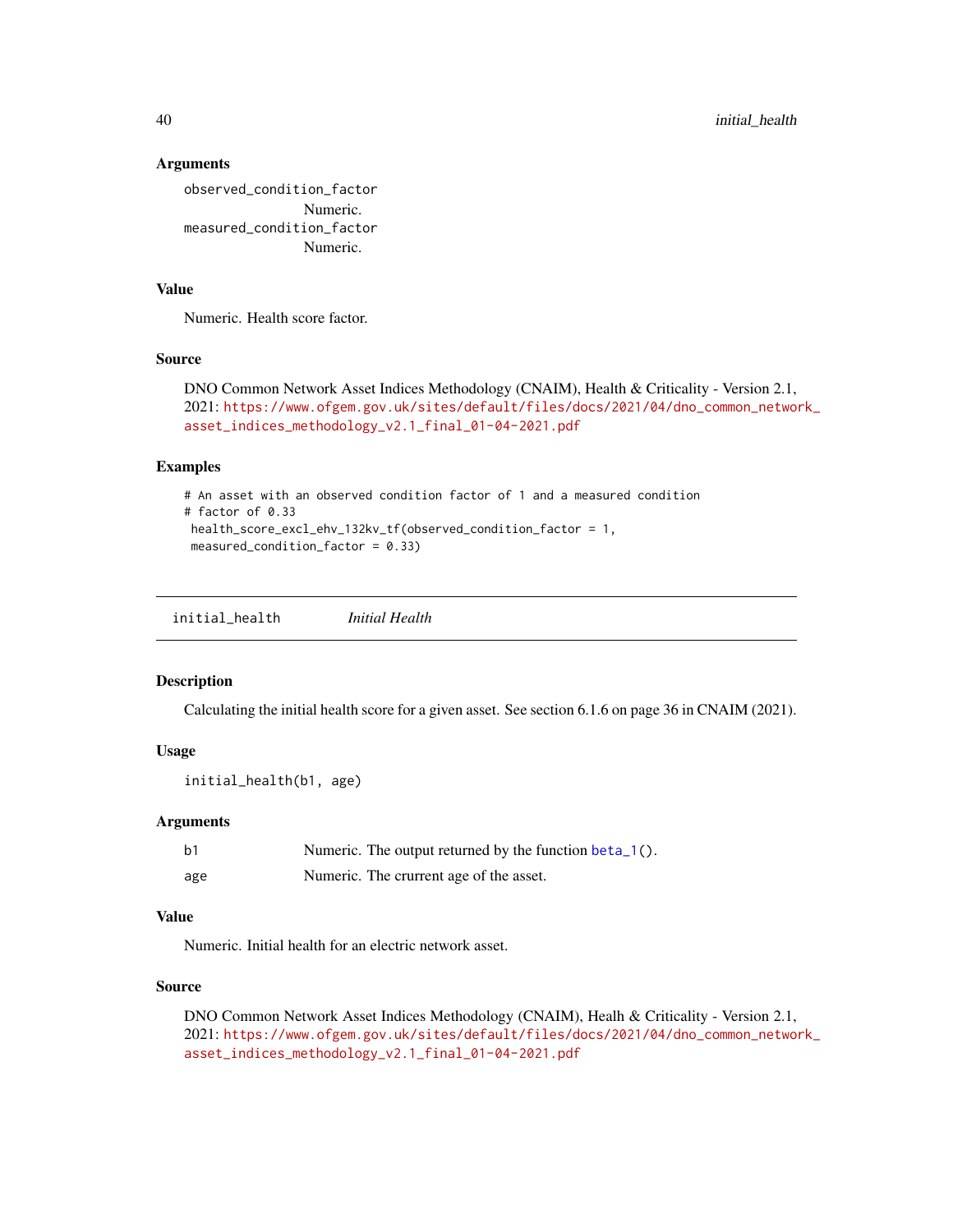# location\_factor 41

### Examples

```
# 6.6/ 11 kv transformer age 10 years and an initial age rate of 0.05
initial\_health(b1 = 0.05,age = 10)
```
<span id="page-40-0"></span>location\_factor *Location Factor (Excl.Submarine Cables)*

## Description

This function calculates the location factor for an electric network asset based in the specific location of the asset. See section 6.4 on page 46 in CNAIM (2021). For calculating the location factor for submarine cables please see the function [location\\_factor\\_sub\(](#page-42-0)). Note the location factor for all other cables are always equal to 1 hence the function will return a location factor of 1 for other cables than submarine cables.

# Usage

```
location_factor(
 placement = "Default",
  altitude_m = "Default",
 distance_from_coast_km = "Default",
  corrosion_category_index = "Default",
  asset_type = "6.6/11kV Transformer (GM)",sub_division = NULL
)
```
### Arguments

| placement              | String. Specify if the asset is located outdoor or indoor. A setting of "Outdoor"           |
|------------------------|---------------------------------------------------------------------------------------------|
|                        | means the asset is located in an outside environment, and a setting of "Indoor"             |
|                        | means the asset is located in an indoor environment. A setting of "Default"                 |
|                        | will result in either an indoor or an outdoor environment setting that depends on           |
|                        | the specification of asset_type. See page $110-113$ , table 26 in CNAIM (2021)              |
|                        | for default environments.                                                                   |
| altitude_m             | Numeric. Specify the altitude location for the asset measured in meters from                |
|                        | sea level.altitude_m is used to derive the altitude factor. See page 111, table             |
|                        | 23 in CNAIM (2021). A setting of "Default" will set the altitude factor to 1                |
|                        | independent of asset_type.                                                                  |
| distance_from_coast_km |                                                                                             |
|                        | Numeric. Specify the distance from the coast measured in kilometers. distance_from_coast_km |
|                        | is used to derive the distance from coast factor See page 110, table 22 in CNAIM            |
|                        | (2021). A setting of "Default" will set the distance from coast factor to 1 inde-           |
|                        | pendent of asset_type.                                                                      |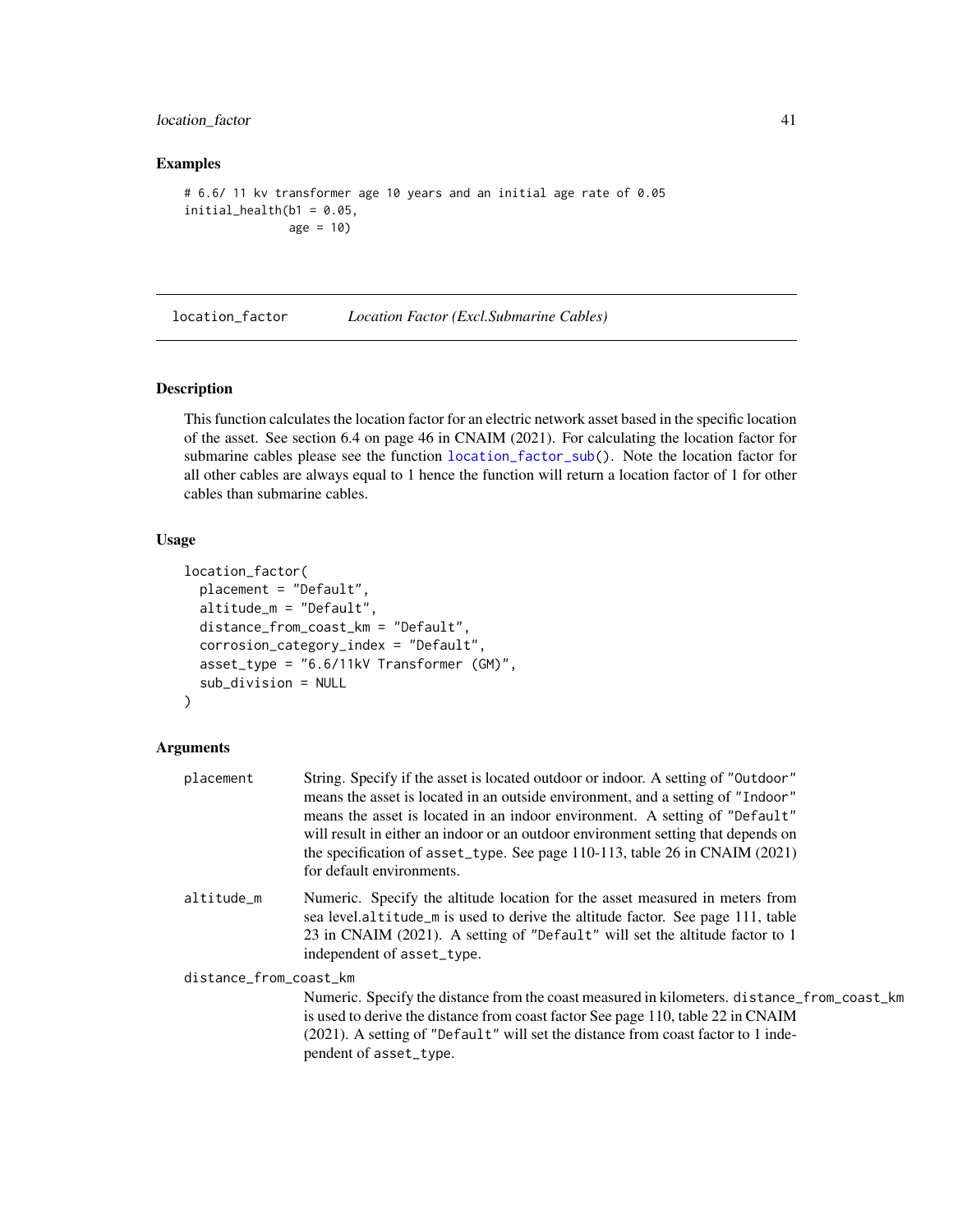### corrosion\_category\_index

Integer. Specify the corrosion index category, 1-5. corrosion\_category\_index is used to derive the corrosion category factor. See page 111, table 24 in CNAIM (2021). A setting of "Default" will set the corrosion category factor to 1 independent of asset\_type.

asset\_type String. A sting that refers to the specific asset category. For LV UGB and non-submarine cables a location factor of 1 is assigned. See See page 17, table 1 in CNAIM (2021). Options: asset\_type = c("LV Poles", "LV Circuit Breaker","LV Pillar (ID)", "LV Pillar (OD at Substation)","LV Pillar (OD not at a Substation)", "LV Board (WM)","LV UGB", "LV Board (X-type Network) (WM)", "6.6/11kV Poles", "20kV Poles", "6.6/11kV CB (GM) Primary","6.6/11kV CB (GM) Secondary", "6.6/11kV Switch (GM)", "6.6/11kV RMU","6.6/11kV X-type RMU", "20kV CB (GM) Primary", "20kV CB (GM) Secondary", "20kV Switch (GM)", "20kV RMU", "6.6/11kV Transformer (GM)", "20kV Transformer (GM)", "33kV Pole", "66kV Pole", "33kV OHL (Tower Line) Conductor", "33kV Tower", "33kV Fittings","66kV OHL (Tower Line) Conductor", "66kV Tower", "66kV Fittings","33kV UG Cable (Non Pressurised)", "33kV UG Cable (Oil)","33kV UG Cable (Gas)", "66kV UG Cable (Non Pressurised)","66kV UG Cable (Oil)", "66kV UG Cable (Gas)","33kV CB (Air Insulated Busbars)(ID) (GM)","33kV CB (Air Insulated Busbars)(OD) (GM)","33kV CB (Gas Insulated Busbars)(ID) (GM)","33kV CB (Gas Insulated Busbars)(OD) (GM)", "33kV Switch (GM)","33kV RMU", "66kV CB (Air Insulated Busbars)(ID) (GM)","66kV CB (Air Insulated Busbars)(OD) (GM)","66kV CB (Gas Insulated Busbars)(ID) (GM)","66kV CB (Gas Insulated Busbars)(OD) (GM)", "33kV Transformer (GM)","66kV Transformer (GM)", "132kV OHL (Tower Line) Conductor","132kV Tower", "132kV Fittings", "132kV UG Cable (Non Pressurised)","132kV UG Cable (Oil)", "132kV UG Cable (Gas)","132kV CB (Air Insulated Busbars)(ID) (GM)","132kV CB (Air Insulated Busbars)(OD) (GM)","132kV CB (Gas Insulated Busbars)(ID) (GM)","132kV CB (Gas Insulated Busbars)(OD) (GM)", "132kV Transformer (GM)") sub\_division String. Refers to material the sub division in the asset category

## Value

Numeric. Location factor

#### Source

DNO Common Network Asset Indices Methodology (CNAIM), Health & Criticality - Version 2.1, 2021: [https://www.ofgem.gov.uk/sites/default/files/docs/2021/04/dno\\_common\\_networ](https://www.ofgem.gov.uk/sites/default/files/docs/2021/04/dno_common_network_asset_indices_methodology_v2.1_final_01-04-2021.pdf)k\_ [asset\\_indices\\_methodology\\_v2.1\\_final\\_01-04-2021.pdf](https://www.ofgem.gov.uk/sites/default/files/docs/2021/04/dno_common_network_asset_indices_methodology_v2.1_final_01-04-2021.pdf)

```
# Location factor for a 6.6/11 kV Transformer with default values
location_factor(placement = "Default", altitude_m = "Default",
distance_from_coast_km = "Default",
corrosion_category_index = "Default",
asset_type = "6.6/11kV Transformer (GM)")
```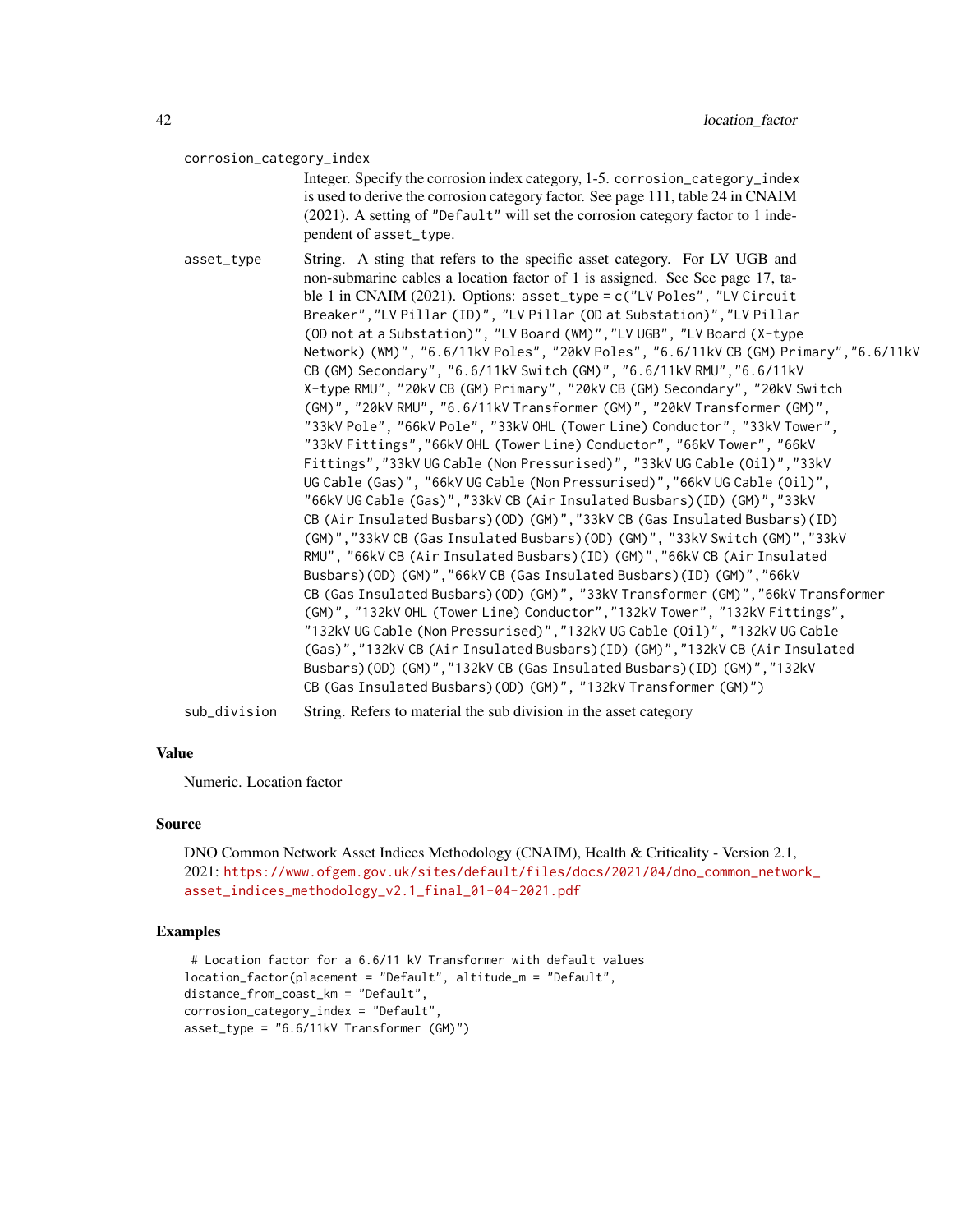<span id="page-42-0"></span>location\_factor\_sub *Location Factor (Excl.Submarine Cables)*

#### Description

This function calculates the location factor for submarine cables based in the specific location of the cable. See section 6.5 on page 48 in CNAIM (2021). For calculating the location factor for all other network assets please see the function [location\\_factor\(](#page-40-0)).

### Usage

```
location_factor_sub(
  topography = "Default",
  situation = "Default",
 wind_wave = "Default",
  intensity = "Default",
  landlocked = "no"
)
```
## Arguments

| topography | String. Describe the topography around the submarine cable. Options: typography<br>= c("Low Detrimental Topography", "Medium Detrimental Topography", "High<br>Detrimental Topography", "Very High Detrimental Topography", "Default"                                        |  |
|------------|------------------------------------------------------------------------------------------------------------------------------------------------------------------------------------------------------------------------------------------------------------------------------|--|
| situation  | String. Descibes how the submarine cable af fixed to the sea floor. Options:<br>sitution=c("Laid on bed", "Covered", "Buried", "Default")                                                                                                                                    |  |
| wind_wave  | Numeric. Options: wind_wave=c(1, 2, 3, "Default"). Settings:<br>• wind_wave = 1: Sheltered sea loch, Wind < $200$ W/m2<br>• wind_wave = 2: Wave <15kW/m, Wind 200-800 W/m2<br>• wind_wave = 3: Wave <15kW/m, Wind 200-800 W/m2<br>• wind_wave = "Default": No data available |  |
| intensity  | String. Combined wave and current energy factor. Options: intensity=c("Low",<br>"Moderate", "High", "Default").                                                                                                                                                              |  |
| landlocked | String. Options: $landlocked = c("yes", "no").$ Default setting for $landlocked$<br>$=$ "no".                                                                                                                                                                                |  |

# Value

Numeric. Location factor

## Source

DNO Common Network Asset Indices Methodology (CNAIM), Health & Criticality - Version 2.1, 2021: [https://www.ofgem.gov.uk/sites/default/files/docs/2021/04/dno\\_common\\_networ](https://www.ofgem.gov.uk/sites/default/files/docs/2021/04/dno_common_network_asset_indices_methodology_v2.1_final_01-04-2021.pdf)k\_ [asset\\_indices\\_methodology\\_v2.1\\_final\\_01-04-2021.pdf](https://www.ofgem.gov.uk/sites/default/files/docs/2021/04/dno_common_network_asset_indices_methodology_v2.1_final_01-04-2021.pdf)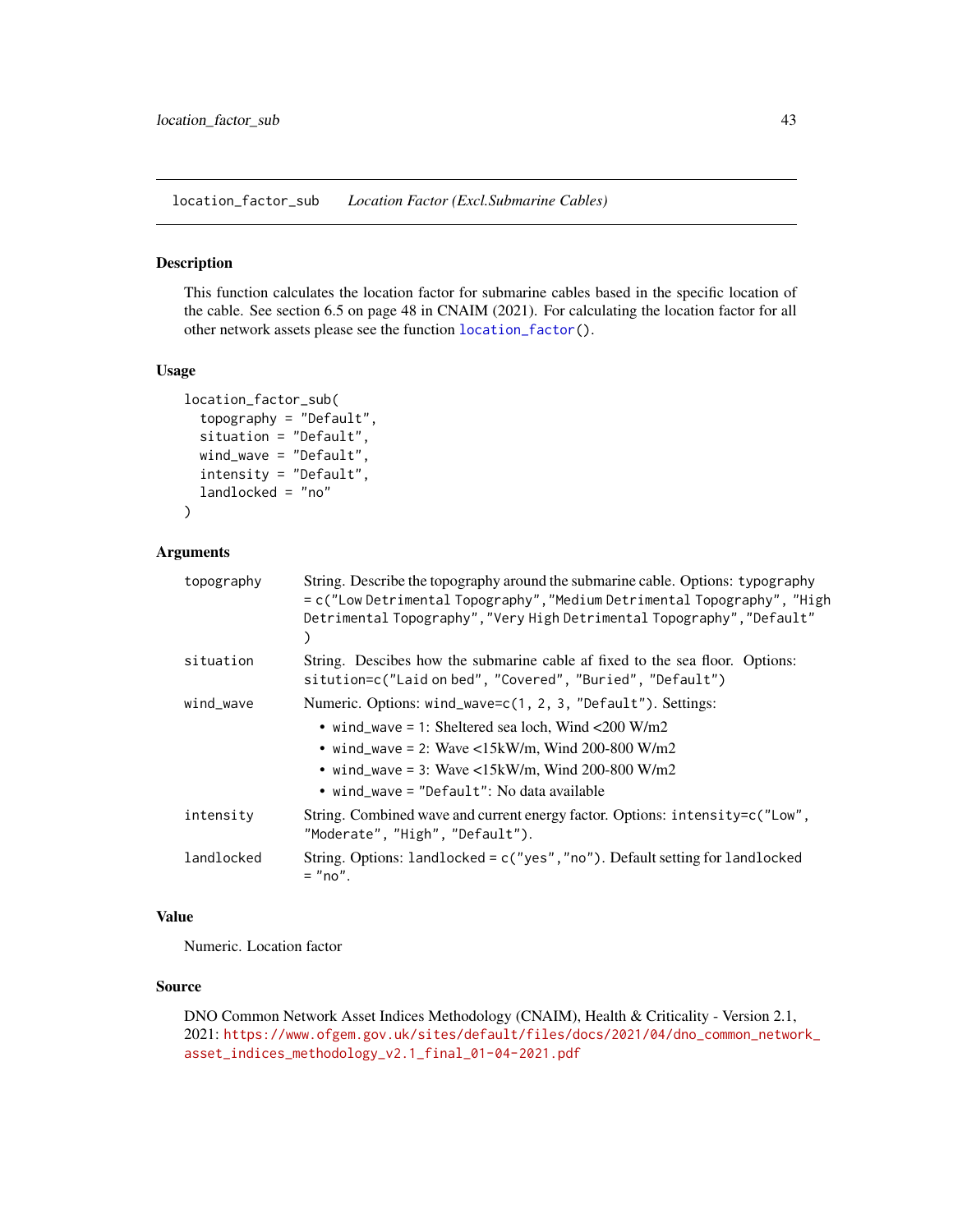### Examples

```
# Location factor for a non-landlocked submarine cable
location_factor_sub(topography = "Default",
                    situation = "Default",
                    wind_wave = "Default",
                    intensity = "Default",
                    landlocked = "no")
```
matrix\_adjusted\_circles

*Adjust circles for matrix visualization*

## Description

This function manipulates the data structure before inputting into javascript D3 risk matrix visualization

# Usage

```
matrix_adjusted_circles(risk_data_matrix, dots_vector, dot_radius)
```
### Arguments

risk\_data\_matrix

|             | Long format matrix data. |
|-------------|--------------------------|
| dots vector | Coordinates of the dots. |
| dot_radius  | Radius of the dots.      |

### Value

Long format matrix data. circles for D3 matrix visualization adjusted

matrix\_adjusted\_intervals

*Adjust banding for matrix visualization*

# Description

This function manipulates the data structure before inputting into javascript D3 risk matrix visualization

```
matrix_adjusted_intervals(risk_data_matrix, x_intervals, y_intervals)
```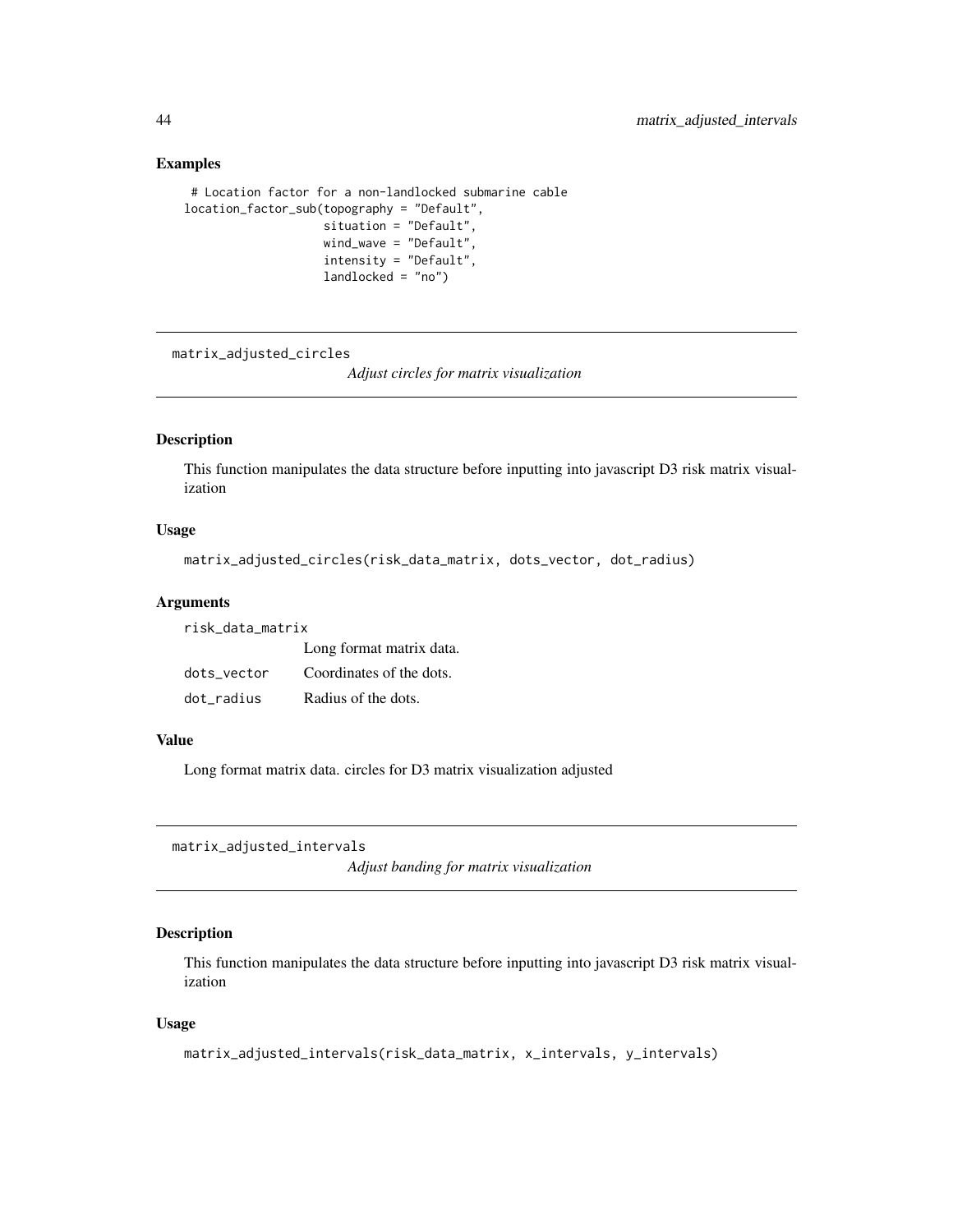#### $mmin$  45

### Arguments

| risk_data_matrix |                                               |  |
|------------------|-----------------------------------------------|--|
|                  | Long format matrix data.                      |  |
| x_intervals      | An array of x spacing in percent (sum to 100) |  |
| y_intervals      | An array of y spacing in percent (sum to 100) |  |

### Value

Long format matrix data. intervals for matrix D3 visualization adjusted

<span id="page-44-0"></span>

mmi *Maximum and Multiple Increment (MMI) Technique*

### **Description**

This function returns a combined factor using a maximum and multiple increment (MMI) technique (cf. CNAIM, 2021. page 54, section 6.7.2). The function can be used to derive the health score factor for EHV and 132kV transformers. For deriviation of the health score factor for all other assets see [health\\_score\\_excl\\_ehv\\_132kv\\_tf](#page-38-0). To derive the health score factor for EHV and 132kV transformers one needs to use mmi() to derive the health score factor for the main transformer and for the tapchanger respectively. The constants factor\_divider\_1, factor\_divider\_2 and max\_no\_combined\_factors are all available in the lookup table 10 and 11 on page 57 and 58 in CNAIM (2021). For an in dept description see also section 6.8 on page 57 in CNAIM (2021). The mmi() can also be used in the derivation of observed and measured condition factors for all assets, using measured and observed input factors. The constants factor\_divider\_1, factor\_divider\_2 and max\_no\_combined\_factors can be found in table 13 on page 63 (observed condition factors) and in table 15 on page 67 (measured condition factors).

### Usage

mmi(factors, factor\_divider\_1, factor\_divider\_2, max\_no\_combined\_factors)

### Arguments

| factors                 | Numeric vector. Factors to me combined.                                         |  |
|-------------------------|---------------------------------------------------------------------------------|--|
| factor_divider_1        |                                                                                 |  |
|                         | Numeric. Constant that specifies the degree to which additional "good" or "bad" |  |
|                         | factors are able further drive the combined factor.                             |  |
| factor_divider_2        |                                                                                 |  |
|                         | Numeric. Constant that specifies the degree to which additional "good" or "bad" |  |
|                         | factors are able further drive the combined factor.                             |  |
| max_no_combined_factors |                                                                                 |  |
|                         | Numeric. Specifies how many factors are able to simultaneously affect the com-  |  |
|                         | bined factor.                                                                   |  |
|                         |                                                                                 |  |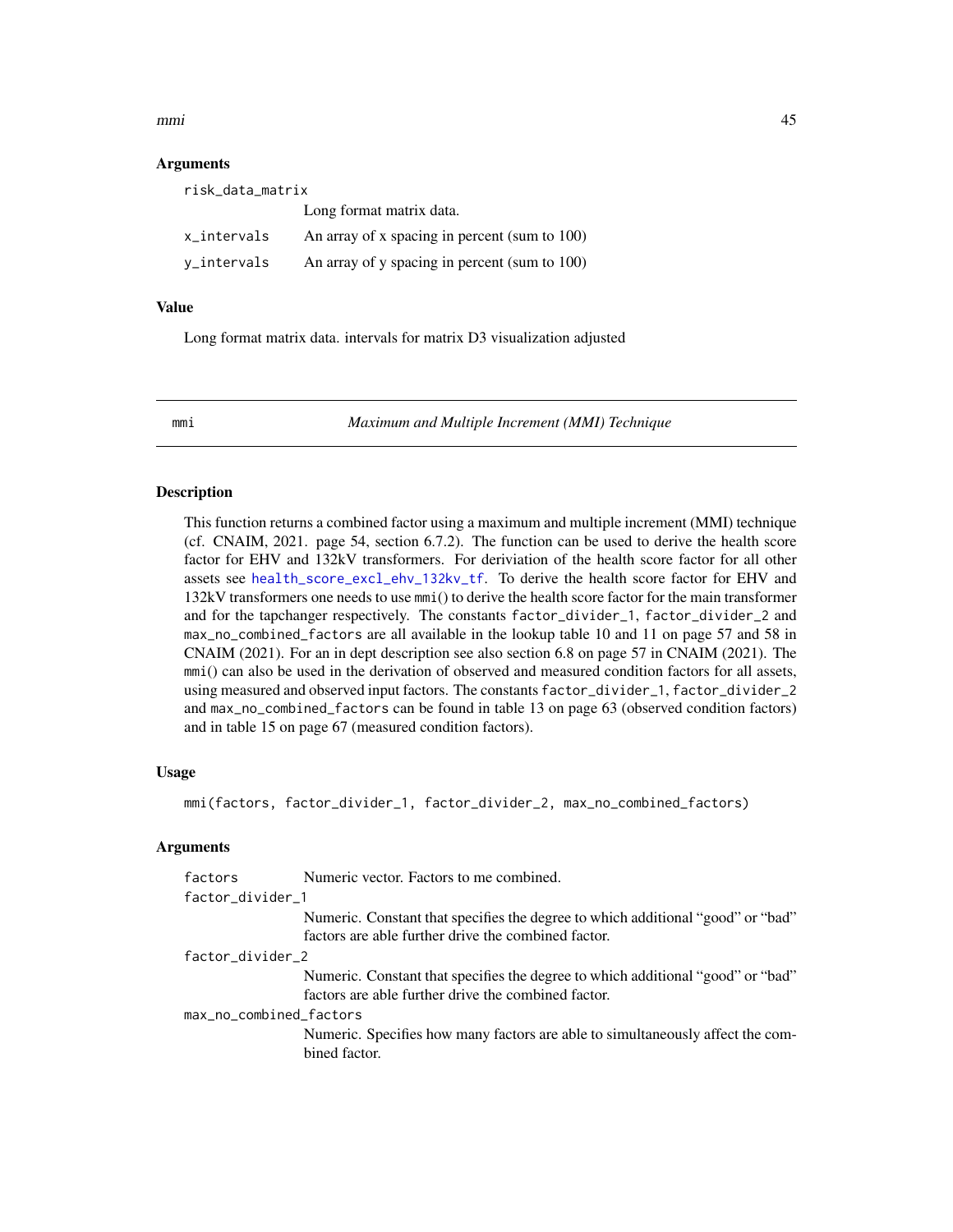## Value

Numeric. Combined factor.

# Source

DNO Common Network Asset Indices Methodology (CNAIM), Health & Criticality - Version 2.1, 2021: [https://www.ofgem.gov.uk/sites/default/files/docs/2021/04/dno\\_common\\_networ](https://www.ofgem.gov.uk/sites/default/files/docs/2021/04/dno_common_network_asset_indices_methodology_v2.1_final_01-04-2021.pdf)k\_ [asset\\_indices\\_methodology\\_v2.1\\_final\\_01-04-2021.pdf](https://www.ofgem.gov.uk/sites/default/files/docs/2021/04/dno_common_network_asset_indices_methodology_v2.1_final_01-04-2021.pdf)

### Examples

```
mmi(factors = c(1,1.5),
factor\_divider_1 = 1.5,
factor\_divider_2 = 1.5,
max_no_combined_factors = 1)
```
network\_cof\_cables\_60\_30kv

*Network cost of Failure for 30-60 kV UG cables*

### Description

This function calculates network cost of failure for all asset categories exclusive the assets EHV and 132kV transformers. (cf. section 7.6, page 87, CNAIM, 2021). Network cost of failure is used in the derivation of consequences of failure see [cof](#page-5-0)(). ehv\_asset\_category = c("30kV UG Cable (Gas)", "60kV UG Cable (Gas)","30kV UG Cable (Non Pressurised)", "60kV UG Cable (Non Pressurised)","30kV UG Cable (Oil)", "60kV UG Cable (Oil)") . The default setting is ehv\_asset\_category = "60kV UG Cable (Gas)".

### Usage

```
network_cof_cables_60_30kv(ehv_asset_category, actual_load_mva, secure = T)
```
## Arguments

| ehv_asset_category |                                                    |  |
|--------------------|----------------------------------------------------|--|
|                    | Asset category for the analysis                    |  |
| actual_load_mva    |                                                    |  |
|                    | Numeric. The actual load on the asset              |  |
| secure             | Boolean If the asset is in a secure network or not |  |

### Value

Numeric. Network cost of failure.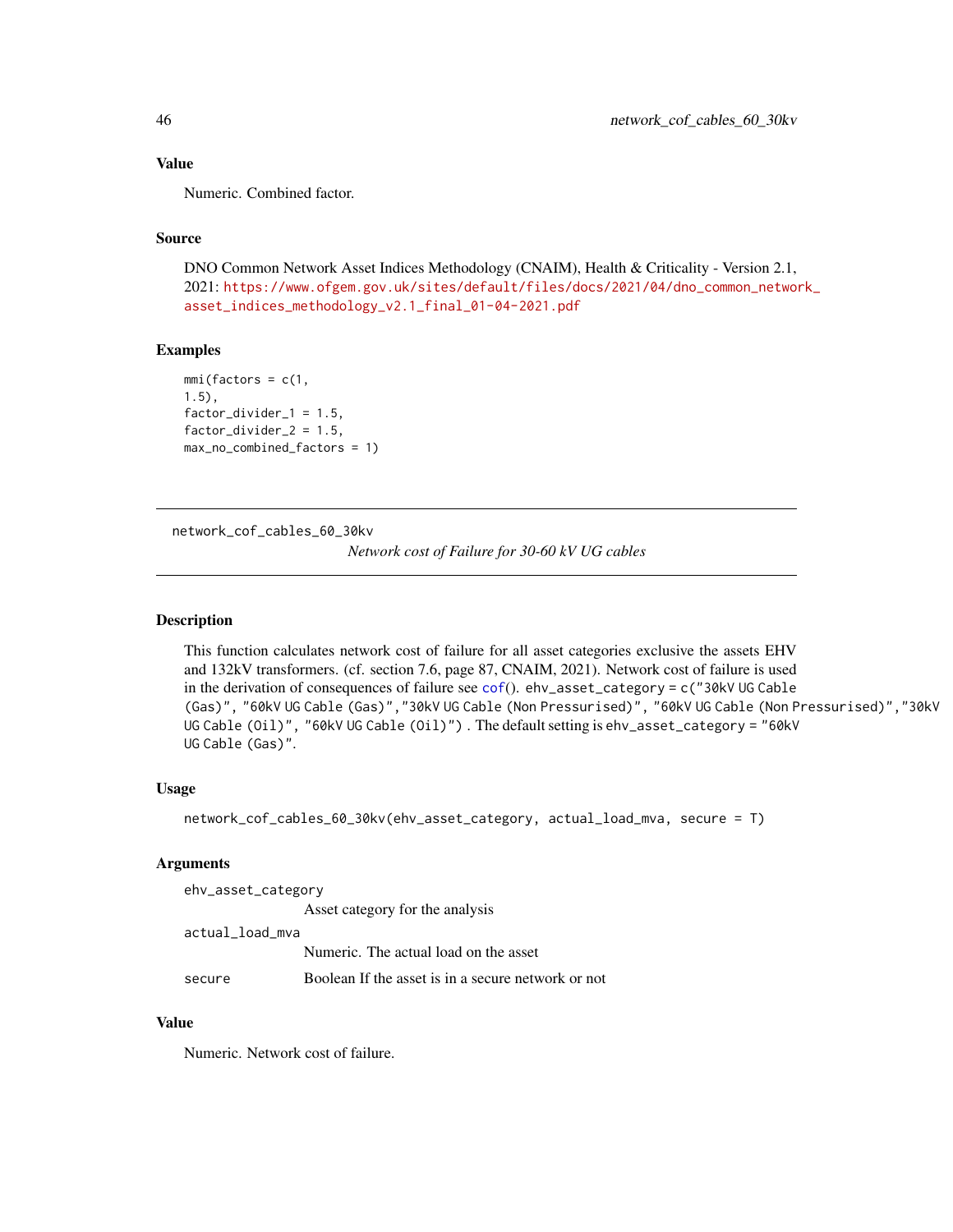### Source

DNO Common Network Asset Indices Methodology (CNAIM), Health & Criticality - Version 2.1, 2021: [https://www.ofgem.gov.uk/sites/default/files/docs/2021/04/dno\\_common\\_networ](https://www.ofgem.gov.uk/sites/default/files/docs/2021/04/dno_common_network_asset_indices_methodology_v2.1_final_01-04-2021.pdf)k\_ [asset\\_indices\\_methodology\\_v2.1\\_final\\_01-04-2021.pdf](https://www.ofgem.gov.uk/sites/default/files/docs/2021/04/dno_common_network_asset_indices_methodology_v2.1_final_01-04-2021.pdf)

### Examples

```
network_cof_cables_60_30kv(ehv_asset_category = "30kV UG Cable (Oil)",
actual_load_mva = 15)
```
network\_cof\_ehv\_cables

*Network cost of Failure for EHV UG cabkes & 132 kV UG cables*

### Description

This function calculates network cost of failure for all asset categories exclusive the assets EHV and 132kV transformers. (cf. section 7.6, page 87, CNAIM, 2021). Network cost of failure is used in the derivation of consequences of failure see [cof](#page-5-0)().

### Usage

network\_cof\_ehv\_cables(ehv\_asset\_category, actual\_load\_mva, secure = T)

#### Arguments

| ehv_asset_category |                                                    |  |
|--------------------|----------------------------------------------------|--|
|                    | String The type of EHV asset category              |  |
| actual load mva    |                                                    |  |
|                    | Numeric. The actual load on the asset              |  |
| secure             | Boolean If the asset is in a secure network or not |  |

## Value

Numeric. Network cost of failure.

#### Source

DNO Common Network Asset Indices Methodology (CNAIM), Health & Criticality - Version 2.1, 2021: [https://www.ofgem.gov.uk/sites/default/files/docs/2021/04/dno\\_common\\_networ](https://www.ofgem.gov.uk/sites/default/files/docs/2021/04/dno_common_network_asset_indices_methodology_v2.1_final_01-04-2021.pdf)k\_ [asset\\_indices\\_methodology\\_v2.1\\_final\\_01-04-2021.pdf](https://www.ofgem.gov.uk/sites/default/files/docs/2021/04/dno_common_network_asset_indices_methodology_v2.1_final_01-04-2021.pdf)

```
network_cof_ehv_cables(ehv_asset_category = "33kV UG Cable (Oil)",
actual_load_mva = 15)
```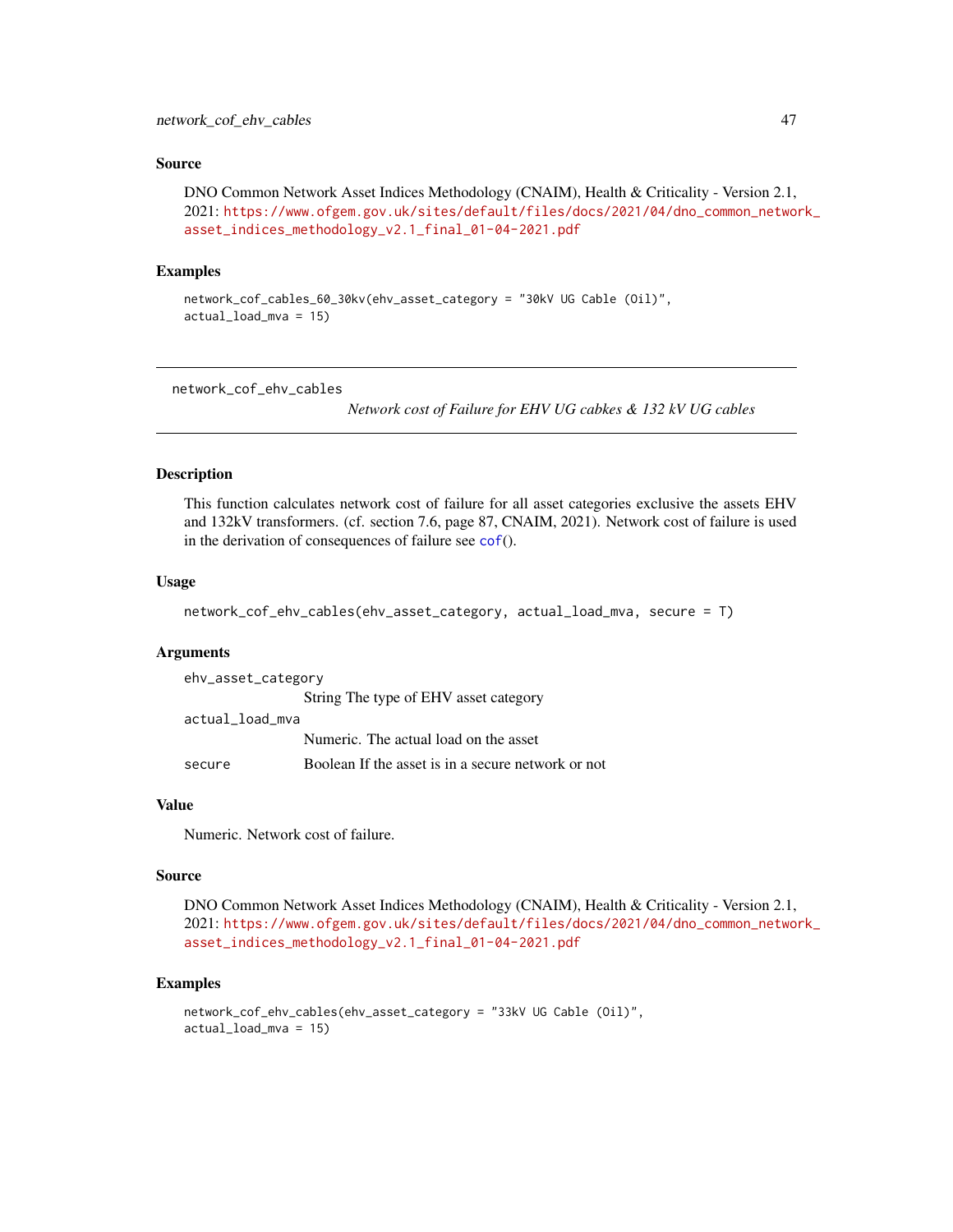network\_cof\_ehv\_fittings

*Network cost of Failure for EHV/132kV Fittings*

#### Description

This function calculates network cost of failure for EHV fittings (cf. section 7.6, page 87, CNAIM, 2021). Network cost of failure is used in the derivation of consequences of failure see [cof](#page-5-0)().

### Usage

```
network_cof_ehv_fittings(ehv_asset_category, actual_load_mva, secure = T)
```
### Arguments

| ehv_asset_category |                                                    |  |
|--------------------|----------------------------------------------------|--|
|                    | String The type of EHV asset category              |  |
| actual_load_mva    |                                                    |  |
|                    | Numeric. The actual load on the asset              |  |
| secure             | Boolean If the asset is in a secure network or not |  |

### Value

Numeric. Network cost of failure.

#### Source

```
DNO Common Network Asset Indices Methodology (CNAIM), Health & Criticality - Version 2.1,
2021: https://www.ofgem.gov.uk/sites/default/files/docs/2021/04/dno_common_network_
asset_indices_methodology_v2.1_final_01-04-2021.pdf
```
### Examples

```
network_cof_ehv_fittings(ehv_asset_category = "33kV Fittings",
actual_load_mva = 15)
```
network\_cof\_ehv\_pole *Network cost of Failure for EHV Pole*

## Description

This function calculates network cost of failure for all asset categories exclusive the assets EHV and 132kV transformers. (cf. section 7.6, page 87, CNAIM, 2021). Network cost of failure is used in the derivation of consequences of failure see [cof](#page-5-0)().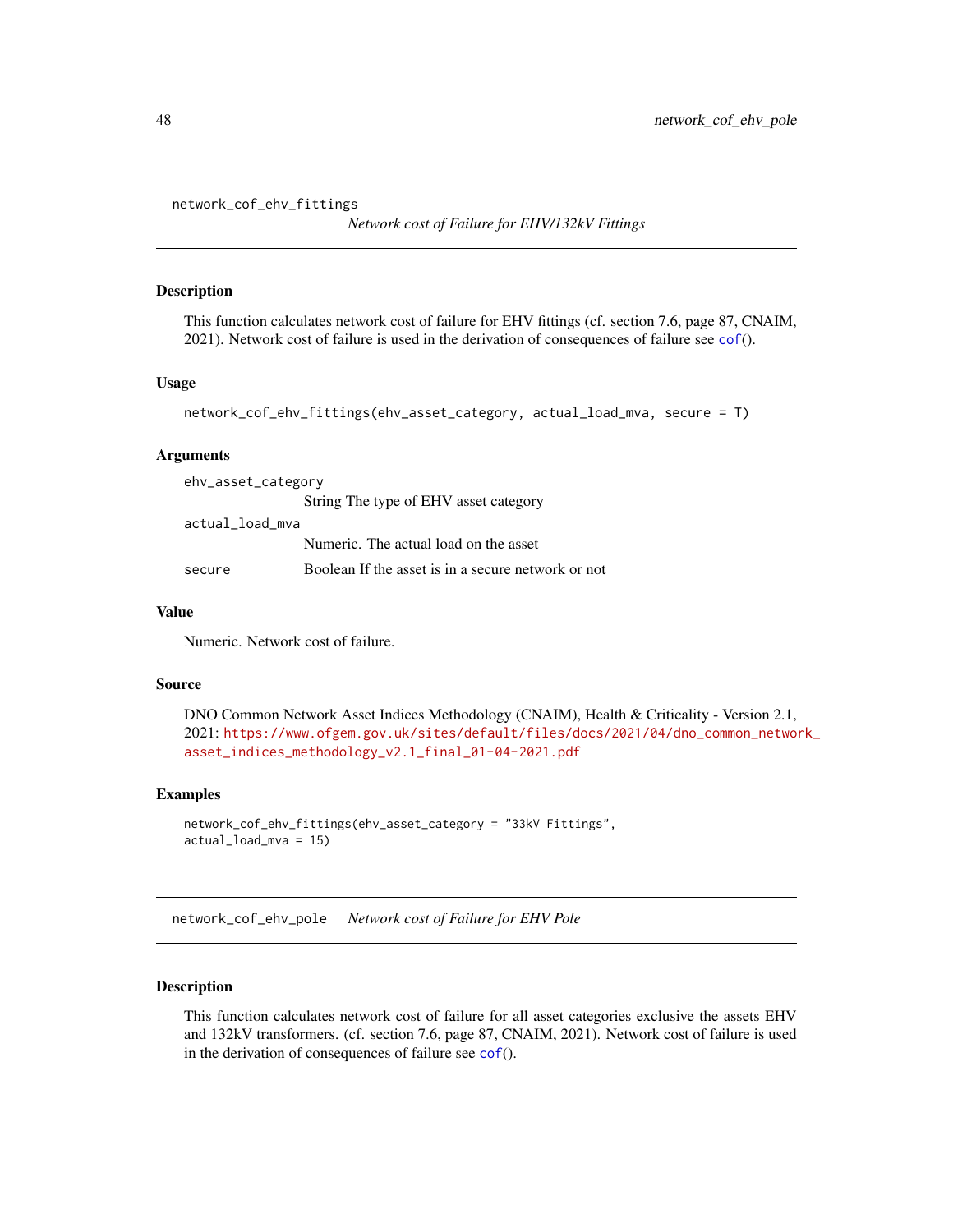### Usage

```
network_cof_ehv_pole(pole_asset_category, actual_load_mva, secure = T)
```
### Arguments

| pole_asset_category |                                                    |  |
|---------------------|----------------------------------------------------|--|
|                     | String The type of Pole                            |  |
| actual_load_mva     |                                                    |  |
|                     | Numeric. The actual load on the asset              |  |
| secure              | Boolean If the asset is in a secure network or not |  |

## Value

Numeric. Network cost of failure.

### Source

DNO Common Network Asset Indices Methodology (CNAIM), Health & Criticality - Version 2.1, 2021: [https://www.ofgem.gov.uk/sites/default/files/docs/2021/04/dno\\_common\\_networ](https://www.ofgem.gov.uk/sites/default/files/docs/2021/04/dno_common_network_asset_indices_methodology_v2.1_final_01-04-2021.pdf)k\_ [asset\\_indices\\_methodology\\_v2.1\\_final\\_01-04-2021.pdf](https://www.ofgem.gov.uk/sites/default/files/docs/2021/04/dno_common_network_asset_indices_methodology_v2.1_final_01-04-2021.pdf)

## Examples

```
network_cof_ehv_pole(pole_asset_category = "33kV Pole",
actual_load_mva = 15)
```
network\_cof\_ehv\_sub\_cable

*Network cost of Failure for EHV /132 kV sub cables*

# Description

This function calculates network cost of failure for all asset categories exclusive the assets EHV and 132kV transformers. (cf. section 7.6, page 87, CNAIM, 2021). Network cost of failure is used in the derivation of consequences of failure see [cof](#page-5-0)().

```
network_cof_ehv_sub_cable(
  sub_cable_asset_category,
 actual_load_mva,
  secure = T)
```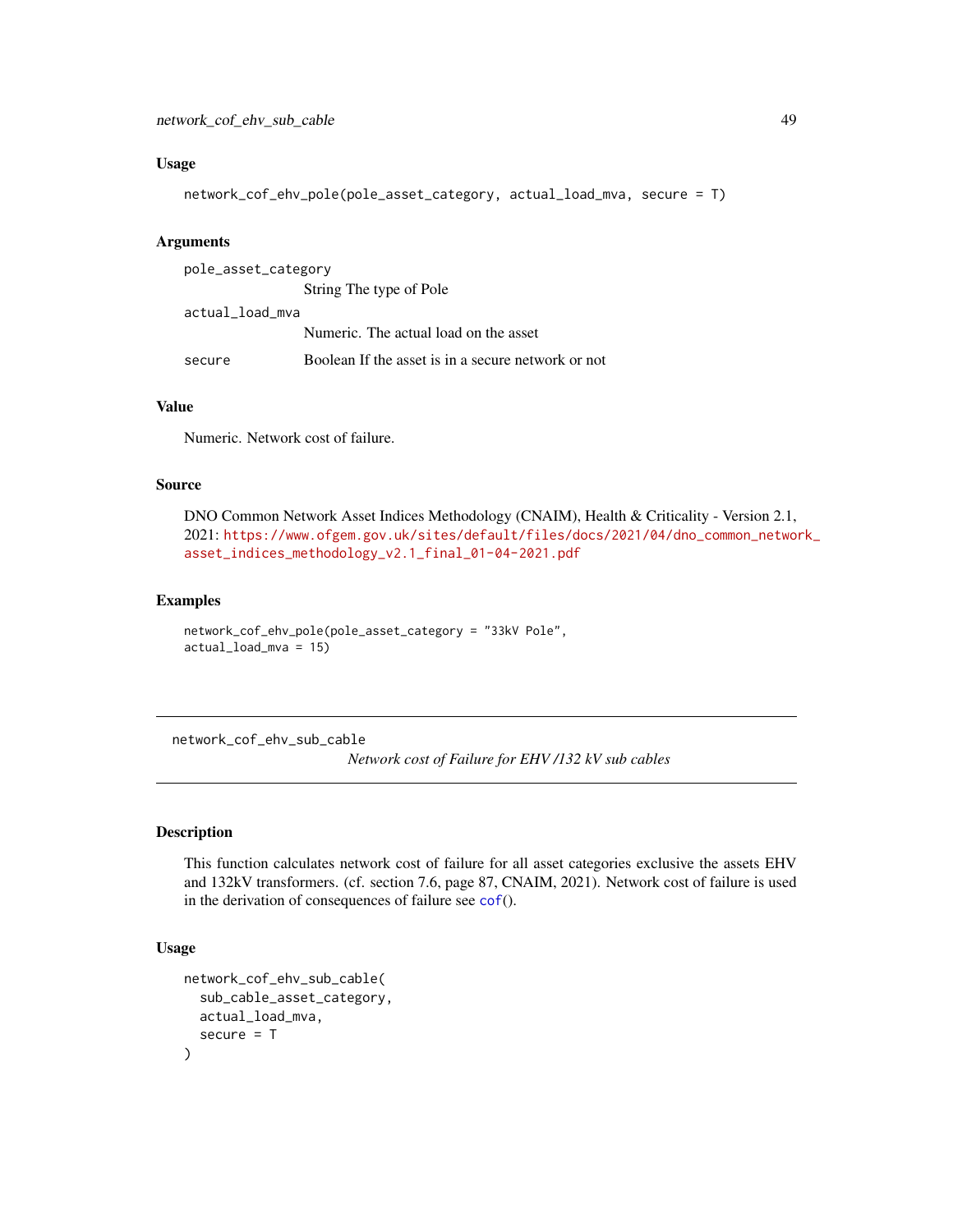| sub_cable_asset_category |                                                    |
|--------------------------|----------------------------------------------------|
|                          | String The type of sub cable asset category        |
| actual_load_mva          |                                                    |
|                          | Numeric. The actual load on the asset              |
| secure                   | Boolean If the asset is in a secure network or not |

### Value

Numeric. Network cost of failure.

#### Source

DNO Common Network Asset Indices Methodology (CNAIM), Health & Criticality - Version 2.1, 2021: [https://www.ofgem.gov.uk/sites/default/files/docs/2021/04/dno\\_common\\_networ](https://www.ofgem.gov.uk/sites/default/files/docs/2021/04/dno_common_network_asset_indices_methodology_v2.1_final_01-04-2021.pdf)k\_ [asset\\_indices\\_methodology\\_v2.1\\_final\\_01-04-2021.pdf](https://www.ofgem.gov.uk/sites/default/files/docs/2021/04/dno_common_network_asset_indices_methodology_v2.1_final_01-04-2021.pdf)

### Examples

network\_cof\_ehv\_sub\_cable(sub\_cable\_asset\_category = "EHV Sub Cable", actual\_load\_mva = 15, secure = TRUE)

```
network_cof_ehv_switchgear
```
*Network cost of Failure for EHV swicthgear & 132kV CB*

## Description

This function calculates network cost of failure for all asset categories exclusive the assets EHV and 132kV transformers. (cf. section 7.6, page 87, CNAIM, 2021). Network cost of failure is used in the derivation of consequences of failure see [cof](#page-5-0)().

#### Usage

```
network_cof_ehv_switchgear(ehv_asset_category, actual_load_mva, secure = T)
```
### Arguments

| ehv_asset_category |                                                    |
|--------------------|----------------------------------------------------|
|                    | String The type of EHV asset category              |
| actual_load_mva    |                                                    |
|                    | Numeric. The actual load on the asset              |
| secure             | Boolean If the asset is in a secure network or not |

## Value

Numeric. Network cost of failure.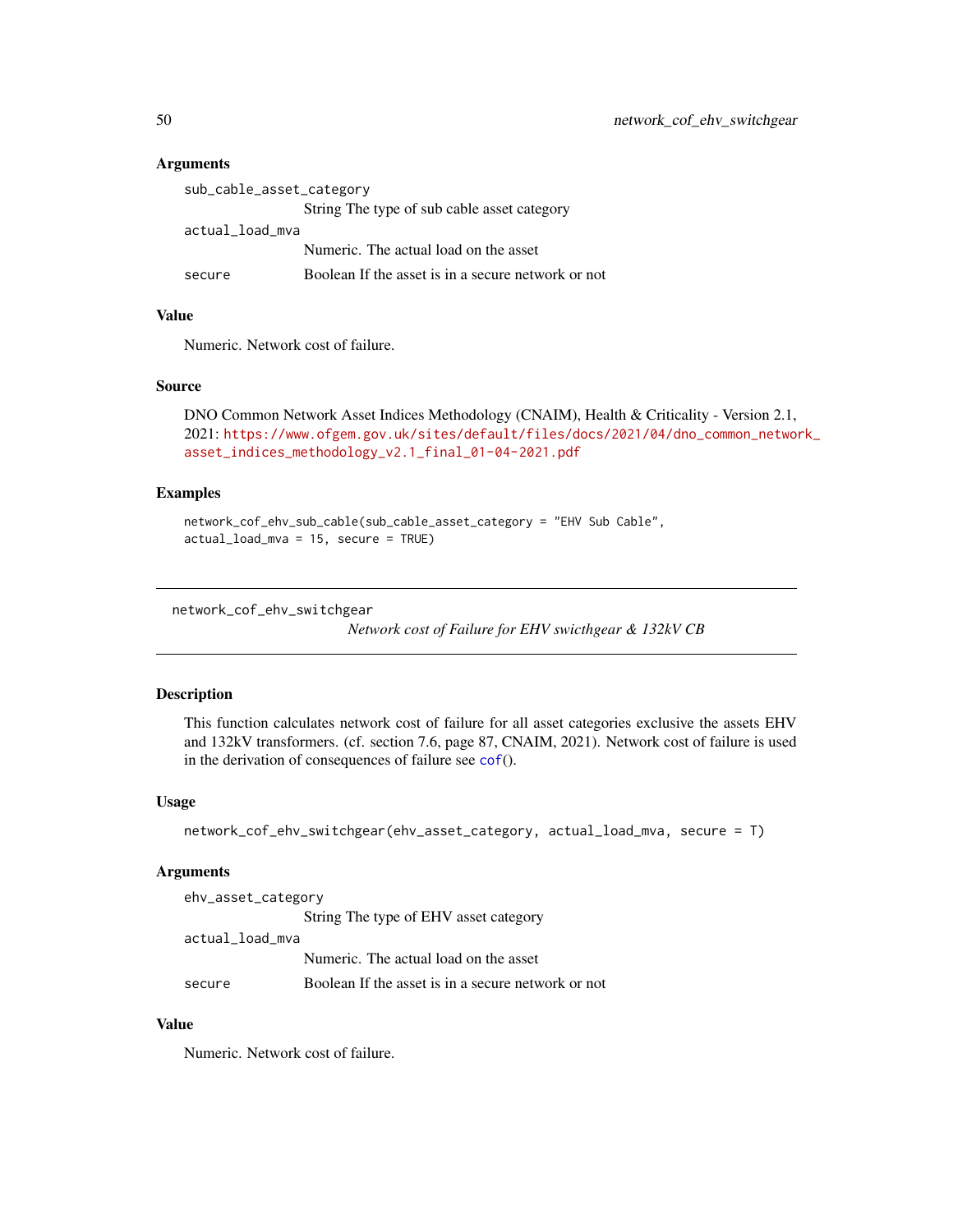### Source

DNO Common Network Asset Indices Methodology (CNAIM), Health & Criticality - Version 2.1, 2021: [https://www.ofgem.gov.uk/sites/default/files/docs/2021/04/dno\\_common\\_networ](https://www.ofgem.gov.uk/sites/default/files/docs/2021/04/dno_common_network_asset_indices_methodology_v2.1_final_01-04-2021.pdf)k\_ [asset\\_indices\\_methodology\\_v2.1\\_final\\_01-04-2021.pdf](https://www.ofgem.gov.uk/sites/default/files/docs/2021/04/dno_common_network_asset_indices_methodology_v2.1_final_01-04-2021.pdf)

# Examples

```
network_cof_ehv_switchgear(ehv_asset_category = "33kV RMU",
actual_load_mva = 15)
```
network\_cof\_hv\_lv\_poles

*Network cost of Failure for LV/HV Poles*

#### Description

This function calculates network cost of failure for Poles (cf. section 7.6, page 87, CNAIM, 2021). Network cost of failure is used in the derivation of consequences of failure see [cof](#page-5-0)().

### Usage

```
network_cof_hv_lv_poles(
  pole_asset_category,
  no_customers,
  kva_per_customer = "Default"
)
```
#### Arguments

pole\_asset\_category

String The type of Pole

no\_customers Numeric. The number of customers fed by an individual asset.

kva\_per\_customer

Numeric. If the asset have an exceptionally high demand per customer type in kVA per customer. A setting of "Default" results in a multiplication factor of 1 (cf. table 18, page 89, CNAIM, 2021).

### Value

Numeric. Network cost of failure.

### Source

DNO Common Network Asset Indices Methodology (CNAIM), Health & Criticality - Version 2.1, 2021: [https://www.ofgem.gov.uk/sites/default/files/docs/2021/04/dno\\_common\\_networ](https://www.ofgem.gov.uk/sites/default/files/docs/2021/04/dno_common_network_asset_indices_methodology_v2.1_final_01-04-2021.pdf)k\_ [asset\\_indices\\_methodology\\_v2.1\\_final\\_01-04-2021.pdf](https://www.ofgem.gov.uk/sites/default/files/docs/2021/04/dno_common_network_asset_indices_methodology_v2.1_final_01-04-2021.pdf)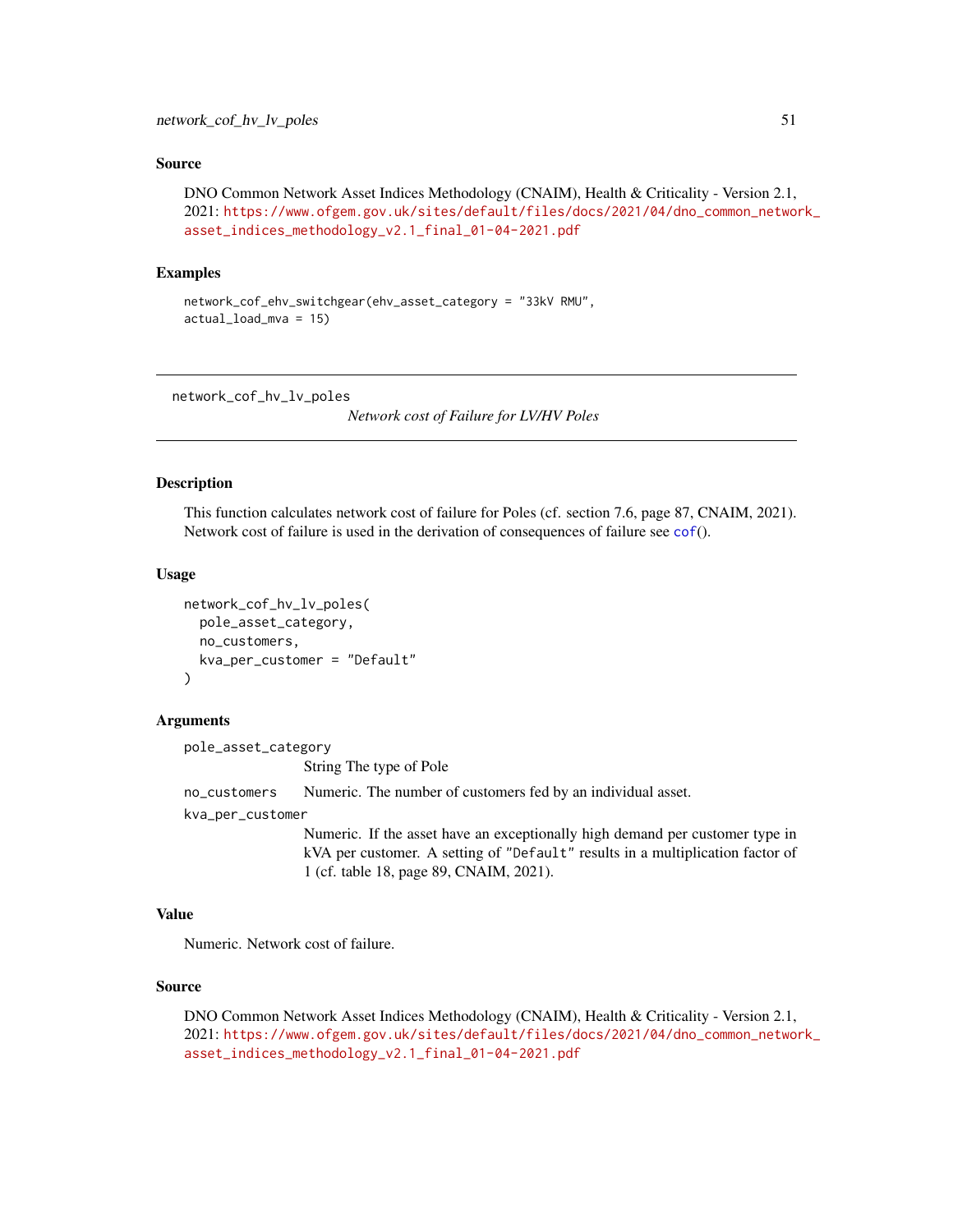### Examples

```
network_cof_hv_lv_poles(pole_asset_category = "20kV Poles",
no_customers = 750, kva_per_customer = 51)
```
network\_cof\_hv\_sub\_cables

*Network cost of Failure for HV Sub cables*

## Description

This function calculates network cost of failure for Sub cables (cf. section 7.6, page 87, CNAIM, 2021). Network cost of failure is used in the derivation of consequences of failure see [cof](#page-5-0)().

### Usage

```
network_cof_hv_sub_cables(
  sub_cable_asset_category,
  no_customers,
 kva_per_customer = "Default"
)
```
#### Arguments

sub\_cable\_asset\_category

String The type of sub cable asset category

no\_customers Numeric. The number of customers fed by an individual asset.

kva\_per\_customer

Numeric. If the asset have an exceptionally high demand per customer type in kVA per customer. A setting of "Default" results in a multiplication factor of 1 (cf. table 18, page 89, CNAIM, 2021).

#### Value

Numeric. Network cost of failure.

#### Source

DNO Common Network Asset Indices Methodology (CNAIM), Health & Criticality - Version 2.1, 2021: [https://www.ofgem.gov.uk/sites/default/files/docs/2021/04/dno\\_common\\_networ](https://www.ofgem.gov.uk/sites/default/files/docs/2021/04/dno_common_network_asset_indices_methodology_v2.1_final_01-04-2021.pdf)k\_ [asset\\_indices\\_methodology\\_v2.1\\_final\\_01-04-2021.pdf](https://www.ofgem.gov.uk/sites/default/files/docs/2021/04/dno_common_network_asset_indices_methodology_v2.1_final_01-04-2021.pdf)

```
network_cof_hv_sub_cables(sub_cable_asset_category = "HV Sub Cable",
no_customers = 750, kva_per_customer = 51)
```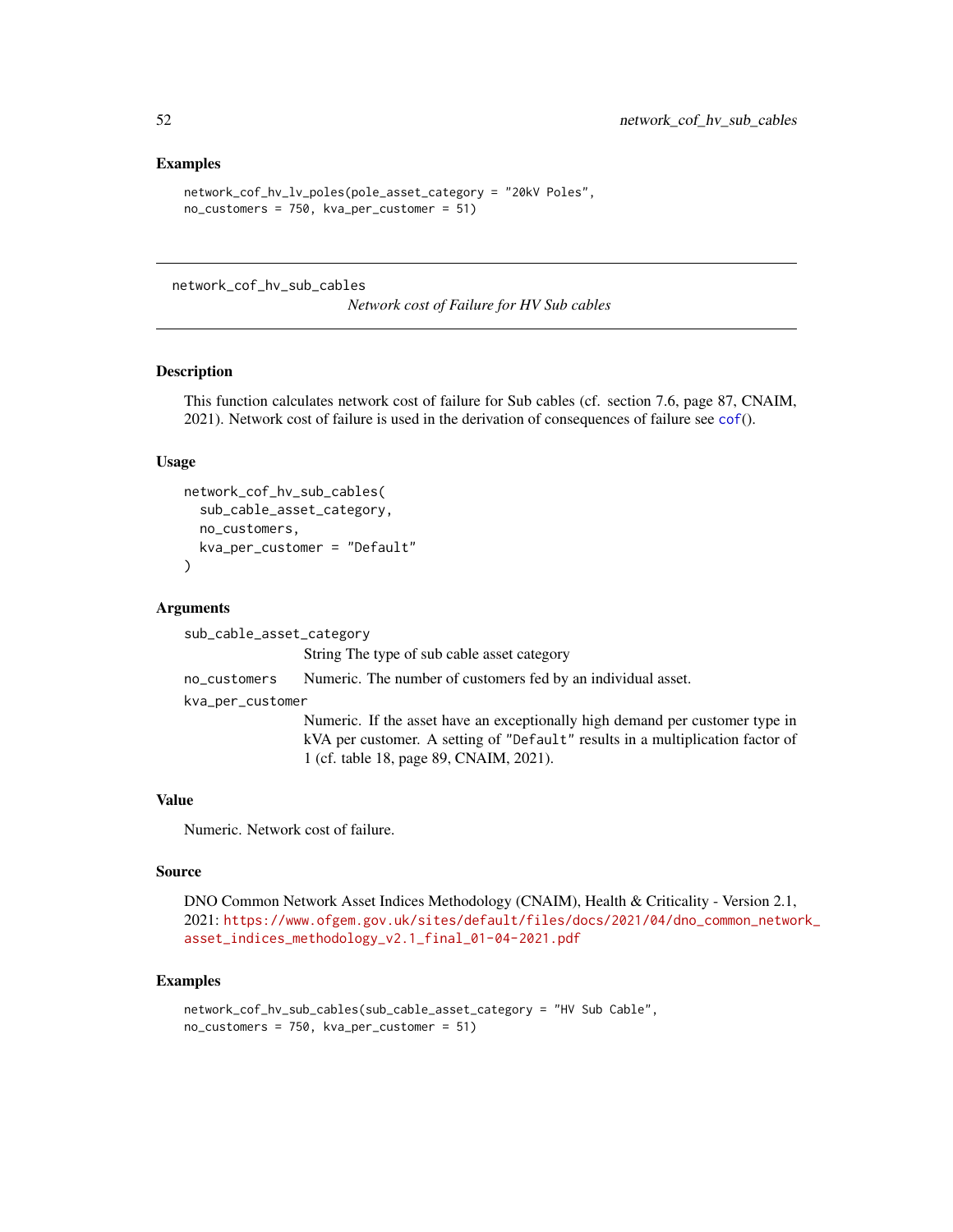network\_cof\_hv\_switchgear\_distribution *Network cost of Failure for HV Switchgear distribution*

# Description

This function calculates network cost of failure for all asset categories exclusive the assets EHV and 132kV transformers. (cf. section 7.6, page 87, CNAIM, 2021). Network cost of failure is used in the derivation of consequences of failure see [cof](#page-5-0)().

### Usage

```
network_cof_hv_switchgear_distribution(
  hv_asset_category,
  no_customers,
 kva_per_customer = "Default"
)
```
### Arguments

| hv_asset_category |                                                                                                                                                                                                           |
|-------------------|-----------------------------------------------------------------------------------------------------------------------------------------------------------------------------------------------------------|
|                   | String The type of LV asset category                                                                                                                                                                      |
| no_customers      | Numeric. The numner of customers fed by an individual asset.                                                                                                                                              |
| kva_per_customer  |                                                                                                                                                                                                           |
|                   | Numeric. If the asset have an exceptionally high demand per customer type in<br>kVA per customer. A setting of "Default" results in a multiplication factor of<br>1 (cf. table 18, page 90, CNAIM, 2021). |

### Value

Numeric. Network cost of failure.

#### Source

DNO Common Network Asset Indices Methodology (CNAIM), Health & Criticality - Version 2.1, 2021: [https://www.ofgem.gov.uk/sites/default/files/docs/2021/04/dno\\_common\\_networ](https://www.ofgem.gov.uk/sites/default/files/docs/2021/04/dno_common_network_asset_indices_methodology_v2.1_final_01-04-2021.pdf)k\_ [asset\\_indices\\_methodology\\_v2.1\\_final\\_01-04-2021.pdf](https://www.ofgem.gov.uk/sites/default/files/docs/2021/04/dno_common_network_asset_indices_methodology_v2.1_final_01-04-2021.pdf)

```
network_cof_hv_switchgear_distribution(hv_asset_category = "LV Board (WM)",
no_customers = 750, kva_per_customer = 51)
```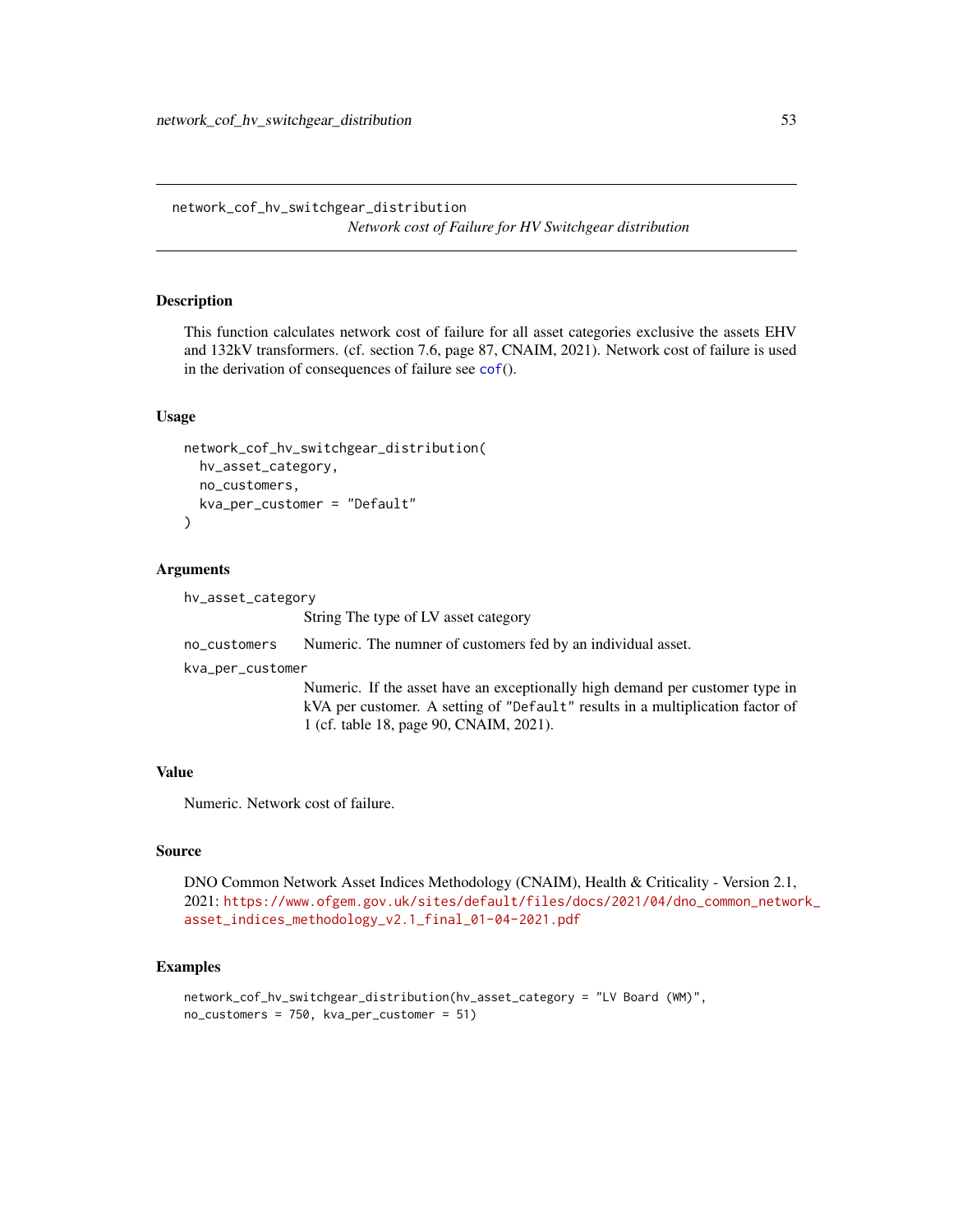*Network cost of Failure for HV Switchgear Primary*

### **Description**

This function calculates network cost of failure for all asset categories exclusive the assets EHV and 132kV transformers. (cf. section 7.6, page 87, CNAIM, 2021). Network cost of failure is used in the derivation of consequences of failure see [cof](#page-5-0)().

### Usage

```
network_cof_hv_switchgear_primary(
  hv_asset_category,
  no_customers,
 kva_per_customer = "Default"
\lambda
```
#### Arguments

```
hv_asset_category
                  String The type of HV asset category
no_customers Numeric. The numner of customers fed by an individual asset.
kva_per_customer
                  Numeric. If the asset have an exceptionally high demand per customer type in
                  kVA per customer. A setting of "Default" results in a multiplication factor of
                  1 (cf. table 18, page 90, CNAIM, 2021).
```
## Value

Numeric. Network cost of failure.

#### Source

DNO Common Network Asset Indices Methodology (CNAIM), Health & Criticality - Version 2.1, 2021: [https://www.ofgem.gov.uk/sites/default/files/docs/2021/04/dno\\_common\\_networ](https://www.ofgem.gov.uk/sites/default/files/docs/2021/04/dno_common_network_asset_indices_methodology_v2.1_final_01-04-2021.pdf)k\_ [asset\\_indices\\_methodology\\_v2.1\\_final\\_01-04-2021.pdf](https://www.ofgem.gov.uk/sites/default/files/docs/2021/04/dno_common_network_asset_indices_methodology_v2.1_final_01-04-2021.pdf)

```
network_cof_hv_switchgear_primary(hv_asset_category = "6.6/11kV CB (GM) Secondary",
no_customers = 750, kva_per_customer = 51)
```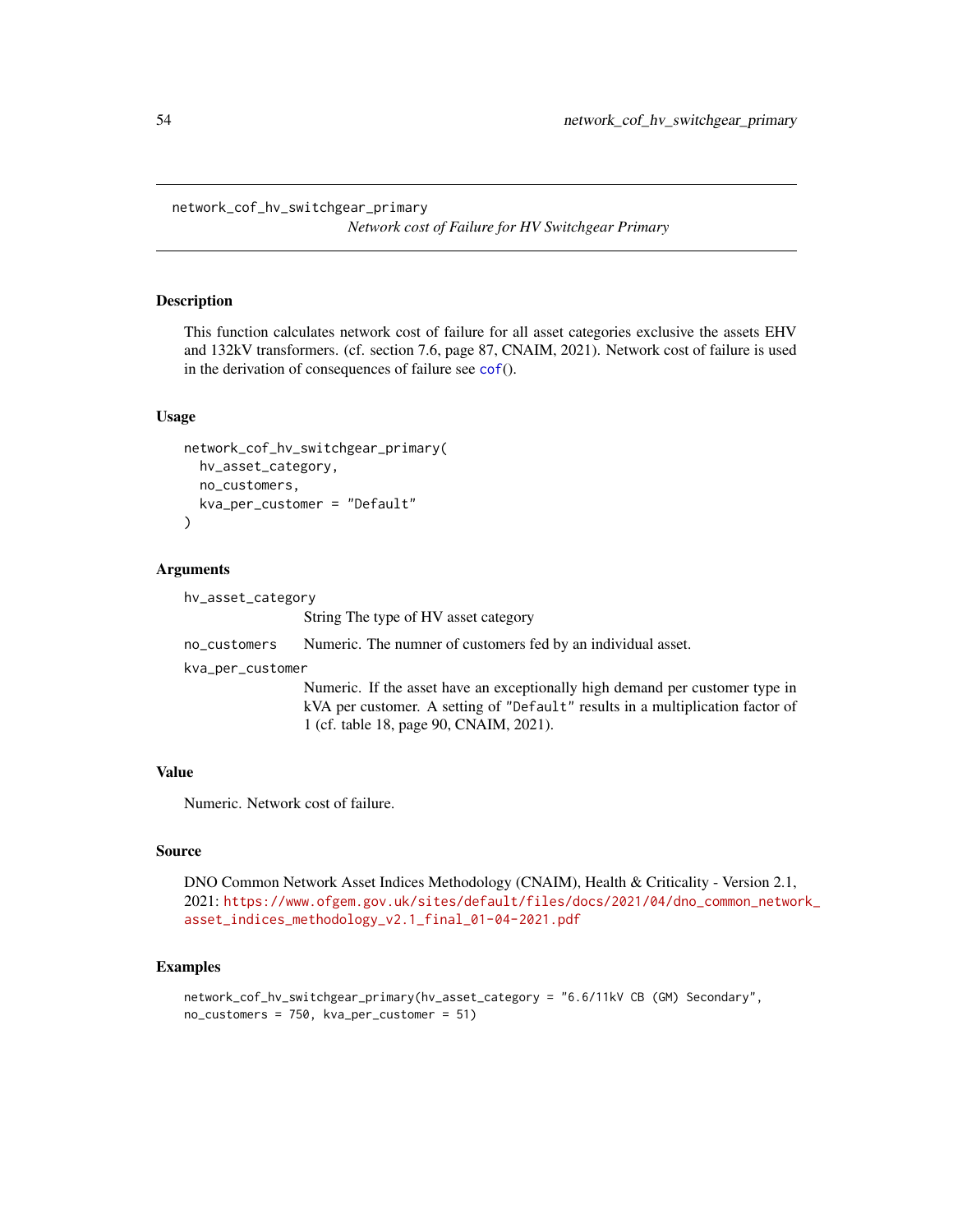network\_cof\_lv\_switchgear\_and\_other *Network cost of Failure for LV swicthgear and others*

# **Description**

This function calculates network cost of failure for all asset categories exclusive the assets EHV and 132kV transformers. (cf. section 7.6, page 87, CNAIM, 2021). Network cost of failure is used in the derivation of consequences of failure see [cof](#page-5-0)().

### Usage

```
network_cof_lv_switchgear_and_other(
  lv_asset_category,
  no_customers,
 kva_per_customer = "Default"
\lambda
```
#### Arguments

```
lv_asset_category
                  String The type of LV asset category
no_customers Numeric. The numner of customers fed by an individual asset.
kva_per_customer
                  Numeric. If the asset have an exceptionally high demand per customer type in
                  kVA per customer. A setting of "Default" results in a multiplication factor of
                  1 (cf. table 18, page 89, CNAIM, 2021).
```
## Value

Numeric. Network cost of failure.

#### Source

DNO Common Network Asset Indices Methodology (CNAIM), Health & Criticality - Version 2.1, 2021: [https://www.ofgem.gov.uk/sites/default/files/docs/2021/04/dno\\_common\\_networ](https://www.ofgem.gov.uk/sites/default/files/docs/2021/04/dno_common_network_asset_indices_methodology_v2.1_final_01-04-2021.pdf)k\_ [asset\\_indices\\_methodology\\_v2.1\\_final\\_01-04-2021.pdf](https://www.ofgem.gov.uk/sites/default/files/docs/2021/04/dno_common_network_asset_indices_methodology_v2.1_final_01-04-2021.pdf)

```
network_cof_lv_switchgear_and_other(lv_asset_category = "LV Board (WM)",
no_customers = 750, kva_per_customer = 51)
```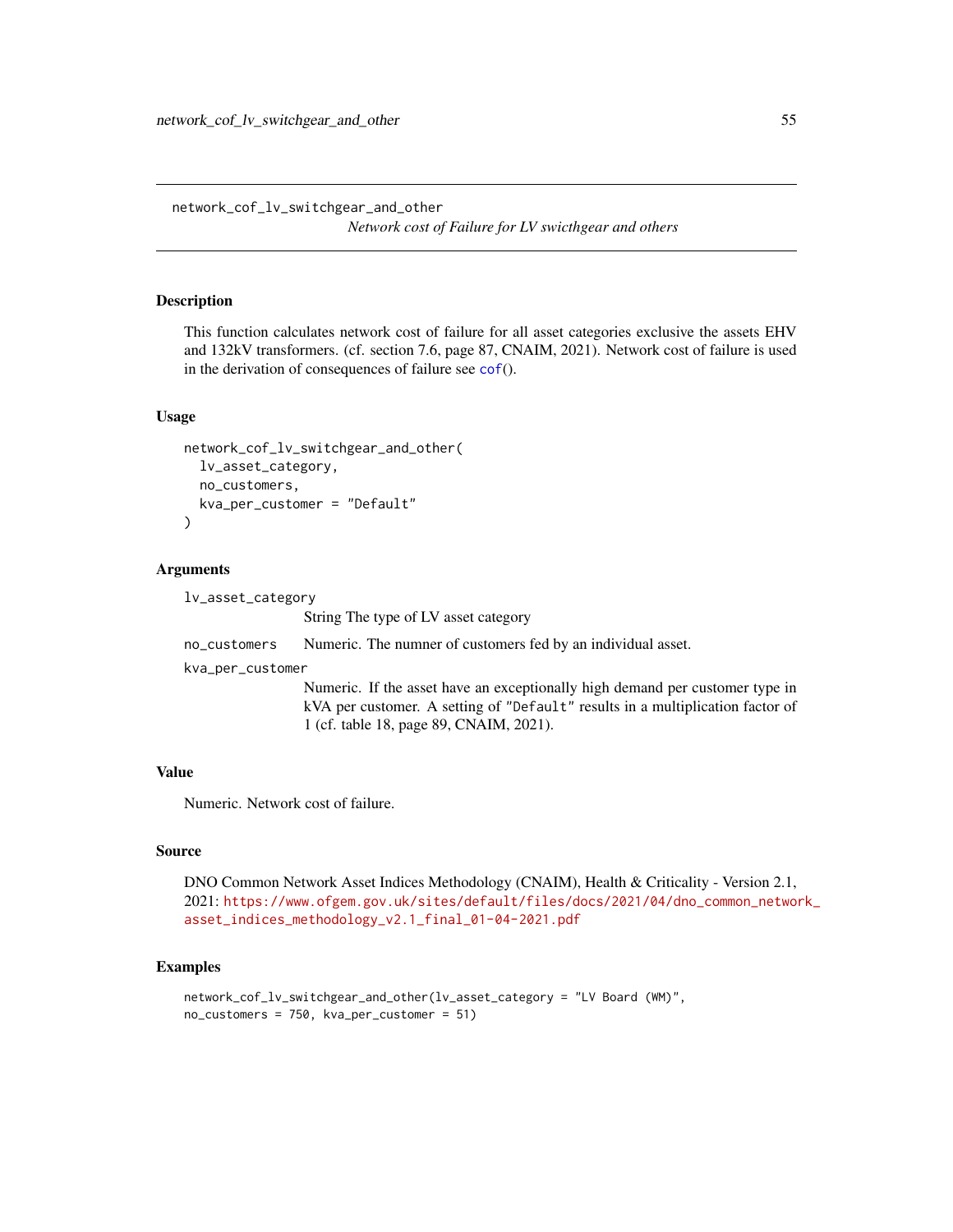## Description

This function calculates network cost of failure for all asset categories exclusive the assets EHV and 132kV transformers. (cf. section 7.6, page 87, CNAIM, 2021). Network cost of failure is used in the derivation of consequences of failure see  $\text{cof}()$  $\text{cof}()$  $\text{cof}()$ .

### Usage

```
network_cof_lv_ugb(
  lv_asset_category,
 no_customers,
 kva_per_customer = "Default"
)
```
#### Arguments

lv\_asset\_category

String The type of LV asset category

no\_customers Numeric. The number of customers fed by an individual asset.

kva\_per\_customer

Numeric. If the asset have an exceptionally high demand per customer type in kVA per customer. A setting of "Default" results in a multiplication factor of 1 (cf. table 18, page 89, CNAIM, 2021).

#### Value

Numeric. Network cost of failure.

### Source

DNO Common Network Asset Indices Methodology (CNAIM), Health & Criticality - Version 2.1, 2021: [https://www.ofgem.gov.uk/sites/default/files/docs/2021/04/dno\\_common\\_networ](https://www.ofgem.gov.uk/sites/default/files/docs/2021/04/dno_common_network_asset_indices_methodology_v2.1_final_01-04-2021.pdf)k\_ [asset\\_indices\\_methodology\\_v2.1\\_final\\_01-04-2021.pdf](https://www.ofgem.gov.uk/sites/default/files/docs/2021/04/dno_common_network_asset_indices_methodology_v2.1_final_01-04-2021.pdf)

```
network_cof_lv_ugb(lv_asset_category = "LV UGB",
no_customers = 750, kva_per_customer = 51)
```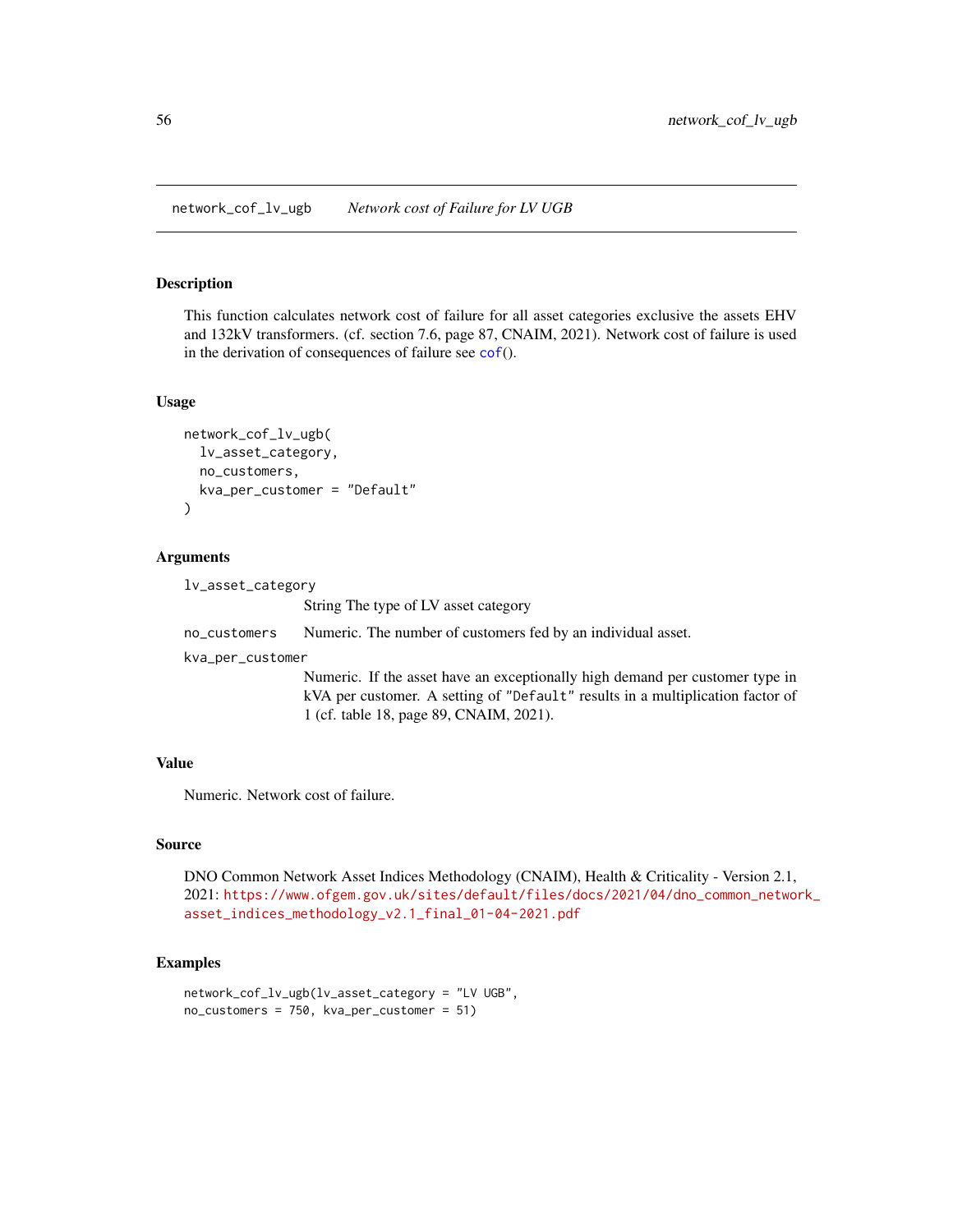network\_cof\_ohl\_cond *Network cost of Failure for Overhead Line Conductors*

### Description

This function calculates network cost of failure for all asset categories exclusive the assets EHV and 132kV transformers. (cf. section 7.6, page 87, CNAIM, 2021). Network cost of failure is used in the derivation of consequences of failure see  $\text{cof}()$  $\text{cof}()$  $\text{cof}()$ .

### Usage

```
network_cof_ohl_cond(ohl_cond_asset_category, actual_load_mva, secure = T)
```
### Arguments

| ohl_cond_asset_category |                                                    |
|-------------------------|----------------------------------------------------|
|                         | String The type of Overhead line conductor         |
| actual_load_mva         |                                                    |
|                         | Numeric. The actual load on the asset              |
| secure                  | Boolean If the asset is in a secure network or not |

### Value

Numeric. Network cost of failure.

#### Source

```
DNO Common Network Asset Indices Methodology (CNAIM), Health & Criticality - Version 2.1,
2021: https://www.ofgem.gov.uk/sites/default/files/docs/2021/04/dno_common_network_
asset_indices_methodology_v2.1_final_01-04-2021.pdf
```
## Examples

```
network_cof_ohl_cond(ohl_cond_asset_category = "33kV OHL (Tower Line) Conductor",
actual_load_mva = 15)
```
network\_cof\_tower *Network cost of Failure for Towers*

### Description

This function calculates network cost of failure for all asset categories exclusive the assets EHV and 132kV transformers. (cf. section 7.6, page 87, CNAIM, 2021). Network cost of failure is used in the derivation of consequences of failure see [cof](#page-5-0)().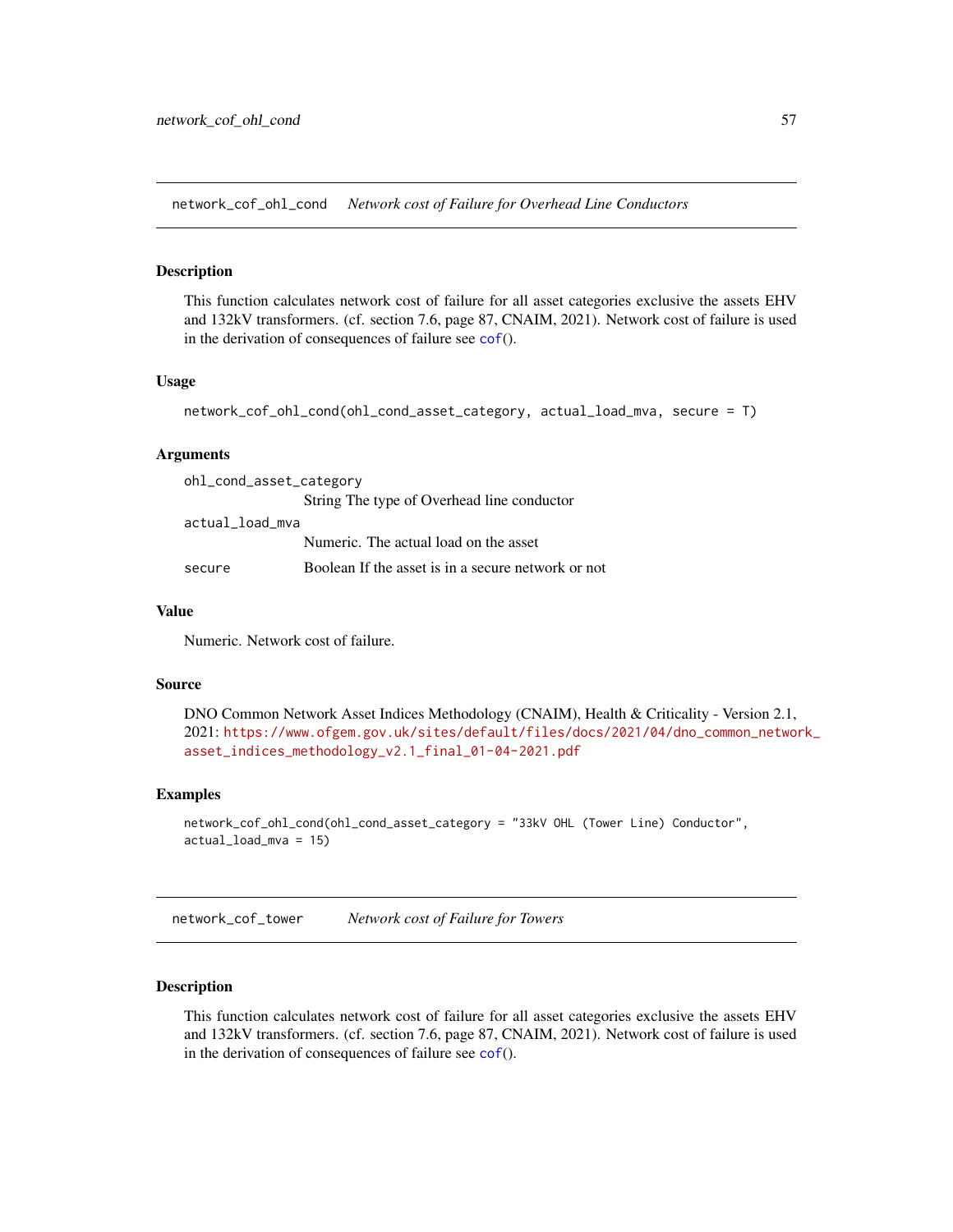### Usage

```
network_cof_tower(tower_asset_category, actual_load_mva, secure = T)
```
### Arguments

| tower_asset_category |                                                    |
|----------------------|----------------------------------------------------|
|                      | String The type of Tower                           |
| actual_load_mva      |                                                    |
|                      | Numeric. The actual load on the asset              |
| secure               | Boolean If the asset is in a secure network or not |

# Value

Numeric. Network cost of failure.

### Source

DNO Common Network Asset Indices Methodology (CNAIM), Health & Criticality - Version 2.1, 2021: [https://www.ofgem.gov.uk/sites/default/files/docs/2021/04/dno\\_common\\_networ](https://www.ofgem.gov.uk/sites/default/files/docs/2021/04/dno_common_network_asset_indices_methodology_v2.1_final_01-04-2021.pdf)k\_ [asset\\_indices\\_methodology\\_v2.1\\_final\\_01-04-2021.pdf](https://www.ofgem.gov.uk/sites/default/files/docs/2021/04/dno_common_network_asset_indices_methodology_v2.1_final_01-04-2021.pdf)

# Examples

```
network_cof_tower(tower_asset_category = "33kV Tower",
actual_load_mva = 15)
```
network\_cof\_transformers

*Network cost of Failure for Transformers*

# Description

This function calculates network cost of failure for all asset categories exclusive the assets EHV and 132kV transformers. (cf. section 7.6, page 87, CNAIM, 2021). Network cost of failure is used in the derivation of consequences of failure see [cof](#page-5-0)().

## Usage

```
network_cof_transformers(tf_asset_category, actual_load_mva, secure = T)
```
### Arguments

| tf_asset_category |                                                    |  |
|-------------------|----------------------------------------------------|--|
|                   | String The type of Tower                           |  |
| actual_load_mva   |                                                    |  |
|                   | Numeric. The actual load on the asset              |  |
| secure            | Boolean If the asset is in a secure network or not |  |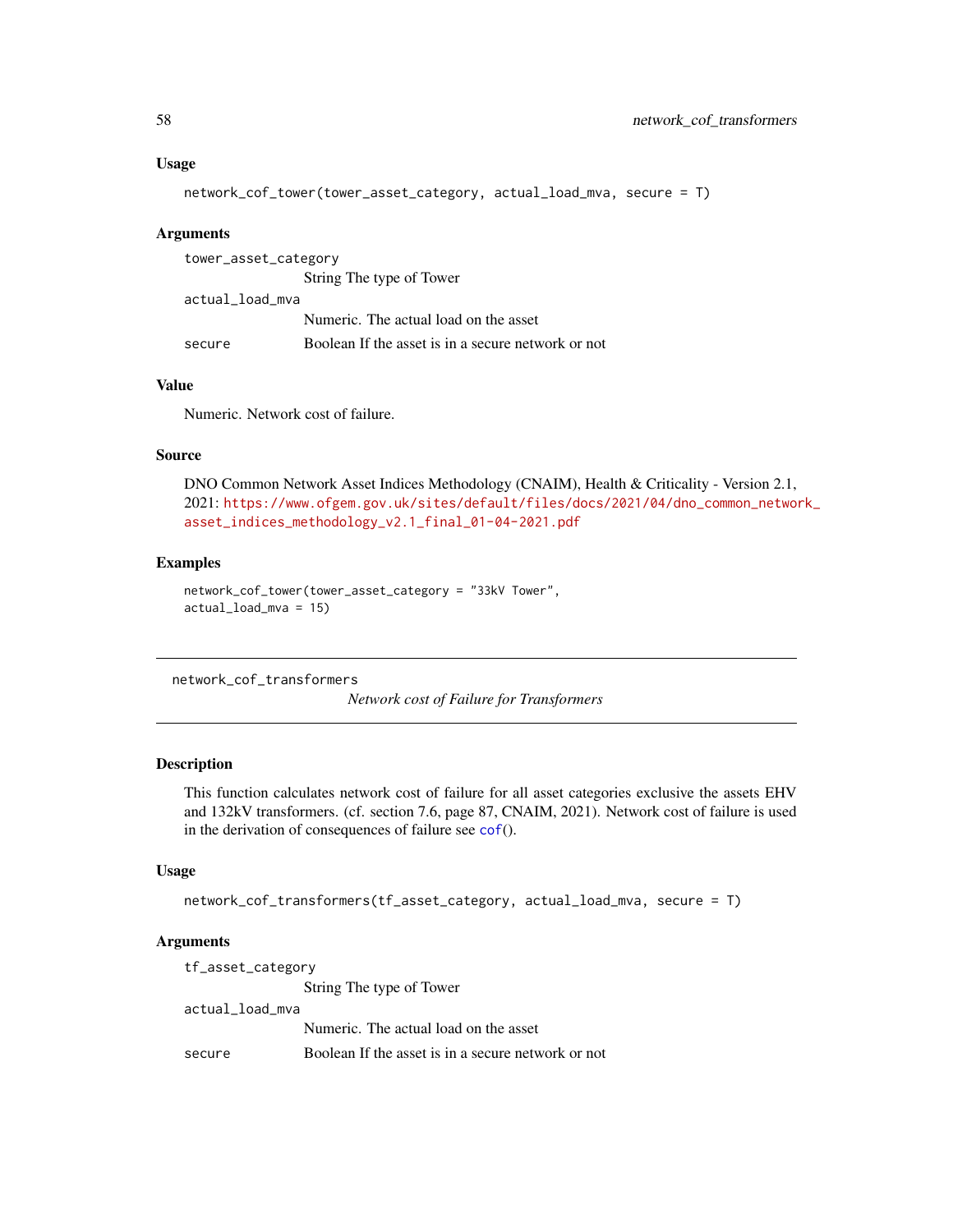### Value

Numeric. Network cost of failure.

#### Source

DNO Common Network Asset Indices Methodology (CNAIM), Health & Criticality - Version 2.1, 2021: [https://www.ofgem.gov.uk/sites/default/files/docs/2021/04/dno\\_common\\_networ](https://www.ofgem.gov.uk/sites/default/files/docs/2021/04/dno_common_network_asset_indices_methodology_v2.1_final_01-04-2021.pdf)k\_ [asset\\_indices\\_methodology\\_v2.1\\_final\\_01-04-2021.pdf](https://www.ofgem.gov.uk/sites/default/files/docs/2021/04/dno_common_network_asset_indices_methodology_v2.1_final_01-04-2021.pdf)

# Examples

```
network_cof_transformers(tf_asset_category = "33kV Transformer (GM)",
actual_load_mva = 15)
```
n\_cof\_excl\_ehv\_132kv\_tf

*Network cost of Failure for all Assets Categories excl. EHV and 132kV Transformers*

### Description

This function calculates network cost of failure for all asset categories exclusive the assets EHV and 132kV transformers. (cf. section 7.6, page 87, CNAIM, 2021). Network cost of failure is used in the derivation of consequences of failure see [cof](#page-5-0)().

### Usage

```
n_cof_excl_ehv_132kv_tf(
  asset_type_ncf,
 no_customers,
  kva_per_customer = "Default"
\lambda
```
#### Arguments

```
asset_type_ncf String. asset_type_ncf = c("LV Poles", "LV Circuit Breaker","LV Pillar
                (ID)", "LV Pillar (OD at Substation)","LV Pillar (OD not at a Substation)",
                "LV Board (WM)","LV UGB", "LV Board (X-type Network) (WM)", "6.6/11kV
                Poles","20kV Poles", "HV Sub Cable", "6.6/11kV CB (GM) Primary","6.6/11kV
                CB (GM) Secondary", "6.6/11kV Switch (GM)", "6.6/11kV RMU","6.6/11kV
                X-type RMU", "20kV CB (GM) Primary", "20kV CB (GM) Secondary","20kV Switch
                (GM)", "20kV RMU", "6.6/11kV Transformer (GM)","20kV Transformer (GM)",
                "33kV Pole", "66kV Pole","33kV OHL (Tower Line) Conductor", "33kV Tower",
                "33kV Fittings","66kV OHL (Tower Line) Conductor", "66kV Tower", "66kV
                Fittings","33kV UG Cable (Non Pressurised)", "33kV UG Cable (Oil)","33kV
                UG Cable (Gas)", "66kV UG Cable (Non Pressurised)","66kV UG Cable (Oil)",
                "66kV UG Cable (Gas)","33kV CB (Air Insulated Busbars)(ID) (GM)","33kV
```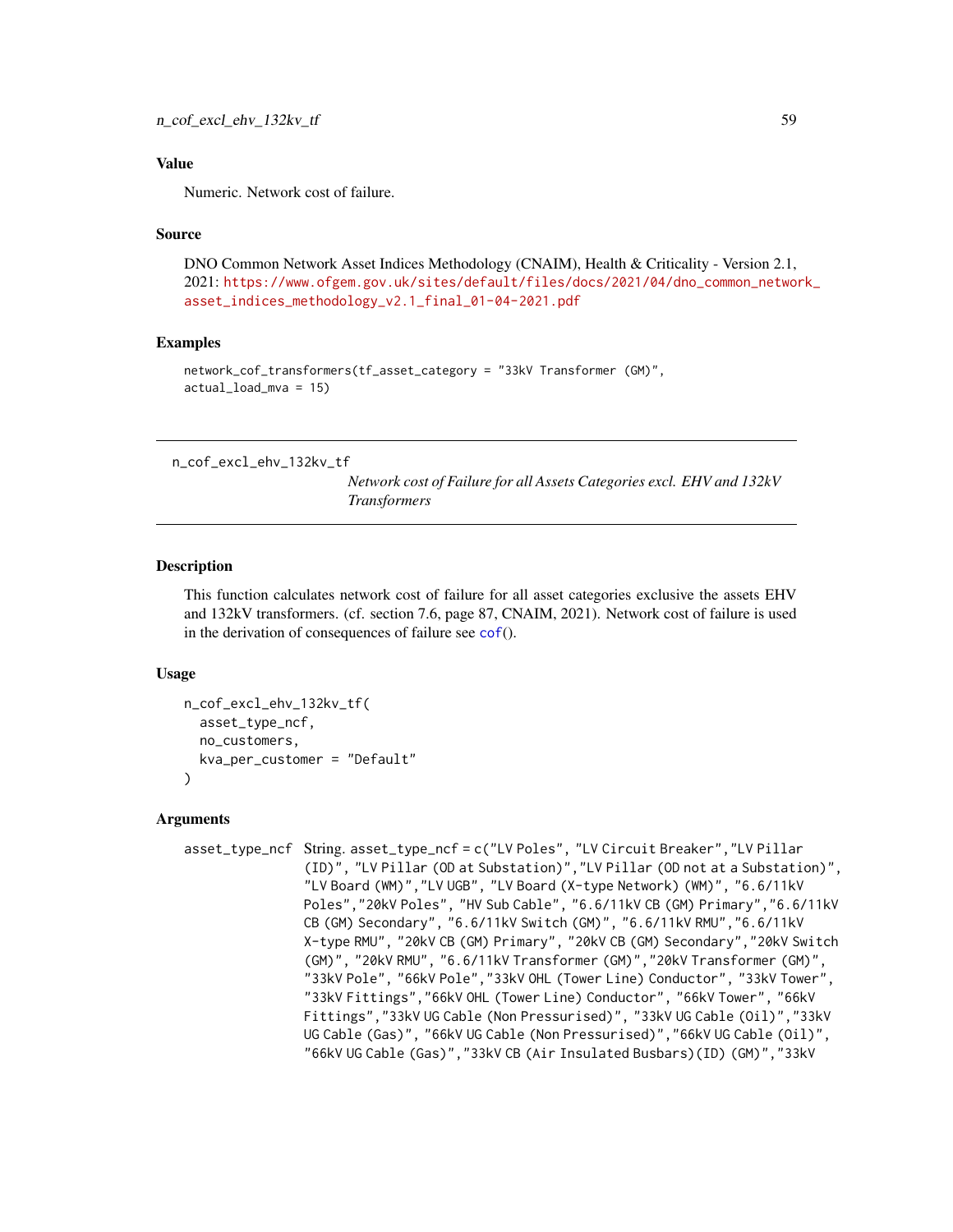CB (Air Insulated Busbars)(OD) (GM)","33kV CB (Gas Insulated Busbars)(ID) (GM)","33kV CB (Gas Insulated Busbars)(OD) (GM)", "33kV Switch (GM)","33kV RMU", "66kV CB (Air Insulated Busbars)(ID) (GM)","66kV CB (Air Insulated Busbars)(OD) (GM)","66kV CB (Gas Insulated Busbars)(ID) (GM)","66kV CB (Gas Insulated Busbars)(OD) (GM)", "33kV Transformer (GM)","66kV Transformer (GM)")

no\_customers Numeric. The numner of customers fed by an individual asset.

kva\_per\_customer

Numeric. If the asset have an exceptionally high demand per customer type in kVA per customer. A setting of "Default" results in a multiplication factor of 1 (cf. table 18, page 90, CNAIM, 2021).

### Value

Numeric. Network cost of failure.

#### Source

DNO Common Network Asset Indices Methodology (CNAIM), Health & Criticality - Version 2.1, 2021: [https://www.ofgem.gov.uk/sites/default/files/docs/2021/04/dno\\_common\\_networ](https://www.ofgem.gov.uk/sites/default/files/docs/2021/04/dno_common_network_asset_indices_methodology_v2.1_final_01-04-2021.pdf)k\_ [asset\\_indices\\_methodology\\_v2.1\\_final\\_01-04-2021.pdf](https://www.ofgem.gov.uk/sites/default/files/docs/2021/04/dno_common_network_asset_indices_methodology_v2.1_final_01-04-2021.pdf)

### Examples

```
# Network cost of failure for a 6.6/11 kV transformer with 750 customers
# and 51 kVA per customer.
n_cof_excl_ehv_132kv_tf(asset_type_ncf = "6.6/11kV Transformer (GM)",
no_customers = 750, kva_per_customer = 51)
```
oil\_test\_modifier *Oil Test Modifier*

### Description

This function calculates the oil test modifier for 33/10kV, 66/10kV and 132kV transformers and tapchangers. See e.g. section 6.11 on page 68 in CNAIM (2021).

```
oil_test_modifier(
 moisture = "Default",
  acidity = "Default",
 bd_strength = "Default",
  transformer_type_all = "20kV Transformer (GM)"
)
```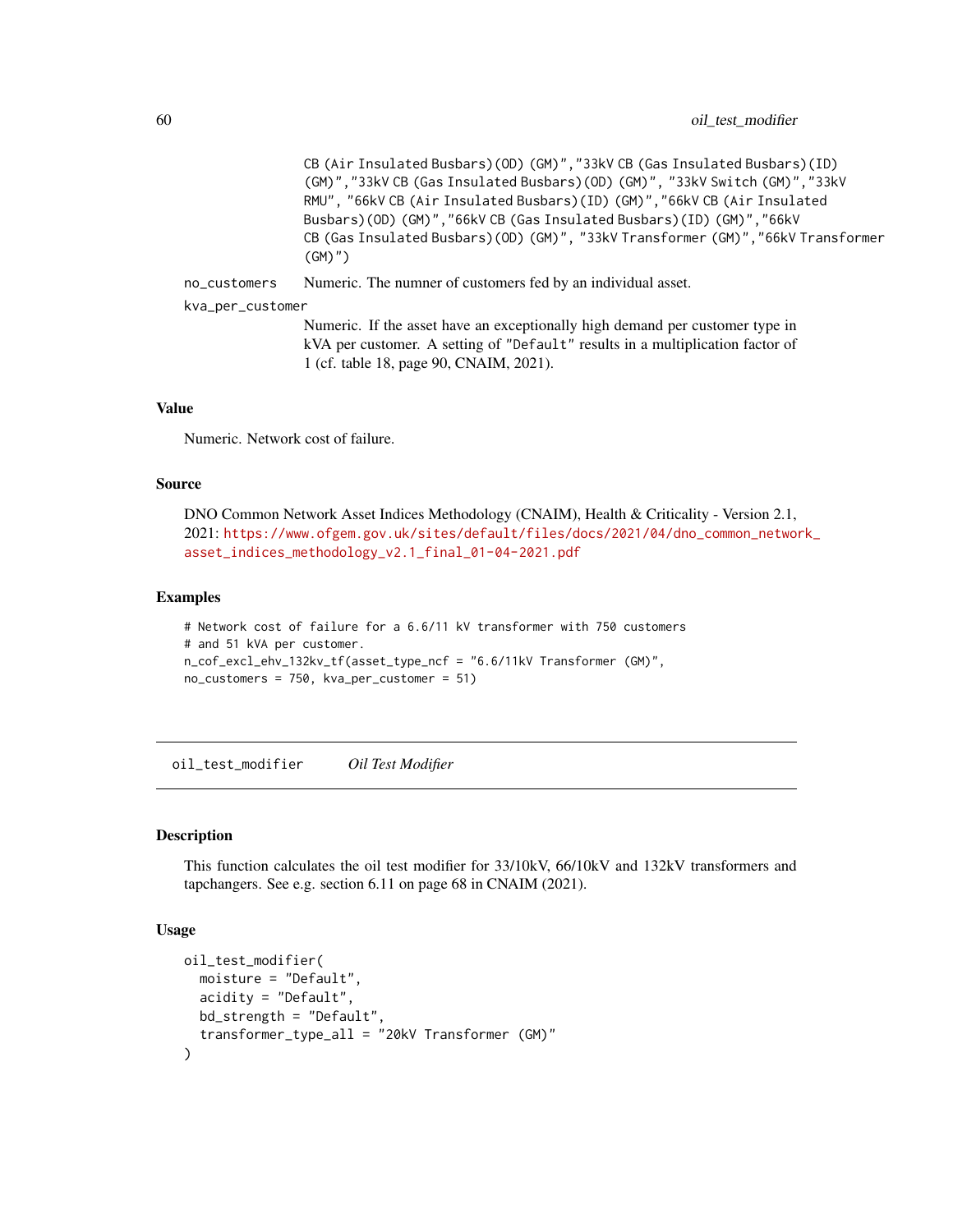| moisture             | Numeric. Refers to the moisture level in the transformer oil. Moisture levels are<br>measured in ppm. A setting of "Default" will result in the best possible result.                                                                                                                                        |
|----------------------|--------------------------------------------------------------------------------------------------------------------------------------------------------------------------------------------------------------------------------------------------------------------------------------------------------------|
| acidity              | Numeric. Refers to the acidity level in the transformer oil. Acidity levels are<br>measured in (mgKOH/g). A setting of "Default" will result in the best possible<br>result.                                                                                                                                 |
| bd_strength          | Numeric. Refers to the breakdown strength. Breakdown strength is measured in<br>kV. A setting of "Default" will result in the best possible result.                                                                                                                                                          |
| transformer_type_all |                                                                                                                                                                                                                                                                                                              |
|                      | String. A sting that refers to the specific transformer type. Options: transformer_type_all<br>= c("6.6/11kV Transformer (GM)", "20kV Transformer (GM)","33kV Transformer<br>(GM)", "66kV Transformer (GM)", "132kV Transformer (GM)"). The default<br>setting is transformer_type = "66kV Transformer (GM)" |

## Value

Data table.

### Source

DNO Common Network Asset Indices Methodology (CNAIM), Health & Criticality - Version 2.1, 2021: [https://www.ofgem.gov.uk/sites/default/files/docs/2021/04/dno\\_common\\_networ](https://www.ofgem.gov.uk/sites/default/files/docs/2021/04/dno_common_network_asset_indices_methodology_v2.1_final_01-04-2021.pdf)k\_ [asset\\_indices\\_methodology\\_v2.1\\_final\\_01-04-2021.pdf](https://www.ofgem.gov.uk/sites/default/files/docs/2021/04/dno_common_network_asset_indices_methodology_v2.1_final_01-04-2021.pdf)

# Examples

```
# Oil test modifier
oil_test_modifier(moisture = 15,
\text{acidity} = 0.15,bd_strength = 30,
transformer_type_all = "20kV Transformer (GM)")
```
pof\_132kv\_cb *Current Probability of Failure for 132kV Switchgear*

# Description

This function calculates the current annual probability of failure per kilometer 132kV Switchgear The function is a cubic curve that is based on the first three terms of the Taylor series for an exponential function. For more information about the probability of failure function see section 6 on page 34 in CNAIM (2021).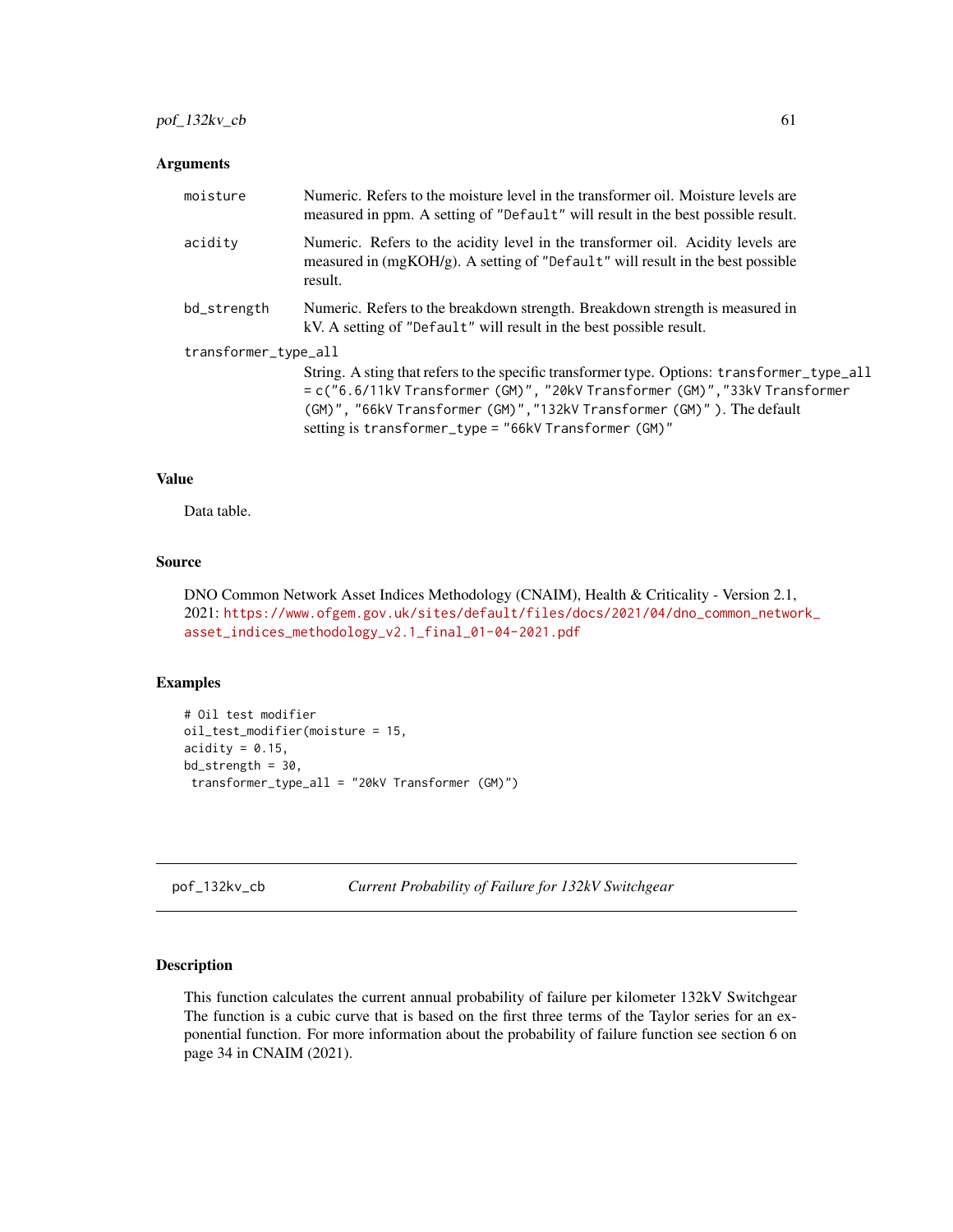### Usage

```
pof_132kv_cb(
  cb_asset_category = "132kV CB (Air Insulated Busbars)(ID) (GM)",
  placement = "Default",
  number_of_operations = "Default",
  altitude_m = "Default",
  distance_from_coast_km = "Default",
  corrosion_category_index = "Default",
  age,
 measured_condition_inputs,
  observed_condition_inputs,
  reliability_factor = "Default"
)
```
### Arguments

cb\_asset\_category String The type of 132kV asset category placement String. Specify if the asset is located outdoor or indoor. number\_of\_operations The number of operations for duty factor altitude\_m Numeric. Specify the altitude location for the asset measured in meters from sea level.altitude\_m is used to derive the altitude factor. See page 111, table 23 in CNAIM (2021). A setting of "Default" will set the altitude factor to 1 independent of asset\_type. distance\_from\_coast\_km Numeric. Specify the distance from the coast measured in kilometers. distance\_from\_coast\_km is used to derive the distance from coast factor See page 110, table 22 in CNAIM (2021). A setting of "Default" will set the distance from coast factor to 1 independent of asset\_type. corrosion\_category\_index Integer. Specify the corrosion index category, 1-5. age Numeric. The current age in years of the conductor. measured\_condition\_inputs Named list observed\_conditions\_input observed\_condition\_inputs Named list observed\_conditions\_input conductor\_samp = c("Low", "Medium/Normal", "High", "Default"). See page 161, table 199 and 201 in CNAIM (2021).

```
reliability_factor
```
Numeric. reliability\_factor shall have a value between 0.6 and 1.5. A setting of "Default" sets the reliability\_factor to 1. See section 6.14 on page 73 in CNAIM (2021).

### Value

Numeric. Current probability of failure per annum per kilometer.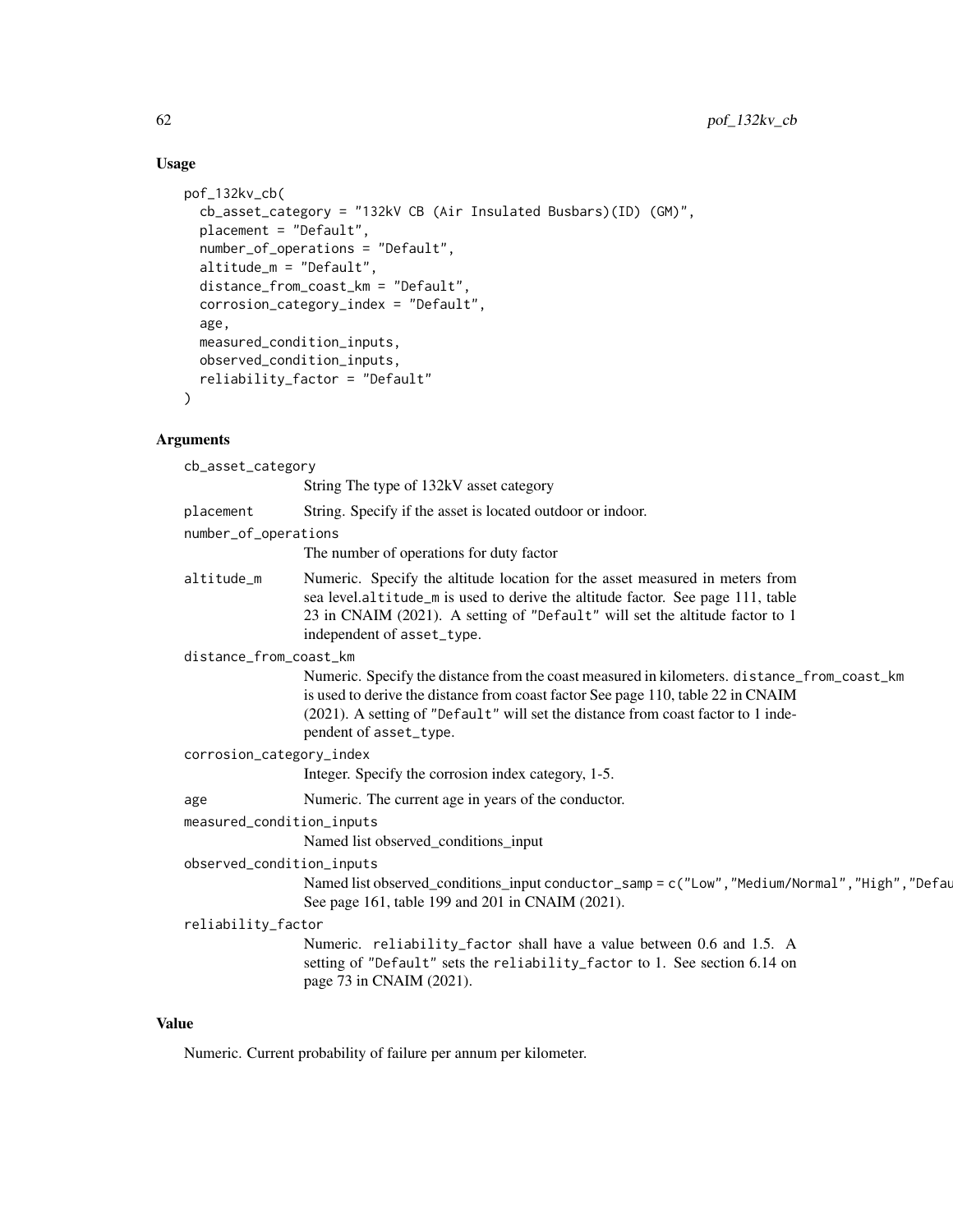### Source

DNO Common Network Asset Indices Methodology (CNAIM), Health & Criticality - Version 2.1, 2021: [https://www.ofgem.gov.uk/sites/default/files/docs/2021/04/dno\\_common\\_networ](https://www.ofgem.gov.uk/sites/default/files/docs/2021/04/dno_common_network_asset_indices_methodology_v2.1_final_01-04-2021.pdf)k\_ [asset\\_indices\\_methodology\\_v2.1\\_final\\_01-04-2021.pdf](https://www.ofgem.gov.uk/sites/default/files/docs/2021/04/dno_common_network_asset_indices_methodology_v2.1_final_01-04-2021.pdf)

### Examples

```
# Current annual probability of failure for EHV Swicthgear
pof_132kv_cb(
cb_asset_category = "132kV CB (Air Insulated Busbars)(ID) (GM)",
number_of_operations = "Default",
placement = "Default",
altitude_m = "Default",
distance_from_coast_km = "Default",
corrosion_category_index = "Default",
age = 10,observed_condition_inputs =
list("external_condition" =
list("Condition Criteria: Observed Condition" = "Default"),
"oil_gas" = list("Condition Criteria: Observed Condition" = "Default"),
"thermo_assment" = list("Condition Criteria: Observed Condition" = "Default"),
"internal_condition" = list("Condition Criteria: Observed Condition" = "Default"),
"indoor_env" = list("Condition Criteria: Observed Condition" = "Default"),
"support_structure" = list("Condition Criteria: Observed Condition" = "Default"),
"air_systems" = list("Condition Criteria: Observed Condition" = "Default")),
measured_condition_inputs =
list("partial_discharge" =
list("Condition Criteria: Partial Discharge Test Results" = "Default"),
"ductor_test" = list("Condition Criteria: Ductor Test Results" = "Default"),
"oil_test" = list("Condition Criteria: Oil Test/ Gas Test Results" = "Default"),
"temp_reading" = list("Condition Criteria: Temperature Readings" = "Default"),
"trip_test" = list("Condition Criteria: Trip Timing Test Result" = "Default"),
"ir_test" = list("Condition Criteria: IR Test Results" = "Default" )),
reliability_factor = "Default")
```
pof\_cables\_132kv *Current Probability of Failure for 132kV cables*

#### **Description**

This function calculates the current annual probability of failure per kilometer for a 132kV cables. The function is a cubic curve that is based on the first three terms of the Taylor series for an exponential function. For more information about the probability of failure function see section 6 on page 34 in CNAIM (2021).

```
pof_cables_132kv(
  cable_type = "132kV UG Cable (Gas)",
```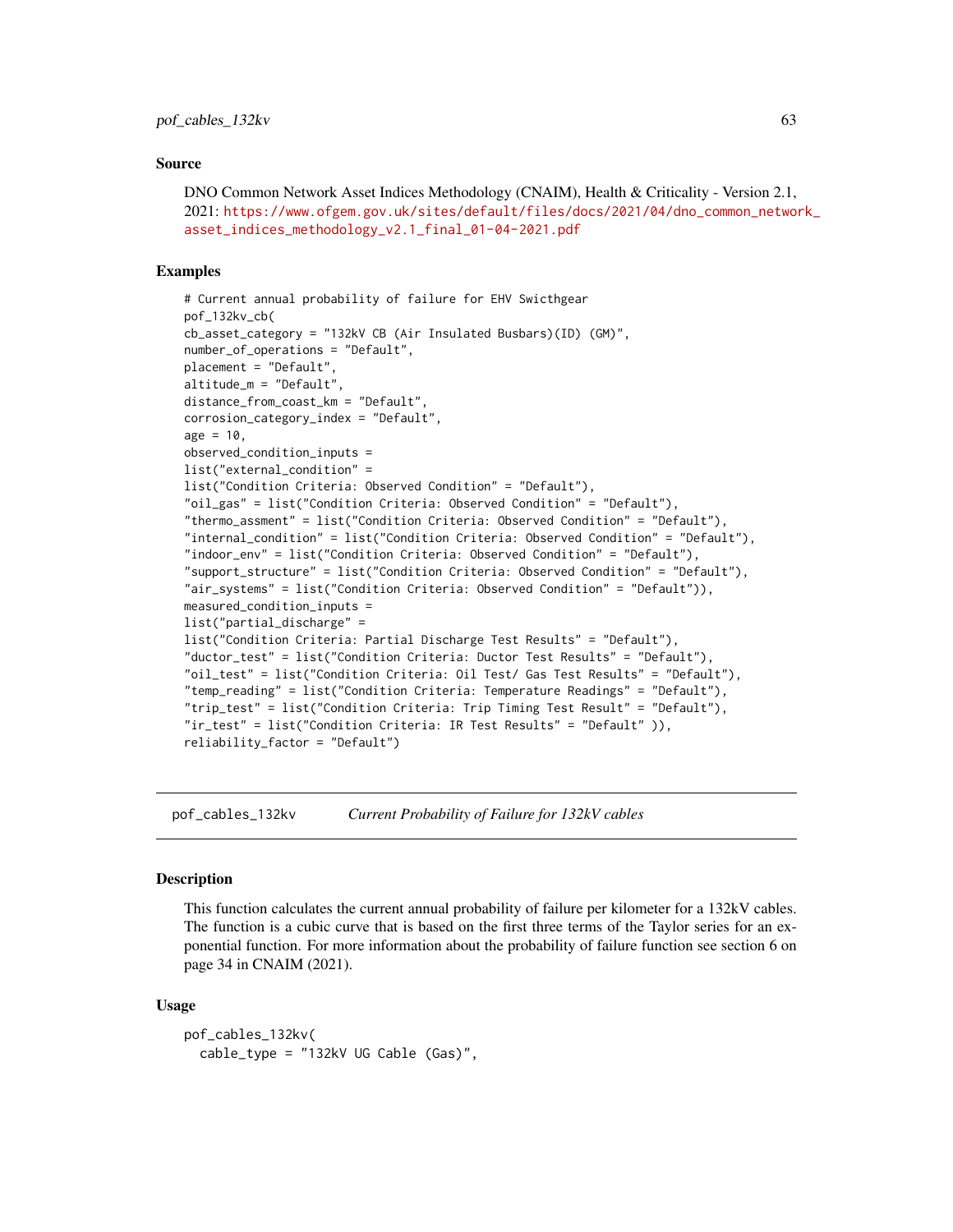```
sub_division = "Aluminium sheath - Aluminium conductor",
 utilisation_pct = "Default",
 operating_voltage_pct = "Default",
  sheath_test = "Default",
 partial_discharge = "Default",
 fault_hist = "Default",
 leakage = "Default",
 reliability_factor = "Default",
  age
)
```

| cable_type            | String. A sting that refers to the specific asset category. See See page 17, ta-<br>ble 1 in CNAIM (2021). Options: $cable_type = c("132kV \cup GCable (Gas)",$<br>"132kV UG Cable (Gas)", "132kV UG Cable (Non Pressurised)"). The de-<br>fault setting is cable_type = "132kV UG Cable (Gas)". |
|-----------------------|--------------------------------------------------------------------------------------------------------------------------------------------------------------------------------------------------------------------------------------------------------------------------------------------------|
| sub_division          | String. Refers to material the sheath and conductor is made of. Options: sub_division<br>= c("Aluminium sheath - Aluminium conductor", "Aluminium sheath - Copper<br>conductor", "Lead sheath - Aluminium conductor", "Lead sheath - Copper<br>conductor")                                       |
| utilisation_pct       |                                                                                                                                                                                                                                                                                                  |
|                       | Numeric. The max percentage of utilisation under normal operating conditions.                                                                                                                                                                                                                    |
| operating_voltage_pct |                                                                                                                                                                                                                                                                                                  |
|                       | Numeric. The ratio in percent of operating/design voltage.                                                                                                                                                                                                                                       |
| sheath_test           | String. Only applied for non pressurised cables. Indicating the state of the<br>sheath. Options: sheath_test = c("Pass", "Failed Minor", "Failed Major", "Default").<br>See page 157, table 184 in CNAIM (2021).                                                                                 |
| partial_discharge     |                                                                                                                                                                                                                                                                                                  |
|                       | String. Only applied for non pressurised cables. Indicating the level of par-<br>tial discharge. Options: partial_discharge = c("Low", "Medium", "High",<br>"Default"). See page 157, table 185 in CNAIM (2021).                                                                                 |
| fault_hist            | Numeric. Only applied for non pressurised cables. The calculated fault rate<br>for the cable in the period per kilometer. A setting of "No historic faults<br>recorded" indicates no fault. See page 157, table 186 in CNAIM (2021).                                                             |
| leakage               | String. Only applied for oil and gas pressurised cables. Options: leakage =<br>c("No (or very low) historic leakage recorded", "Low/ moderate", "High",<br>"Very High", "Default"). See page 158, table 187 (oil) and 188 (gas) in<br>CNAIM (2021).                                              |
| reliability_factor    |                                                                                                                                                                                                                                                                                                  |
|                       | Numeric. reliability_factor shall have a value between 0.6 and 1.5. A<br>setting of "Default" sets the reliability_factor to 1. See section 6.14 on<br>page 73 in CNAIM (2021).                                                                                                                  |
| age                   | Numeric. The current age in years of the cable.                                                                                                                                                                                                                                                  |
|                       |                                                                                                                                                                                                                                                                                                  |

## Value

Numeric. Current probability of failure per annum per kilometre for 132kV cables.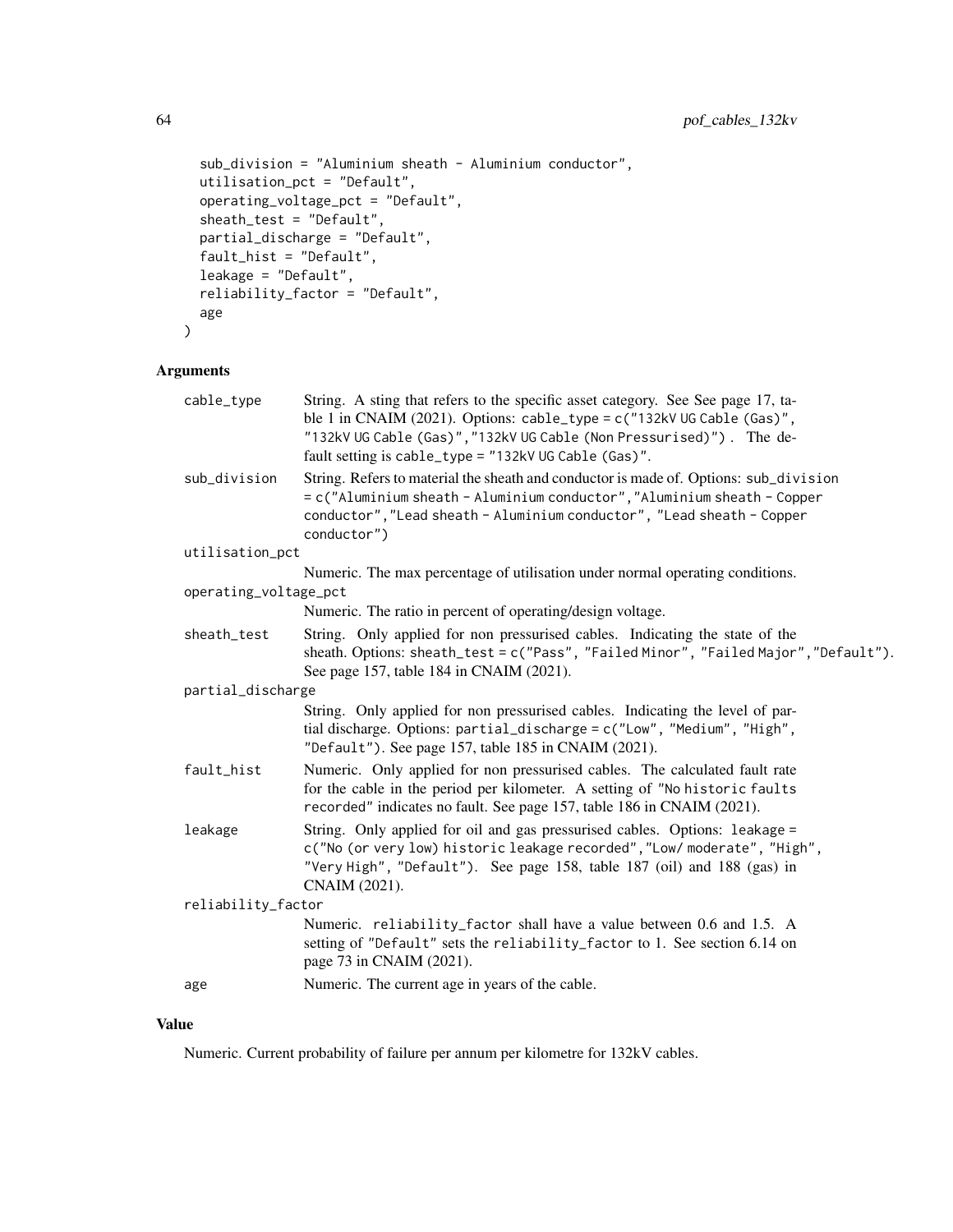### Source

DNO Common Network Asset Indices Methodology (CNAIM), Health & Criticality - Version 2.1, 2021: [https://www.ofgem.gov.uk/sites/default/files/docs/2021/04/dno\\_common\\_networ](https://www.ofgem.gov.uk/sites/default/files/docs/2021/04/dno_common_network_asset_indices_methodology_v2.1_final_01-04-2021.pdf)k\_ [asset\\_indices\\_methodology\\_v2.1\\_final\\_01-04-2021.pdf](https://www.ofgem.gov.uk/sites/default/files/docs/2021/04/dno_common_network_asset_indices_methodology_v2.1_final_01-04-2021.pdf)

## Examples

```
# Current annual probability of failure for
# "132kV UG Cable (Non Pressurised)", 50 years old
pof_cables_132kV_non <-
pof_cables_132kv(cable_type = "132kV UG Cable (Non Pressurised)",
sub_division = "Lead sheath - Copper conductor",
utilisation_pct = 80,
operating_voltage_pct = 60,
sheath_test = "Default",
partial_discharge = "Default",
fault_hist = "Default",
leakage = "Default",
reliability_factor = "Default",
age = 50) * 100paste0(sprintf("Probability of failure %.4f", pof_cables_132kV_non),
" percent per annum")
```
pof\_cables\_60\_30kv *Current Probability of Failure for 30-60kV cables*

### Description

This function calculates the current annual probability of failure per kilometer for a 30-60kV cables. The function is a cubic curve that is based on the first three terms of the Taylor series for an exponential function. For more information about the probability of failure function see section 6 on page 34 in CNAIM (2021).

```
pof_cables_60_30kv(
  cable_type = "60kV UG Cable (Gas)",
  sub_division = "Aluminium sheath - Aluminium conductor",
  utilisation_pct = "Default",
  operating_voltage_pct = "Default",
  sheath_test = "Default",
  partial_discharge = "Default",
  fault_hist = "Default",
  leakage = "Default",
  reliability_factor = "Default",
  age
)
```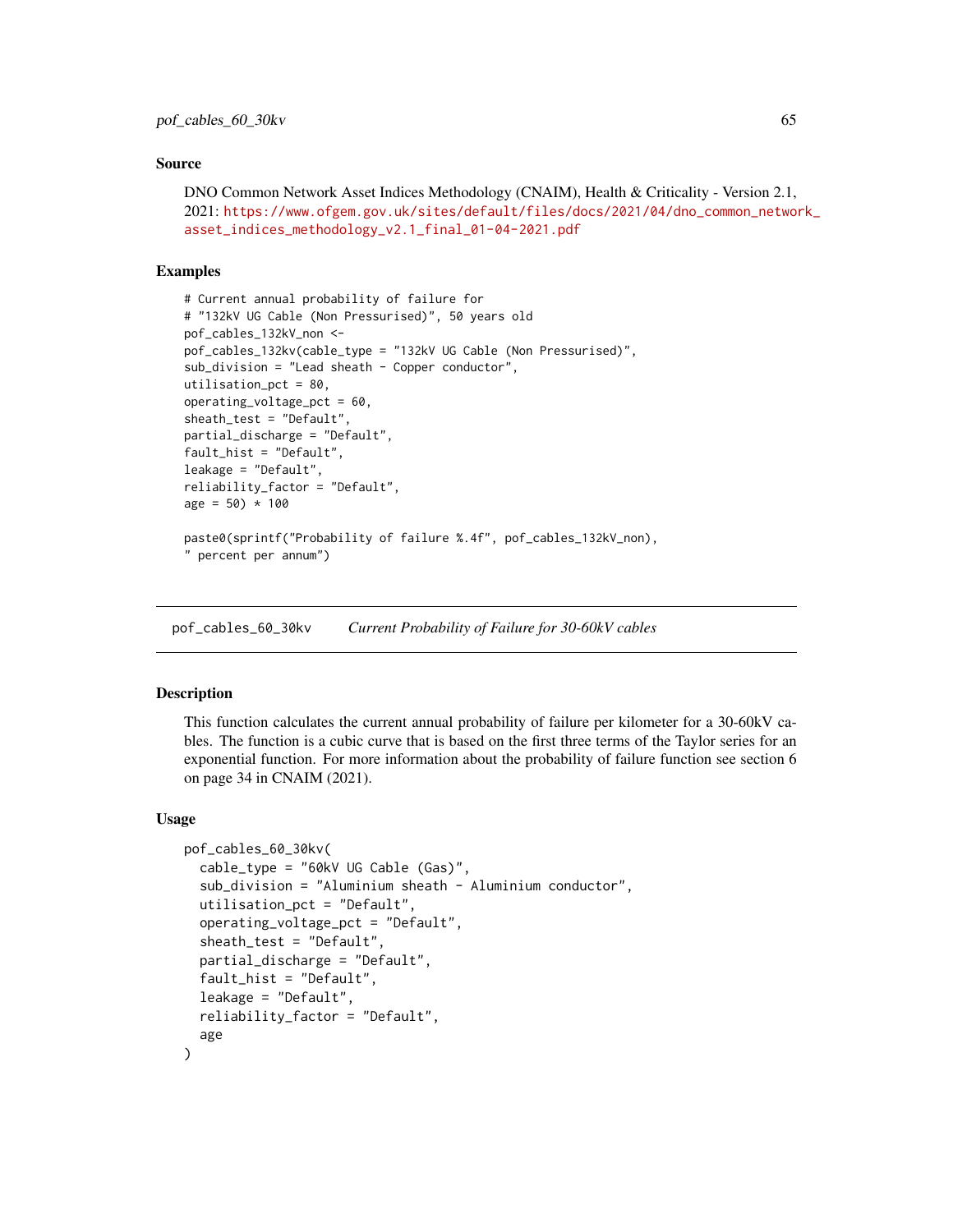| cable_type            | String. A sting that refers to the specific asset category. See See page 17, table 1<br>in CNAIM (2021). Options: cable_type = $c$ ("30kV UG Cable (Gas)", "60kV<br>UG Cable (Gas)", "30kV UG Cable (Non Pressurised)", "60kV UG Cable (Non<br>Pressurised)", "30kV UG Cable (Oil)", "60kV UG Cable (Oil)"). The de-<br>fault setting is cable_type = "60kV UG Cable (Gas)". |
|-----------------------|------------------------------------------------------------------------------------------------------------------------------------------------------------------------------------------------------------------------------------------------------------------------------------------------------------------------------------------------------------------------------|
| sub_division          | String. Refers to material the sheath and conductor is made of. Options: sub_division<br>= c("Aluminium sheath - Aluminium conductor", "Aluminium sheath - Copper<br>conductor", "Lead sheath - Aluminium conductor", "Lead sheath - Copper<br>conductor")                                                                                                                   |
| utilisation_pct       |                                                                                                                                                                                                                                                                                                                                                                              |
|                       | Numeric. The max percentage of utilisation under normal operating conditions.                                                                                                                                                                                                                                                                                                |
| operating_voltage_pct |                                                                                                                                                                                                                                                                                                                                                                              |
|                       | Numeric. The ratio in percent of operating/design voltage.                                                                                                                                                                                                                                                                                                                   |
| sheath_test           | String. Only applied for non pressurised cables. Indicating the state of the<br>sheath. Options: sheath_test = c("Pass", "Failed Minor", "Failed Major", "Default").<br>See page 153, table 168 in CNAIM (2021).                                                                                                                                                             |
| partial_discharge     |                                                                                                                                                                                                                                                                                                                                                                              |
|                       | String. Only applied for non pressurised cables. Indicating the level of par-<br>tial discharge. Options: partial_discharge = c("Low", "Medium", "High",<br>"Default"). See page 153, table 169 in CNAIM (2021).                                                                                                                                                             |
| fault_hist            | Numeric. Only applied for non pressurised cables. The calculated fault rate<br>for the cable in the period per kilometer. A setting of "No historic faults<br>recorded" indicates no fault. See page 153, table 170 in CNAIM (2021).                                                                                                                                         |
| leakage               | String. Only applied for oil and gas pressurised cables. Options: leakage =<br>c("No (or very low) historic leakage recorded", "Low/ moderate", "High",<br>"Very High", "Default"). See page 157, table 182 (oil) and 183 (gas) in<br>CNAIM (2021).                                                                                                                          |
| reliability_factor    |                                                                                                                                                                                                                                                                                                                                                                              |
|                       | Numeric. reliability_factor shall have a value between 0.6 and 1.5. A<br>setting of "Default" sets the reliability_factor to 1. See section 6.14 on<br>page 73 in CNAIM (2021).                                                                                                                                                                                              |
| age                   | Numeric. The current age in years of the cable.                                                                                                                                                                                                                                                                                                                              |
|                       |                                                                                                                                                                                                                                                                                                                                                                              |

# Value

Numeric. Current probability of failure per annum per kilometre for 60/30kV cables.

# Source

DNO Common Network Asset Indices Methodology (CNAIM), Health & Criticality - Version 2.1, 2021: [https://www.ofgem.gov.uk/sites/default/files/docs/2021/04/dno\\_common\\_networ](https://www.ofgem.gov.uk/sites/default/files/docs/2021/04/dno_common_network_asset_indices_methodology_v2.1_final_01-04-2021.pdf)k\_ [asset\\_indices\\_methodology\\_v2.1\\_final\\_01-04-2021.pdf](https://www.ofgem.gov.uk/sites/default/files/docs/2021/04/dno_common_network_asset_indices_methodology_v2.1_final_01-04-2021.pdf)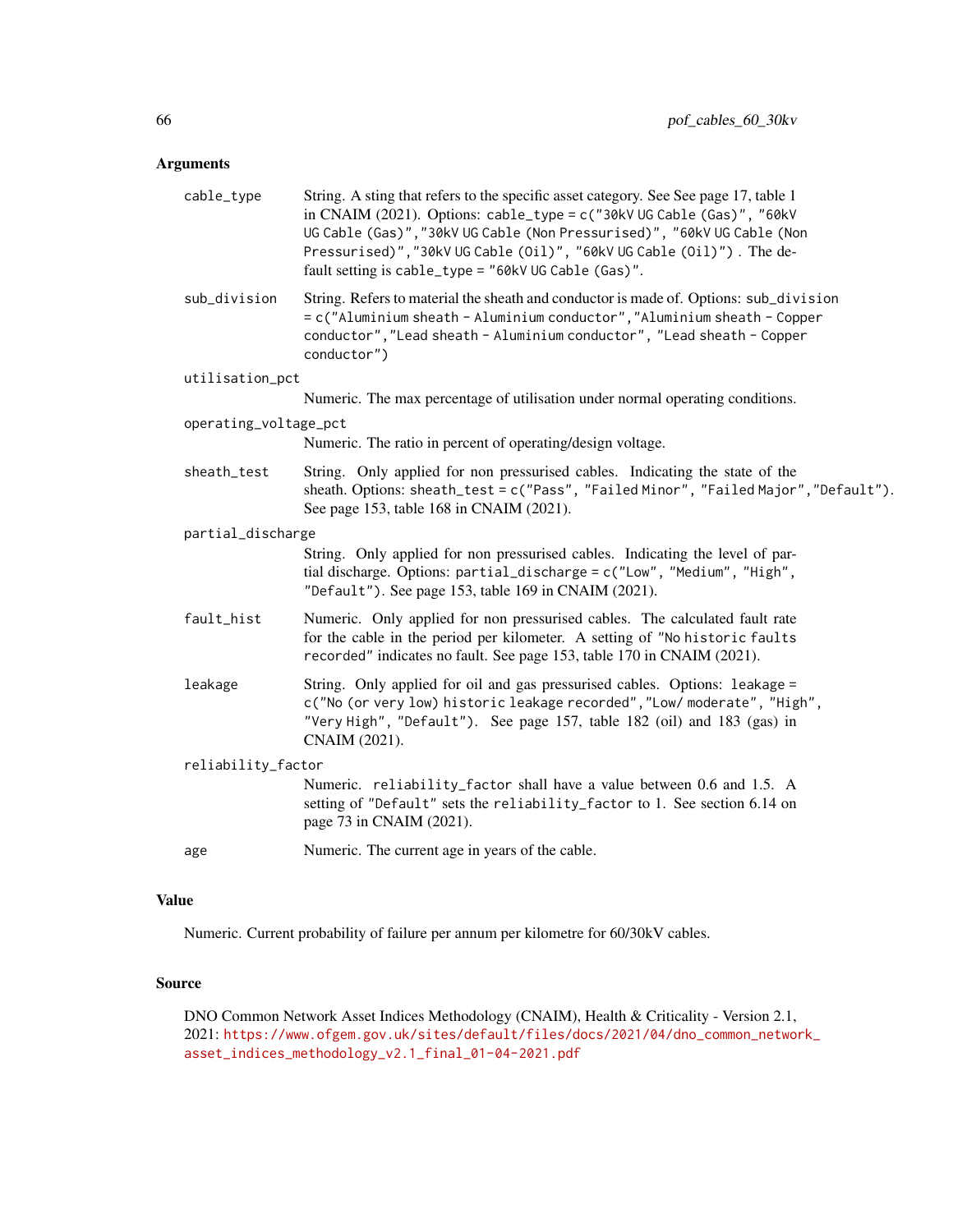### Examples

```
# Current annual probability of failure for
# "60kV UG Cable (Non Pressurised)", 50 years old
pof_cables_60_30kv(cable_type = "66kV UG Cable (Non Pressurised)",
sub_division = "Lead sheath - Copper conductor",
utilisation_pct = 80,
operating_voltage_pct = 60,
sheath_test = "Default",
partial_discharge = "Default",
fault_hist = "Default",
leakage = "Default",
reliability_factor = "Default",
age = 50) * 100
```
pof\_cables\_66\_33kv *Current Probability of Failure for 33-66kV cables*

### Description

This function calculates the current annual probability of failure per kilometer for a 33-66kV cables. The function is a cubic curve that is based on the first three terms of the Taylor series for an exponential function. For more information about the probability of failure function see section 6 on page 34 in CNAIM (2021).

### Usage

```
pof_cables_66_33kv(
  cable_type = "66kV UG Cable (Gas)",
  sub_division = "Aluminium sheath - Aluminium conductor",
  utilisation_pct = "Default",
  operating_voltage_pct = "Default",
  sheath_test = "Default",
  partial_discharge = "Default",
  fault_hist = "Default",
  leakage = "Default",
  reliability_factor = "Default",
  age
)
```
### Arguments

```
cable_type String. A sting that refers to the specific asset category. See See page 17, table 1
                 in CNAIM (2021). Options: cable_type = c ("33kV UG Cable (Gas)", "66kV
                 UG Cable (Gas)","33kV UG Cable (Non Pressurised)", "66kV UG Cable (Non
                 Pressurised)","33kV UG Cable (Oil)", "66kV UG Cable (Oil)") . The de-
                 fault setting is cable_type = "66kV UG Cable (Gas)".
```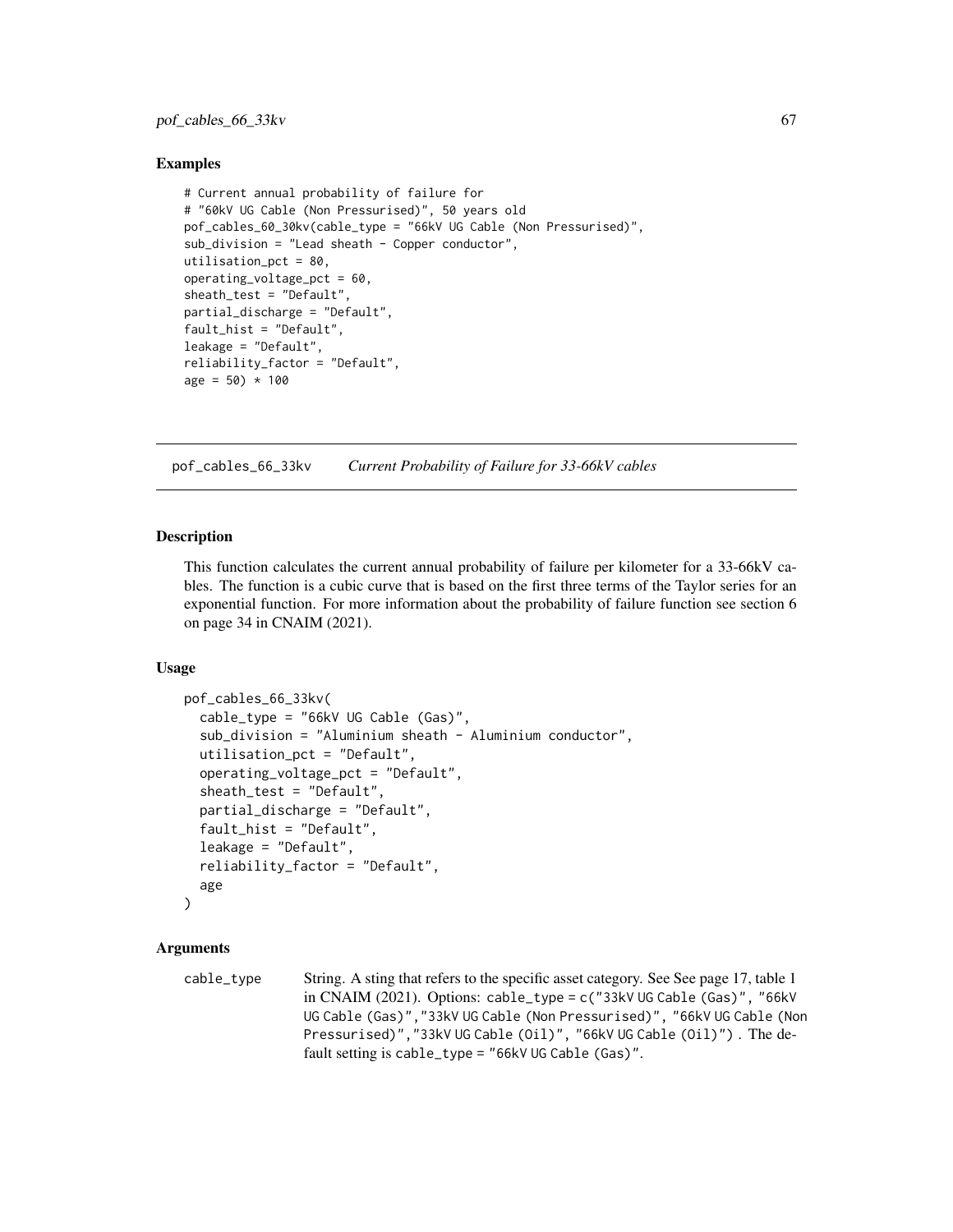| sub_division          | String. Refers to material the sheath and conductor is made of. Options: sub_division<br>= c("Aluminium sheath - Aluminium conductor", "Aluminium sheath - Copper<br>conductor", "Lead sheath - Aluminium conductor", "Lead sheath - Copper<br>conductor") |
|-----------------------|------------------------------------------------------------------------------------------------------------------------------------------------------------------------------------------------------------------------------------------------------------|
| utilisation_pct       |                                                                                                                                                                                                                                                            |
|                       | Numeric. The max percentage of utilisation under normal operating conditions.                                                                                                                                                                              |
| operating_voltage_pct |                                                                                                                                                                                                                                                            |
|                       | Numeric. The ratio in percent of operating/design voltage.                                                                                                                                                                                                 |
| sheath_test           | String. Only applied for non pressurised cables. Indicating the state of the<br>sheath. Options: sheath_test = c("Pass", "Failed Minor", "Failed Major", "Default").<br>See page 153, table 168 in CNAIM (2021).                                           |
| partial_discharge     |                                                                                                                                                                                                                                                            |
|                       | String. Only applied for non pressurised cables. Indicating the level of par-<br>tial discharge. Options: partial_discharge = c("Low", "Medium", "High",<br>"Default"). See page 153, table 169 in CNAIM (2021).                                           |
| fault_hist            | Numeric. Only applied for non pressurised cables. The calculated fault rate<br>for the cable in the period per kilometer. A setting of "No historic faults<br>recorded" indicates no fault. See page 153, table 170 in CNAIM (2021).                       |
| leakage               | String. Only applied for oil and gas pressurised cables. Options: leakage =<br>c("No (or very low) historic leakage recorded", "Low/ moderate", "High",<br>"Very High", "Default"). See page 157, table 182 (oil) and 183 (gas) in<br>CNAIM (2021).        |
| reliability_factor    |                                                                                                                                                                                                                                                            |
|                       | Numeric. reliability_factor shall have a value between 0.6 and 1.5. A<br>setting of "Default" sets the reliability_factor to 1. See section 6.14 on<br>page 73 in CNAIM (2021).                                                                            |
| age                   | Numeric. The current age in years of the cable.                                                                                                                                                                                                            |

# Value

Numeric. Current probability of failure per annum per kilometre for 66/33kV cables.

# Source

DNO Common Network Asset Indices Methodology (CNAIM), Health & Criticality - Version 2.1, 2021: [https://www.ofgem.gov.uk/sites/default/files/docs/2021/04/dno\\_common\\_networ](https://www.ofgem.gov.uk/sites/default/files/docs/2021/04/dno_common_network_asset_indices_methodology_v2.1_final_01-04-2021.pdf)k\_ [asset\\_indices\\_methodology\\_v2.1\\_final\\_01-04-2021.pdf](https://www.ofgem.gov.uk/sites/default/files/docs/2021/04/dno_common_network_asset_indices_methodology_v2.1_final_01-04-2021.pdf)

## Examples

# Current annual probability of failure for

# "66kV UG Cable (Non Pressurised)", 50 years old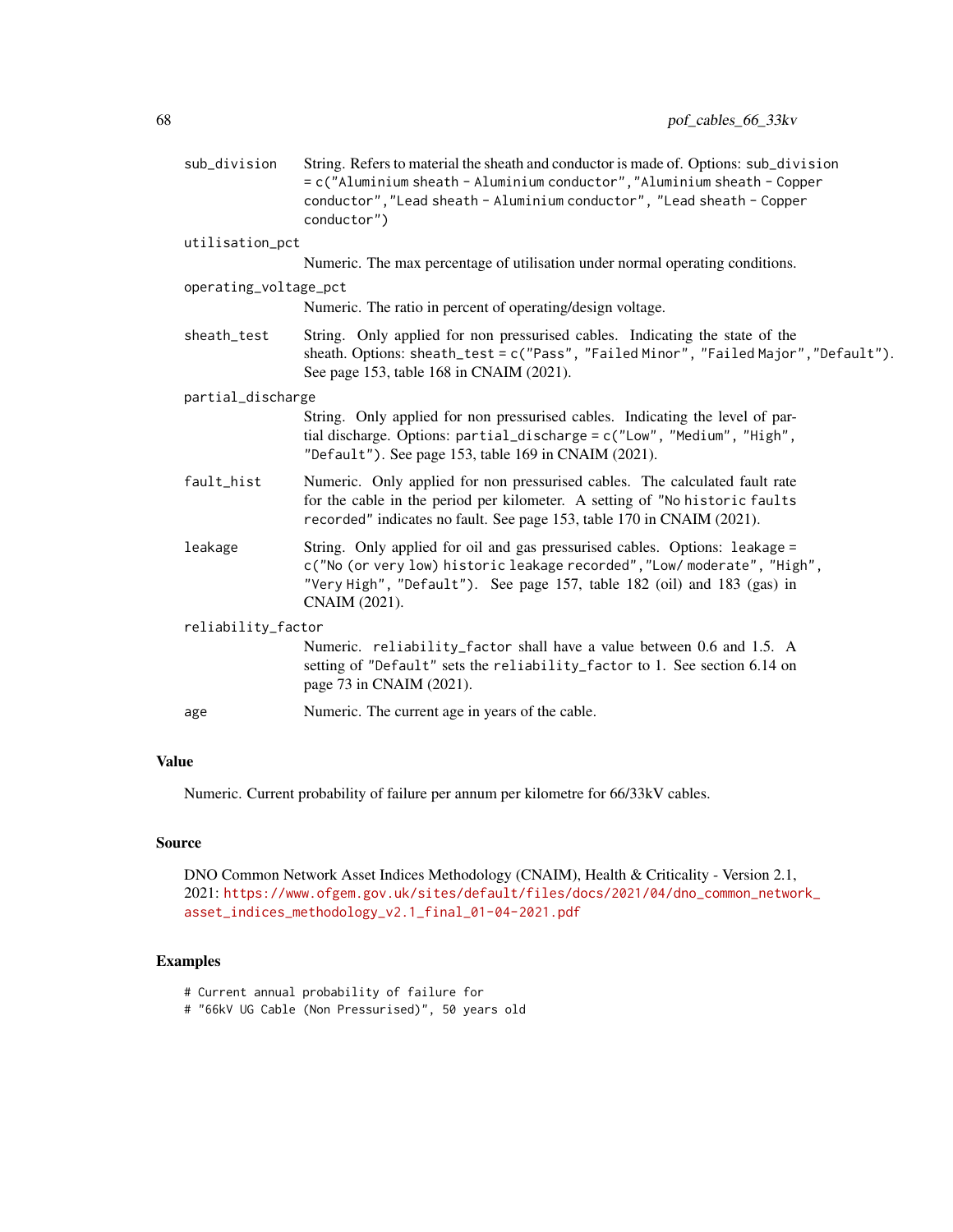### Description

This function calculates the current annual probability of failure per kilometer EHV Fittings The function is a cubic curve that is based on the first three terms of the Taylor series for an exponential function. For more information about the probability of failure function see section 6 on page 34 in CNAIM (2021).

#### Usage

```
pof_ehv_fittings(
  ehv_asset_category = "33kV Fittings",
  placement = "Default",
  altitude_m = "Default",
  distance_from_coast_km = "Default",
  corrosion_category_index = "Default",
  age,
  measured_condition_inputs,
  observed_condition_inputs,
  reliability_factor = "Default"
)
```
### Arguments

ehv\_asset\_category String The type of EHV asset category placement String. Specify if the asset is located outdoor or indoor. altitude\_m Numeric. Specify the altitude location for the asset measured in meters from sea level.altitude\_m is used to derive the altitude factor. See page 111, table 23 in CNAIM (2021). A setting of "Default" will set the altitude factor to 1 independent of asset\_type. distance\_from\_coast\_km Numeric. Specify the distance from the coast measured in kilometers. distance\_from\_coast\_km is used to derive the distance from coast factor See page 110, table 22 in CNAIM (2021). A setting of "Default" will set the distance from coast factor to 1 independent of asset\_type. corrosion\_category\_index Integer. Specify the corrosion index category, 1-5. age Numeric. The current age in years of the conductor. measured\_condition\_inputs Named list observed\_conditions\_input observed\_condition\_inputs Named list observed\_conditions\_input conductor\_samp = c("Low", "Medium/Normal", "High", "Defau See page 161, table 199 and 201 in CNAIM (2021).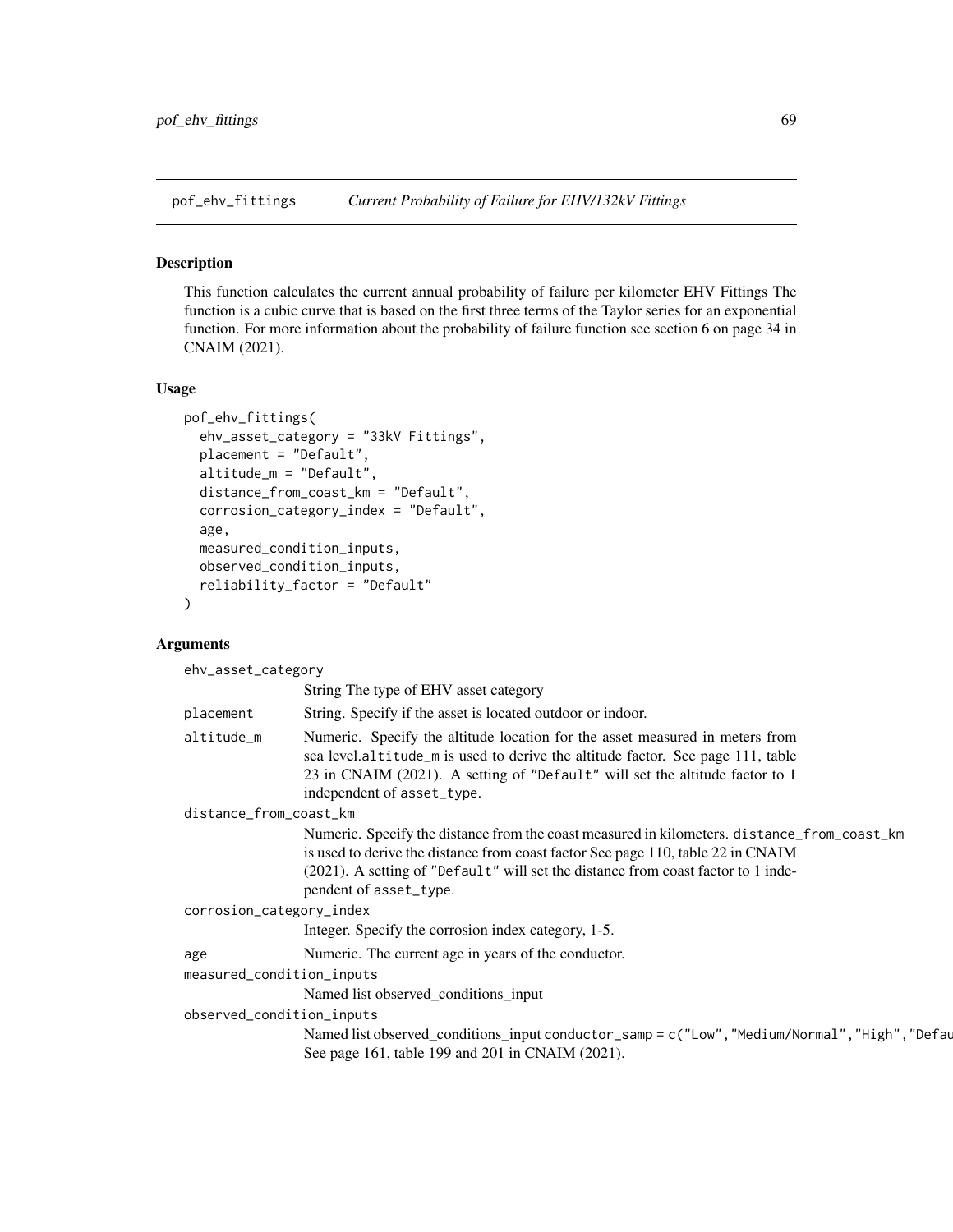reliability\_factor

Numeric. reliability\_factor shall have a value between 0.6 and 1.5. A setting of "Default" sets the reliability\_factor to 1. See section 6.14 on page 73 in CNAIM (2021).

### Value

Numeric. Current probability of failure per annum per kilometer.

#### Source

DNO Common Network Asset Indices Methodology (CNAIM), Health & Criticality - Version 2.1, 2021: [https://www.ofgem.gov.uk/sites/default/files/docs/2021/04/dno\\_common\\_networ](https://www.ofgem.gov.uk/sites/default/files/docs/2021/04/dno_common_network_asset_indices_methodology_v2.1_final_01-04-2021.pdf)k\_ [asset\\_indices\\_methodology\\_v2.1\\_final\\_01-04-2021.pdf](https://www.ofgem.gov.uk/sites/default/files/docs/2021/04/dno_common_network_asset_indices_methodology_v2.1_final_01-04-2021.pdf)

### Examples

# Current annual probability of failure for EHV Swicthgear

pof\_ehv\_switchgear *Current Probability of Failure for EHV Switchgear*

#### Description

This function calculates the current annual probability of failure per kilometer EHV Switchgear The function is a cubic curve that is based on the first three terms of the Taylor series for an exponential function. For more information about the probability of failure function see section 6 on page 34 in CNAIM (2021).

```
pof_ehv_switchgear(
  ehv_asset_category = "33kV RMU",
  placement = "Default",
  number_of_operations = "Default",
  altitude_m = "Default",
  distance_from_coast_km = "Default",
  corrosion_category_index = "Default",
  age,
  measured_condition_inputs,
  observed_condition_inputs,
  reliability_factor = "Default"
)
```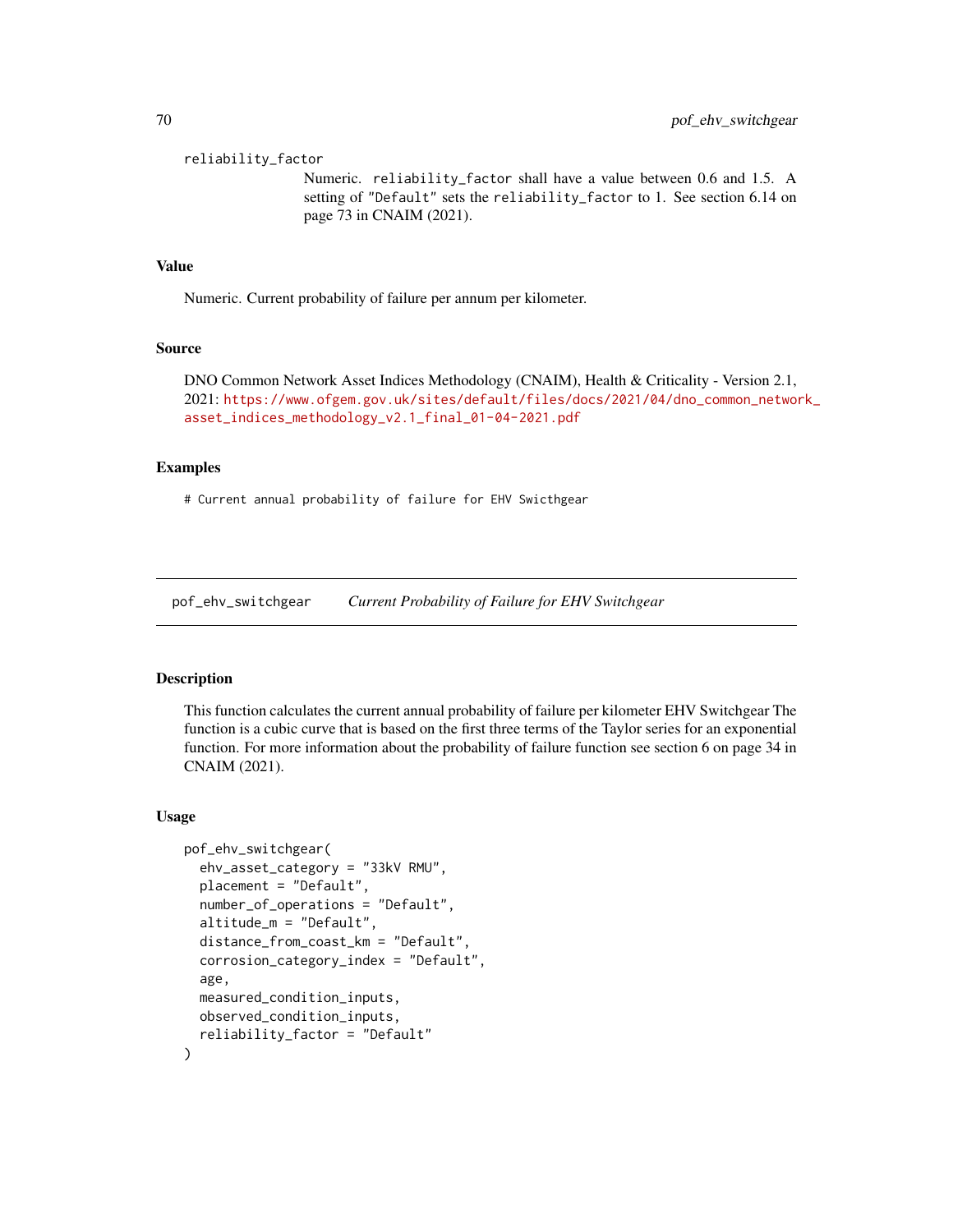| ehv_asset_category        |                                                                                                                                                                                                                                                                                                |
|---------------------------|------------------------------------------------------------------------------------------------------------------------------------------------------------------------------------------------------------------------------------------------------------------------------------------------|
|                           | String The type of EHV asset category                                                                                                                                                                                                                                                          |
| placement                 | String. Specify if the asset is located outdoor or indoor.                                                                                                                                                                                                                                     |
| number_of_operations      |                                                                                                                                                                                                                                                                                                |
|                           | The number of operations for duty factor                                                                                                                                                                                                                                                       |
| altitude_m                | Numeric. Specify the altitude location for the asset measured in meters from<br>sea level.altitude_m is used to derive the altitude factor. See page 111, table<br>23 in CNAIM (2021). A setting of "Default" will set the altitude factor to 1<br>independent of asset_type.                  |
| distance_from_coast_km    |                                                                                                                                                                                                                                                                                                |
|                           | Numeric. Specify the distance from the coast measured in kilometers. distance_from_coast_km<br>is used to derive the distance from coast factor See page 110, table 22 in CNAIM<br>(2021). A setting of "Default" will set the distance from coast factor to 1 inde-<br>pendent of asset_type. |
| corrosion_category_index  |                                                                                                                                                                                                                                                                                                |
|                           | Integer. Specify the corrosion index category, 1-5.                                                                                                                                                                                                                                            |
| age                       | Numeric. The current age in years of the conductor.                                                                                                                                                                                                                                            |
| measured_condition_inputs |                                                                                                                                                                                                                                                                                                |
|                           | Named list observed_conditions_input                                                                                                                                                                                                                                                           |
| observed_condition_inputs |                                                                                                                                                                                                                                                                                                |
|                           | Named list observed_conditions_input conductor_samp = c("Low", "Medium/Normal", "High", "Defau<br>See page 161, table 199 and 201 in CNAIM (2021).                                                                                                                                             |
| reliability_factor        |                                                                                                                                                                                                                                                                                                |
|                           | Numeric. reliability_factor shall have a value between 0.6 and 1.5. A<br>setting of "Default" sets the reliability_factor to 1. See section 6.14 on<br>page 73 in CNAIM (2021).                                                                                                                |
|                           |                                                                                                                                                                                                                                                                                                |

# Value

Numeric. Current probability of failure per annum per kilometer.

# Source

DNO Common Network Asset Indices Methodology (CNAIM), Health & Criticality - Version 2.1, 2021: [https://www.ofgem.gov.uk/sites/default/files/docs/2021/04/dno\\_common\\_networ](https://www.ofgem.gov.uk/sites/default/files/docs/2021/04/dno_common_network_asset_indices_methodology_v2.1_final_01-04-2021.pdf)k\_ [asset\\_indices\\_methodology\\_v2.1\\_final\\_01-04-2021.pdf](https://www.ofgem.gov.uk/sites/default/files/docs/2021/04/dno_common_network_asset_indices_methodology_v2.1_final_01-04-2021.pdf)

# Examples

# Current annual probability of failure for EHV Swicthgear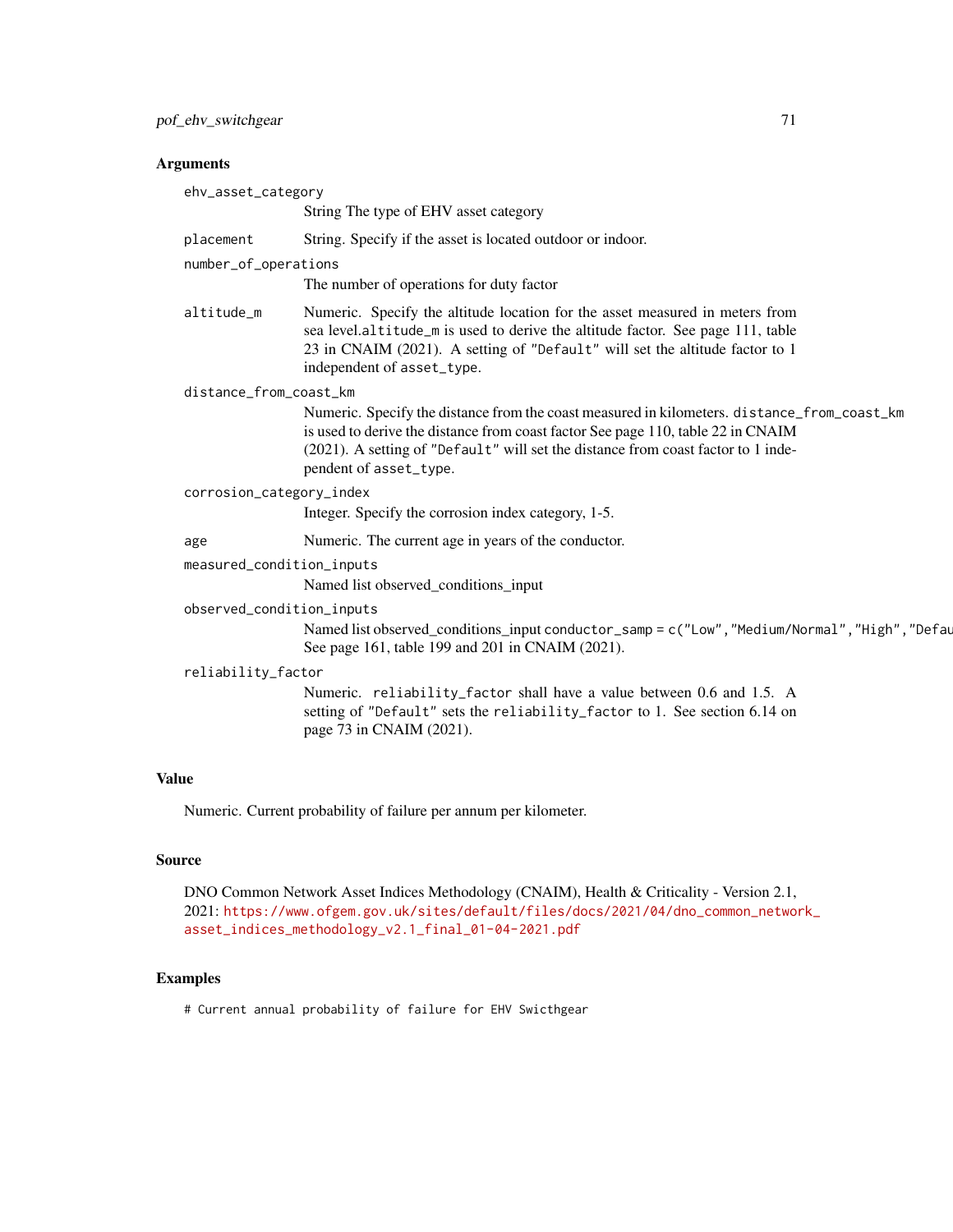```
pof_future_cables_132kv
```
*Future Probability of Failure for 132kV cables*

# Description

This function calculates the future annual probability of failure per kilometer for a 132kV cables. The function is a cubic curve that is based on the first three terms of the Taylor series for an exponential function. For more information about the probability of failure function see section 6 on page 34 in CNAIM (2021).

# Usage

```
pof_future_cables_132kv(
  cable_type = "132kV UG Cable (Gas)",
  sub_division = "Aluminium sheath - Aluminium conductor",
  utilisation_pct = "Default",
  operating_voltage_pct = "Default",
  sheath_test = "Default",
  partial_discharge = "Default",
  fault_hist = "Default",
  leakage = "Default",
  reliability_factor = "Default",
  age,
  simulation_end_year = 100
)
```
### Arguments

| cable_type            | String. A sting that refers to the specific asset category. See See page 17, ta-<br>ble 1 in CNAIM (2021). Options: $cable_type = c("132kV \cup G Cable (Gas)",$<br>"132kV UG Cable (Gas)", "132kV UG Cable (Non Pressurised)"). The de-<br>fault setting is cable_type = "132kV UG Cable (Gas)". |
|-----------------------|---------------------------------------------------------------------------------------------------------------------------------------------------------------------------------------------------------------------------------------------------------------------------------------------------|
| sub_division          | String. Refers to material the sheath and conductor is made of. Options: sub_division<br>$=$ c("Aluminium sheath - Aluminium conductor", "Aluminium sheath - Copper<br>conductor", "Lead sheath - Aluminium conductor", "Lead sheath - Copper<br>conductor")                                      |
| utilisation_pct       |                                                                                                                                                                                                                                                                                                   |
|                       | Numeric. The max percentage of utilisation under normal operating conditions.                                                                                                                                                                                                                     |
| operating_voltage_pct |                                                                                                                                                                                                                                                                                                   |
|                       | Numeric. The ratio in percent of operating/design voltage.                                                                                                                                                                                                                                        |
| sheath_test           | String. Only applied for non pressurised cables. Indicating the state of the<br>sheath. Options: sheath_test = c("Pass", "Failed Minor", "Failed Major", "Default").<br>See page 157, table 184 in CNAIM (2021).                                                                                  |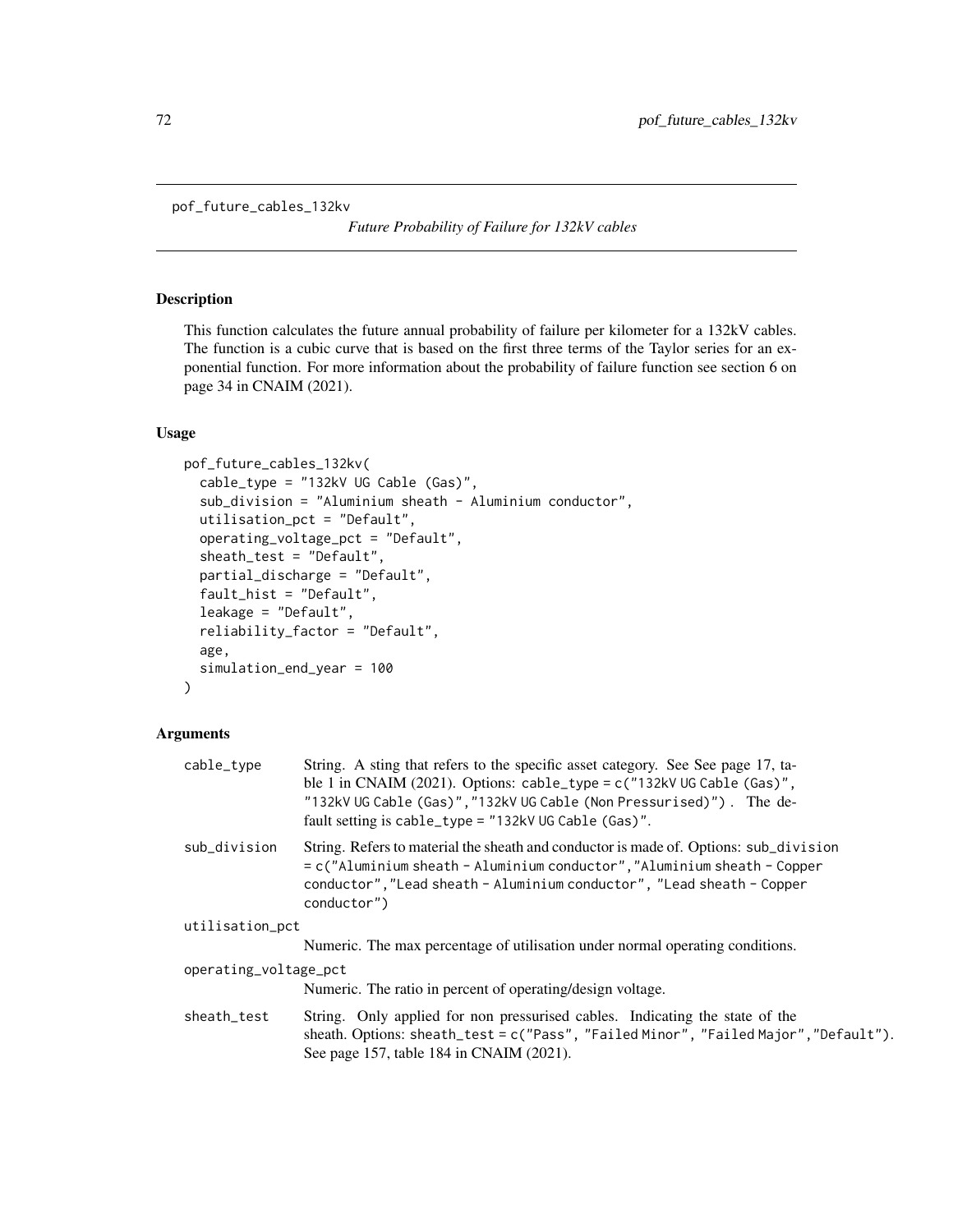| partial_discharge   |                                                                                                                                                                                                                                                     |
|---------------------|-----------------------------------------------------------------------------------------------------------------------------------------------------------------------------------------------------------------------------------------------------|
|                     | String. Only applied for non pressurised cables. Indicating the level of par-<br>tial discharge. Options: partial_discharge = c("Low", "Medium", "High",<br>"Default"). See page 157, table 185 in CNAIM $(2021)$ .                                 |
| fault_hist          | Numeric. Only applied for non pressurised cables. The calculated fault rate<br>for the cable in the period per kilometer. A setting of "No historic faults"<br>recorded" indicates no fault. See page 157, table 186 in CNAIM (2021).               |
| leakage             | String. Only applied for oil and gas pressurised cables. Options: leakage =<br>c("No (or very low) historic leakage recorded", "Low/ moderate", "High",<br>"Very High", "Default"). See page 158, table 187 (oil) and 188 (gas) in<br>CNAIM (2021). |
| reliability_factor  |                                                                                                                                                                                                                                                     |
|                     | Numeric. reliability_factor shall have a value between 0.6 and 1.5. A<br>setting of "Default" sets the reliability_factor to 1. See section 6.14 on<br>page 73 in CNAIM (2021).                                                                     |
| age                 | Numeric. The current age in years of the cable.                                                                                                                                                                                                     |
| simulation_end_year |                                                                                                                                                                                                                                                     |
|                     | Numeric. The last year of simulating probability of failure. Default is 100.                                                                                                                                                                        |

Numeric array. Future probability of failure per annum per kilometre for 132kV cables.

#### Source

DNO Common Network Asset Indices Methodology (CNAIM), Health & Criticality - Version 2.1, 2021: [https://www.ofgem.gov.uk/sites/default/files/docs/2021/04/dno\\_common\\_networ](https://www.ofgem.gov.uk/sites/default/files/docs/2021/04/dno_common_network_asset_indices_methodology_v2.1_final_01-04-2021.pdf)k\_ [asset\\_indices\\_methodology\\_v2.1\\_final\\_01-04-2021.pdf](https://www.ofgem.gov.uk/sites/default/files/docs/2021/04/dno_common_network_asset_indices_methodology_v2.1_final_01-04-2021.pdf)

```
# Future probability of failure for 132kV UG Cable (Non Pressurised)
pof_future_cables_132kv(cable_type = "132kV UG Cable (Non Pressurised)",
sub_division = "Aluminium sheath - Aluminium conductor",
utilisation_pct = 75,
operating_voltage_pct = 50,
sheath_test = "Default",
partial_discharge = "Default",
fault_hist = "Default",
leakage = "Default",
reliability_factor = "Default",
age = 1,simulation_end_year = 100)
```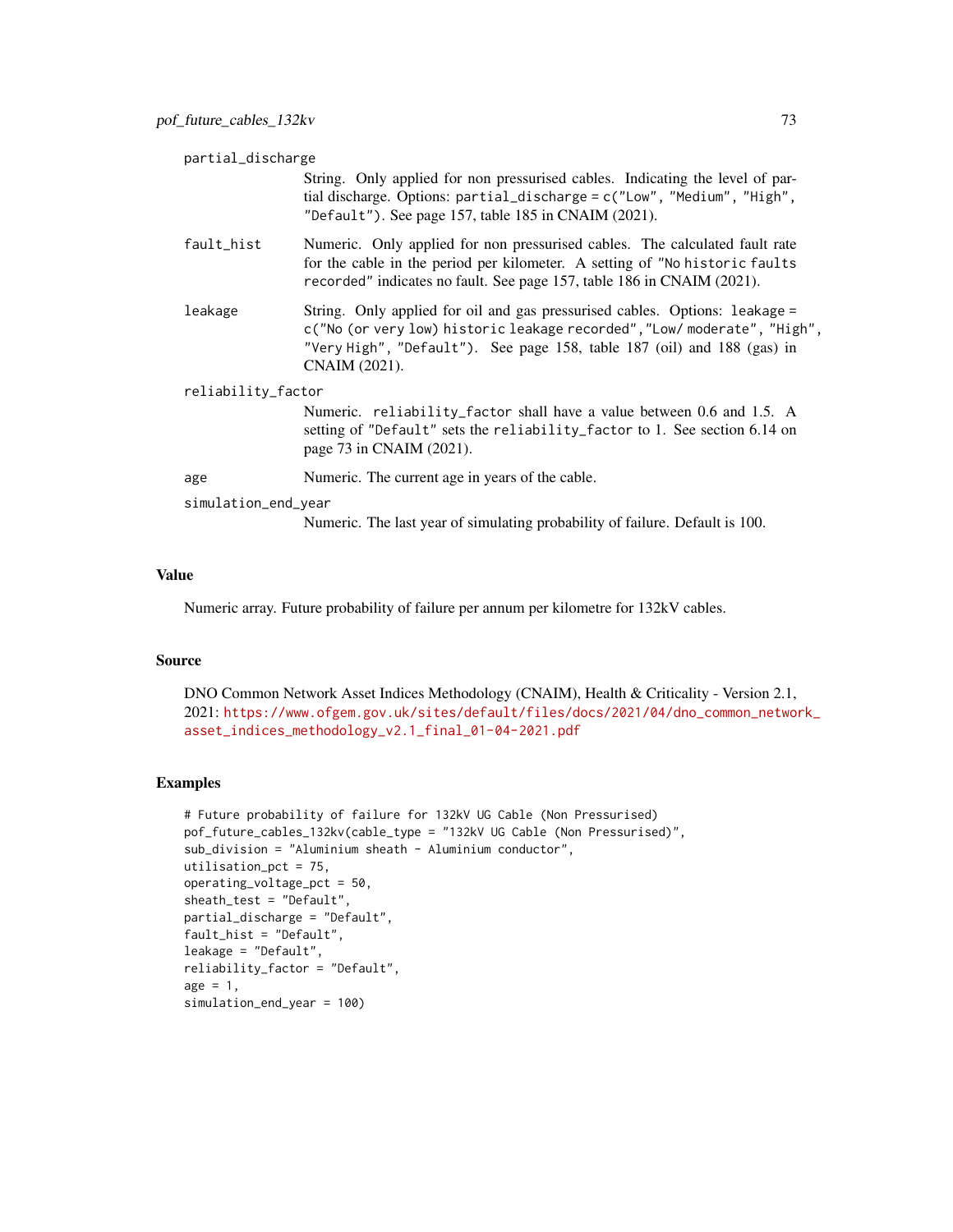pof\_future\_cables\_60\_30kv

*Future Probability of Failure for 30-60kV cables*

## Description

This function calculates the future annual probability of failure per kilometer for a 30-60kV cables. The function is a cubic curve that is based on the first three terms of the Taylor series for an exponential function. For more information about the probability of failure function see section 6 on page 34 in CNAIM (2021).

#### Usage

```
pof_future_cables_60_30kv(
  cable_type = "60kV UG Cable (Gas)",
  sub_division = "Aluminium sheath - Aluminium conductor",
  utilisation_pct = "Default",
  operating_voltage_pct = "Default",
  sheath_test = "Default",
  partial_discharge = "Default",
  fault_hist = "Default",
  leakage = "Default",
  reliability_factor = "Default",
  age,
  simulation_end_year = 100
)
```

| cable_type            | String. A sting that refers to the specific asset category. See See page 17, table 1<br>in CNAIM (2021). Options: cable_type = $c$ ("30kV UG Cable (Gas)", "60kV<br>UG Cable (Gas)", "30kV UG Cable (Non Pressurised)", "60kV UG Cable (Non<br>Pressurised)","30kV UG Cable (Oil)", "60kV UG Cable (Oil)"). The de-<br>fault setting is $cable_type = "60kVUG Cable (Gas)".$ |
|-----------------------|------------------------------------------------------------------------------------------------------------------------------------------------------------------------------------------------------------------------------------------------------------------------------------------------------------------------------------------------------------------------------|
| sub_division          | String. Refers to material the sheath and conductor is made of. Options: sub_division<br>= c("Aluminium sheath - Aluminium conductor", "Aluminium sheath - Copper<br>conductor", "Lead sheath - Aluminium conductor", "Lead sheath - Copper<br>conductor")                                                                                                                   |
| utilisation_pct       |                                                                                                                                                                                                                                                                                                                                                                              |
|                       | Numeric. The max percentage of utilisation under normal operating conditions.                                                                                                                                                                                                                                                                                                |
| operating_voltage_pct |                                                                                                                                                                                                                                                                                                                                                                              |
|                       | Numeric. The ratio in percent of operating/design voltage.                                                                                                                                                                                                                                                                                                                   |
| sheath_test           | String. Only applied for non pressurised cables. Indicating the state of the<br>sheath. Options: sheath_test = c("Pass", "Failed Minor", "Failed Major", "Default").<br>See page 153, table 168 in CNAIM (2021).                                                                                                                                                             |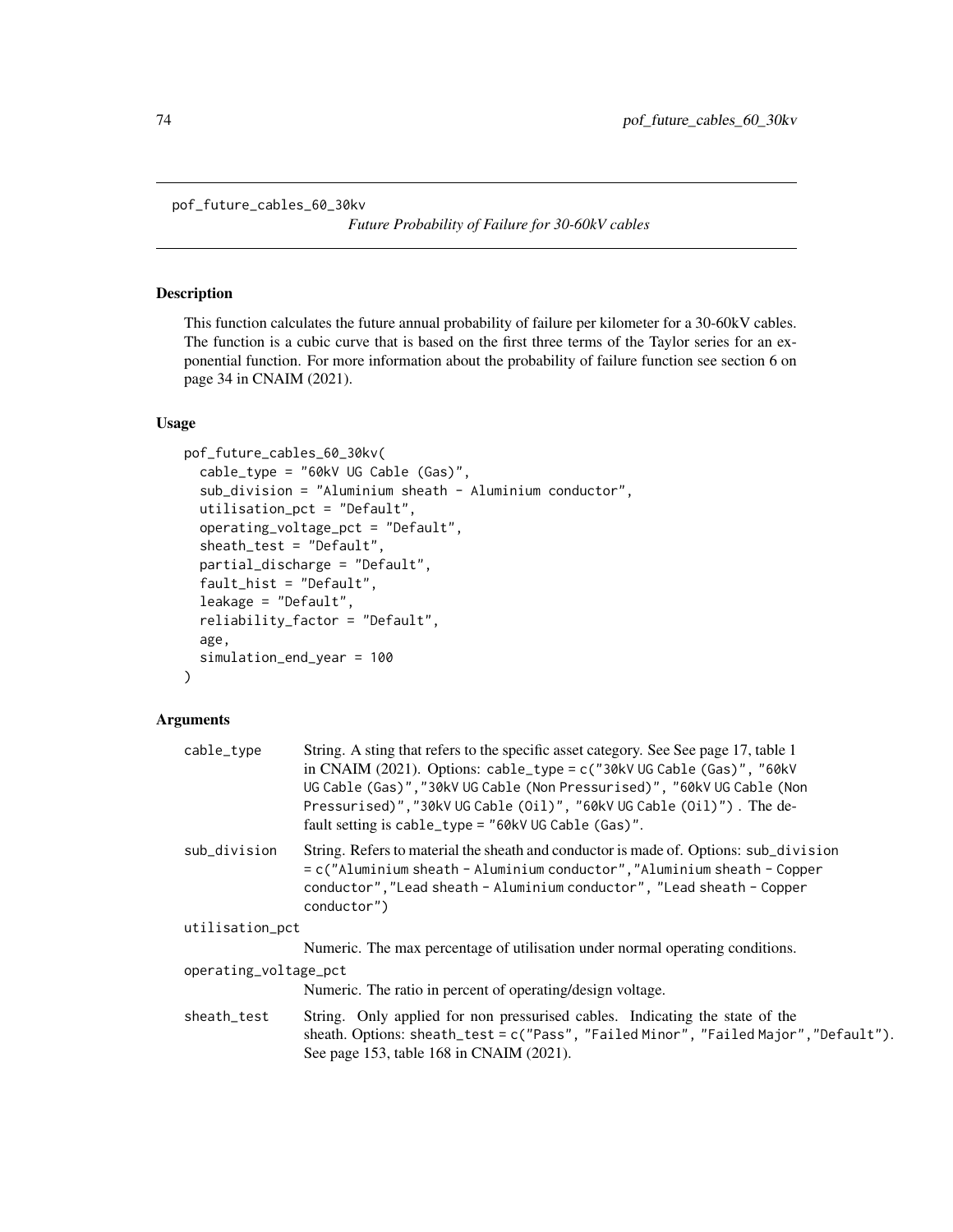| partial_discharge   |                                                                                                                                                                                                                                                     |  |
|---------------------|-----------------------------------------------------------------------------------------------------------------------------------------------------------------------------------------------------------------------------------------------------|--|
|                     | String. Only applied for non pressurised cables. Indicating the level of par-<br>tial discharge. Options: partial_discharge = c("Low", "Medium", "High",<br>"Default"). See page 153, table 169 in CNAIM $(2021)$ .                                 |  |
| fault_hist          | Numeric. Only applied for non pressurised cables. The calculated fault rate<br>for the cable in the period per kilometer. A setting of "No historic faults"<br>recorded" indicates no fault. See page 153, table 170 in CNAIM (2021).               |  |
| leakage             | String. Only applied for oil and gas pressurised cables. Options: leakage =<br>c("No (or very low) historic leakage recorded", "Low/ moderate", "High",<br>"Very High", "Default"). See page 157, table 182 (oil) and 183 (gas) in<br>CNAIM (2021). |  |
| reliability_factor  |                                                                                                                                                                                                                                                     |  |
|                     | Numeric. reliability_factor shall have a value between 0.6 and 1.5. A<br>setting of "Default" sets the reliability_factor to 1. See section 6.14 on<br>page 73 in CNAIM (2021).                                                                     |  |
| age                 | Numeric. The current age in years of the cable.                                                                                                                                                                                                     |  |
| simulation_end_year |                                                                                                                                                                                                                                                     |  |
|                     | Numeric. The last year of simulating probability of failure. Default is 100.                                                                                                                                                                        |  |

Numeric array. Future probability of failure per annum per kilometre for 30-60kV cables.

#### Source

DNO Common Network Asset Indices Methodology (CNAIM), Health & Criticality - Version 2.1, 2021: [https://www.ofgem.gov.uk/sites/default/files/docs/2021/04/dno\\_common\\_networ](https://www.ofgem.gov.uk/sites/default/files/docs/2021/04/dno_common_network_asset_indices_methodology_v2.1_final_01-04-2021.pdf)k\_ [asset\\_indices\\_methodology\\_v2.1\\_final\\_01-04-2021.pdf](https://www.ofgem.gov.uk/sites/default/files/docs/2021/04/dno_common_network_asset_indices_methodology_v2.1_final_01-04-2021.pdf)

```
# Future probability of failure for 60kV UG Cable (Non Pressurised)
pof_60kV_non_pressurised <-
pof_future_cables_60_30kv(cable_type = "60kV UG Cable (Non Pressurised)",
sub_division = "Aluminium sheath - Aluminium conductor",
utilisation_pct = 75,
operating_voltage_pct = 50,
sheath_test = "Default",
partial_discharge = "Default",
fault_hist = "Default",
leakage = "Default",
reliability_factor = "Default",
age = 1,simulation_end_year = 100)
# Plot
plot(pof_60kV_non_pressurised$PoF * 100,
type = "line", ylab = "%", xlab = "years",
main = "PoF per kilometre - 66kV UG Cable (Non Pressurised)")
```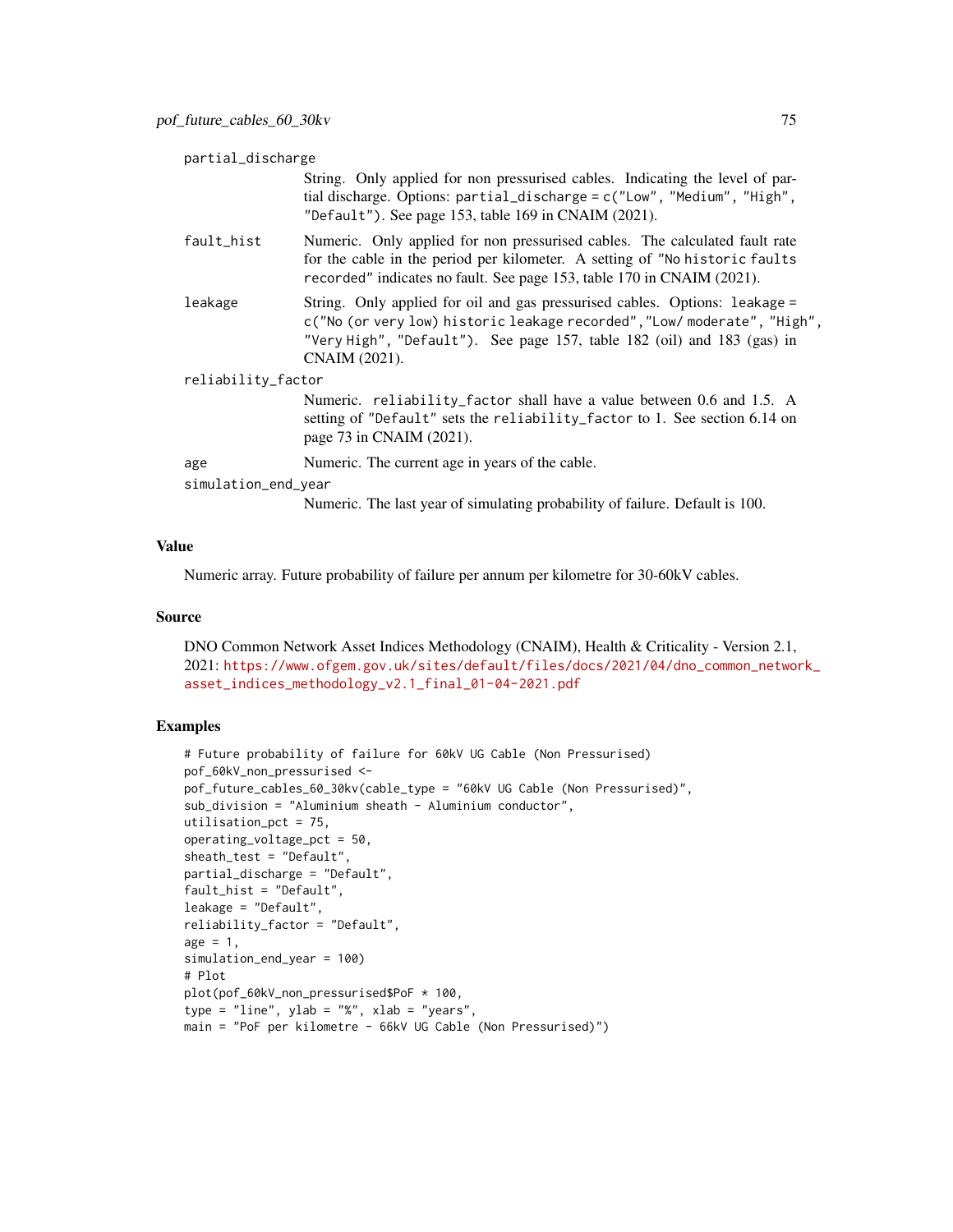```
pof_future_cables_66_33kv
```
*Future Probability of Failure for 33-66kV cables*

## Description

This function calculates the future annual probability of failure per kilometer for a 33-66kV cables. The function is a cubic curve that is based on the first three terms of the Taylor series for an exponential function. For more information about the probability of failure function see section 6 on page 34 in CNAIM (2021).

## Usage

```
pof_future_cables_66_33kv(
  cable_type = "66kV UG Cable (Gas)",
  sub_division = "Aluminium sheath - Aluminium conductor",
  utilisation_pct = "Default",
  operating_voltage_pct = "Default",
  sheath_test = "Default",
  partial_discharge = "Default",
  fault_hist = "Default",
  leakage = "Default",
  reliability_factor = "Default",
  age,
  simulation_end_year = 100
)
```

| cable_type            | String. A sting that refers to the specific asset category. See See page 17, table 1<br>in CNAIM (2021). Options: cable_type = $c$ ("33kV UG Cable (Gas)", "66kV<br>UG Cable (Gas)", "33kV UG Cable (Non Pressurised)", "66kV UG Cable (Non<br>Pressurised)","33kV UG Cable (Oil)", "66kV UG Cable (Oil)"). The de-<br>fault setting is cable_type = "66kV UG Cable (Gas)". |
|-----------------------|-----------------------------------------------------------------------------------------------------------------------------------------------------------------------------------------------------------------------------------------------------------------------------------------------------------------------------------------------------------------------------|
| sub_division          | String. Refers to material the sheath and conductor is made of. Options: sub_division<br>= c("Aluminium sheath - Aluminium conductor", "Aluminium sheath - Copper<br>conductor", "Lead sheath - Aluminium conductor", "Lead sheath - Copper<br>conductor")                                                                                                                  |
| utilisation_pct       |                                                                                                                                                                                                                                                                                                                                                                             |
|                       | Numeric. The max percentage of utilisation under normal operating conditions.                                                                                                                                                                                                                                                                                               |
| operating_voltage_pct |                                                                                                                                                                                                                                                                                                                                                                             |
|                       | Numeric. The ratio in percent of operating/design voltage.                                                                                                                                                                                                                                                                                                                  |
| sheath_test           | String. Only applied for non pressurised cables. Indicating the state of the<br>sheath. Options: sheath_test = c("Pass", "Failed Minor", "Failed Major", "Default").<br>See page 153, table 168 in CNAIM (2021).                                                                                                                                                            |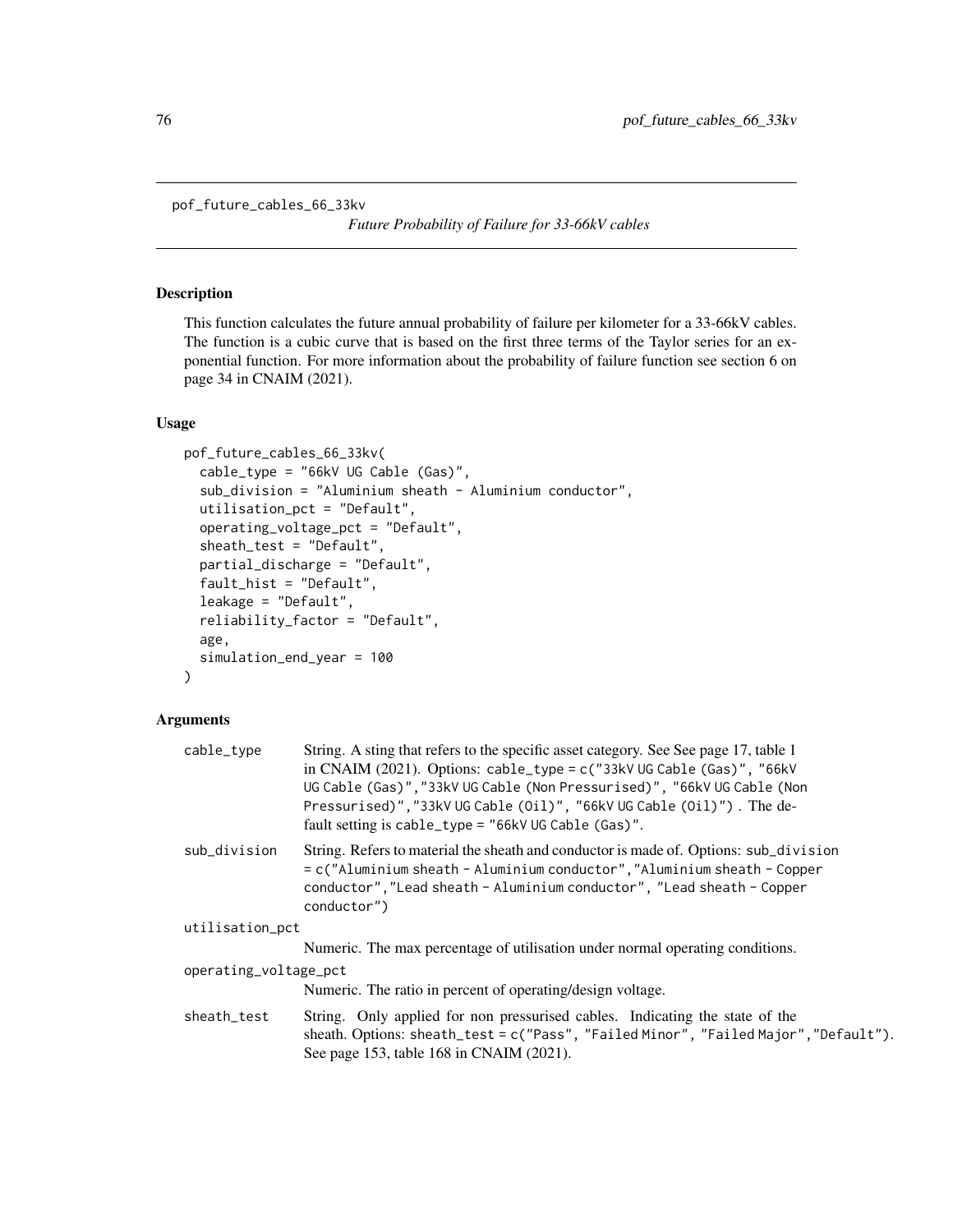| partial_discharge   |                                                                                                                                                                                                                                                     |  |
|---------------------|-----------------------------------------------------------------------------------------------------------------------------------------------------------------------------------------------------------------------------------------------------|--|
|                     | String. Only applied for non pressurised cables. Indicating the level of par-<br>tial discharge. Options: partial_discharge = c("Low", "Medium", "High",<br>"Default"). See page 153, table 169 in CNAIM $(2021)$ .                                 |  |
| fault_hist          | Numeric. Only applied for non pressurised cables. The calculated fault rate<br>for the cable in the period per kilometer. A setting of "No historic faults"<br>recorded" indicates no fault. See page 153, table 170 in CNAIM (2021).               |  |
| leakage             | String. Only applied for oil and gas pressurised cables. Options: leakage =<br>c("No (or very low) historic leakage recorded", "Low/ moderate", "High",<br>"Very High", "Default"). See page 157, table 182 (oil) and 183 (gas) in<br>CNAIM (2021). |  |
| reliability_factor  |                                                                                                                                                                                                                                                     |  |
|                     | Numeric. reliability_factor shall have a value between 0.6 and 1.5. A<br>setting of "Default" sets the reliability_factor to 1. See section 6.14 on<br>page 73 in CNAIM (2021).                                                                     |  |
| age                 | Numeric. The current age in years of the cable.                                                                                                                                                                                                     |  |
| simulation_end_year |                                                                                                                                                                                                                                                     |  |
|                     | Numeric. The last year of simulating probability of failure. Default is 100.                                                                                                                                                                        |  |

Numeric array. Future probability of failure per annum per kilometre for 33-66kV cables.

## Source

DNO Common Network Asset Indices Methodology (CNAIM), Health & Criticality - Version 2.1, 2021: [https://www.ofgem.gov.uk/sites/default/files/docs/2021/04/dno\\_common\\_networ](https://www.ofgem.gov.uk/sites/default/files/docs/2021/04/dno_common_network_asset_indices_methodology_v2.1_final_01-04-2021.pdf)k\_ [asset\\_indices\\_methodology\\_v2.1\\_final\\_01-04-2021.pdf](https://www.ofgem.gov.uk/sites/default/files/docs/2021/04/dno_common_network_asset_indices_methodology_v2.1_final_01-04-2021.pdf)

```
# Future probability of failure for 66kV UG Cable (Non Pressurised)
pof_66kV_non_pressurised <-
pof_future_cables_66_33kv(cable_type = "66kV UG Cable (Non Pressurised)",
sub_division = "Aluminium sheath - Aluminium conductor",
utilisation_pct = 75,
operating_voltage_pct = 50,
sheath_test = "Default",
partial_discharge = "Default",
fault_hist = "Default",
leakage = "Default",
reliability_factor = "Default",
age = 1,simulation_end_year = 100)
# Plot
plot(pof_66kV_non_pressurised$PoF * 100,
type = "line", ylab = "%", xlab = "years",
main = "PoF per kilometre - 66kV UG Cable (Non Pressurised)")
```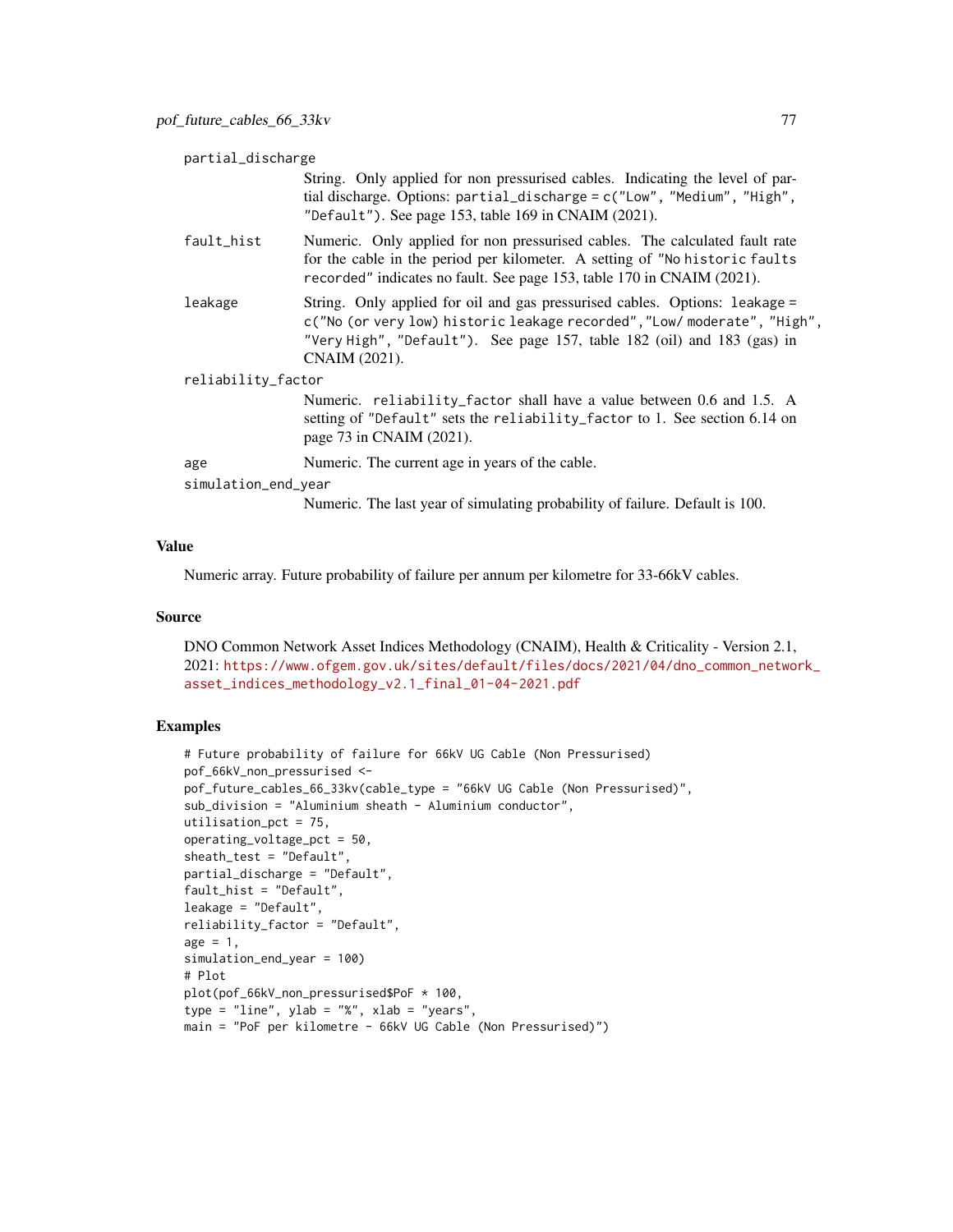```
pof_future_ohl_cond_132_66_33kv
```
*Future Probability of Failure for 33-132kV OHL Conductors*

## Description

This function calculates the future annual probability of failure per kilometer 33-132kV OHL conductors. The function is a cubic curve that is based on the first three terms of the Taylor series for an exponential function. For more information about the probability of failure function see section 6 on page 34 in CNAIM (2021).

## Usage

```
pof_future_ohl_cond_132_66_33kv(
  ohl_conductor = "66kV OHL (Tower Line) Conductor",
  sub_division = "Cu",
  placement = "Default",
  altitude_m = "Default",
  distance_from_coast_km = "Default",
  corrosion_category_index = "Default",
  age,
  conductor_samp = "Default",
  corr_mon_survey = "Default",
  visual_cond = "Default",
  midspan_joints = "Default",
  reliability_factor = "Default",
  simulation_end_year = 100
)
```

| ohl_conductor | String. A sting that refers to the specific asset category. See See page 17, table<br>1 in CNAIM (2021). Options: ohl_conductor = c("33kV OHL (Tower Line)<br>Conductor", "66kV OHL (Tower Line) Conductor", "132kV OHL (Tower Line)<br>Conductor"). The default setting is ohl_conductor = "66kV OHL (Tower Line)<br>Conductor".                                                                                                                       |
|---------------|---------------------------------------------------------------------------------------------------------------------------------------------------------------------------------------------------------------------------------------------------------------------------------------------------------------------------------------------------------------------------------------------------------------------------------------------------------|
| sub_division  | String. Refers to material the conductor is made of. Options: sub_division =<br>c("ACSR - greased", "ACSR - non-greased", "AAAC", "Cad Cu", "Cu", "Other")<br>. See page 107, table 20 in CNAIM (2021).                                                                                                                                                                                                                                                 |
| placement     | String. Specify if the asset is located outdoor or indoor. A setting of "Outdoor"<br>means the asset is located in an outside environment, and a setting of "Indoor"<br>means the asset is located in an indoor environment. A setting of "Default"<br>will result in either an indoor or an outdoor environment setting that depends on<br>the specification of asset_type. See page $110-113$ , table 26 in CNAIM (2021)<br>for default environments. |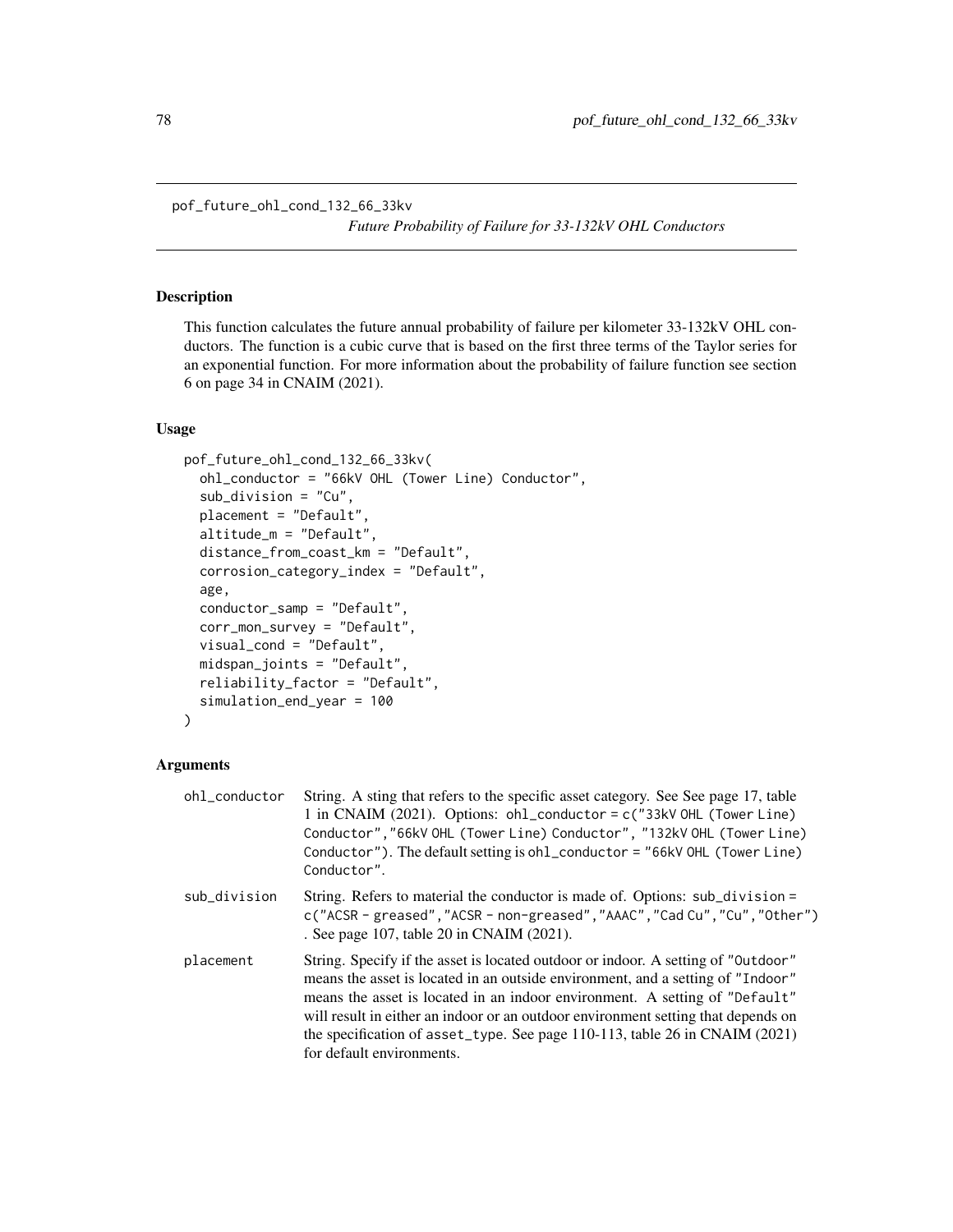| altitude_m               | Numeric. Specify the altitude location for the asset measured in meters from<br>sea level.altitude_m is used to derive the altitude factor. See page 111, table<br>23 in CNAIM (2021). A setting of "Default" will set the altitude factor to 1<br>independent of asset_type. |
|--------------------------|-------------------------------------------------------------------------------------------------------------------------------------------------------------------------------------------------------------------------------------------------------------------------------|
|                          |                                                                                                                                                                                                                                                                               |
| distance_from_coast_km   |                                                                                                                                                                                                                                                                               |
|                          | Numeric. Specify the distance from the coast measured in kilometers. distance_from_coast_km                                                                                                                                                                                   |
|                          | is used to derive the distance from coast factor See page 110, table 22 in CNAIM                                                                                                                                                                                              |
|                          | (2021). A setting of "Default" will set the distance from coast factor to 1 inde-<br>pendent of asset_type.                                                                                                                                                                   |
|                          |                                                                                                                                                                                                                                                                               |
| corrosion_category_index |                                                                                                                                                                                                                                                                               |
|                          | Integer. Specify the corrosion index category, 1-5. corrosion_category_index                                                                                                                                                                                                  |
|                          | is used to derive the corrosion category factor. See page 111, table 24 in CNAIM                                                                                                                                                                                              |
|                          | (2021). A setting of "Default" will set the corrosion category factor to 1 inde-<br>pendent of asset_type.                                                                                                                                                                    |
|                          |                                                                                                                                                                                                                                                                               |
| age                      | Numeric. The current age in years of the conductor.                                                                                                                                                                                                                           |
| conductor_samp           | String. Conductor sampling. Options: conductor_samp = c("Low", "Medium/Normal", "High", "Defau<br>See page 161, table 199 and 201 in CNAIM (2021).                                                                                                                            |
| corr_mon_survey          |                                                                                                                                                                                                                                                                               |
|                          | String. Corrosion monitoring survey. Options: corr_mon_survey = c("Low", "Medium/Normal", "High'<br>See page 161, table 200 and 202 in CNAIM (2021).                                                                                                                          |
| visual_cond              | String. Visual condition. Options: visual_cond = $c$ ("No deterioration", "Superficial/minor<br>deterioration", "Some Deterioration", "Substantial Deterioration", "Default").<br>See page 146, table 140 and 142 in CNAIM (2021).                                            |
|                          | midspan_joints Integer. Number of midspan joints on the conductor. A span includes all con-<br>ductors in that span. See page 146, table 141 and 143 in CNAIM (2021).                                                                                                         |
| reliability_factor       |                                                                                                                                                                                                                                                                               |
|                          | Numeric. reliability_factor shall have a value between 0.6 and 1.5. A                                                                                                                                                                                                         |
|                          | setting of "Default" sets the reliability_factor to 1. See section 6.14 on<br>page 73 in CNAIM (2021).                                                                                                                                                                        |
| simulation_end_year      |                                                                                                                                                                                                                                                                               |
|                          | Numeric. The last year of simulating probability of failure. Default is 100.                                                                                                                                                                                                  |
|                          |                                                                                                                                                                                                                                                                               |

Numeric. Current probability of failure per annum per kilometer.

#### Source

```
DNO Common Network Asset Indices Methodology (CNAIM), Health & Criticality - Version 2.1,
2021: https://www.ofgem.gov.uk/sites/default/files/docs/2021/04/dno_common_network_
asset_indices_methodology_v2.1_final_01-04-2021.pdf
```
# Examples

# Future annual probability of failure for 66kV OHL (Tower Line) Conductor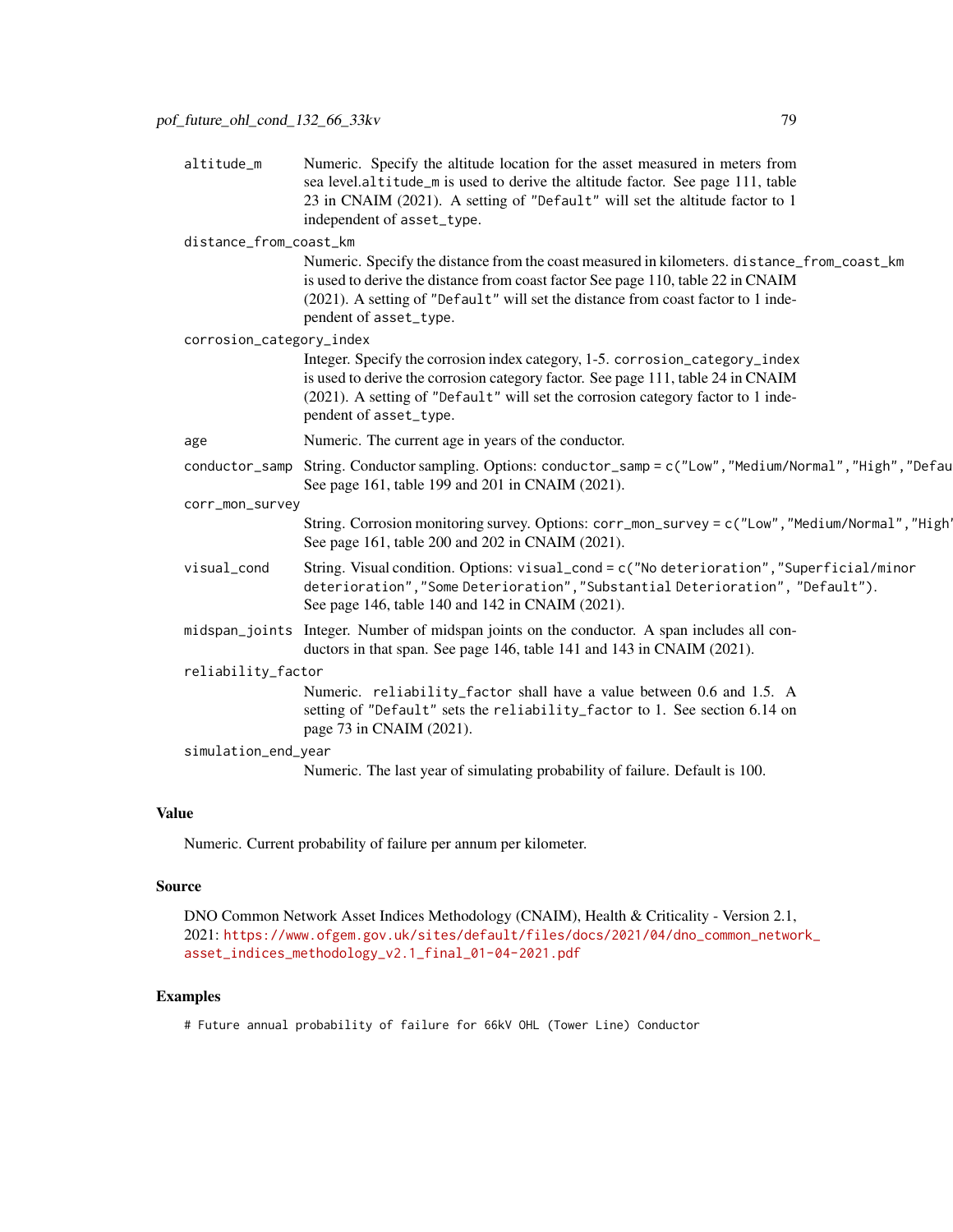pof\_future\_submarine\_cables

*Future Probability of Failure for Submarine Cables*

## **Description**

This function calculates the Future annual probability of failure per kilometer for submarine cables. The function is a cubic curve that is based on the first three terms of the Taylor series for an exponential function. For more information about the probability of failure function see section 6 on page 34 in CNAIM (2021).

## Usage

```
pof_future_submarine_cables(
  sub_cable_type = "EHV Sub Cable",
  utilisation_pct = "Default",
  operating_voltage_pct = "Default",
  topography = "Default",
  situation = "Default",
  wind_wave = "Default",
  intensity = "Default",
  landlocked = "no",
  sheath_test = "Default",
  partial_discharge = "Default",
  fault_hist = "Default",
  condition_armour = "Default",
  age,
  reliability_factor = "Default",
  simulation_end_year = 100
)
```

```
sub_cable_type String. A sting that refers to the specific asset category. See See page 17, table 1
                 in CNAIM (2021). Options: sub_cable_type = c("HV Sub Cable", "EHV Sub
                 Cable", "132kV Sub Cable"). The deafult setting is sub_cable_type = "EHV
                 Sub Cable".
utilisation_pct
                 Numeric. The max percentage of utilisation under normal operating conditions.
operating_voltage_pct
                 Numeric. The ratio in percent of operating/design voltage.
topography String. Describe the topography around the submarine cable. Options: typography
                 = c("Low Detrimental Topography","Medium Detrimental Topography", "High
                 Detrimental Topography","Very High Detrimental Topography","Default"
                 )
situation Situation of the cable
```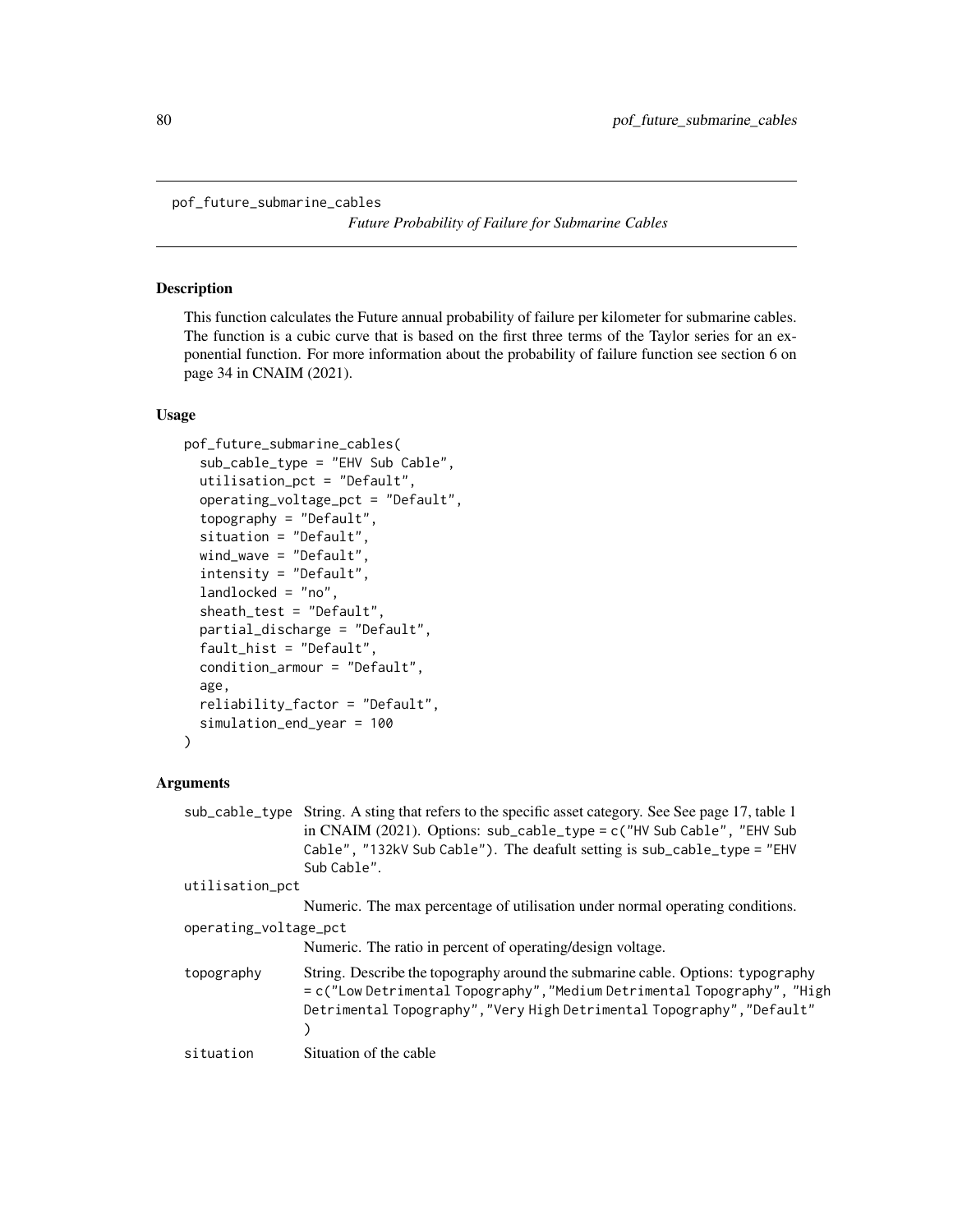| wind_wave           | Numeric. Options: wind_wave=c(1, 2, 3, "Default"). Settings:                                                                                                                            |
|---------------------|-----------------------------------------------------------------------------------------------------------------------------------------------------------------------------------------|
|                     | • wind_wave = 1: Sheltered sea loch, Wind <200 W/m2                                                                                                                                     |
|                     | • wind_wave = 2: Wave <15kW/m, Wind 200-800 W/m2                                                                                                                                        |
|                     | • wind_wave = 3: Wave <15kW/m, Wind 200-800 W/m2                                                                                                                                        |
|                     | • wind_wave = "Default": No data available                                                                                                                                              |
| intensity           | String. Combined wave and current energy factor. Options: intensity=c("Low",<br>"Moderate", "High", "Default").                                                                         |
| landlocked          | String. Options: landlocked = c("yes", "no"). Default setting for landlocked<br>$=$ "no".                                                                                               |
| sheath_test         | String. Indicating the state of the sheath. Options: sheath_test = $c$ ("Pass",<br>"Failed Minor", "Failed Major", "Default"). See page 158, table 189 in<br>CNAIM (2021).              |
| partial_discharge   |                                                                                                                                                                                         |
|                     | String. Indicating the level of partial discharge. Options: partial_discharge<br>= c("Low", "Medium", "High", "Default"). See page 158, table 190 in CNAIM<br>(2021).                   |
| fault_hist          | Numeric. The calculated fault rate for the cable per annum per kilometer. A<br>setting of "No historic faults recorded" indicates no fault. See page 158,<br>table 191 in CNAIM (2021). |
| condition_armour    |                                                                                                                                                                                         |
|                     | String. Indicating the external condition of the submarine cables armour. Op-<br>tions: condition_armour = c("Good", "Poor", "Critical", "Default")                                     |
| age                 | Numeric. The current age in years of the cable.                                                                                                                                         |
| reliability_factor  |                                                                                                                                                                                         |
|                     | Numeric. reliability_factor shall have a value between 0.6 and 1.5. A<br>setting of "Default" sets the reliability_factor to 1. See section 6.14 on<br>page 73 in CNAIM (2021).         |
| simulation_end_year |                                                                                                                                                                                         |
|                     | Numeric. The last year of simulating probability of failure. Default is 100.                                                                                                            |

Numeric. Current probability of failure per annum per kilometre.

# Source

DNO Common Network Asset Indices Methodology (CNAIM), Health & Criticality - Version 2.1, 2021: [https://www.ofgem.gov.uk/sites/default/files/docs/2021/04/dno\\_common\\_networ](https://www.ofgem.gov.uk/sites/default/files/docs/2021/04/dno_common_network_asset_indices_methodology_v2.1_final_01-04-2021.pdf)k\_ [asset\\_indices\\_methodology\\_v2.1\\_final\\_01-04-2021.pdf](https://www.ofgem.gov.uk/sites/default/files/docs/2021/04/dno_common_network_asset_indices_methodology_v2.1_final_01-04-2021.pdf)

```
# Current annual probability of failure for 1 km EHV Sub Cable
pof_future_submarine_cables(
sub_cable_type = "EHV Sub Cable",
utilisation_pct = "Default",
```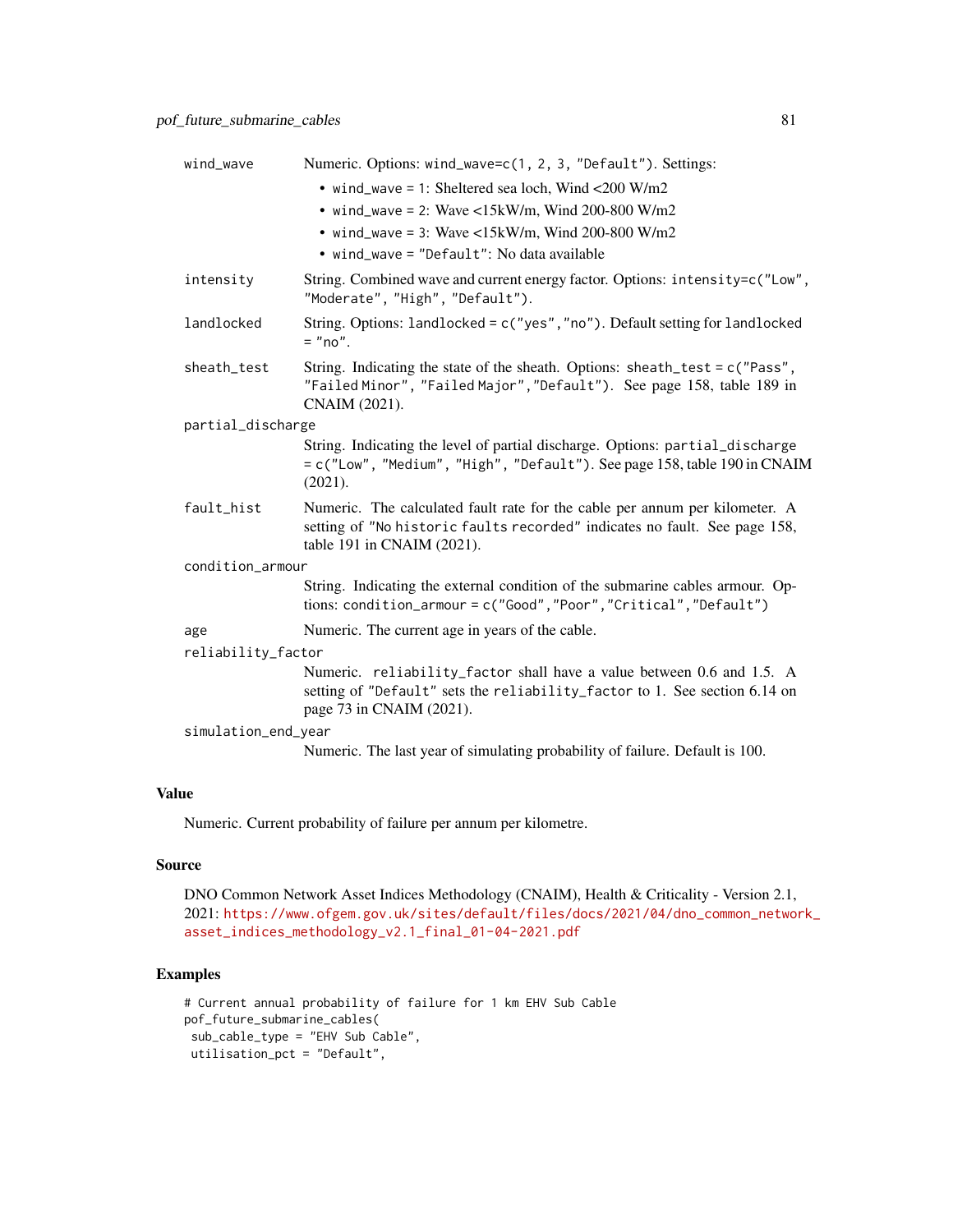```
operating_voltage_pct = "Default",
topography = "Default",
situation = "Default",
wind_wave = "Default",
intensity = "Default",
landlocked = "no",
sheath_test = "Default",
partial_discharge = "Default",
fault_hist = "Default",
condition_armour = "Default",
age = 10,reliability_factor = "Default",
simulation_end_year = 100)
```
pof\_future\_transformer\_11\_20kv

*Future Probability of Failure for 6.6/11kV and 20kV Transformers*

## Description

This function calculates the future annual probability of failure for 6.6/11kV and 20kV transformers. The function is a cubic curve that is based on the first three terms of the Taylor series for an exponential function. For more information about the probability of failure function see section 6 on page 34 in CNAIM (2021).

## Usage

```
pof_future_transformer_11_20kv(
  hv_transformer_type = "6.6/11kV Transformer (GM)",
  utilisation_pct = "Default",
 placement = "Default",
  altitude_m = "Default",
  distance_from_coast_km = "Default",
  corrosion_category_index = "Default",
  age,
  partial_discharge = "Default",
  temperature_reading = "Default",
  observed_condition = "Default",
  reliability_factor = "Default",
 moisture = "Default",
  oil_acidity = "Default",
 bd_strength = "Default",
  simulation_end_year = 100
)
```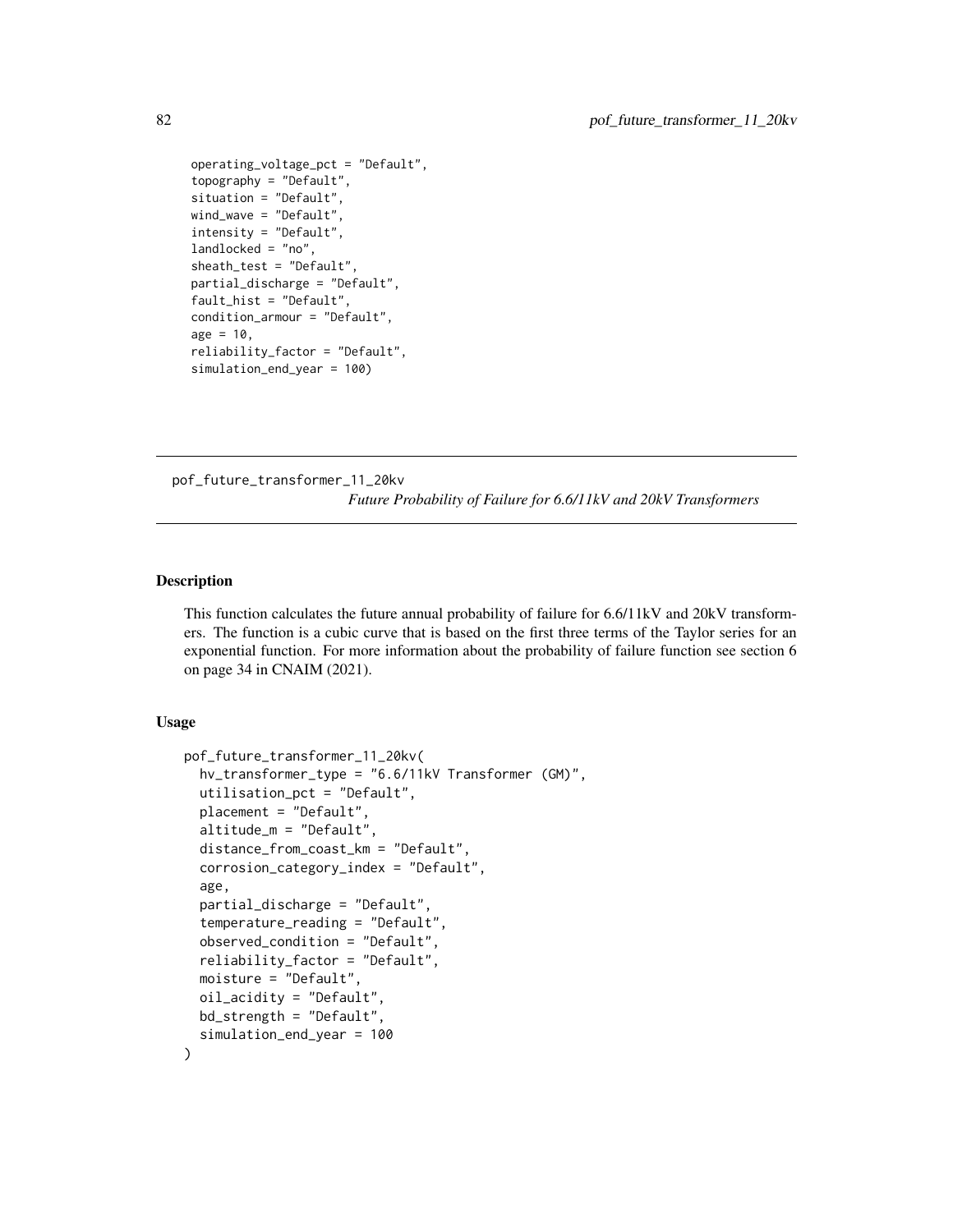#### Arguments

hv\_transformer\_type

String. Refers to the high voltage transformer type the calculation is done for. Options: hv\_transformer\_type = c("6.6/11kV Transformer (GM)", "20kV Transformer (GM)"). The default setting is hv\_transformer\_type = 6.6/11kV Transformer (GM).

utilisation\_pct

Numeric. The max percentage of utilisation under normal operating conditions.

- placement String. Specify if the asset is located outdoor or indoor. A setting of "Outdoor" means the asset is located in an outside environment, and a setting of "Indoor" means the asset is located in an indoor environment. A setting of "Default" will result in either an indoor or an outdoor environment setting that depends on the specification of asset\_type. See page 110-113, table 26 in CNAIM (2021) for default environments.
- altitude\_m Numeric. Specify the altitude location for the asset measured in meters from sea level.altitude\_m is used to derive the altitude factor. See page 111, table 23 in CNAIM (2021). A setting of "Default" will set the altitude factor to 1 independent of asset\_type.

#### distance\_from\_coast\_km

Numeric. Specify the distance from the coast measured in kilometers. distance\_from\_coast\_km is used to derive the distance from coast factor See page 110, table 22 in CNAIM (2021). A setting of "Default" will set the distance from coast factor to 1 independent of asset\_type.

corrosion\_category\_index

Integer. Specify the corrosion index category, 1-5. corrosion\_category\_index is used to derive the corrosion category factor. See page 111, table 24 in CNAIM (2021). A setting of "Default" will set the corrosion category factor to 1 independent of asset\_type.

age Numeric. The current age in years.

#### partial\_discharge

String. Indicating the

#### temperature\_reading

String. Indicating the criticality. Options for temperature\_reading: temperature\_reading = c("Normal", "Moderately High","Very High", "Default"). See page 153, table 172 in CNAIM (2021).

#### observed\_condition

String. Indicating the observed condition of the transformer. Options for observed\_condition: observed\_condition = c("No deterioration", "Superficial/minor deterioration", "Slight Deterioration", "Some deterioration", "Substantial deterioration", "Default"). See page 130, table 81 in CNAIM (2021).

#### reliability\_factor

Numeric. reliability\_factor shall have a value between 0.6 and 1.5. A setting of "Default" sets the reliability\_factor to 1. See section 6.14 on page 73 in CNAIM (2021).

moisture Numeric. Refers to the moisture level in the transformer oil. Moisture levels are measured in ppm. A setting of "Default" will result in the best possible result.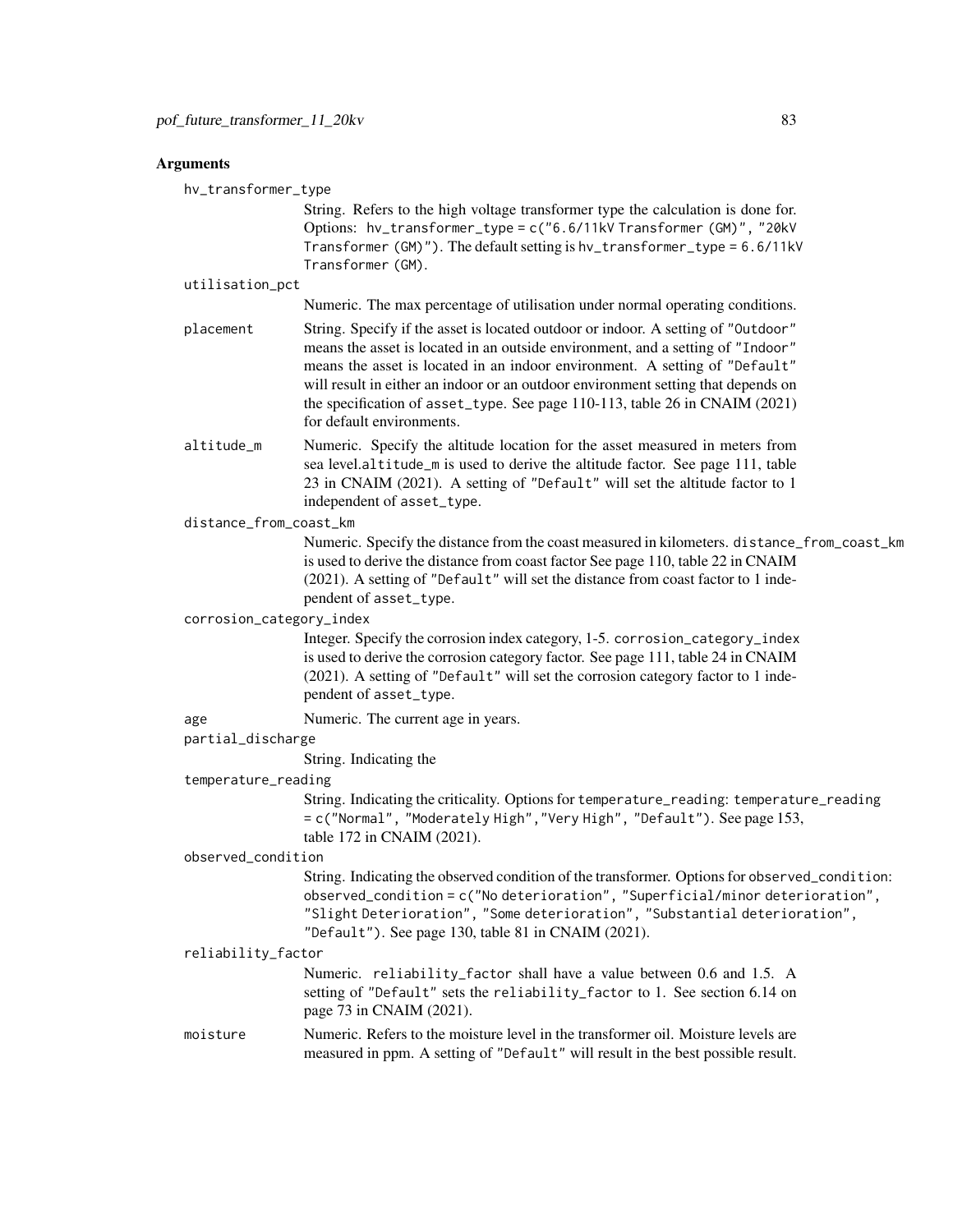| oil_acidity         | Oil Acidity level of partial discharge. Options for partial_discharge: partial_discharge<br>= c("Low", "Medium", "High (Not Confirmed)", "High (Confirmed)", "Default").<br>See page 153, table 171 in CNAIM (2021). |
|---------------------|----------------------------------------------------------------------------------------------------------------------------------------------------------------------------------------------------------------------|
| bd_strength         | Numeric. Refers to the breakdown strength. Breakdown strength is measured in<br>kV. A setting of "Default" will result in the best possible result.                                                                  |
| simulation_end_year | Numeric. The last year of simulating probability of failure. Default is 100.                                                                                                                                         |

Numeric array. Future probability of failure.

## Source

DNO Common Network Asset Indices Methodology (CNAIM), Health & Criticality - Version 2.1, 2021: [https://www.ofgem.gov.uk/sites/default/files/docs/2021/04/dno\\_common\\_networ](https://www.ofgem.gov.uk/sites/default/files/docs/2021/04/dno_common_network_asset_indices_methodology_v2.1_final_01-04-2021.pdf)k\_ [asset\\_indices\\_methodology\\_v2.1\\_final\\_01-04-2021.pdf](https://www.ofgem.gov.uk/sites/default/files/docs/2021/04/dno_common_network_asset_indices_methodology_v2.1_final_01-04-2021.pdf)

```
# Future probability of a 6.6/11 kV transformer
future_pof_transformer <-
pof_future_transformer_11_20kv(hv_transformer_type = "6.6/11kV Transformer (GM)",
utilisation_pct = "Default",
placement = "Default",
altitude_m = "Default",
distance_from_coast_km = "Default",
corrosion_category_index = "Default",
age = 20,partial_discharge = "Default",
temperature_reading = "Default",
observed_condition = "Default",
reliability_factor = "Default",
moisture = "Default",
oil_acidity = "Default",
bd_strength = "Default",
simulation_end_year = 100)
plot(future_pof_transformer$PoF * 100,
type = "line", ylab = "%", xlab = "years",
main = "PoF")
```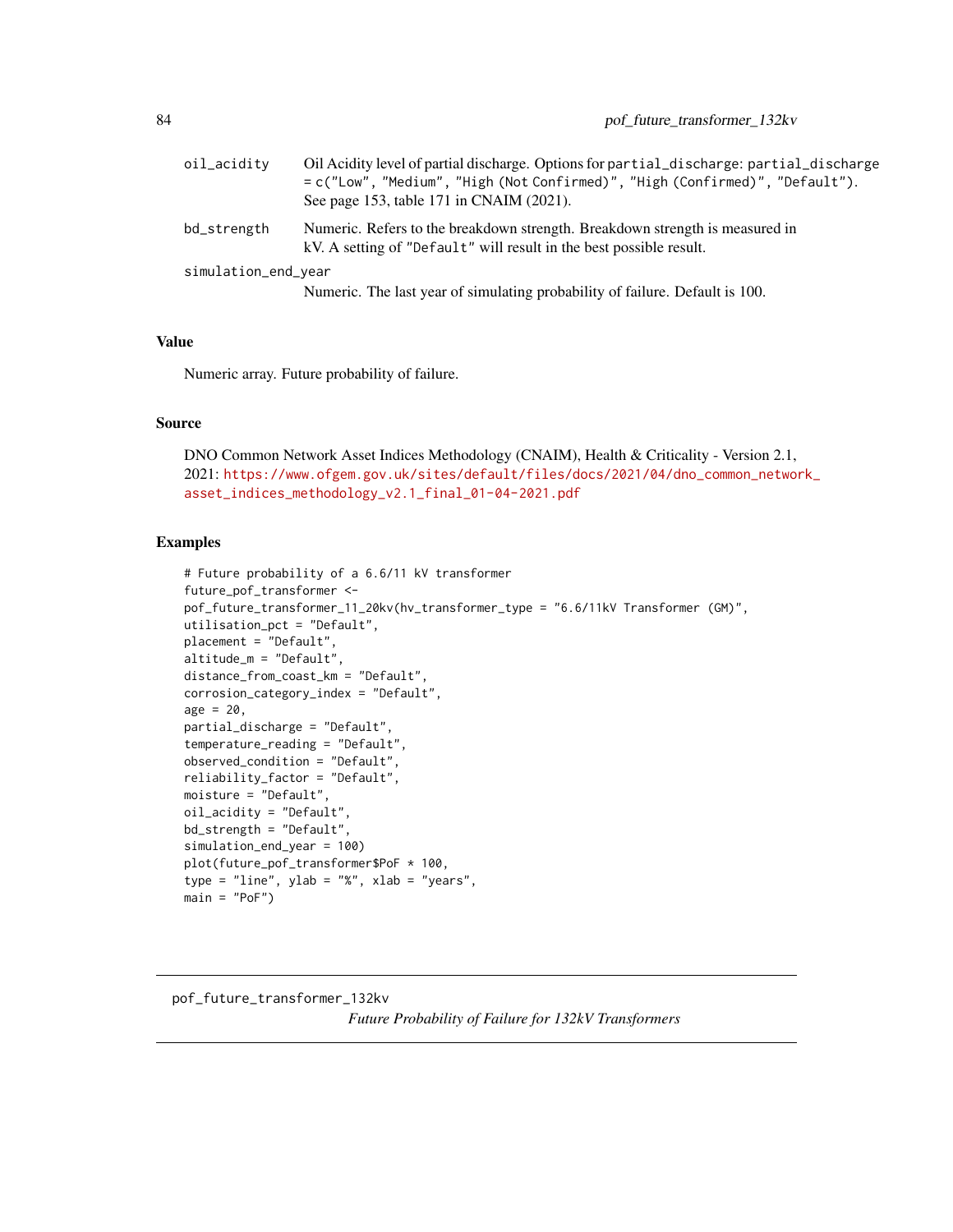## **Description**

This function calculates the future annual probability of failure for 132kV transformers. The function is a cubic curve that is based on the first three terms of the Taylor series for an exponential function. For more information about the probability of failure function see section 6 on page 34 in CNAIM (2021).

## Usage

```
pof_future_transformer_132kv(
  transformer_type = "132kV Transformer (GM)",
  year_of_manufacture,
  utilisation_pct = "Default",
  no_taps = "Default",
  placement = "Default"
  altitude_m = "Default",
  distance_from_coast_km = "Default",
  corrosion_category_index = "Default",
  age_tf,
  age_tc,
  partial_discharge_tf = "Default",
  partial_discharge_tc = "Default",
  temperature_reading = "Default",
  main_tank = "Default",
  coolers_radiator = "Default",
  bushings = "Default",
  kiosk = "Default",
  cable_boxes = "Default",
  external_tap = "Default",
  internal_tap = "Default",
  mechnism_cond = "Default",
  diverter_contacts = "Default",
  diverter_braids = "Default",
  moisture = "Default",
  acidity = "Default",
  bd_strength = "Default",
  hydrogen = "Default",
  methane = "Default",
  ethylene = "Default",
  ethane = "Default",
  acetylene = "Default",
  hydrogen_pre = "Default",
  methane_pre = "Default",
  ethylene_pre = "Default",
  ethane_pre = "Default",
  acetylene_pre = "Default",
  furfuraldehyde = "Default",
  reliability_factor = "Default",
  simulation_end_year = 100
```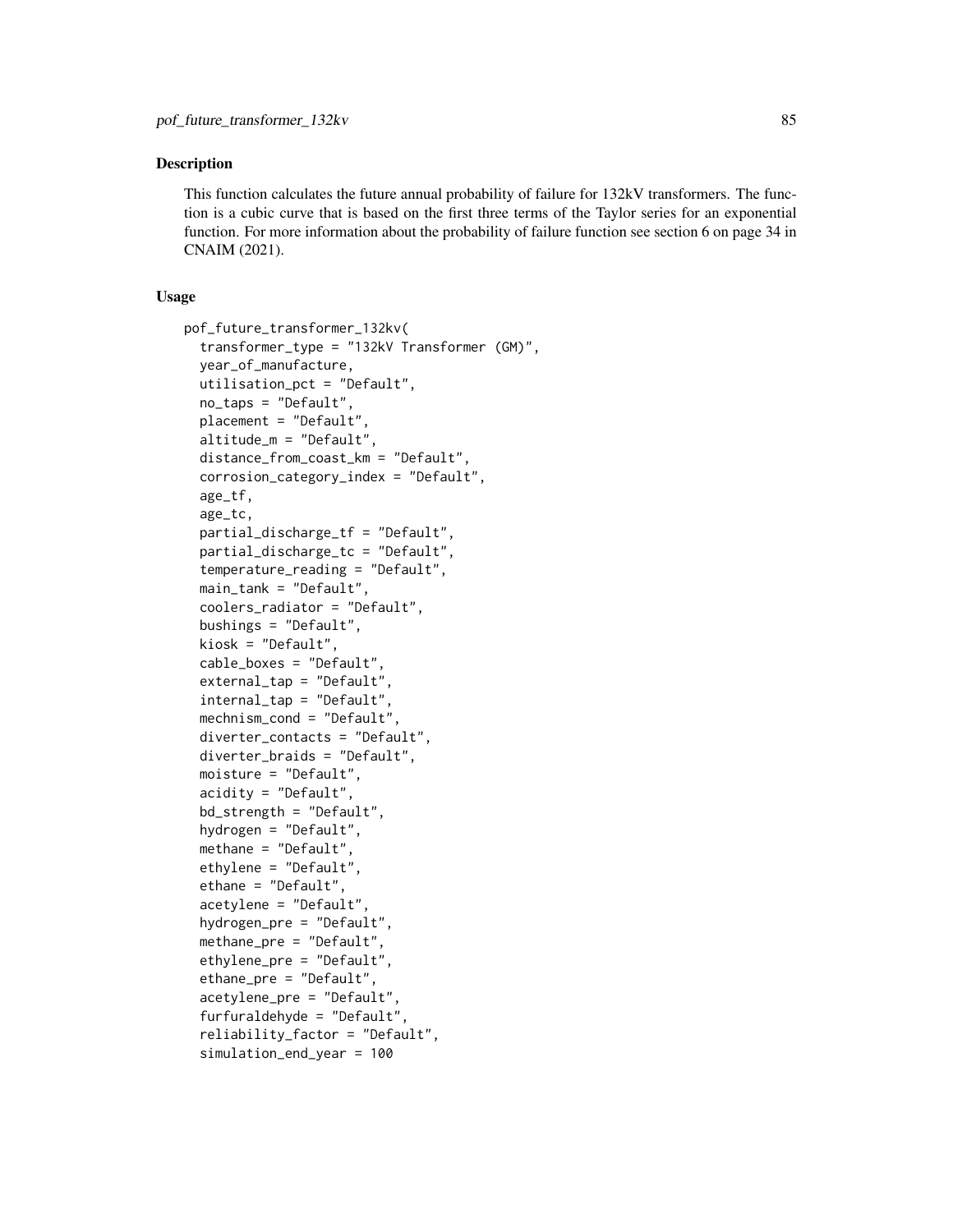)

#### Arguments

transformer\_type

String. A sting that refers to the specific asset category. See See page 17, table 1 in CNAIM (2021). Options: transformer\_type = c("132kV Transformer (GM)"

year\_of\_manufacture

Numeric. Normal expected life depends on the year for manufacture, see page 107 table 20 in CNAIM (2021).

utilisation\_pct

Numeric. The max percentage of utilisation under normal operating conditions.

- no\_taps Numeric. Average number of daily taps (tapchanger).
- placement String. Specify if the asset is located outdoor or indoor. A setting of "Outdoor" means the asset is located in an outside environment, and a setting of "Indoor" means the asset is located in an indoor environment. A setting of "Default" will result in either an indoor or an outdoor environment setting that depends on the specification of asset\_type. See page 110-113, table 26 in CNAIM (2021) for default environments.
- altitude\_m Numeric. Specify the altitude location for the asset measured in meters from sea level.altitude\_m is used to derive the altitude factor. See page 111, table 23 in CNAIM (2021). A setting of "Default" will set the altitude factor to 1 independent of asset\_type.

distance\_from\_coast\_km

Numeric. Specify the distance from the coast measured in kilometers. distance\_from\_coast\_km is used to derive the distance from coast factor See page 110, table 22 in CNAIM (2021). A setting of "Default" will set the distance from coast factor to 1 independent of asset\_type.

corrosion\_category\_index

Integer. Specify the corrosion index category, 1-5. corrosion\_category\_index is used to derive the corrosion category factor. See page 111, table 24 in CNAIM (2021). A setting of "Default" will set the corrosion category factor to 1 independent of asset\_type.

- age\_tf Numeric. The current age in years of the transformer.
- age\_tc Numeric. The current age in years of the tapchanger

partial\_discharge\_tf

String. Indicating the level of partial discharge in the transformer. Options: partial\_discharge\_tf = c("Low", "Medium", "High (Not Confirmed)", "High (Confirmed)", "Default"). See page 155, table 176 in CNAIM (2021).

#### partial\_discharge\_tc

String. Indicating the level of partial discharge in the tapchanger Options: partial\_discharge\_tc = c("Low", "Medium", "High (Not Confirmed)", "High (Confirmed)", "Default"). See page 156, table 178 in CNAIM (2021).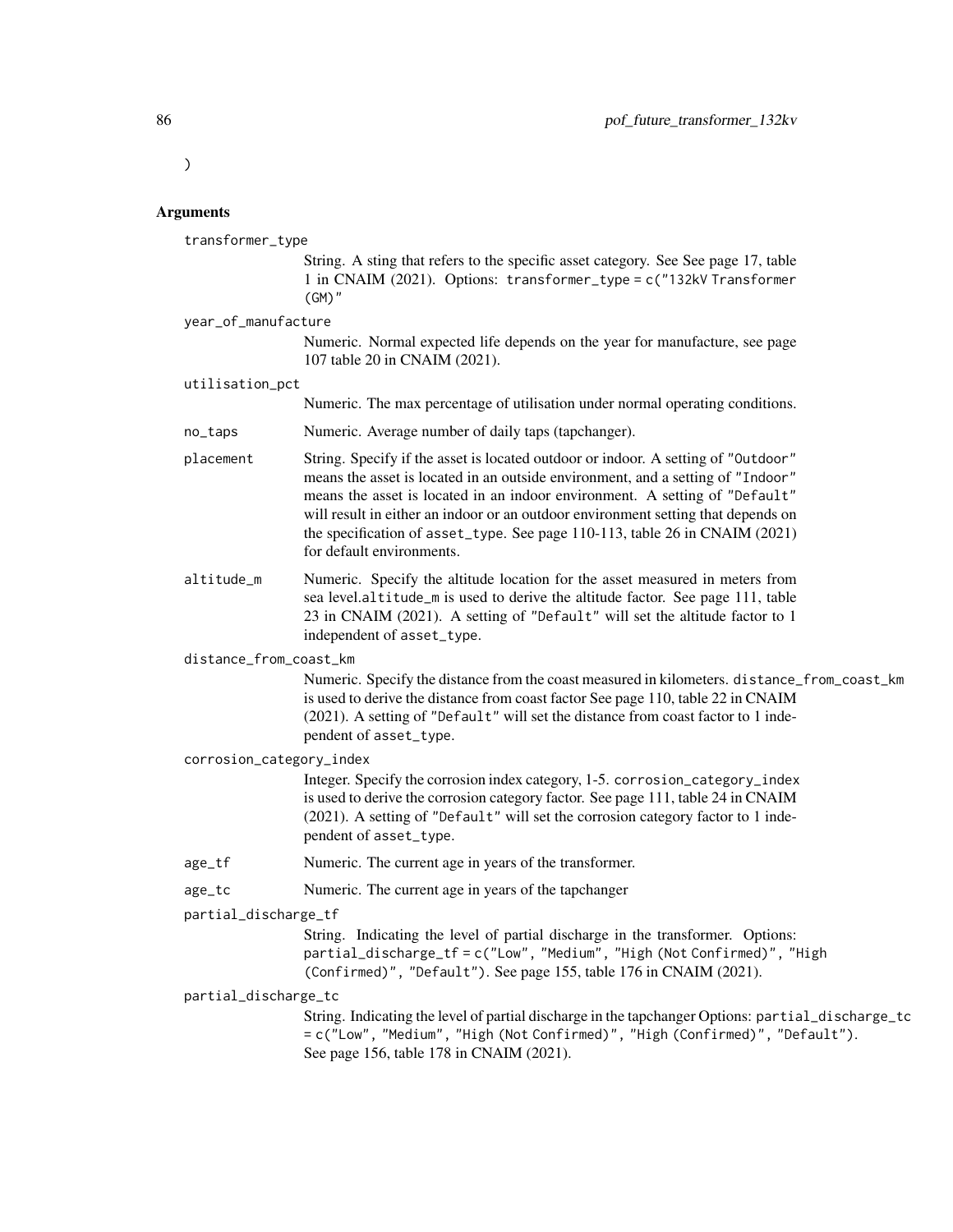|                   | temperature_reading                                                                                                                                                                                                                                                                     |  |  |
|-------------------|-----------------------------------------------------------------------------------------------------------------------------------------------------------------------------------------------------------------------------------------------------------------------------------------|--|--|
|                   | String. Indicating the criticality. Options: temperature_reading = c("Normal",<br>"Moderately High", "Very High", "Default"). See page 155, table 177 in<br>CNAIM (2021).                                                                                                               |  |  |
| main_tank         | String. Indicating the observed condition of the main tank. Options: main_tank<br>= c("Superficial/minor deterioration", "Some Deterioration", "Substantial<br>Deterioration", "Default"). See page 134, table 93 in CNAIM (2021).                                                      |  |  |
| coolers_radiator  |                                                                                                                                                                                                                                                                                         |  |  |
|                   | String. Indicating the observed condition of the coolers/radiators. Options:<br>coolers_radiator=c("Superficial/minor deterioration", "Some Deterioration", "Substant<br>Deterioration", "Default"). See page 134, table 94 in CNAIM (2021).                                            |  |  |
| bushings          | String. Indicating the observed condition of the bushings. Options: bushings =<br>c("Superficial/minor deterioration", "Some Deterioration", "Substantial<br>Deterioration", "Default"). See page 135, table 95 in CNAIM (2021).                                                        |  |  |
| kiosk             | String. Indicating the observed condition of the kiosk. Options: $k$ iosk = c("Superficial/minor<br>deterioration", "Some Deterioration", "Substantial Deterioration", "Default").<br>See page 135, table 96 in CNAIM (2021).                                                           |  |  |
| cable_boxes       | String. Indicating the observed condition of the cable boxes. Options: cable_boxes<br>= c("No Deterioration", "Superficial/minor deterioration", "Some Deterioration", "Substa<br>Deterioration", "Default"). See page 135, table 97 in CNAIM (2021).                                   |  |  |
| external_tap      | String. Indicating the observed external condition of the tapchanger. Options:<br>external_tap=c("Superficial/minor deterioration", "Some Deterioration", "Substantial<br>Deterioration", "Default"). See page 136, table 98 in CNAIM (2021).                                           |  |  |
| internal_tap      | String. Indicating the observed internal condition of the tapchanger. Options:<br>internal_tap=c("Superficial/minor deterioration", "Some Deterioration", "Substantial<br>Deterioration", "Default"). See page 136, table 99 in CNAIM (2021).                                           |  |  |
| mechnism_cond     | String. Indicating the observed condition of the drive mechnism. Options:<br>mechnism_cond = c("No deterioration", "Superficial/minor deterioration",<br>"Some Deterioration", "Substantial Deterioration", "Default"). See<br>page 136, table 100 in CNAIM (2021).                     |  |  |
| diverter_contacts |                                                                                                                                                                                                                                                                                         |  |  |
|                   | String. Indicating the observed condition of the selector and diverter contacts.<br>Options: diverter_contacts = c("No deterioration", "Superficial/minor<br>deterioration", "Some Deterioration", "Substantial Deterioration", "Default").<br>See page 136, table 101 in CNAIM (2021). |  |  |
| diverter_braids   |                                                                                                                                                                                                                                                                                         |  |  |
|                   | String. Indicating the observed condition of the selector and diverter braids.<br>Options: diverter_braids = c("No deterioration", "Superficial/minor<br>deterioration", "Some Deterioration", "Substantial Deterioration", "Default").<br>See page 136, table 102 in CNAIM (2021)      |  |  |
| moisture          | Numeric. Refers to the moisture level in the transformer oil. Moisture levels are<br>measured in ppm. A setting of "Default" will result in the best possible result.                                                                                                                   |  |  |
| acidity           | Numeric. Refers to the acidity level in the transformer oil. Acidity levels are<br>measured in (mgKOH/g). A setting of "Default" will result in the best possible<br>result.                                                                                                            |  |  |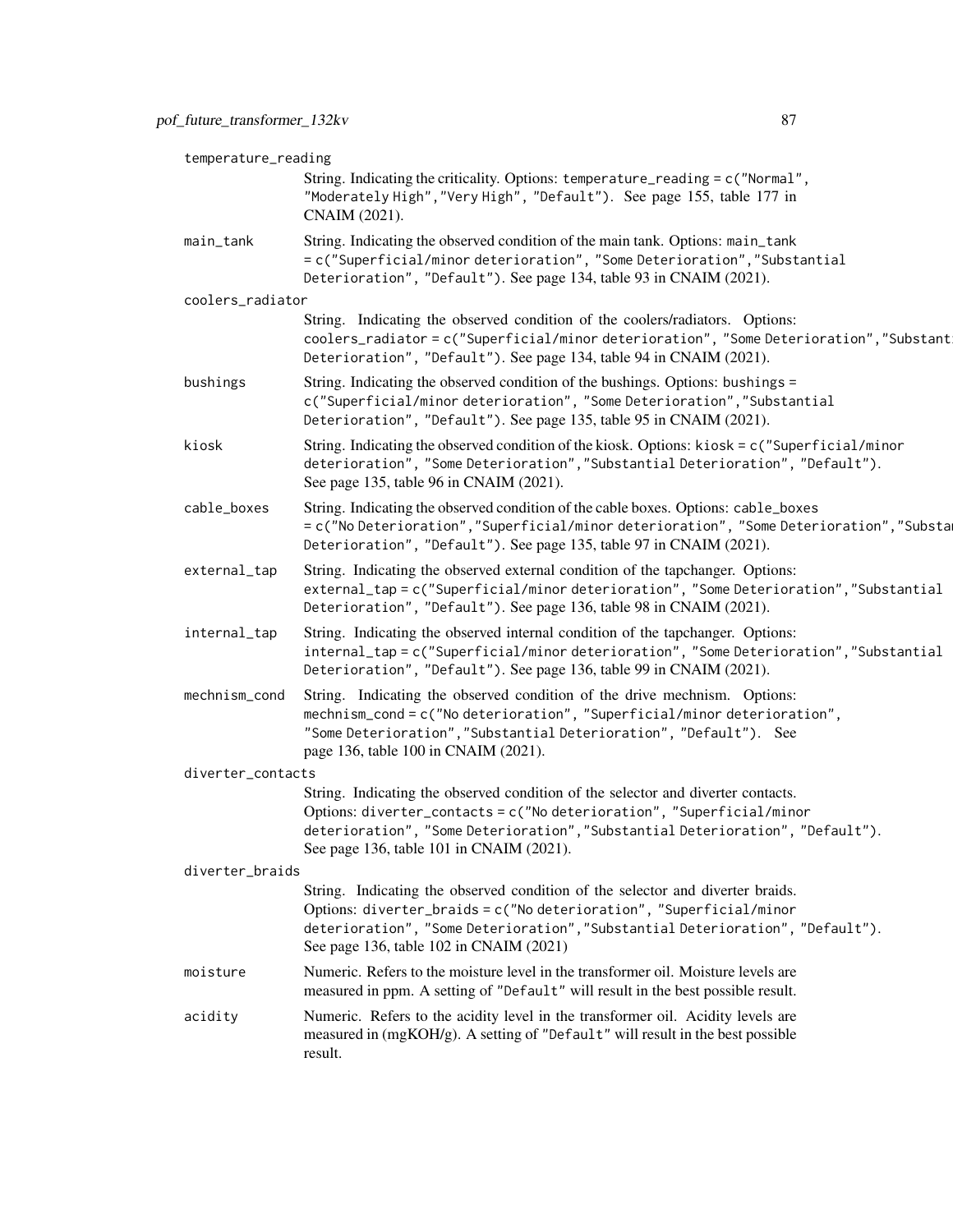| bd_strength         | Numeric. Refers to the breakdown strength. Breakdown strength is measured in<br>kV. A setting of "Default" will result in the best possible result.                                    |
|---------------------|----------------------------------------------------------------------------------------------------------------------------------------------------------------------------------------|
| hydrogen            | Numeric. Refers to the hydrogen level in the transformer oil. Hydrogen levels<br>are measured in ppm. A setting of "Default" will result in the best possible<br>result.               |
| methane             | Numeric. Refers to the methane level in the transformer oil. Methane levels are<br>measured in ppm. A setting of "Default" will result in the best possible result.                    |
| ethylene            | Numeric. Refers to the ethylene level in the transformer oil. Ethylene levels are<br>measured in ppm. A setting of "Default" will result in the best possible result.                  |
| ethane              | Numeric. Refers to the ethane level in the transformer oil. Ethane levels are<br>measured in ppm. A setting of "Default" will result in the best possible result.                      |
| acetylene           | Numeric. Refers to the acetylene level in the transformer oil. Acetylene levels<br>are measured in ppm. A setting of "Default" will result in the best possible<br>result.             |
| hydrogen_pre        | Numeric. Previous results. A setting of "Default" will result in the best possi-<br>ble result.                                                                                        |
| methane_pre         | Numeric. Previous results. A setting of "Default" will result in the best possi-<br>ble result.                                                                                        |
| ethylene_pre        | Numeric. Previous results. A setting of "Default" will result in the best possi-<br>ble result.                                                                                        |
| ethane_pre          | Numeric. Previous results. A setting of "Default" will result in the best possi-<br>ble result.                                                                                        |
| acetylene_pre       | Numeric. Previous results. A setting of "Default" will result in the best possi-<br>ble result.                                                                                        |
| furfuraldehyde      | Numeric. Refers to the furfuraldehyde level in the transformer oil. furfuralde-<br>hyde levels are measured in ppm. A setting of "Default" will result in the best<br>possible result. |
| reliability_factor  |                                                                                                                                                                                        |
|                     | Numeric. reliability_factor shall have a value between 0.6 and 1.5. A<br>setting of "Default" sets the reliability_factor to 1. See section 6.14 on<br>page 73 in CNAIM (2021).        |
| simulation_end_year |                                                                                                                                                                                        |
|                     | Numeric. The last year of simulating probability of failure. Default is 100.                                                                                                           |

Numeric. Current probability of failure.

## Source

DNO Common Network Asset Indices Methodology (CNAIM), Health & Criticality - Version 2.1, 2021: [https://www.ofgem.gov.uk/sites/default/files/docs/2021/04/dno\\_common\\_networ](https://www.ofgem.gov.uk/sites/default/files/docs/2021/04/dno_common_network_asset_indices_methodology_v2.1_final_01-04-2021.pdf)k\_ [asset\\_indices\\_methodology\\_v2.1\\_final\\_01-04-2021.pdf](https://www.ofgem.gov.uk/sites/default/files/docs/2021/04/dno_common_network_asset_indices_methodology_v2.1_final_01-04-2021.pdf)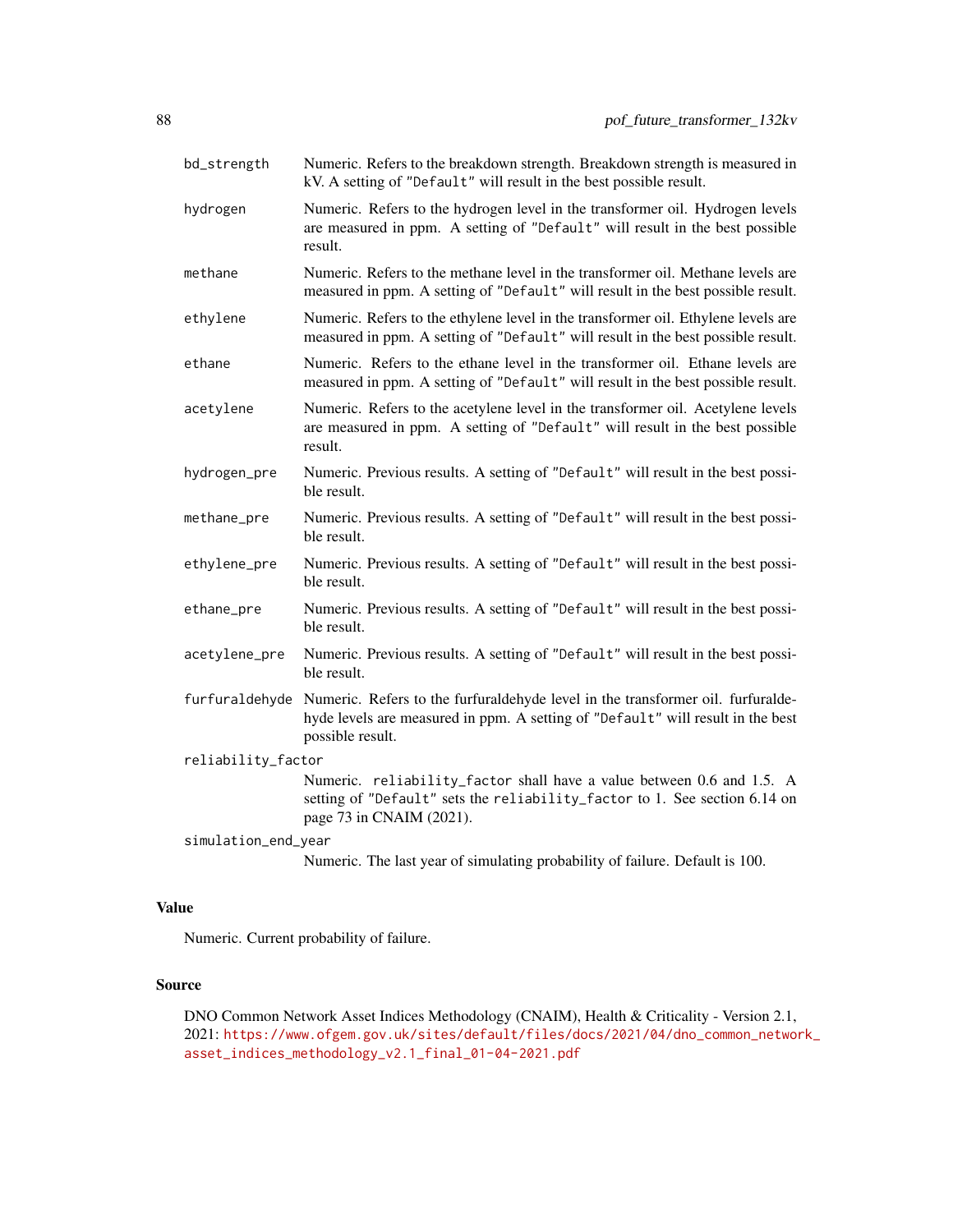## Examples

```
# Future probability of failure for a 66/10kV transformer
pof_future_transformer_132kv(transformer_type = "132kV Transformer (GM)",
year_of_manufacture = 1980,
utilisation_pct = "Default",
no_taps = "Default",
placement = "Default",
altitude_m = "Default",
distance_from_coast_km = "Default",
corrosion_category_index = "Default",
age_t f = 43,
age_t = 43,
partial_discharge_tf = "Default",
partial_discharge_tc = "Default",
temperature_reading = "Default",
main_tank = "Default",
coolers_radiator = "Default",
bushings = "Default",
kiosk = "Default",
cable_boxes = "Default",
external_tap = "Default",
internal_tap = "Default",
mechnism_cond = "Default",
diverter_contacts = "Default",
diverter_braids = "Default",
moisture = "Default",
acidity = "Default",
bd_strength = "Default",
hydrogen = "Default",
methane = "Default",
ethylene = "Default",
ethane = "Default",
acetylene = "Default",
hydrogen_pre = "Default",
methane_pre = "Default",
ethylene_pre = "Default",
ethane_pre = "Default",
acetylene_pre = "Default",
furfuraldehyde = "Default",
reliability_factor = "Default",
simulation_end_year = 100)
```
pof\_future\_transformer\_33\_66kv *Future Probability of Failure for 33/10kV and 66/10kV Transformers*

#### Description

This function calculates the future annual probability of failure for 33/10kV and 66/10kV transformers. The function is a cubic curve that is based on the first three terms of the Taylor series for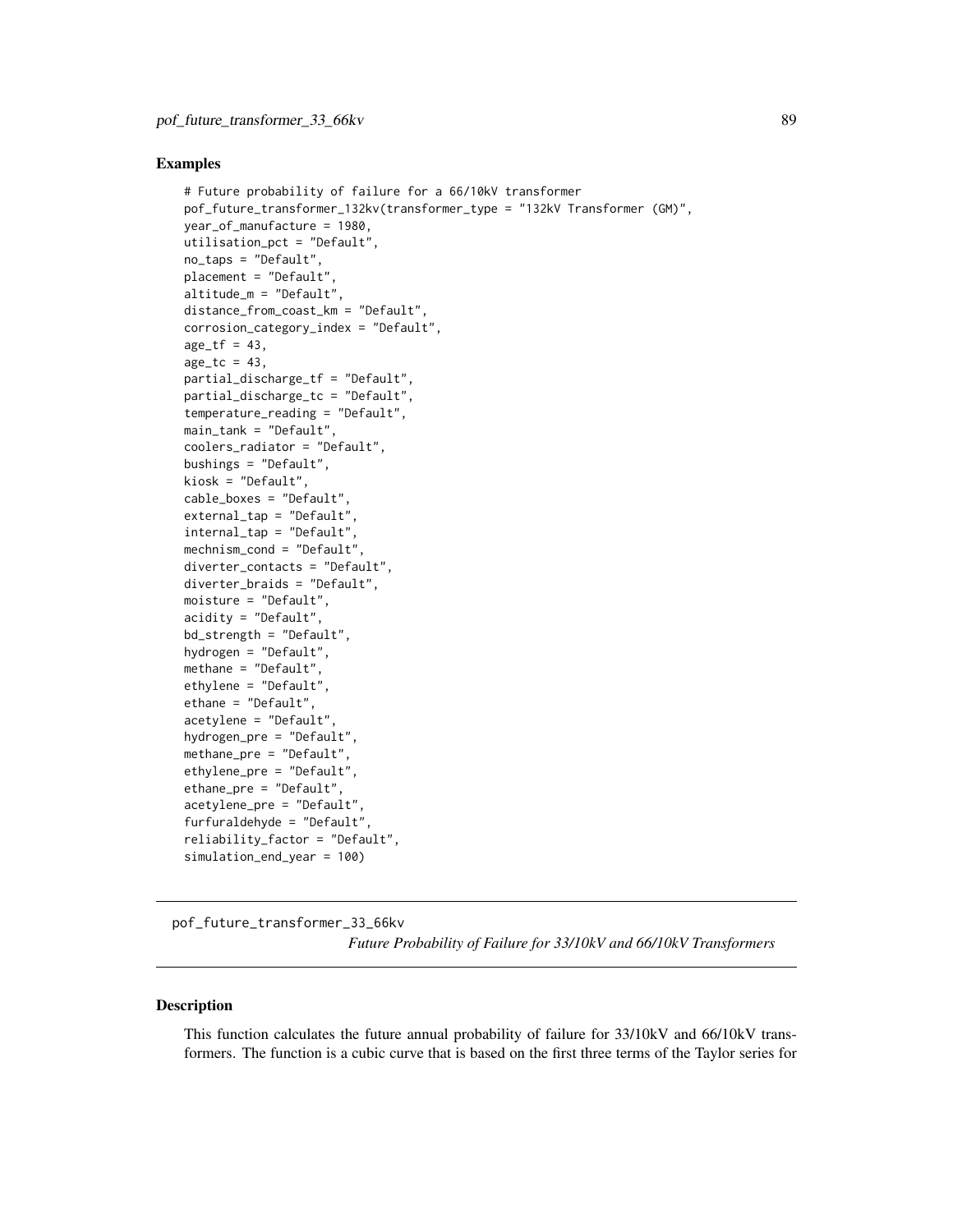an exponential function. For more information about the probability of failure function see section 6 on page 34 in CNAIM (2021).

## Usage

```
pof_future_transformer_33_66kv(
  transformer_type = "66kV Transformer (GM)",
  year_of_manufacture = 1980,
  utilisation_pct = "Default",
  no_taps = "Default",
  placement = "Default",
  altitude_m = "Default",
  distance_from_coast_km = "Default",
  corrosion_category_index = "Default",
  age_tf,
  age_tc,
 partial_discharge_tf = "Default",
  partial_discharge_tc = "Default",
  temperature_reading = "Default",
  main_tank = "Default",
  coolers_radiator = "Default",
  bushings = "Default",
  kiosk = "Default",
  cable_boxes = "Default",
  external_tap = "Default",
  internal_tap = "Default",
  mechnism_cond = "Default",
  diverter_contacts = "Default",
  diverter_braids = "Default",
  moisture = "Default",
  acidity = "Default",
  bd_strength = "Default",
  hydrogen = "Default",
  methane = "Default",
  ethylene = "Default",
  ethane = "Default",
  acetylene = "Default",
  hydrogen_pre = "Default",
  methane_pre = "Default",
  ethylene_pre = "Default",
  ethane_pre = "Default",
  acetylene_pre = "Default",
  furfuraldehyde = "Default",
  reliability_factor = "Default",
  simulation_end_year = 100
)
```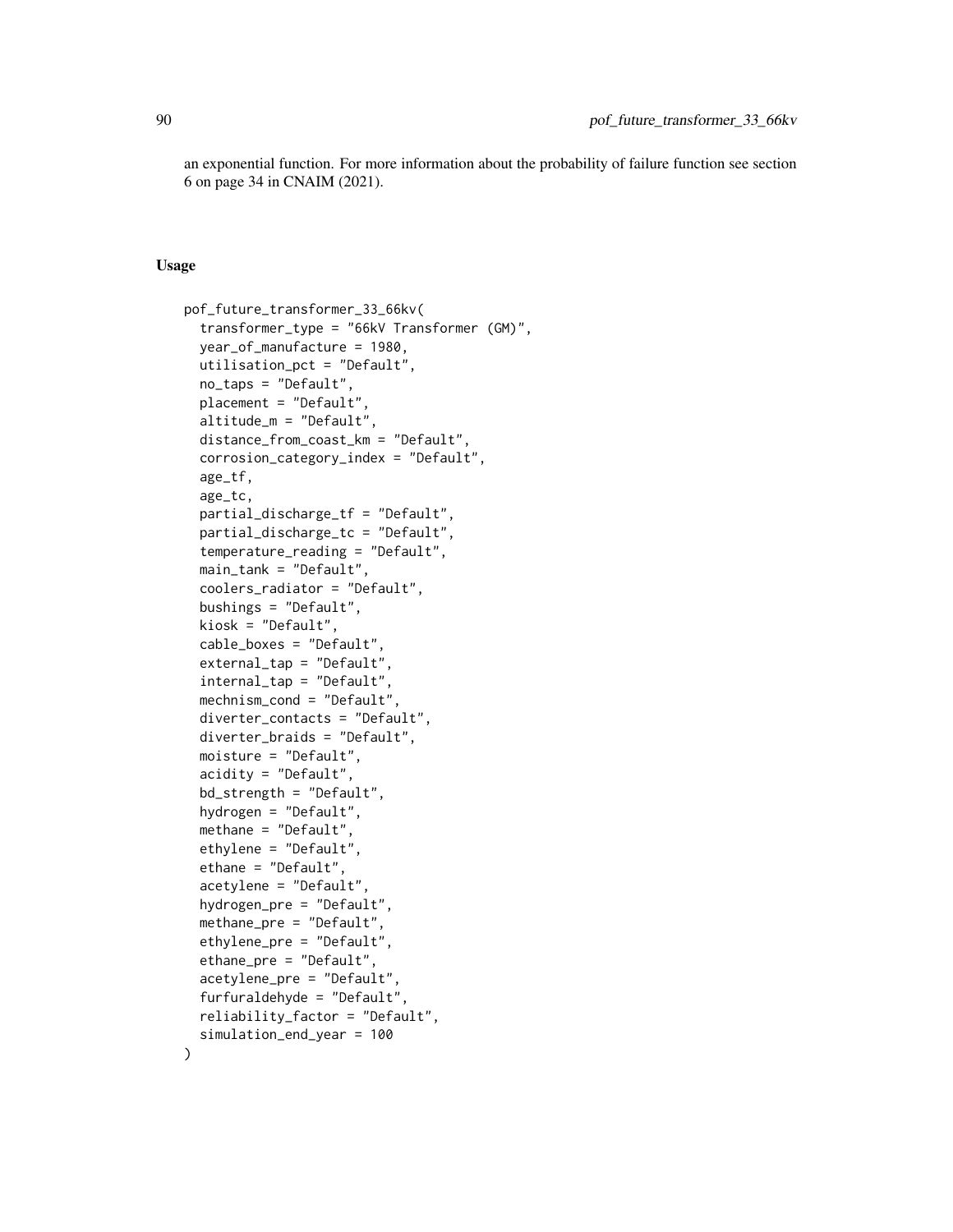## **Arguments**

transformer\_type

String. A sting that refers to the specific asset category. See See page 17, table 1 in CNAIM (2021). Options: transformer\_type = c("33kV Transformer (GM)", "66kV Transformer (GM)"). The default setting is transformer\_type = "66kV Transformer (GM)"

```
year_of_manufacture
```
Numeric. Normal expected life depends on the year for manufacture, see page 107 table 20 in CNAIM (2021).

```
utilisation_pct
```
Numeric. The max percentage of utilisation under normal operating conditions.

- no\_taps Numeric. Average number of daily taps (tapchanger).
- placement String. Specify if the asset is located outdoor or indoor. A setting of "Outdoor" means the asset is located in an outside environment, and a setting of "Indoor" means the asset is located in an indoor environment. A setting of "Default" will result in either an indoor or an outdoor environment setting that depends on the specification of asset\_type. See page 110-113, table 26 in CNAIM (2021) for default environments.
- altitude\_m Numeric. Specify the altitude location for the asset measured in meters from sea level.altitude\_m is used to derive the altitude factor. See page 111, table 23 in CNAIM (2021). A setting of "Default" will set the altitude factor to 1 independent of asset\_type.

distance\_from\_coast\_km

Numeric. Specify the distance from the coast measured in kilometers. distance\_from\_coast\_km is used to derive the distance from coast factor See page 110, table 22 in CNAIM (2021). A setting of "Default" will set the distance from coast factor to 1 independent of asset\_type.

corrosion\_category\_index

Integer. Specify the corrosion index category, 1-5. corrosion\_category\_index is used to derive the corrosion category factor. See page 111, table 24 in CNAIM (2021). A setting of "Default" will set the corrosion category factor to 1 independent of asset\_type.

age\_tf Numeric. The current age in years of the transformer.

age\_tc Numeric. The current age in years of the tapchanger

partial\_discharge\_tf

String. Indicating the level of partial discharge in the transformer. Options: partial\_discharge\_tf = c("Low", "Medium", "High (Not Confirmed)", "High (Confirmed)", "Default"). See page 154, table 173 in CNAIM (2021).

partial\_discharge\_tc

```
String. Indicating the level of partial discharge in the tapchanger Options: partial_discharge_tc
= c("Low", "Medium", "High (Not Confirmed)", "High (Confirmed)", "Default").
See page 155, table 175 in CNAIM (2021).
```
temperature\_reading

String. Indicating the criticality. Options: temperature\_reading = c("Normal", "Moderately High","Very High", "Default"). See page 154, table 174 in CNAIM (2021).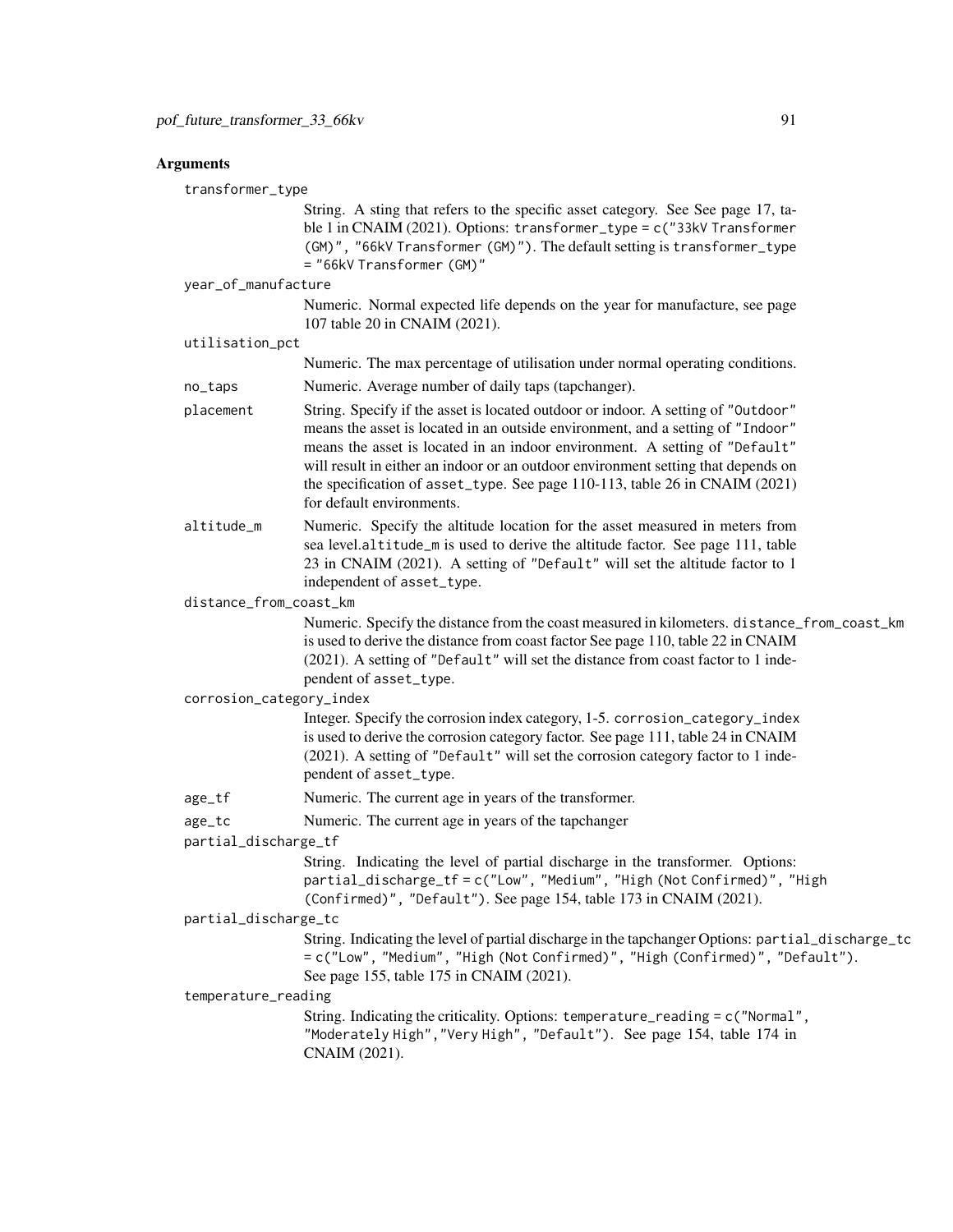| main_tank         | String. Indicating the observed condition of the main tank. Options: main_tank<br>= c("Superficial/minor deterioration", "Some Deterioration", "Substantial                                                                                                                               |
|-------------------|-------------------------------------------------------------------------------------------------------------------------------------------------------------------------------------------------------------------------------------------------------------------------------------------|
| coolers_radiator  | Deterioration", "Default"). See page 131, table 83 in CNAIM (2021).                                                                                                                                                                                                                       |
|                   | String. Indicating the observed condition of the coolers/radiators. Options:<br>coolers_radiator=c("Superficial/minor deterioration", "Some Deterioration", "Substant<br>Deterioration", "Default"). See page 131, table 84 in CNAIM (2021).                                              |
| bushings          | String. Indicating the observed condition of the bushings. Options: bushings =<br>c("Superficial/minor deterioration", "Some Deterioration", "Substantial<br>Deterioration", "Default"). See page 131, table 85 in CNAIM (2021).                                                          |
| kiosk             | String. Indicating the observed condition of the kiosk. Options: kiosk = c("Superficial/minor<br>deterioration", "Some Deterioration", "Substantial Deterioration", "Default").<br>See page 132, table 86 in CNAIM (2021).                                                                |
| cable_boxes       | String. Indicating the observed condition of the cable boxes. Options: cable_boxes<br>= c("No Deterioration", "Superficial/minor deterioration", "Some Deterioration", "Substa<br>Deterioration", "Default"). See page 132, table 87 in CNAIM (2021).                                     |
| external_tap      | String. Indicating the observed external condition of the tapchanger. Options:<br>external_tap = c("Superficial/minor deterioration", "Some Deterioration", "Substantial<br>Deterioration", "Default"). See page 133, table 88 in CNAIM (2021).                                           |
| internal_tap      | String. Indicating the observed internal condition of the tapchanger. Options:<br>internal_tap=c("Superficial/minor deterioration", "Some Deterioration", "Substantial<br>Deterioration", "Default"). See page 133, table 89 in CNAIM (2021).                                             |
| mechnism_cond     | String. Indicating the observed condition of the drive mechnism. Options:<br>mechnism_cond = c("No deterioration", "Superficial/minor deterioration",<br>"Some Deterioration", "Substantial Deterioration", "Default"). See<br>page 133, table 90 in CNAIM (2021).                        |
| diverter_contacts |                                                                                                                                                                                                                                                                                           |
|                   | String. Indicating the observed condition of the selector and diverter contacts.<br>Options: diverter_contacts = $c$ ("No deterioration", "Superficial/minor<br>deterioration", "Some Deterioration", "Substantial Deterioration", "Default").<br>See page 133, table 91 in CNAIM (2021). |
| diverter_braids   |                                                                                                                                                                                                                                                                                           |
|                   | String. Indicating the observed condition of the selector and diverter braids.<br>Options: diverter_braids = c("No deterioration", "Superficial/minor<br>deterioration", "Some Deterioration", "Substantial Deterioration", "Default").<br>See page 134, table 92 in CNAIM (2021)         |
| moisture          | Numeric. Refers to the moisture level in the transformer oil. Moisture levels are<br>measured in ppm. A setting of "Default" will result in the best possible result.                                                                                                                     |
| acidity           | Numeric. Refers to the acidity level in the transformer oil. Acidity levels are<br>measured in (mgKOH/g). A setting of "Default" will result in the best possible<br>result.                                                                                                              |
| bd_strength       | Numeric. Refers to the breakdown strength. Breakdown strength is measured in<br>kV. A setting of "Default" will result in the best possible result.                                                                                                                                       |
| hydrogen          | Numeric. Refers to the hydrogen level in the transformer oil. Hydrogen levels<br>are measured in ppm. A setting of "Default" will result in the best possible<br>result.                                                                                                                  |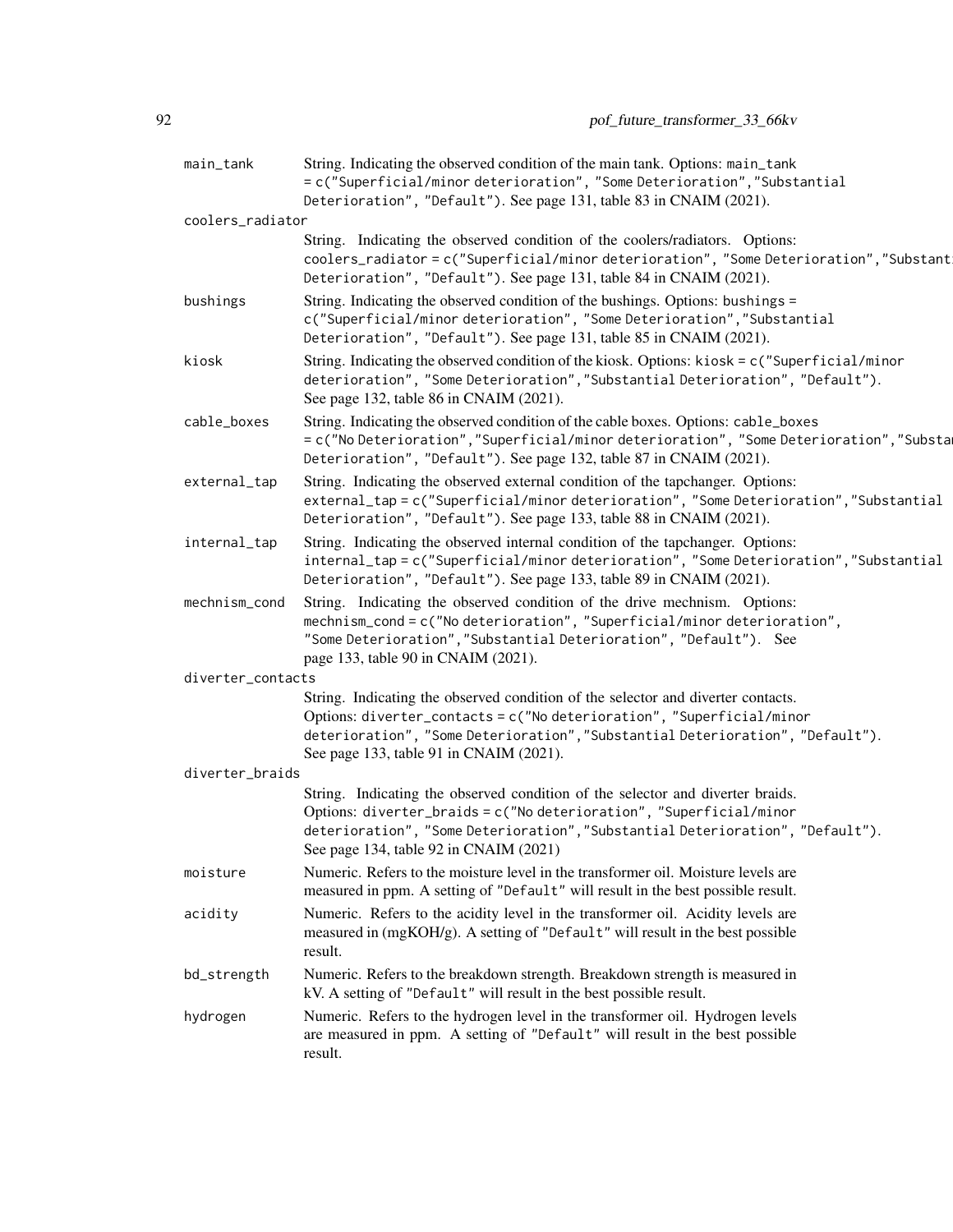| methane             | Numeric. Refers to the methane level in the transformer oil. Methane levels are<br>measured in ppm. A setting of "Default" will result in the best possible result.                                   |  |
|---------------------|-------------------------------------------------------------------------------------------------------------------------------------------------------------------------------------------------------|--|
| ethylene            | Numeric. Refers to the ethylene level in the transformer oil. Ethylene levels are<br>measured in ppm. A setting of "Default" will result in the best possible result.                                 |  |
| ethane              | Numeric. Refers to the ethane level in the transformer oil. Ethane levels are<br>measured in ppm. A setting of "Default" will result in the best possible result.                                     |  |
| acetylene           | Numeric. Refers to the acetylene level in the transformer oil. Acetylene levels<br>are measured in ppm. A setting of "Default" will result in the best possible<br>result.                            |  |
| hydrogen_pre        | Numeric. Previous results. A setting of "Default" will result in the best possi-<br>ble result.                                                                                                       |  |
| methane_pre         | Numeric. Previous results. A setting of "Default" will result in the best possi-<br>ble result.                                                                                                       |  |
| ethylene_pre        | Numeric. Previous results. A setting of "Default" will result in the best possi-<br>ble result.                                                                                                       |  |
| ethane_pre          | Numeric. Previous results. A setting of "Default" will result in the best possi-<br>ble result.                                                                                                       |  |
| acetylene_pre       | Numeric. Previous results. A setting of "Default" will result in the best possi-<br>ble result.                                                                                                       |  |
|                     | furfuraldehyde Numeric. Refers to the furfuraldehyde level in the transformer oil. furfuralde-<br>hyde levels are measured in ppm. A setting of "Default" will result in the best<br>possible result. |  |
| reliability_factor  |                                                                                                                                                                                                       |  |
|                     | Numeric. reliability_factor shall have a value between 0.6 and 1.5. A<br>setting of "Default" sets the reliability_factor to 1. See section 6.14 on<br>page 73 in CNAIM (2021).                       |  |
| simulation_end_year |                                                                                                                                                                                                       |  |
|                     | Numeric. The last year of simulating probability of failure. Default is 100.                                                                                                                          |  |

Numeric. Current probability of failure.

## Source

DNO Common Network Asset Indices Methodology (CNAIM), Health & Criticality - Version 2.1, 2021: [https://www.ofgem.gov.uk/sites/default/files/docs/2021/04/dno\\_common\\_networ](https://www.ofgem.gov.uk/sites/default/files/docs/2021/04/dno_common_network_asset_indices_methodology_v2.1_final_01-04-2021.pdf)k\_ [asset\\_indices\\_methodology\\_v2.1\\_final\\_01-04-2021.pdf](https://www.ofgem.gov.uk/sites/default/files/docs/2021/04/dno_common_network_asset_indices_methodology_v2.1_final_01-04-2021.pdf)

```
# Future probability of failure for a 66/10kV transformer
pof_future_transformer_33_66kv(transformer_type = "66kV Transformer (GM)",
year_of_manufacture = 1980,
utilisation_pct = "Default",
no_taps = "Default",
```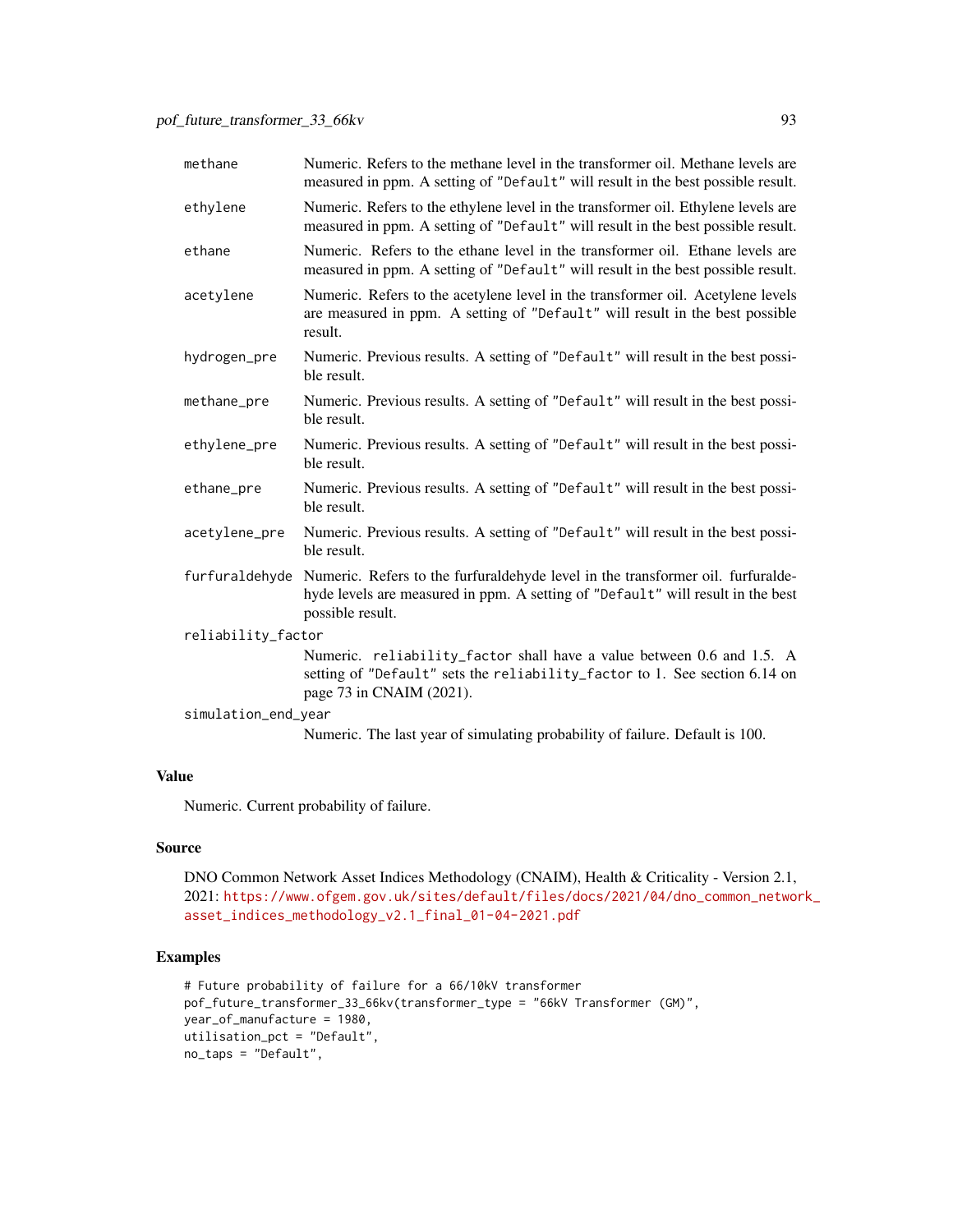```
placement = "Default",
altitude_m = "Default",
distance_from_coast_km = "Default",
corrosion_category_index = "Default",
age_t f = 43,
age\_tc = 43,
partial_discharge_tf = "Default",
partial_discharge_tc = "Default",
temperature_reading = "Default",
main_tank = "Default",
coolers_radiator = "Default",
bushings = "Default",
kiosk = "Default",
cable_boxes = "Default",
external_tap = "Default",
internal_tap = "Default",
mechnism_cond = "Default",
diverter_contacts = "Default",
diverter_braids = "Default",
moisture = "Default",
acidity = "Default",
bd_strength = "Default",
hydrogen = "Default",
methane = "Default",
ethylene = "Default",
ethane = "Default",
acetylene = "Default",
hydrogen_pre = "Default",
methane_pre = "Default",
ethylene_pre = "Default",
ethane_pre = "Default",
acetylene_pre = "Default",
furfuraldehyde = "Default",
reliability_factor = "Default",
simulation_end_year = 100)
```
pof\_hv\_switchgear\_distribution

*Current Probability of Failure for HV Switchgear Distribution*

# Description

This function calculates the current annual probability of failure per kilometer HV Switchgear Distribution The function is a cubic curve that is based on the first three terms of the Taylor series for an exponential function. For more information about the probability of failure function see section 6 on page 34 in CNAIM (2021).

## Usage

pof\_hv\_switchgear\_distribution(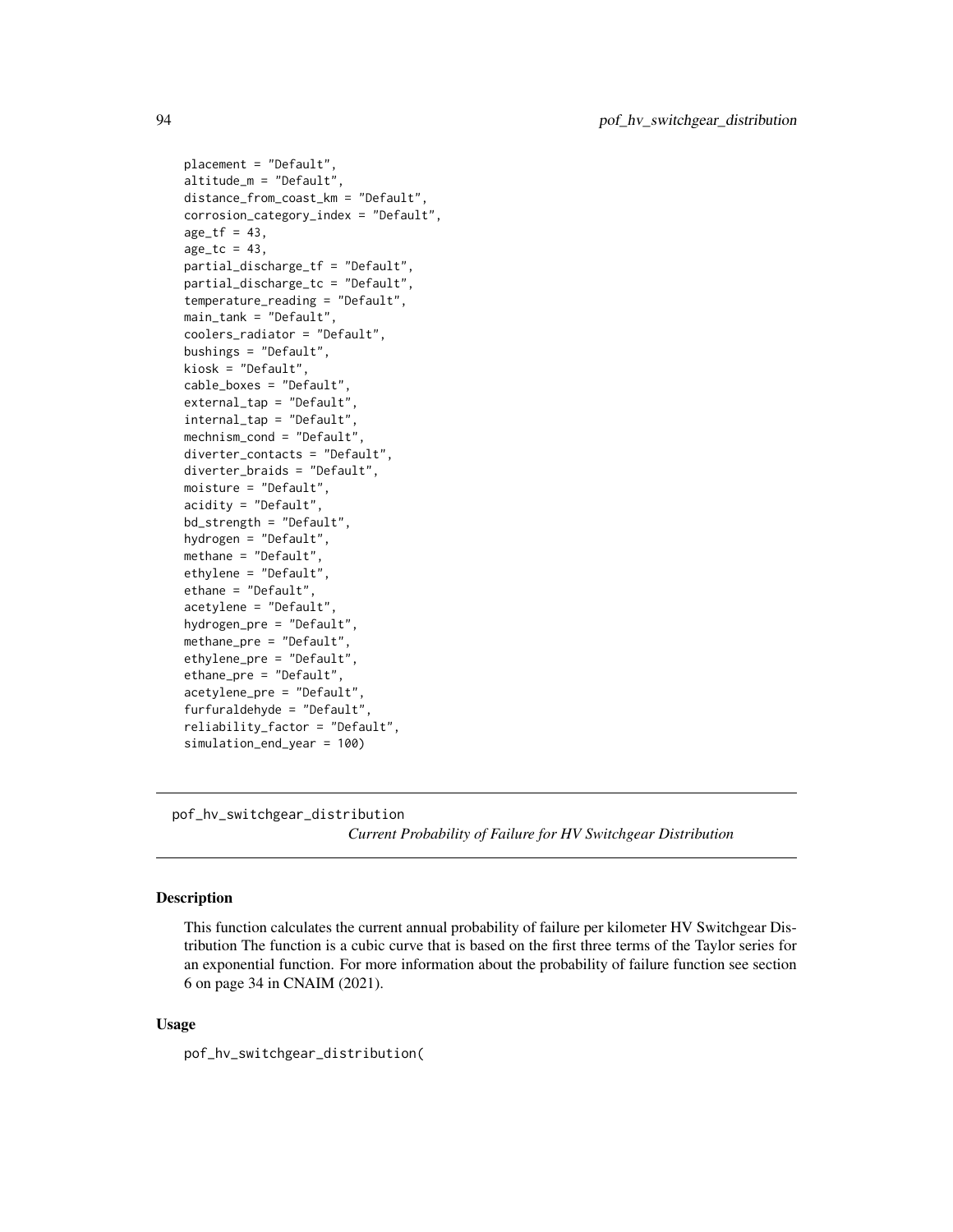```
hv_asset_category = "6.6/11kV CB (GM) Secondary",
placement = "Default",
altitude_m = "Default",
distance_from_coast_km = "Default",
corrosion_category_index = "Default",
age,
measured_condition_inputs,
observed_condition_inputs,
reliability_factor = "Default"
```
## Arguments

 $\mathcal{L}$ 

| String The type of LV asset category<br>String. Specify if the asset is located outdoor or indoor.<br>Numeric. Specify the altitude location for the asset measured in meters from<br>sea level.altitude_m is used to derive the altitude factor. See page 111, table<br>23 in CNAIM (2021). A setting of "Default" will set the altitude factor to 1<br>independent of asset_type.<br>Numeric. Specify the distance from the coast measured in kilometers. distance_from_coast_km<br>is used to derive the distance from coast factor See page 110, table 22 in CNAIM<br>(2021). A setting of "Default" will set the distance from coast factor to 1 inde-<br>pendent of asset_type.<br>Integer. Specify the corrosion index category, 1-5.<br>Numeric. The current age in years of the conductor.<br>Named list observed_conditions_input<br>Named list observed_conditions_input conductor_samp = c("Low", "Medium/Normal", "High", "Defau<br>See page 161, table 199 and 201 in CNAIM (2021). | placement<br>altitude_m<br>distance_from_coast_km<br>corrosion_category_index<br>age<br>measured_condition_inputs |
|---------------------------------------------------------------------------------------------------------------------------------------------------------------------------------------------------------------------------------------------------------------------------------------------------------------------------------------------------------------------------------------------------------------------------------------------------------------------------------------------------------------------------------------------------------------------------------------------------------------------------------------------------------------------------------------------------------------------------------------------------------------------------------------------------------------------------------------------------------------------------------------------------------------------------------------------------------------------------------------------------|-------------------------------------------------------------------------------------------------------------------|
|                                                                                                                                                                                                                                                                                                                                                                                                                                                                                                                                                                                                                                                                                                                                                                                                                                                                                                                                                                                                   |                                                                                                                   |
|                                                                                                                                                                                                                                                                                                                                                                                                                                                                                                                                                                                                                                                                                                                                                                                                                                                                                                                                                                                                   |                                                                                                                   |
|                                                                                                                                                                                                                                                                                                                                                                                                                                                                                                                                                                                                                                                                                                                                                                                                                                                                                                                                                                                                   |                                                                                                                   |
|                                                                                                                                                                                                                                                                                                                                                                                                                                                                                                                                                                                                                                                                                                                                                                                                                                                                                                                                                                                                   |                                                                                                                   |
|                                                                                                                                                                                                                                                                                                                                                                                                                                                                                                                                                                                                                                                                                                                                                                                                                                                                                                                                                                                                   |                                                                                                                   |
|                                                                                                                                                                                                                                                                                                                                                                                                                                                                                                                                                                                                                                                                                                                                                                                                                                                                                                                                                                                                   |                                                                                                                   |
|                                                                                                                                                                                                                                                                                                                                                                                                                                                                                                                                                                                                                                                                                                                                                                                                                                                                                                                                                                                                   |                                                                                                                   |
|                                                                                                                                                                                                                                                                                                                                                                                                                                                                                                                                                                                                                                                                                                                                                                                                                                                                                                                                                                                                   |                                                                                                                   |
|                                                                                                                                                                                                                                                                                                                                                                                                                                                                                                                                                                                                                                                                                                                                                                                                                                                                                                                                                                                                   |                                                                                                                   |
|                                                                                                                                                                                                                                                                                                                                                                                                                                                                                                                                                                                                                                                                                                                                                                                                                                                                                                                                                                                                   |                                                                                                                   |
|                                                                                                                                                                                                                                                                                                                                                                                                                                                                                                                                                                                                                                                                                                                                                                                                                                                                                                                                                                                                   | observed_condition_inputs                                                                                         |
|                                                                                                                                                                                                                                                                                                                                                                                                                                                                                                                                                                                                                                                                                                                                                                                                                                                                                                                                                                                                   |                                                                                                                   |
|                                                                                                                                                                                                                                                                                                                                                                                                                                                                                                                                                                                                                                                                                                                                                                                                                                                                                                                                                                                                   | reliability_factor                                                                                                |
| Numeric. reliability_factor shall have a value between 0.6 and 1.5. A                                                                                                                                                                                                                                                                                                                                                                                                                                                                                                                                                                                                                                                                                                                                                                                                                                                                                                                             | setting of "Default" sets the reliability_factor to 1. See section 6.14 on<br>page 73 in CNAIM (2021).            |

# Value

Numeric. Current probability of failure per annum per kilometer.

# Source

DNO Common Network Asset Indices Methodology (CNAIM), Health & Criticality - Version 2.1, 2021: [https://www.ofgem.gov.uk/sites/default/files/docs/2021/04/dno\\_common\\_networ](https://www.ofgem.gov.uk/sites/default/files/docs/2021/04/dno_common_network_asset_indices_methodology_v2.1_final_01-04-2021.pdf)k\_ [asset\\_indices\\_methodology\\_v2.1\\_final\\_01-04-2021.pdf](https://www.ofgem.gov.uk/sites/default/files/docs/2021/04/dno_common_network_asset_indices_methodology_v2.1_final_01-04-2021.pdf)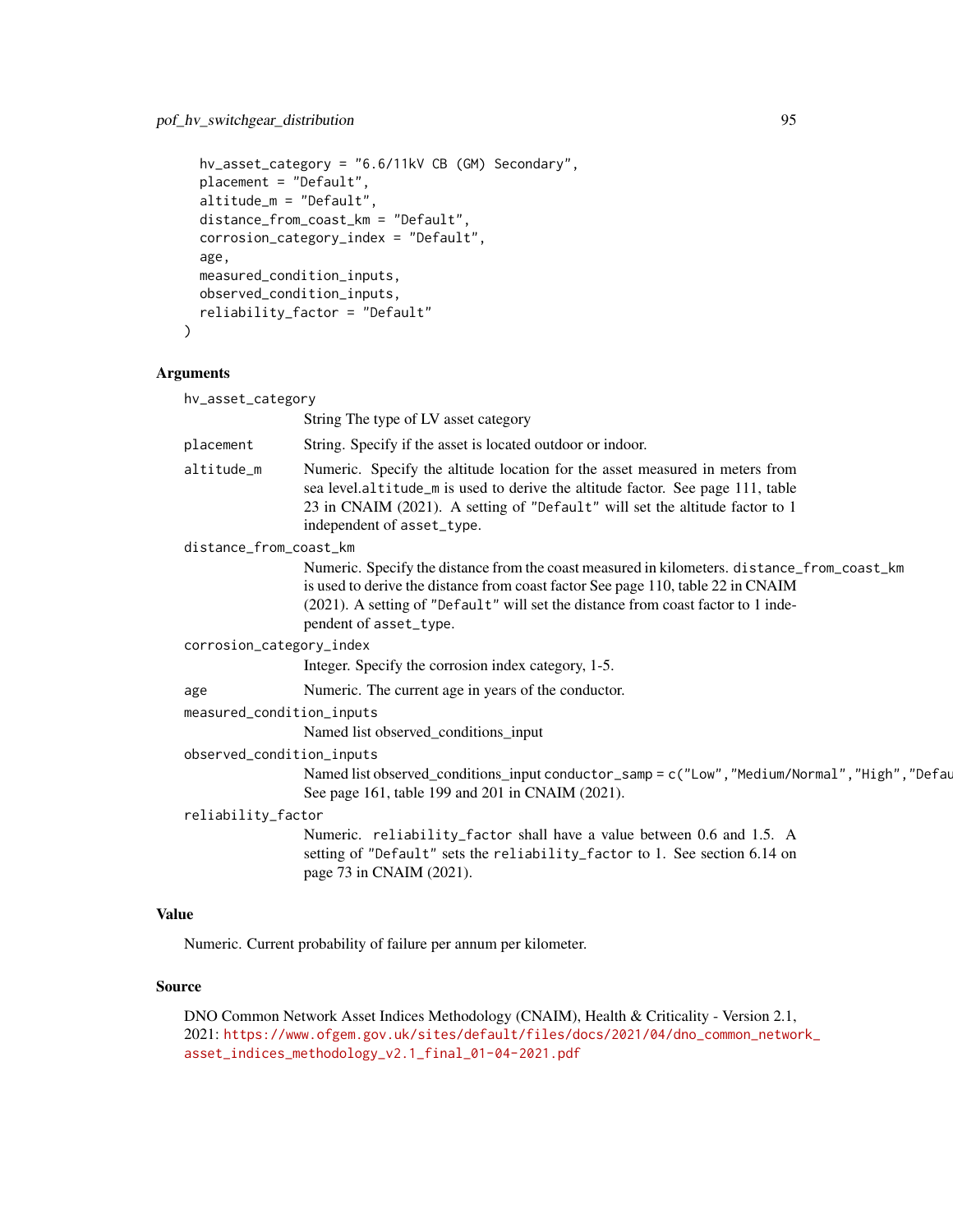## Examples

# Current annual probability of failure for HV Swicthgear distribution

pof\_hv\_switchgear\_primary

*Current Probability of Failure for HV Switchgear Primary*

# Description

This function calculates the current annual probability of failure per kilometer HV Switchgear Primary The function is a cubic curve that is based on the first three terms of the Taylor series for an exponential function. For more information about the probability of failure function see section 6 on page 34 in CNAIM (2021).

## Usage

```
pof_hv_switchgear_primary(
  hv_asset_category = "6.6/11kV CB (GM) Primary",
  placement = "Default",
  number_of_operations = "Default",
  altitude_m = "Default",
  distance_from_coast_km = "Default",
  corrosion_category_index = "Default",
  age,
 measured_condition_inputs,
  observed_condition_inputs,
  reliability_factor = "Default"
)
```

| hv_asset_category      |                                                                                                                                                                                                                                                                                                |
|------------------------|------------------------------------------------------------------------------------------------------------------------------------------------------------------------------------------------------------------------------------------------------------------------------------------------|
|                        | String The type of HV asset category                                                                                                                                                                                                                                                           |
| placement              | String. Specify if the asset is located outdoor or indoor.                                                                                                                                                                                                                                     |
| number_of_operations   |                                                                                                                                                                                                                                                                                                |
|                        | The number of operations for duty factor                                                                                                                                                                                                                                                       |
| altitude m             | Numeric. Specify the altitude location for the asset measured in meters from<br>sea level.altitude_m is used to derive the altitude factor. See page 111, table<br>23 in CNAIM (2021). A setting of "Default" will set the altitude factor to 1<br>independent of asset_type.                  |
| distance_from_coast_km |                                                                                                                                                                                                                                                                                                |
|                        | Numeric. Specify the distance from the coast measured in kilometers. distance_from_coast_km<br>is used to derive the distance from coast factor See page 110, table 22 in CNAIM<br>(2021). A setting of "Default" will set the distance from coast factor to 1 inde-<br>pendent of asset_type. |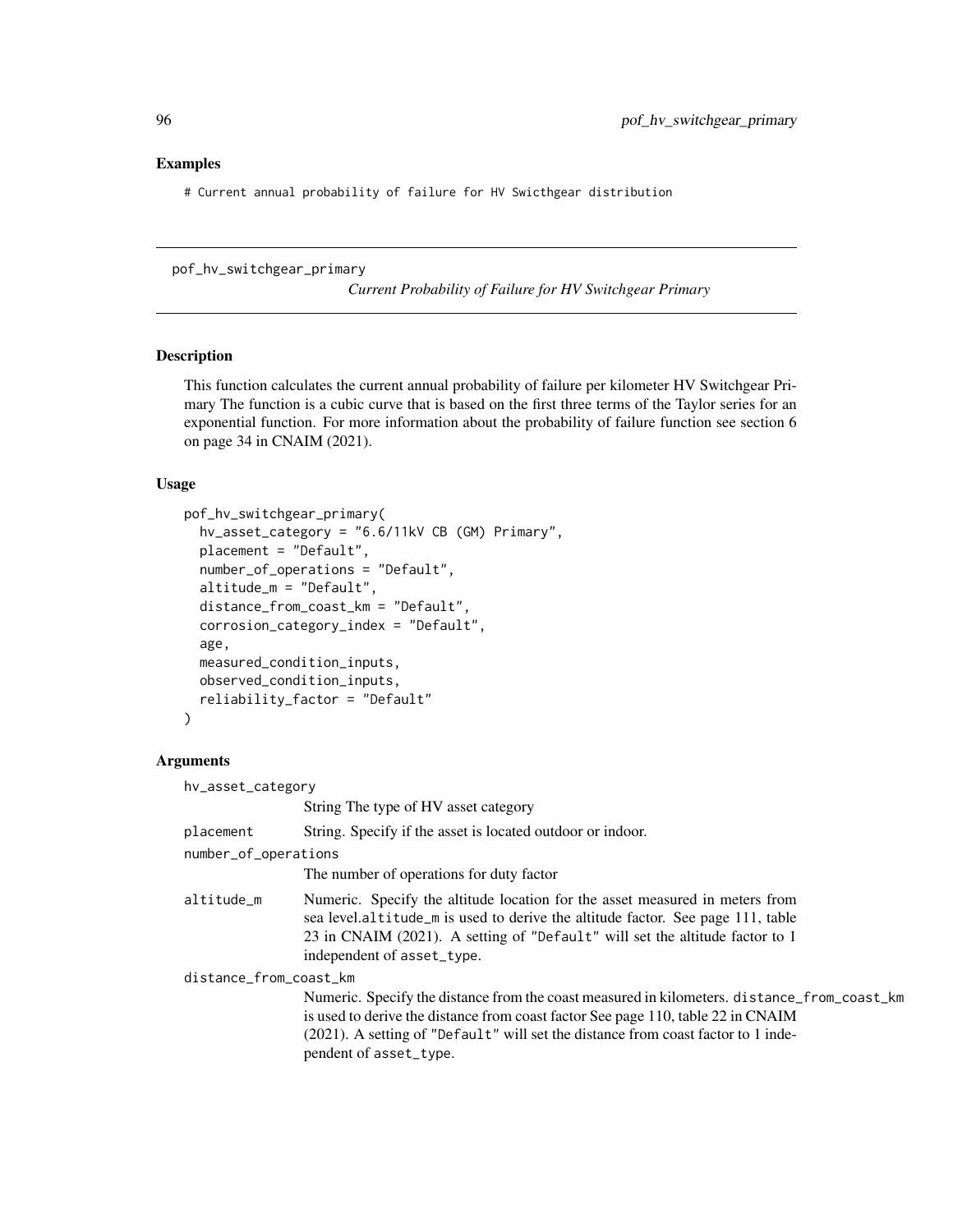| corrosion_category_index  |                                                                                                                                                                                 |
|---------------------------|---------------------------------------------------------------------------------------------------------------------------------------------------------------------------------|
|                           | Integer. Specify the corrosion index category, 1-5.                                                                                                                             |
| age                       | Numeric. The current age in years of the conductor.                                                                                                                             |
| measured_condition_inputs |                                                                                                                                                                                 |
|                           | Named list observed conditions input                                                                                                                                            |
| observed_condition_inputs |                                                                                                                                                                                 |
|                           | Named list observed_conditions_input conductor_samp = c("Low", "Medium/Normal", "High", "Defau<br>See page 161, table 199 and 201 in CNAIM (2021).                              |
| reliability_factor        |                                                                                                                                                                                 |
|                           | Numeric. reliability_factor shall have a value between 0.6 and 1.5. A<br>setting of "Default" sets the reliability_factor to 1. See section 6.14 on<br>page 73 in CNAIM (2021). |
|                           |                                                                                                                                                                                 |

Numeric. Current probability of failure per annum per kilometer.

## Source

DNO Common Network Asset Indices Methodology (CNAIM), Health & Criticality - Version 2.1, 2021: [https://www.ofgem.gov.uk/sites/default/files/docs/2021/04/dno\\_common\\_networ](https://www.ofgem.gov.uk/sites/default/files/docs/2021/04/dno_common_network_asset_indices_methodology_v2.1_final_01-04-2021.pdf)k\_ [asset\\_indices\\_methodology\\_v2.1\\_final\\_01-04-2021.pdf](https://www.ofgem.gov.uk/sites/default/files/docs/2021/04/dno_common_network_asset_indices_methodology_v2.1_final_01-04-2021.pdf)

# Examples

# Current annual probability of failure for HV Swicthgear Primary

pof\_lv\_switchgear\_and\_other

*Current Probability of Failure for LV switchgear and others*

## Description

This function calculates the current annual probability of failure for LV switchgear and others The function is a cubic curve that is based on the first three terms of the Taylor series for an exponential function. For more information about the probability of failure function see section 6 on page 34 in CNAIM (2021).

#### Usage

```
pof_lv_switchgear_and_other(
  lv_asset_category = "LV Circuit Breaker",
 placement = "Default",
  altitude_m = "Default",
  distance_from_coast_km = "Default",
  corrosion_category_index = "Default",
  age,
```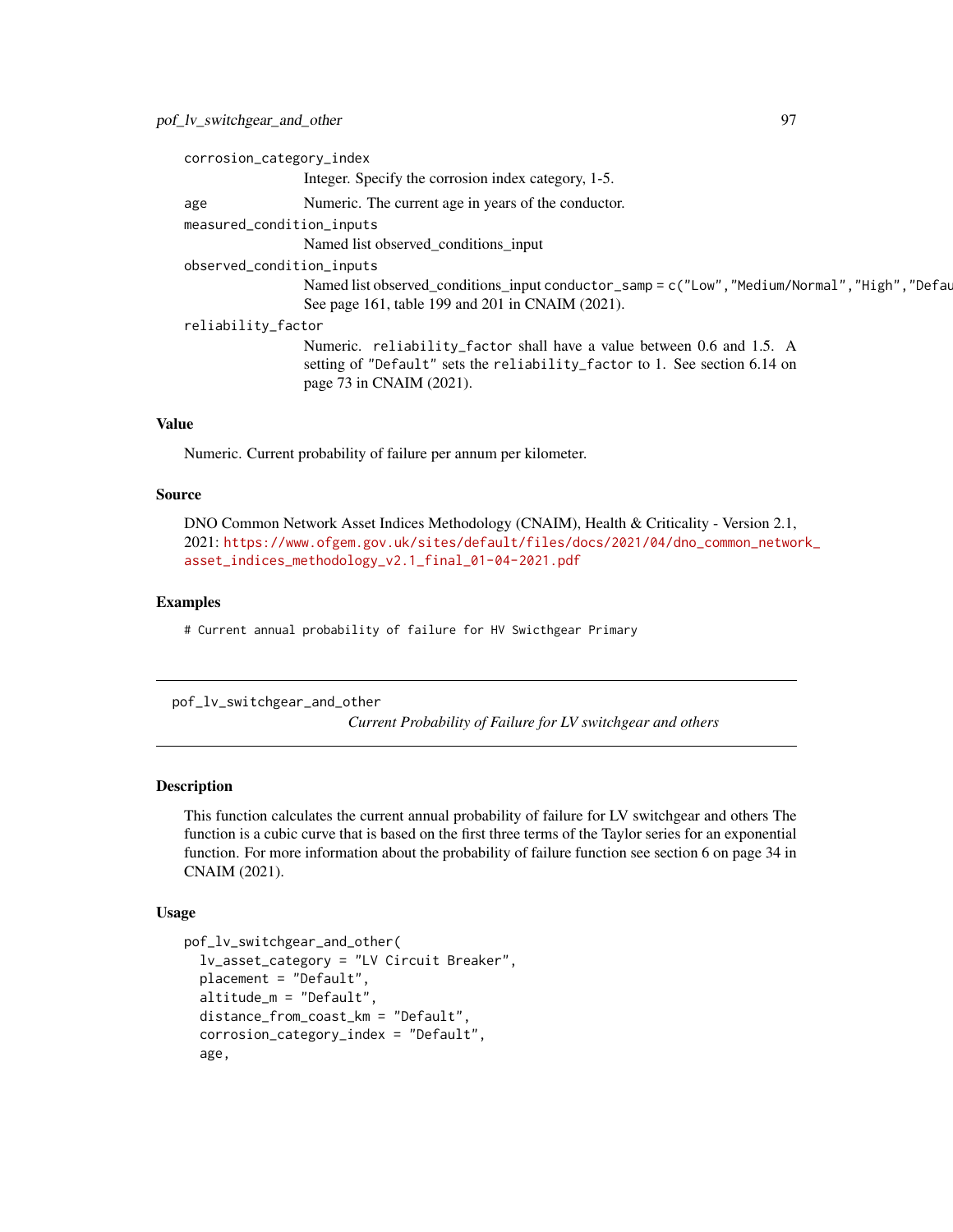```
measured_condition_inputs,
  observed_condition_inputs,
  reliability_factor = "Default"
\lambda
```
## Arguments

lv\_asset\_category String The type of LV asset category placement String. Specify if the asset is located outdoor or indoor. altitude\_m Numeric. Specify the altitude location for the asset measured in meters from sea level.altitude\_m is used to derive the altitude factor. See page 111, table 23 in CNAIM (2021). A setting of "Default" will set the altitude factor to 1 independent of asset\_type. distance\_from\_coast\_km Numeric. Specify the distance from the coast measured in kilometers. distance\_from\_coast\_km is used to derive the distance from coast factor See page 110, table 22 in CNAIM (2021). A setting of "Default" will set the distance from coast factor to 1 independent of asset\_type. corrosion\_category\_index Integer. Specify the corrosion index category, 1-5. age Numeric. The current age in years of the conductor. measured\_condition\_inputs Named list observed\_conditions\_input observed\_condition\_inputs Named list observed\_conditions\_input conductor\_samp = c("Low", "Medium/Normal", "High", "Defau See page 161, table 199 and 201 in CNAIM (2021). reliability\_factor Numeric. reliability\_factor shall have a value between 0.6 and 1.5. A setting of "Default" sets the reliability\_factor to 1. See section 6.14 on page 73 in CNAIM (2021).

# Value

Numeric. Current probability of failure per annum per kilometer.

## Source

```
DNO Common Network Asset Indices Methodology (CNAIM), Health & Criticality - Version 2.1,
2021: https://www.ofgem.gov.uk/sites/default/files/docs/2021/04/dno_common_network_
asset_indices_methodology_v2.1_final_01-04-2021.pdf
```

```
# Current annual probability of failure for LV Switchgear and other
pof_lv_switchgear_and_other(
lv_asset_category = "LV Circuit Breaker",
placement = "Default",
```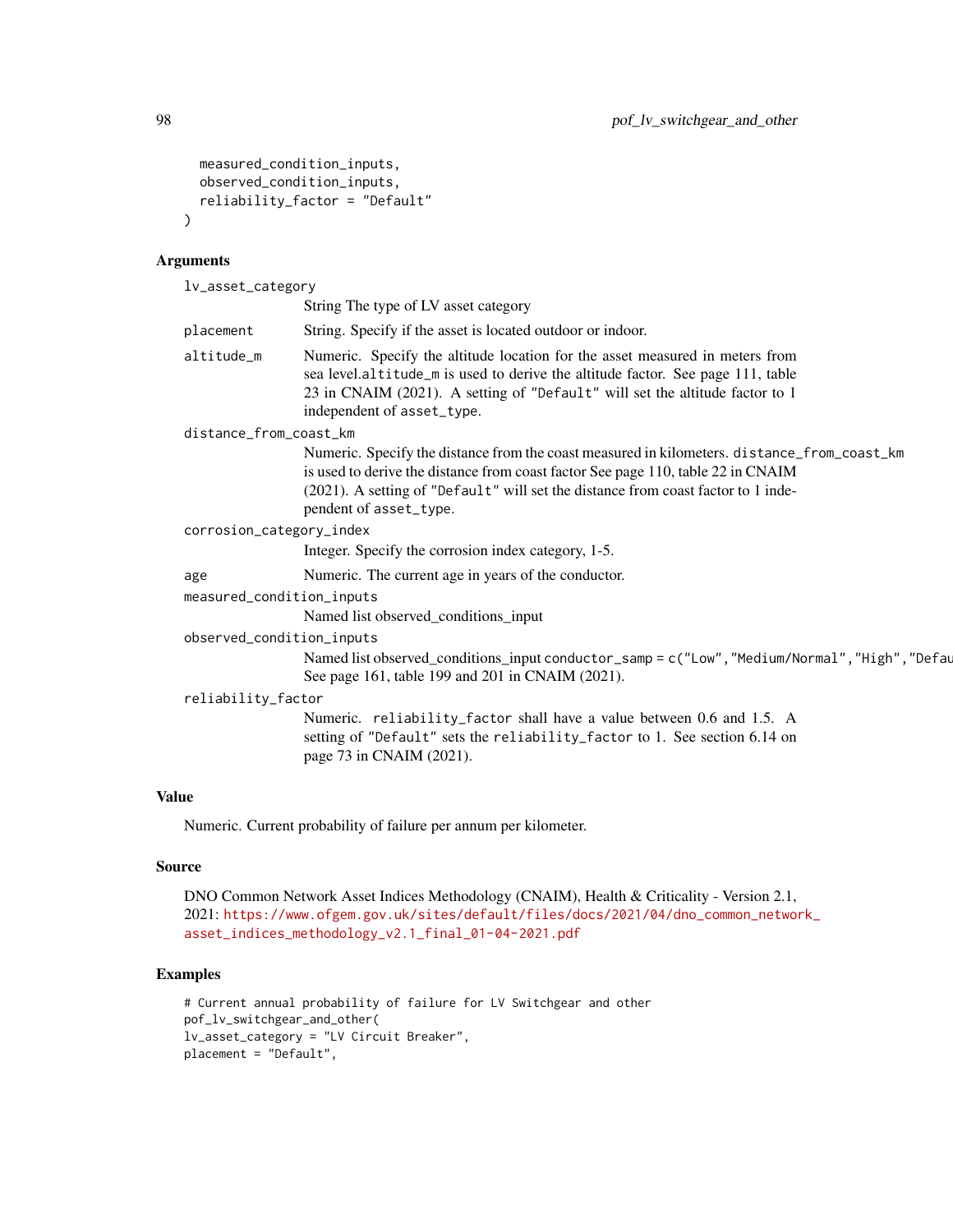# pof\_lv\_ugb 99

```
altitude_m = "Default",
distance_from_coast_km = "Default",
corrosion_category_index = "Default",
age = 10,observed_condition_inputs =
list("external_condition" =
list("Condition Criteria: Observed Condition" = "Default")),
measured_condition_inputs =
list("operational_adequacy" =
list("Condition Criteria: Operational Adequacy" = "Default")),
reliability_factor = "Default")
```
pof\_lv\_ugb *Current Probability of Failure for LV UGB*

## Description

This function calculates the current annual probability of failure for LV UGB The function is a cubic curve that is based on the first three terms of the Taylor series for an exponential function. For more information about the probability of failure function see section 6 on page 34 in CNAIM (2021).

## Usage

```
pof_lv_ugb(
  lv_asset_category = "LV UGB",
 placement = "Default",
 altitude_m = "Default",
  distance_from_coast_km = "Default",
  corrosion_category_index = "Default",
  age,
 measured_condition_inputs,
 observed_condition_inputs,
  reliability_factor = "Default"
\lambda
```

| lv_asset_category |                                                                                                                                                                                                                                                                               |
|-------------------|-------------------------------------------------------------------------------------------------------------------------------------------------------------------------------------------------------------------------------------------------------------------------------|
|                   | String The type of LV asset category                                                                                                                                                                                                                                          |
| placement         | String. Specify if the asset is located outdoor or indoor.                                                                                                                                                                                                                    |
| altitude_m        | Numeric. Specify the altitude location for the asset measured in meters from<br>sea level.altitude_m is used to derive the altitude factor. See page 111, table<br>23 in CNAIM (2021). A setting of "Default" will set the altitude factor to 1<br>independent of asset_type. |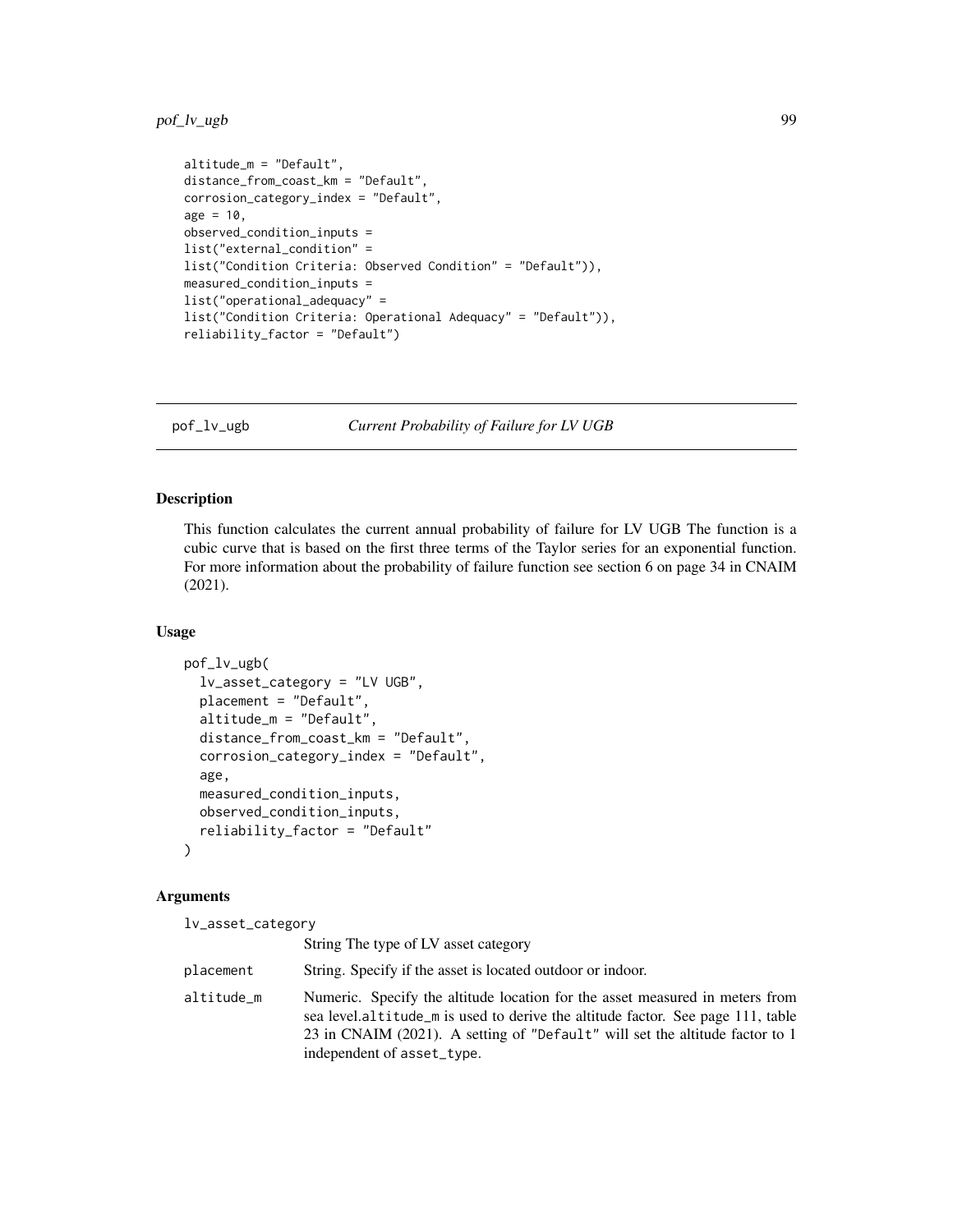| distance_from_coast_km    |                                                                                                                                                                                 |  |
|---------------------------|---------------------------------------------------------------------------------------------------------------------------------------------------------------------------------|--|
|                           | Numeric. Specify the distance from the coast measured in kilometers. distance_from_coast_km<br>is used to derive the distance from coast factor See page 110, table 22 in CNAIM |  |
|                           | (2021). A setting of "Default" will set the distance from coast factor to 1 inde-<br>pendent of asset_type.                                                                     |  |
| corrosion_category_index  |                                                                                                                                                                                 |  |
|                           | Integer. Specify the corrosion index category, 1-5.                                                                                                                             |  |
| age                       | Numeric. The current age in years of the conductor.                                                                                                                             |  |
| measured_condition_inputs |                                                                                                                                                                                 |  |
|                           | Named list observed_conditions_input                                                                                                                                            |  |
| observed_condition_inputs |                                                                                                                                                                                 |  |
|                           | Named list observed_conditions_input conductor_samp = c("Low", "Medium/Normal", "High", "Defay<br>See page 161, table 199 and 201 in CNAIM (2021).                              |  |
| reliability_factor        |                                                                                                                                                                                 |  |
|                           | Numeric. reliability_factor shall have a value between 0.6 and 1.5. A<br>setting of "Default" sets the reliability_factor to 1. See section 6.14 on<br>page 73 in CNAIM (2021). |  |

Numeric. Current probability of failure per annum per kilometer.

#### Source

```
DNO Common Network Asset Indices Methodology (CNAIM), Health & Criticality - Version 2.1,
2021: https://www.ofgem.gov.uk/sites/default/files/docs/2021/04/dno_common_network_
asset_indices_methodology_v2.1_final_01-04-2021.pdf
```

```
# Current annual probability of failure for 10kV OHL (Tower Line) Conductor
pof_lv_ugb(
lv_asset_category = "LV UGB",
placement = "Default",
altitude_m = "Default",
distance_from_coast_km = "Default",
corrosion_category_index = "Default",
age = 10,observed_condition_inputs =
list("steel_cover_and_pit_condition" =
list("Condition Criteria: Observed Condition" = "Default"),
"water_moisture" = list("Condition Criteria: Observed Condition" = "Default"),
"bell_cond" = list("Condition Criteria: Observed Condition" = "Default"),
"insulation_cond" = list("Condition Criteria: Observed Condition" = "Default"),
"signs_heating" = list("Condition Criteria: Observed Condition" = "Default"),
"phase_barriers" = list("Condition Criteria: Observed Condition" = "Default")),
measured_condition_inputs =
list("opsal_adequacy" =
list("Condition Criteria: Operational Adequacy" = "Default")),
reliability_factor = "Default")
```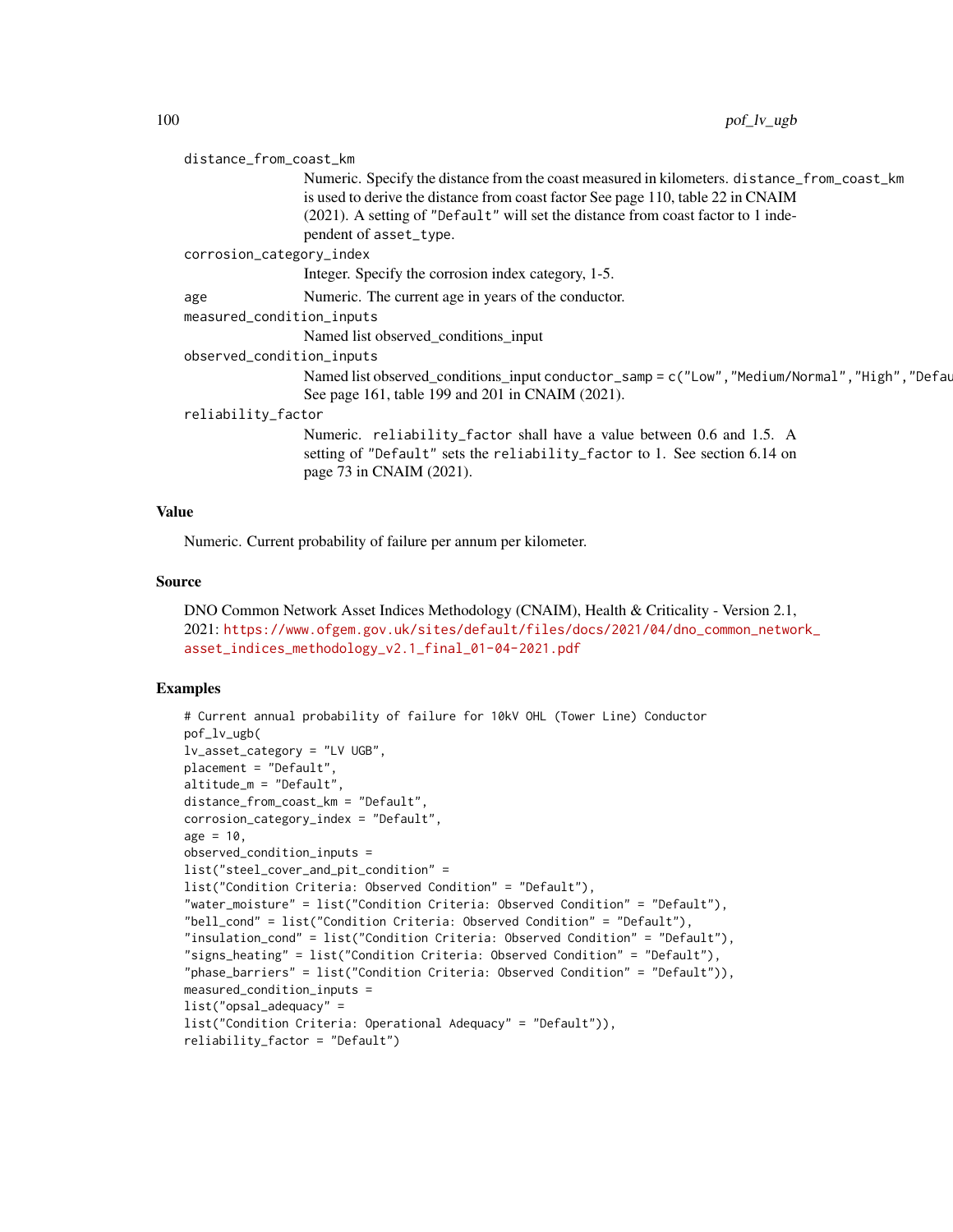pof\_ohl\_cond\_132\_66\_33kv

*Current Probability of Failure for 33-132kV OHL Conductors*

## Description

This function calculates the current annual probability of failure per kilometer 33-132kV OHL conductors. The function is a cubic curve that is based on the first three terms of the Taylor series for an exponential function. For more information about the probability of failure function see section 6 on page 34 in CNAIM (2021).

## Usage

```
pof_ohl_cond_132_66_33kv(
  ohl_conductor = "66kV OHL (Tower Line) Conductor",
  sub_division = "Cu",
  placement = "Default",
  altitude_m = "Default",
  distance_from_coast_km = "Default",
  corrosion_category_index = "Default",
  age,
  conductor_samp = "Default",
  corr_mon_survey = "Default",
  visual_cond = "Default",
  midspan_joints = "Default",
  reliability_factor = "Default"
)
```

| ohl_conductor | String. A sting that refers to the specific asset category. See See page 17, table<br>1 in CNAIM (2021). Options: $ohL_{conductor} = c("33kV OHL$ (Tower Line)<br>Conductor", "66kV OHL (Tower Line) Conductor", "132kV OHL (Tower Line)<br>Conductor"). The default setting is ohl_conductor = "66kV OHL (Tower Line)<br>Conductor".                                                                                                                |
|---------------|------------------------------------------------------------------------------------------------------------------------------------------------------------------------------------------------------------------------------------------------------------------------------------------------------------------------------------------------------------------------------------------------------------------------------------------------------|
| sub_division  | String. Refers to material the conductor is made of. Options: sub_division =<br>c("ACSR - greased", "ACSR - non-greased", "AAAC", "Cad Cu", "Cu", "Other")<br>. See page 107, table 20 in CNAIM (2021).                                                                                                                                                                                                                                              |
| placement     | String. Specify if the asset is located outdoor or indoor. A setting of "Outdoor"<br>means the asset is located in an outside environment, and a setting of "Indoor"<br>means the asset is located in an indoor environment. A setting of "Default"<br>will result in either an indoor or an outdoor environment setting that depends on<br>the specification of asset_type. See page 110-113, table 26 in CNAIM (2021)<br>for default environments. |
| altitude_m    | Numeric. Specify the altitude location for the asset measured in meters from<br>sea level.altitude_m is used to derive the altitude factor. See page 111, table                                                                                                                                                                                                                                                                                      |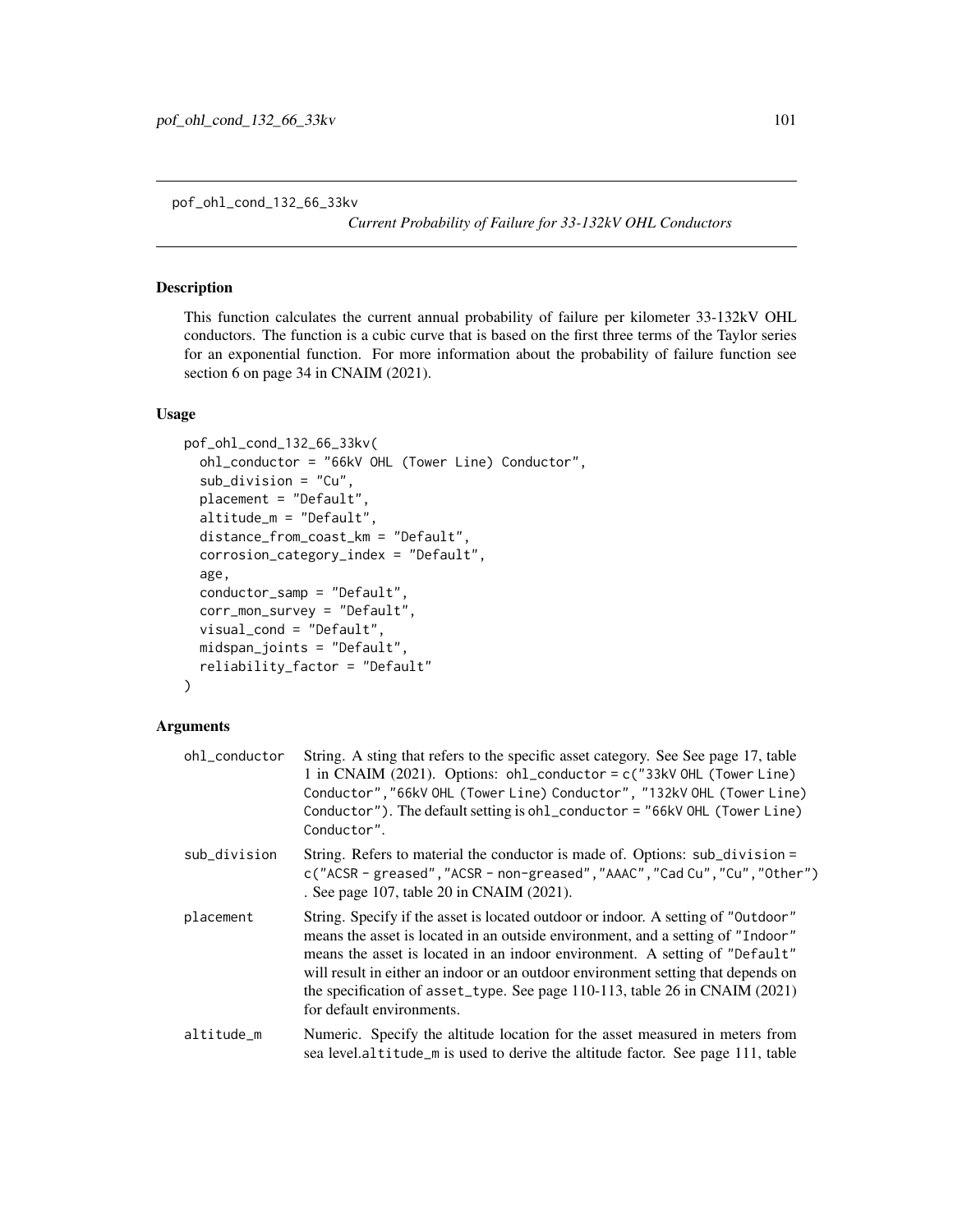|                          | 23 in CNAIM (2021). A setting of "Default" will set the altitude factor to 1<br>independent of asset_type.                                                                                                                                                                                     |
|--------------------------|------------------------------------------------------------------------------------------------------------------------------------------------------------------------------------------------------------------------------------------------------------------------------------------------|
| distance_from_coast_km   |                                                                                                                                                                                                                                                                                                |
|                          | Numeric. Specify the distance from the coast measured in kilometers. distance_from_coast_km<br>is used to derive the distance from coast factor See page 110, table 22 in CNAIM<br>(2021). A setting of "Default" will set the distance from coast factor to 1 inde-<br>pendent of asset_type. |
| corrosion_category_index |                                                                                                                                                                                                                                                                                                |
|                          | Integer. Specify the corrosion index category, 1-5. corrosion_category_index<br>is used to derive the corrosion category factor. See page 111, table 24 in CNAIM<br>(2021). A setting of "Default" will set the corrosion category factor to 1 inde-<br>pendent of asset_type.                 |
| age                      | Numeric. The current age in years of the conductor.                                                                                                                                                                                                                                            |
|                          | conductor_samp String. Conductor sampling. Options: conductor_samp = c("Low","Medium/Normal","High","Defau<br>See page 161, table 199 and 201 in CNAIM (2021).                                                                                                                                 |
| corr_mon_survey          |                                                                                                                                                                                                                                                                                                |
|                          | String. Corrosion monitoring survey. Options: corr_mon_survey = c("Low", "Medium/Normal", "High'<br>See page 161, table 200 and 202 in CNAIM (2021).                                                                                                                                           |
| visual_cond              | String. Visual condition. Options: visual_cond = $c("No determination", "Superficial/minor"$<br>deterioration","Some Deterioration","Substantial Deterioration", "Default").<br>See page 146, table 140 and 142 in CNAIM (2021).                                                               |
|                          | midspan_joints Integer. Number of midspan joints on the conductor. A span includes all con-<br>ductors in that span. See page 146, table 141 and 143 in CNAIM (2021).                                                                                                                          |
| reliability_factor       |                                                                                                                                                                                                                                                                                                |
|                          | Numeric. reliability_factor shall have a value between 0.6 and 1.5. A<br>setting of "Default" sets the reliability_factor to 1. See section 6.14 on<br>page 73 in CNAIM (2021).                                                                                                                |
|                          |                                                                                                                                                                                                                                                                                                |

Numeric. Current probability of failure per annum per kilometer.

## Source

DNO Common Network Asset Indices Methodology (CNAIM), Health & Criticality - Version 2.1, 2021: [https://www.ofgem.gov.uk/sites/default/files/docs/2021/04/dno\\_common\\_networ](https://www.ofgem.gov.uk/sites/default/files/docs/2021/04/dno_common_network_asset_indices_methodology_v2.1_final_01-04-2021.pdf)k\_ [asset\\_indices\\_methodology\\_v2.1\\_final\\_01-04-2021.pdf](https://www.ofgem.gov.uk/sites/default/files/docs/2021/04/dno_common_network_asset_indices_methodology_v2.1_final_01-04-2021.pdf)

## Examples

# Current annual probability of failure for 66kV OHL (Tower Line) Conductor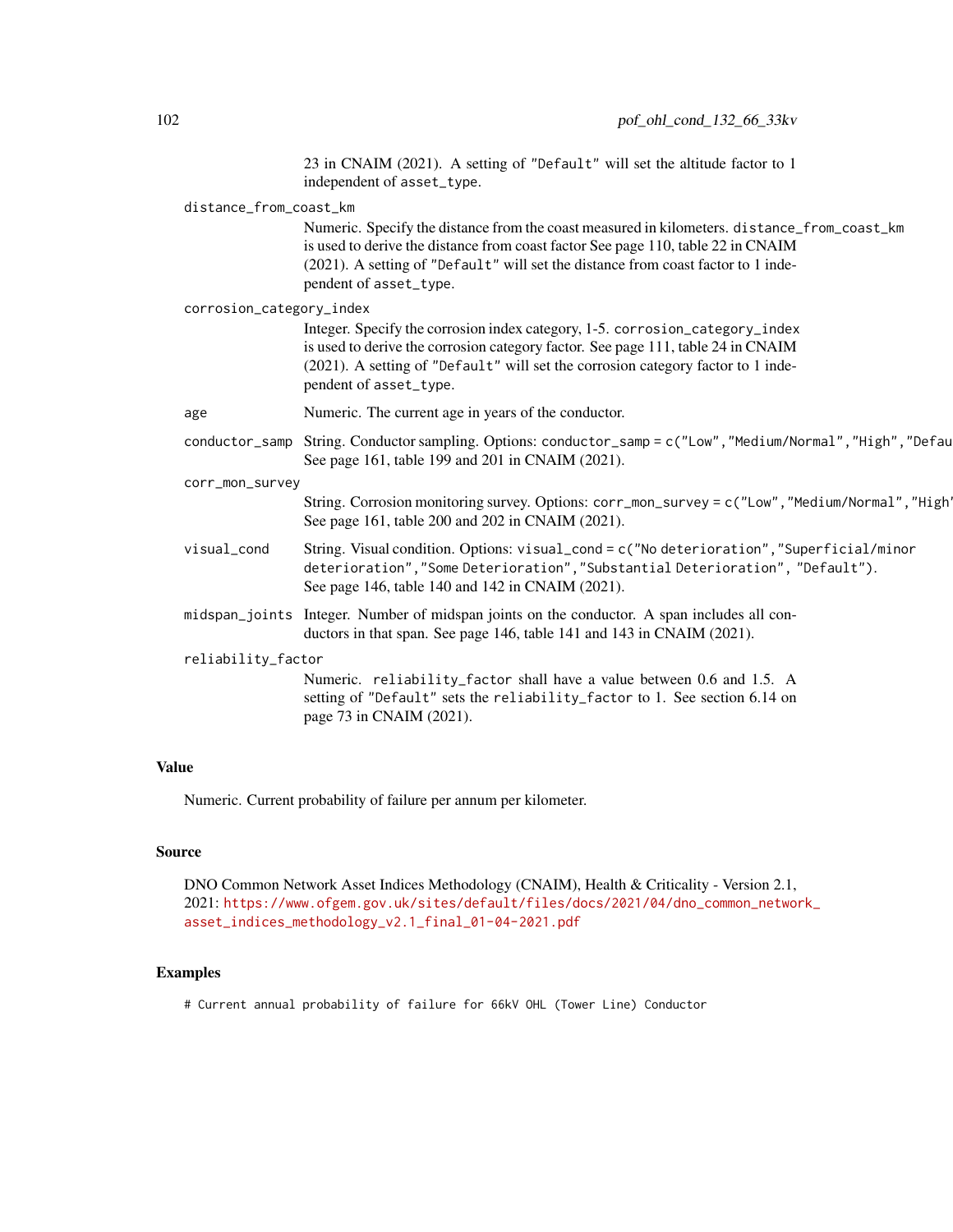## Description

This function calculates the current annual probability of failure per kilometer Poles The function is a cubic curve that is based on the first three terms of the Taylor series for an exponential function. For more information about the probability of failure function see section 6 on page 34 in CNAIM (2021).

#### Usage

```
pof_poles(
  pole_asset_category = "20kV Poles",
  sub_division = "Wood",
  placement = "Default",
  altitude_m = "Default",
  distance_from_coast_km = "Default",
  corrosion_category_index = "Default",
  age,
  measured_condition_inputs,
  observed_condition_inputs,
  reliability_factor = "Default"
)
```
## **Arguments**

pole\_asset\_category String The type of asset category sub\_division String. Refers to material the pole is made of. placement String. Specify if the asset is located outdoor or indoor. altitude\_m Numeric. Specify the altitude location for the asset measured in meters from sea level.altitude\_m is used to derive the altitude factor. See page 111, table 23 in CNAIM (2021). A setting of "Default" will set the altitude factor to 1 independent of asset\_type. distance\_from\_coast\_km Numeric. Specify the distance from the coast measured in kilometers. distance\_from\_coast\_km is used to derive the distance from coast factor See page 110, table 22 in CNAIM (2021). A setting of "Default" will set the distance from coast factor to 1 independent of asset\_type. corrosion\_category\_index Integer. Specify the corrosion index category, 1-5. age Numeric. The current age in years of the conductor. measured\_condition\_inputs Named list observed\_conditions\_input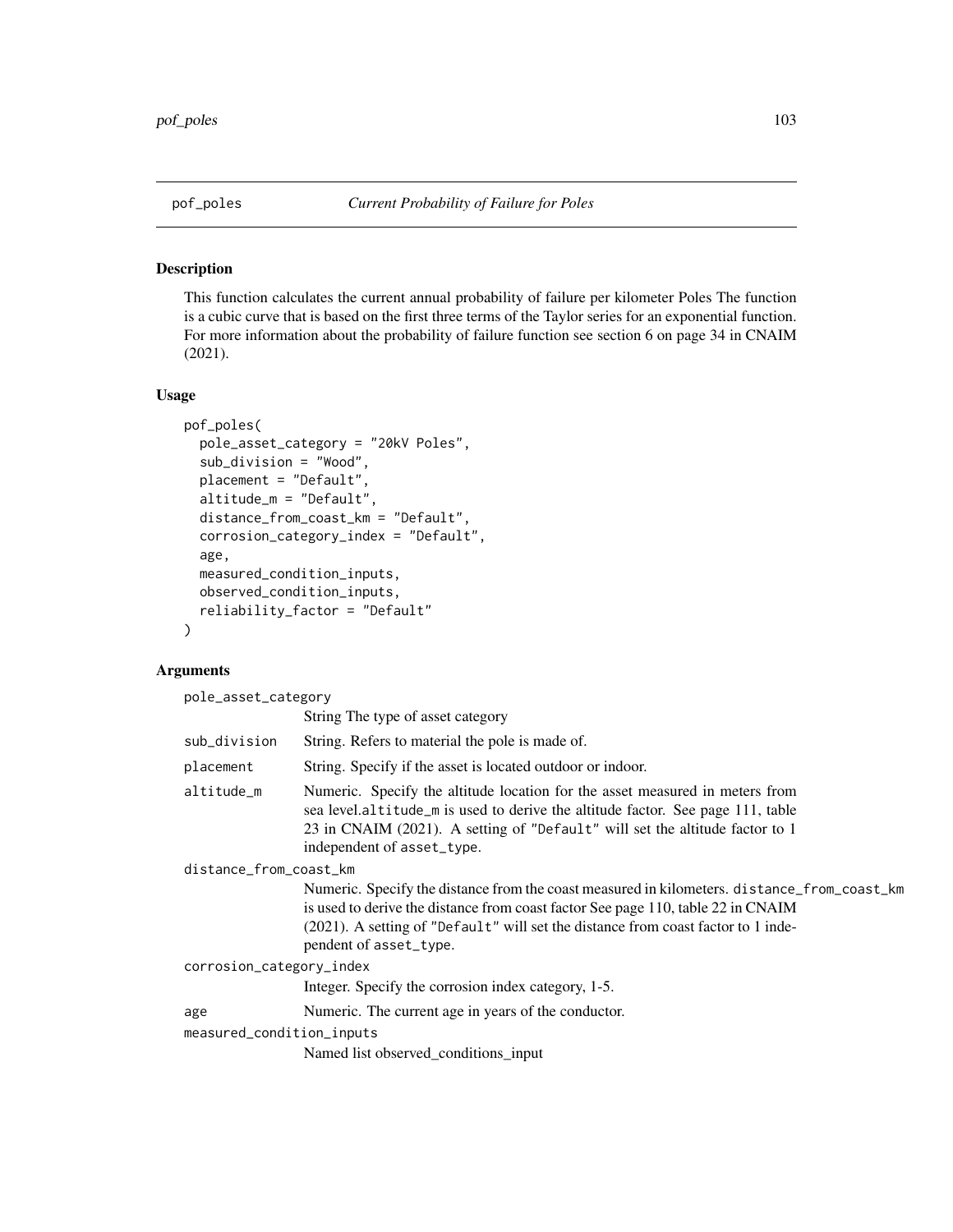observed\_condition\_inputs

Named list observed\_conditions\_input conductor\_samp = c("Low", "Medium/Normal", "High", "Defau See page 161, table 199 and 201 in CNAIM (2021).

reliability\_factor

Numeric. reliability\_factor shall have a value between 0.6 and 1.5. A setting of "Default" sets the reliability\_factor to 1. See section 6.14 on page 73 in CNAIM (2021).

## Value

Numeric. Current probability of failure per annum per kilometer.

#### Source

DNO Common Network Asset Indices Methodology (CNAIM), Health & Criticality - Version 2.1, 2021: [https://www.ofgem.gov.uk/sites/default/files/docs/2021/04/dno\\_common\\_networ](https://www.ofgem.gov.uk/sites/default/files/docs/2021/04/dno_common_network_asset_indices_methodology_v2.1_final_01-04-2021.pdf)k\_ [asset\\_indices\\_methodology\\_v2.1\\_final\\_01-04-2021.pdf](https://www.ofgem.gov.uk/sites/default/files/docs/2021/04/dno_common_network_asset_indices_methodology_v2.1_final_01-04-2021.pdf)

## Examples

# Current annual probability of failure for HV Poles

pof\_submarine\_cables *Current Probability of Failure for Submarine Cables*

#### Description

This function calculates the current annual probability of failure per kilometer for submarine cables. The function is a cubic curve that is based on the first three terms of the Taylor series for an exponential function. For more information about the probability of failure function see section 6 on page 34 in CNAIM (2021).

#### Usage

```
pof_submarine_cables(
  sub_cable_type = "EHV Sub Cable",
  utilisation_pct = "Default",
  operating_voltage_pct = "Default",
  topography = "Default",
  situation = "Default",
  wind_wave = "Default",
  intensity = "Default",
  landlocked = "no",sheath_test = "Default",
  partial_discharge = "Default",
  fault_hist = "Default",
  condition_armour = "Default",
  age,
```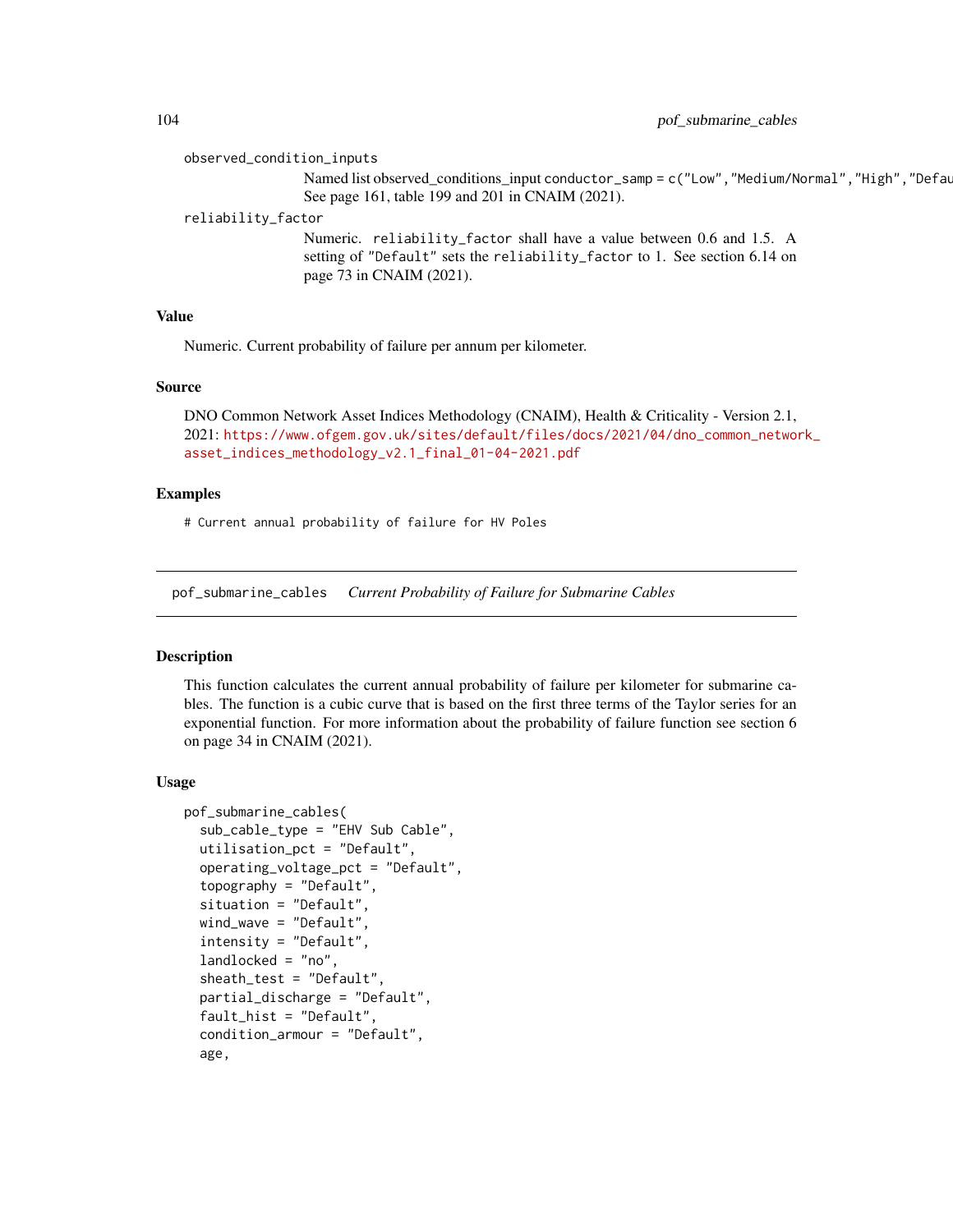```
reliability_factor = "Default"
)
```

```
sub_cable_type String. A sting that refers to the specific asset category. See See page 17, table 1
                 in CNAIM (2021). Options: sub_cable_type = c("HV Sub Cable", "EHV Sub
                 Cable", "132kV Sub Cable"). The deafult setting is sub_cable_type = "EHV
                 Sub Cable".
utilisation_pct
                Numeric. The max percentage of utilisation under normal operating conditions.
operating_voltage_pct
                Numeric. The ratio in percent of operating/design voltage.
topography String. Describe the topography around the submarine cable. Options: typography
                 = c("Low Detrimental Topography","Medium Detrimental Topography", "High
                 Detrimental Topography","Very High Detrimental Topography","Default"
                 )
situation Situation of the cable
wind_wave Mumeric. Options: wind_wave=c(1, 2, 3, "Default"). Settings:
                   • wind_wave = 1: Sheltered sea loch, Wind <200 W/m2
                   • wind_wave = 2: Wave <15kW/m, Wind 200-800 W/m2
                   • wind_wave = 3: Wave <15kW/m, Wind 200-800 W/m2
                   • wind_wave = "Default": No data available
intensity String. Combined wave and current energy factor. Options: intensity=c("Low",
                 "Moderate", "High", "Default").
landlocked String. Options: landlocked = c("yes","no"). Default setting for landlocked
                 = "no".
sheath_test String. Indicating the state of the sheath. Options: sheath_test = c("Pass",
                 "Failed Minor", "Failed Major","Default"). See page 158, table 189 in
                CNAIM (2021).
partial_discharge
                 String. Indicating the level of partial discharge. Options: partial_discharge
                 = c("Low", "Medium", "High", "Default"). See page 158, table 190 in CNAIM
                 (2021).
fault_hist Numeric. The calculated fault rate for the cable per annum per kilometer. A
                 setting of "No historic faults recorded" indicates no fault. See page 158,
                 table 191 in CNAIM (2021).
condition_armour
                 String. Indicating the external condition of the submarine cables armour. Op-
                 tions: condition_armour = c("Good","Poor","Critical","Default")
age Numeric. The current age in years of the cable.
reliability_factor
                Numeric. reliability_factor shall have a value between 0.6 and 1.5. A
                 setting of "Default" sets the reliability_factor to 1. See section 6.14 on
                 page 73 in CNAIM (2021).
```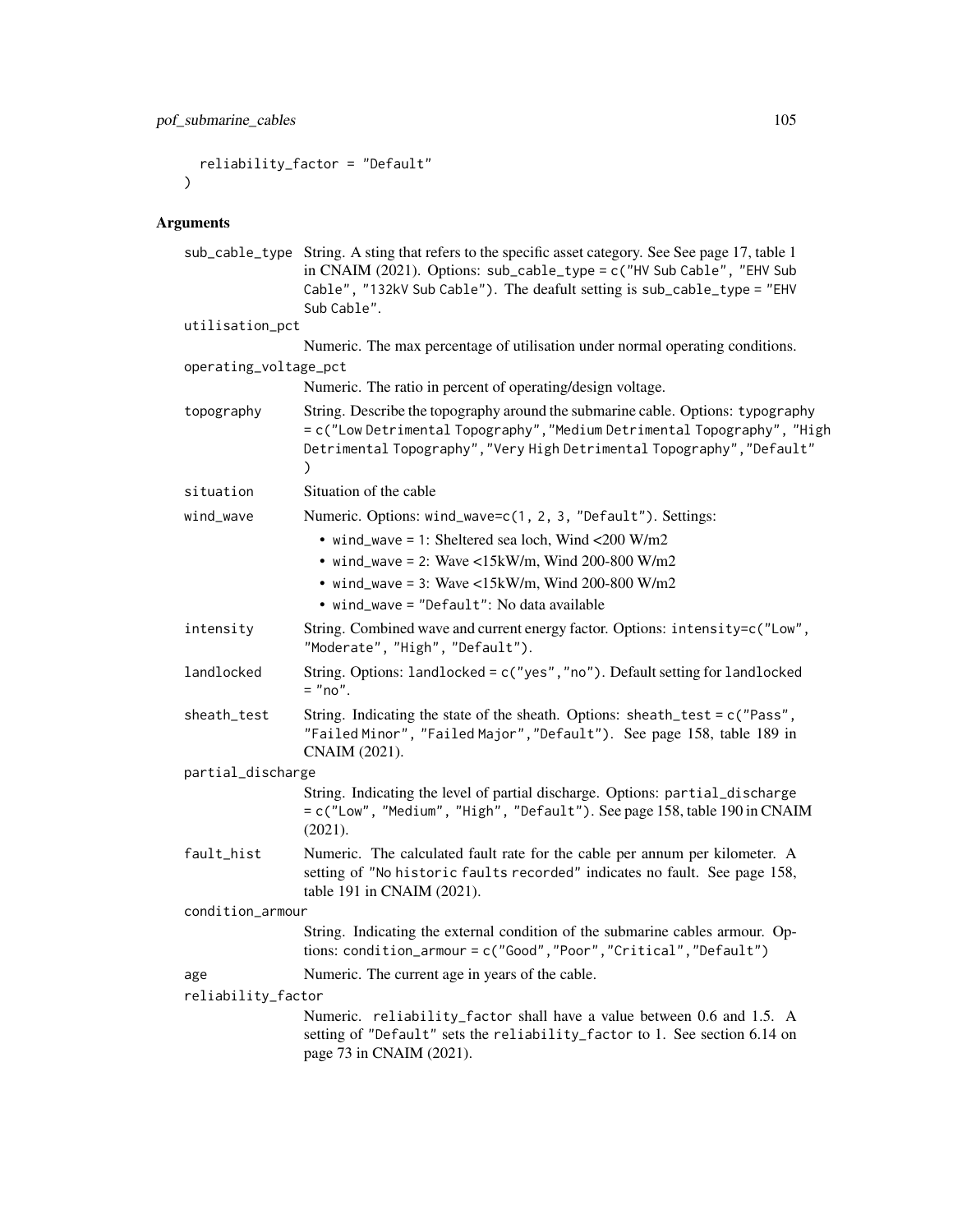Numeric. Current probability of failure per annum per kilometre.

#### Source

DNO Common Network Asset Indices Methodology (CNAIM), Health & Criticality - Version 2.1, 2021: [https://www.ofgem.gov.uk/sites/default/files/docs/2021/04/dno\\_common\\_networ](https://www.ofgem.gov.uk/sites/default/files/docs/2021/04/dno_common_network_asset_indices_methodology_v2.1_final_01-04-2021.pdf)k\_ [asset\\_indices\\_methodology\\_v2.1\\_final\\_01-04-2021.pdf](https://www.ofgem.gov.uk/sites/default/files/docs/2021/04/dno_common_network_asset_indices_methodology_v2.1_final_01-04-2021.pdf)

# Examples

# Current annual probability of failure for 1 km EHV Sub Cable

pof\_towers *Current Probability of Failure for Towers*

## Description

This function calculates the current annual probability of failure per kilometer EHV Switchgear The function is a cubic curve that is based on the first three terms of the Taylor series for an exponential function. For more information about the probability of failure function see section 6 on page 34 in CNAIM (2021).

## Usage

```
pof_towers(
  tower_asset_category = "33kV Tower",
  foundation_type = "Foundation - Fully Encased Concrete",
  paint_type = "Paint System - Paint",
  placement = "Default",
  number_of_operations = "Default",
  altitude_m = "Default",
  distance_from_coast_km = "Default",
  corrosion_category_index = "Default",
  age,
  observed_condition_inputs_steelwork,
  observed_condition_inputs_paint,
  observed_condition_inputs_foundation,
  reliability_factor = "Default"
)
```
#### Arguments

tower\_asset\_category

String The type of Tower asset category

foundation\_type

String Foundation type of the tower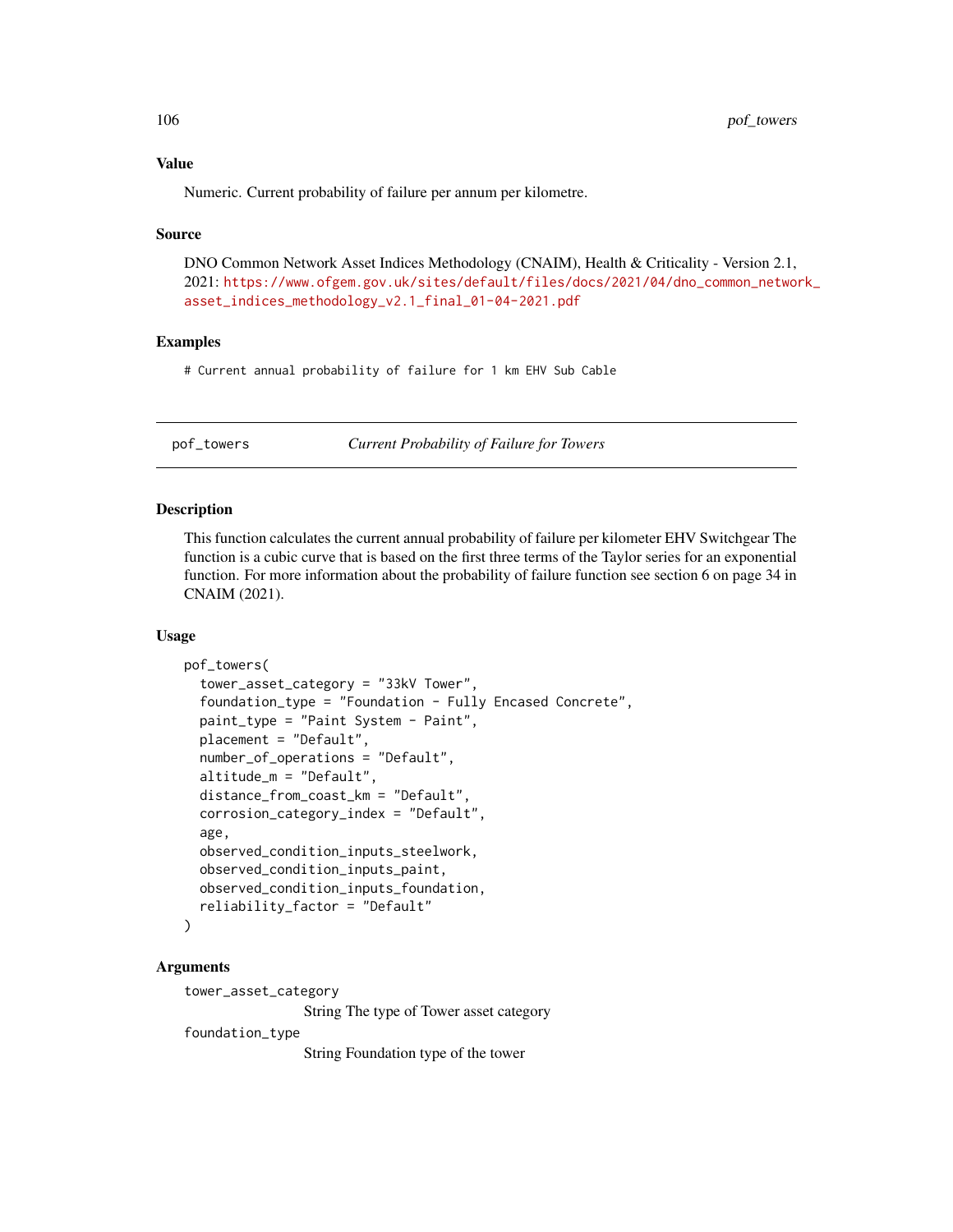# pof\_towers 107

| String Paint type of the tower<br>String. Specify if the asset is located outdoor or indoor.<br>number_of_operations<br>Numeric Number of operations for the tower<br>Numeric. Specify the altitude location for the asset measured in meters from<br>sea level.altitude_m is used to derive the altitude factor. See page 111, table<br>23 in CNAIM (2021). A setting of "Default" will set the altitude factor to 1<br>independent of asset_type.<br>distance_from_coast_km<br>Numeric. Specify the distance from the coast measured in kilometers. distance_from_coast_km<br>is used to derive the distance from coast factor See page 110, table 22 in CNAIM<br>(2021). A setting of "Default" will set the distance from coast factor to 1 inde-<br>pendent of asset_type.<br>corrosion_category_index<br>Integer. Specify the corrosion index category, 1-5.<br>Numeric. The current age in years of the conductor.<br>Named list observed_conditions_input<br>observed_condition_inputs_paint<br>Named list observed_conditions_input<br>observed_condition_inputs_foundation<br>Named list observed_conditions_input conductor_samp = c("Low", "Medium/Normal", "High", "Defay<br>See page 161, table 199 and 201 in CNAIM (2021).<br>Numeric. reliability_factor shall have a value between 0.6 and 1.5. A<br>setting of "Default" sets the reliability_factor to 1. See section 6.14 on<br>page 73 in CNAIM (2021). |                                     |  |  |
|-------------------------------------------------------------------------------------------------------------------------------------------------------------------------------------------------------------------------------------------------------------------------------------------------------------------------------------------------------------------------------------------------------------------------------------------------------------------------------------------------------------------------------------------------------------------------------------------------------------------------------------------------------------------------------------------------------------------------------------------------------------------------------------------------------------------------------------------------------------------------------------------------------------------------------------------------------------------------------------------------------------------------------------------------------------------------------------------------------------------------------------------------------------------------------------------------------------------------------------------------------------------------------------------------------------------------------------------------------------------------------------------------------------------------------|-------------------------------------|--|--|
|                                                                                                                                                                                                                                                                                                                                                                                                                                                                                                                                                                                                                                                                                                                                                                                                                                                                                                                                                                                                                                                                                                                                                                                                                                                                                                                                                                                                                               | paint_type                          |  |  |
|                                                                                                                                                                                                                                                                                                                                                                                                                                                                                                                                                                                                                                                                                                                                                                                                                                                                                                                                                                                                                                                                                                                                                                                                                                                                                                                                                                                                                               | placement                           |  |  |
|                                                                                                                                                                                                                                                                                                                                                                                                                                                                                                                                                                                                                                                                                                                                                                                                                                                                                                                                                                                                                                                                                                                                                                                                                                                                                                                                                                                                                               |                                     |  |  |
|                                                                                                                                                                                                                                                                                                                                                                                                                                                                                                                                                                                                                                                                                                                                                                                                                                                                                                                                                                                                                                                                                                                                                                                                                                                                                                                                                                                                                               |                                     |  |  |
|                                                                                                                                                                                                                                                                                                                                                                                                                                                                                                                                                                                                                                                                                                                                                                                                                                                                                                                                                                                                                                                                                                                                                                                                                                                                                                                                                                                                                               | altitude_m                          |  |  |
|                                                                                                                                                                                                                                                                                                                                                                                                                                                                                                                                                                                                                                                                                                                                                                                                                                                                                                                                                                                                                                                                                                                                                                                                                                                                                                                                                                                                                               |                                     |  |  |
|                                                                                                                                                                                                                                                                                                                                                                                                                                                                                                                                                                                                                                                                                                                                                                                                                                                                                                                                                                                                                                                                                                                                                                                                                                                                                                                                                                                                                               |                                     |  |  |
|                                                                                                                                                                                                                                                                                                                                                                                                                                                                                                                                                                                                                                                                                                                                                                                                                                                                                                                                                                                                                                                                                                                                                                                                                                                                                                                                                                                                                               |                                     |  |  |
|                                                                                                                                                                                                                                                                                                                                                                                                                                                                                                                                                                                                                                                                                                                                                                                                                                                                                                                                                                                                                                                                                                                                                                                                                                                                                                                                                                                                                               |                                     |  |  |
|                                                                                                                                                                                                                                                                                                                                                                                                                                                                                                                                                                                                                                                                                                                                                                                                                                                                                                                                                                                                                                                                                                                                                                                                                                                                                                                                                                                                                               | age                                 |  |  |
|                                                                                                                                                                                                                                                                                                                                                                                                                                                                                                                                                                                                                                                                                                                                                                                                                                                                                                                                                                                                                                                                                                                                                                                                                                                                                                                                                                                                                               | observed_condition_inputs_steelwork |  |  |
|                                                                                                                                                                                                                                                                                                                                                                                                                                                                                                                                                                                                                                                                                                                                                                                                                                                                                                                                                                                                                                                                                                                                                                                                                                                                                                                                                                                                                               |                                     |  |  |
|                                                                                                                                                                                                                                                                                                                                                                                                                                                                                                                                                                                                                                                                                                                                                                                                                                                                                                                                                                                                                                                                                                                                                                                                                                                                                                                                                                                                                               |                                     |  |  |
|                                                                                                                                                                                                                                                                                                                                                                                                                                                                                                                                                                                                                                                                                                                                                                                                                                                                                                                                                                                                                                                                                                                                                                                                                                                                                                                                                                                                                               |                                     |  |  |
|                                                                                                                                                                                                                                                                                                                                                                                                                                                                                                                                                                                                                                                                                                                                                                                                                                                                                                                                                                                                                                                                                                                                                                                                                                                                                                                                                                                                                               |                                     |  |  |
|                                                                                                                                                                                                                                                                                                                                                                                                                                                                                                                                                                                                                                                                                                                                                                                                                                                                                                                                                                                                                                                                                                                                                                                                                                                                                                                                                                                                                               |                                     |  |  |
|                                                                                                                                                                                                                                                                                                                                                                                                                                                                                                                                                                                                                                                                                                                                                                                                                                                                                                                                                                                                                                                                                                                                                                                                                                                                                                                                                                                                                               | reliability_factor                  |  |  |
|                                                                                                                                                                                                                                                                                                                                                                                                                                                                                                                                                                                                                                                                                                                                                                                                                                                                                                                                                                                                                                                                                                                                                                                                                                                                                                                                                                                                                               |                                     |  |  |
|                                                                                                                                                                                                                                                                                                                                                                                                                                                                                                                                                                                                                                                                                                                                                                                                                                                                                                                                                                                                                                                                                                                                                                                                                                                                                                                                                                                                                               | 11 A                                |  |  |

# Value

Numeric. Current probability of failure per annum per kilometer.

## Source

```
DNO Common Network Asset Indices Methodology (CNAIM), Health & Criticality - Version 2.1,
2021: https://www.ofgem.gov.uk/sites/default/files/docs/2021/04/dno_common_network_
asset_indices_methodology_v2.1_final_01-04-2021.pdf
```

```
# Current annual probability of failure for Towers
pof_towers(
tower_asset_category = "33kV Tower",
number_of_operations = "Default",
placement = "Default",
altitude_m = "Default",
distance_from_coast_km = "Default",
```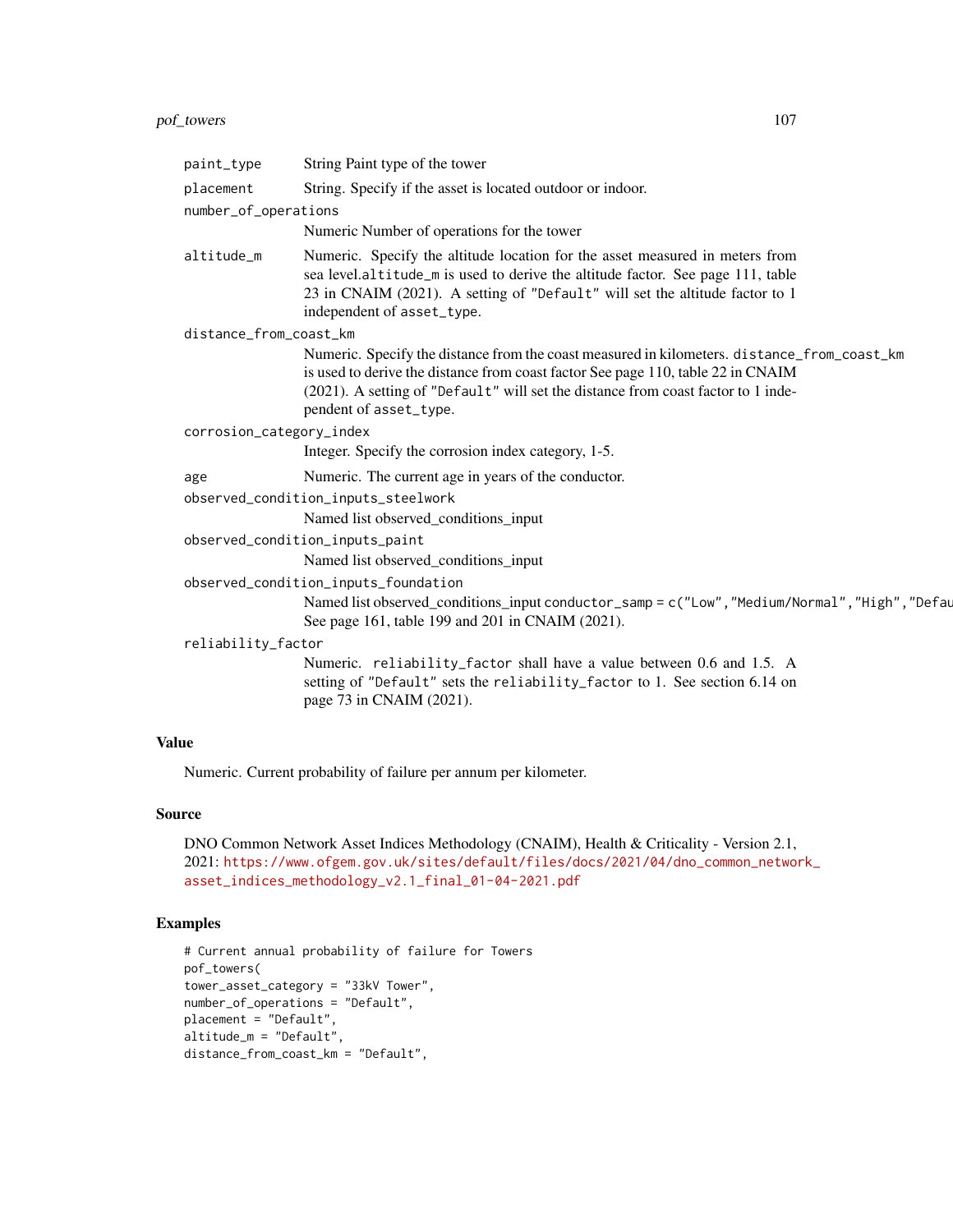```
corrosion_category_index = "Default",
age = 10,paint_type = "Paint System - Galvanising",
foundation_type = "Foundation - Earth Grillage",
observed_condition_inputs_steelwork =
list("tower_legs" = list("Condition Criteria: Observed Condition" = "Default"),
"tower_bracings" = list("Condition Criteria: Observed Condition" = "Default"),
"tower_crossarms" = list("Condition Criteria: Observed Condition" = "Default"),
"tower_peak" = list("Condition Criteria: Observed Condition" = "Default")),
observed_condition_inputs_paint =
list("paintwork_cond" = list("Condition Criteria: Observed Condition" = "Default")),
observed_condition_inputs_foundation =
list("foundation_cond" = list("Condition Criteria: Observed Condition" = "Default")),
reliability_factor = "Default")
```
pof\_transformer\_11\_20kv

*Current Probability of Failure for 6.6/11kV and 20kV Transformers*

## Description

This function calculates the current annual probability of failure for 6.6/11kV and 20kV transformers. The function is a cubic curve that is based on the first three terms of the Taylor series for an exponential function. For more information about the probability of failure function see section 6 on page 34 in CNAIM (2021).

#### Usage

```
pof_transformer_11_20kv(
  hv_transformer_type = "6.6/11kV Transformer (GM)",
  utilisation_pct = "Default",
  placement = "Default",
  altitude_m = "Default",
  distance_from_coast_km = "Default",
  corrosion_category_index = "Default",
  age,
  partial_discharge = "Default",
  temperature_reading = "Default",
  observed_condition = "Default",
  reliability_factor = "Default",
  moisture = "Default",
 oil_acidity = "Default",
  bd_strength = "Default"
)
```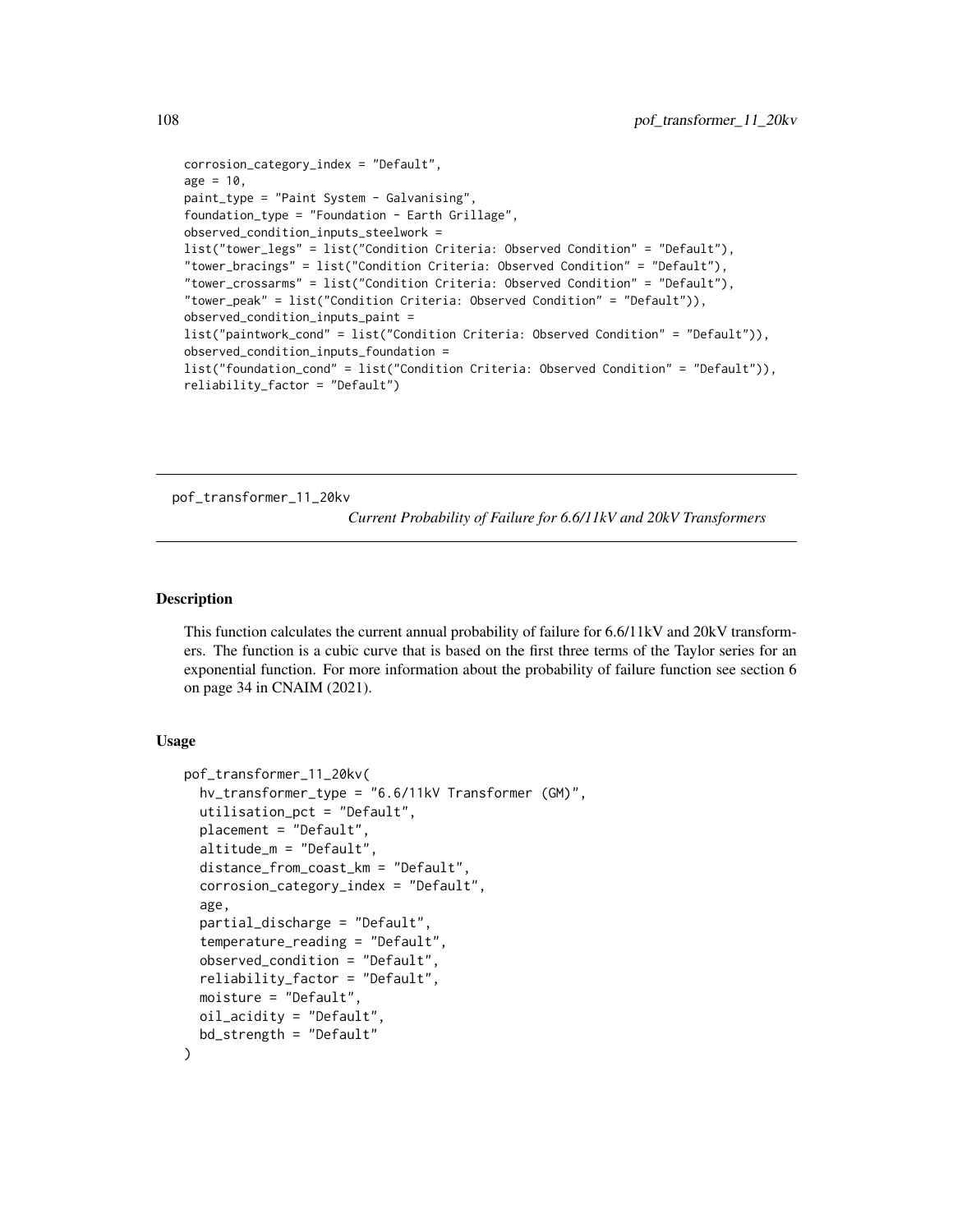# **Arguments**

hv\_transformer\_type

String. Refers to the high voltage transformer type the calculation is done for. Options: hv\_transformer\_type = c("6.6/11kV Transformer (GM)", "20kV Transformer (GM)"). The default setting is hv\_transformer\_type = 6.6/11kV Transformer (GM).

utilisation\_pct

Numeric. The max percentage of utilisation under normal operating conditions.

- placement String. Specify if the asset is located outdoor or indoor. A setting of "Outdoor" means the asset is located in an outside environment, and a setting of "Indoor" means the asset is located in an indoor environment. A setting of "Default" will result in either an indoor or an outdoor environment setting that depends on the specification of asset\_type. See page 110-113, table 26 in CNAIM (2021) for default environments.
- altitude\_m Numeric. Specify the altitude location for the asset measured in meters from sea level.altitude\_m is used to derive the altitude factor. See page 111, table 23 in CNAIM (2021). A setting of "Default" will set the altitude factor to 1 independent of asset\_type.

# distance\_from\_coast\_km

Numeric. Specify the distance from the coast measured in kilometers. distance\_from\_coast\_km is used to derive the distance from coast factor See page 110, table 22 in CNAIM (2021). A setting of "Default" will set the distance from coast factor to 1 independent of asset\_type.

corrosion\_category\_index

Integer. Specify the corrosion index category, 1-5. corrosion\_category\_index is used to derive the corrosion category factor. See page 111, table 24 in CNAIM (2021). A setting of "Default" will set the corrosion category factor to 1 independent of asset\_type.

age Numeric. The current age in years.

#### partial\_discharge

String. Indicating the

# temperature\_reading

String. Indicating the criticality. Options for temperature\_reading: temperature\_reading = c("Normal", "Moderately High","Very High", "Default"). See page 153, table 172 in CNAIM (2021).

#### observed\_condition

String. Indicating the observed condition of the transformer. Options for observed\_condition: observed\_condition = c("No deterioration", "Superficial/minor deterioration", "Slight Deterioration", "Some deterioration", "Substantial deterioration", "Default"). See page 130, table 81 in CNAIM (2021).

#### reliability\_factor

Numeric. reliability\_factor shall have a value between 0.6 and 1.5. A setting of "Default" sets the reliability\_factor to 1. See section 6.14 on page 73 in CNAIM (2021).

moisture Numeric. Refers to the moisture level in the transformer oil. Moisture levels are measured in ppm. A setting of "Default" will result in the best possible result.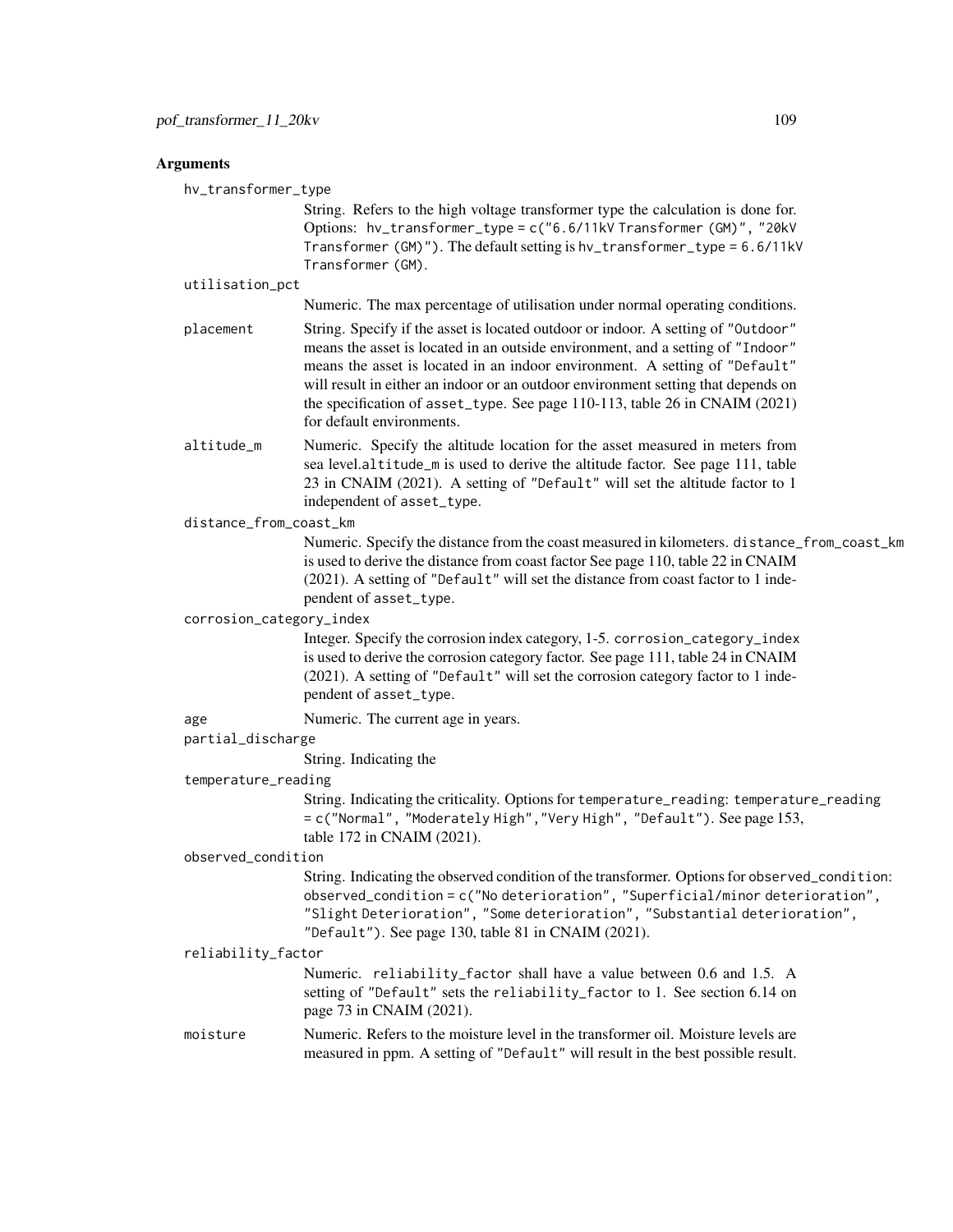<span id="page-109-0"></span>

| oil_acidity | Oil Acidity level of partial discharge. Options for partial_discharge: partial_discharge<br>= c("Low", "Medium", "High (Not Confirmed)", "High (Confirmed)", "Default").<br>See page 153, table 171 in CNAIM (2021). |
|-------------|----------------------------------------------------------------------------------------------------------------------------------------------------------------------------------------------------------------------|
| bd_strength | Numeric. Refers to the breakdown strength. Breakdown strength is measured in<br>kV. A setting of "Default" will result in the best possible result.                                                                  |

# Value

Numeric. Current probability of failure.

#### Source

```
DNO Common Network Asset Indices Methodology (CNAIM), Health & Criticality - Version 2.1,
2021: https://www.ofgem.gov.uk/sites/default/files/docs/2021/04/dno_common_network_
asset_indices_methodology_v2.1_final_01-04-2021.pdf
```
# Examples

```
# Current probability of failure for a 6.6/11 kV transformer
pof_transformer_11_20kv(hv_transformer_type = "6.6/11kV Transformer (GM)",
utilisation_pct = "Default",
placement = "Default",
altitude_m = "Default",
distance_from_coast_km = "Default",
corrosion_category_index = "Default",
age = 10,partial_discharge = "Default",
temperature_reading = "Default",
observed_condition = "Default",
reliability_factor = "Default",
moisture = "Default",
oil_acidity = "Default",
bd_strength = "Default")
```
pof\_transformer\_132kv *Current Probability of Failure for 132kv Transformers*

# Description

This function calculates the current annual probability of failure for 132kv transformers. The function is a cubic curve that is based on the first three terms of the Taylor series for an exponential function. For more information about the probability of failure function see section 6 on page 34 in CNAIM (2021).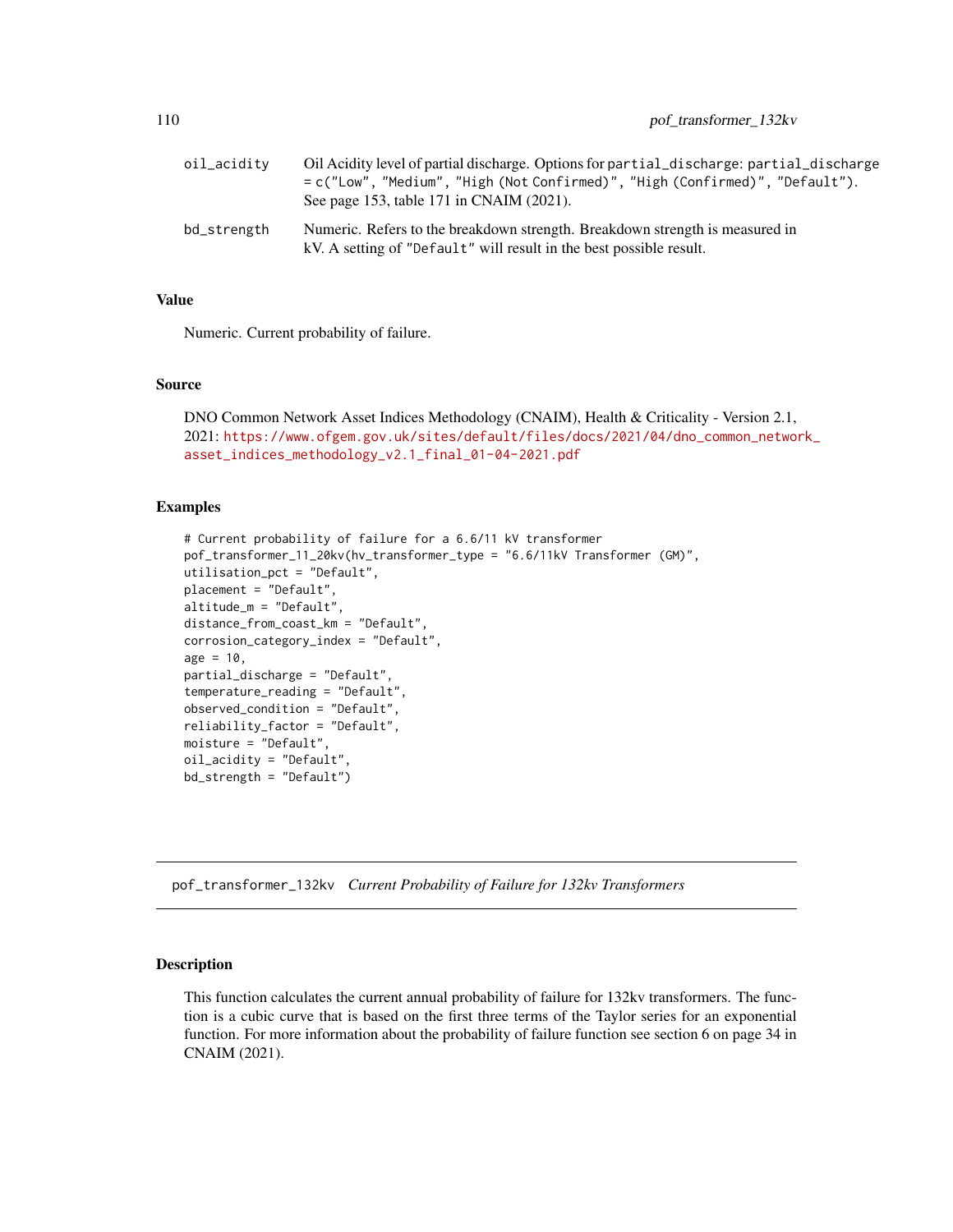# Usage

```
pof_transformer_132kv(
  transformer_type = "132kV Transformer (GM)",
  year_of_manufacture,
  utilisation_pct = "Default",
  no_taps = "Default",
  placement = "Default",
  altitude_m = "Default",
  distance_from_coast_km = "Default",
  corrosion_category_index = "Default",
  age_tf,
  age_tc,
  partial_discharge_tf = "Default",
  partial_discharge_tc = "Default",
  temperature_reading = "Default",
  main_tank = "Default",
  coolers_radiator = "Default",
  bushings = "Default",
  kiosk = "Default",
  cable_boxes = "Default",
  external_tap = "Default",
  internal_tap = "Default",
  mechnism_cond = "Default",
  diverter_contacts = "Default",
  diverter_braids = "Default",
  moisture = "Default",
  acidity = "Default",
  bd_strength = "Default",
  hydrogen = "Default",
  methane = "Default",
  ethylene = "Default",
  ethane = "Default",
  acetylene = "Default",
  hydrogen_pre = "Default",
  methane_pre = "Default",
  ethylene_pre = "Default",
  ethane_pre = "Default",
  acetylene_pre = "Default",
  furfuraldehyde = "Default",
  reliability_factor = "Default"
)
```
# Arguments

transformer\_type

String. A sting that refers to the specific asset category. See See page 17, table 1 in CNAIM (2021). Options: transformer\_type = c("132kV Transformer (GM)"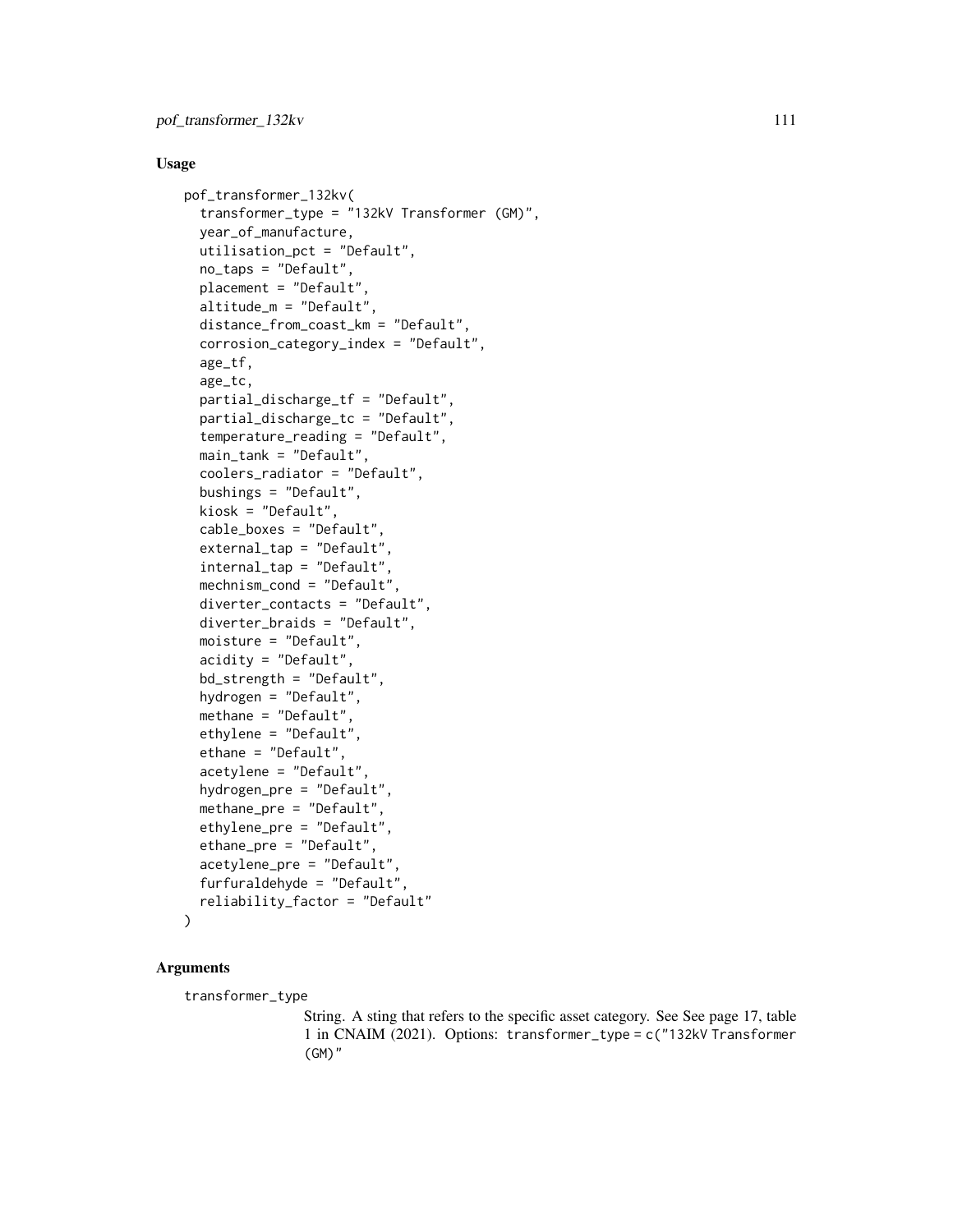| year_of_manufacture      |                                                                                                                                                                                                                                                                                                                                                                                                                                                      |
|--------------------------|------------------------------------------------------------------------------------------------------------------------------------------------------------------------------------------------------------------------------------------------------------------------------------------------------------------------------------------------------------------------------------------------------------------------------------------------------|
|                          | Numeric. Normal expected life depends on the year for manufacture, see page<br>107 table 20 in CNAIM (2021).                                                                                                                                                                                                                                                                                                                                         |
| utilisation_pct          |                                                                                                                                                                                                                                                                                                                                                                                                                                                      |
|                          | Numeric. The max percentage of utilisation under normal operating conditions.                                                                                                                                                                                                                                                                                                                                                                        |
| no_taps                  | Numeric. Average number of daily taps (tapchanger).                                                                                                                                                                                                                                                                                                                                                                                                  |
| placement                | String. Specify if the asset is located outdoor or indoor. A setting of "Outdoor"<br>means the asset is located in an outside environment, and a setting of "Indoor"<br>means the asset is located in an indoor environment. A setting of "Default"<br>will result in either an indoor or an outdoor environment setting that depends on<br>the specification of asset_type. See page 110-113, table 26 in CNAIM (2021)<br>for default environments. |
| altitude_m               | Numeric. Specify the altitude location for the asset measured in meters from<br>sea level.altitude_m is used to derive the altitude factor. See page 111, table<br>23 in CNAIM (2021). A setting of "Default" will set the altitude factor to 1<br>independent of asset_type.                                                                                                                                                                        |
| distance_from_coast_km   |                                                                                                                                                                                                                                                                                                                                                                                                                                                      |
|                          | Numeric. Specify the distance from the coast measured in kilometers. distance_from_coast_km<br>is used to derive the distance from coast factor See page 110, table 22 in CNAIM<br>(2021). A setting of "Default" will set the distance from coast factor to 1 inde-<br>pendent of asset_type.                                                                                                                                                       |
| corrosion_category_index |                                                                                                                                                                                                                                                                                                                                                                                                                                                      |
|                          | Integer. Specify the corrosion index category, 1-5. corrosion_category_index<br>is used to derive the corrosion category factor. See page 111, table 24 in CNAIM<br>(2021). A setting of "Default" will set the corrosion category factor to 1 inde-<br>pendent of asset_type.                                                                                                                                                                       |
| age_tf                   | Numeric. The current age in years of the transformer.                                                                                                                                                                                                                                                                                                                                                                                                |
| age_tc                   | Numeric. The current age in years of the tapchanger                                                                                                                                                                                                                                                                                                                                                                                                  |
| partial_discharge_tf     |                                                                                                                                                                                                                                                                                                                                                                                                                                                      |
|                          | String. Indicating the level of partial discharge in the transformer. Options:<br>partial_discharge_tf = c("Low", "Medium", "High (Not Confirmed)", "High<br>(Confirmed)", "Default"). See page 155, table 176 in CNAIM (2021).                                                                                                                                                                                                                      |
| partial_discharge_tc     |                                                                                                                                                                                                                                                                                                                                                                                                                                                      |
|                          | String. Indicating the level of partial discharge in the tapchanger Options: partial_discharge_tc<br>= c("Low", "Medium", "High (Not Confirmed)", "High (Confirmed)", "Default").<br>See page 156, table 178 in CNAIM (2021).                                                                                                                                                                                                                        |
| temperature_reading      |                                                                                                                                                                                                                                                                                                                                                                                                                                                      |
|                          | String. Indicating the criticality. Options: temperature_reading = c("Normal",<br>"Moderately High", "Very High", "Default"). See page 155, table 177 in<br>CNAIM (2021).                                                                                                                                                                                                                                                                            |
| main_tank                | String. Indicating the observed condition of the main tank. Options: main_tank<br>= c("Superficial/minor deterioration", "Some Deterioration", "Substantial<br>Deterioration", "Default"). See page 134, table 93 in CNAIM (2021).                                                                                                                                                                                                                   |
| coolers_radiator         |                                                                                                                                                                                                                                                                                                                                                                                                                                                      |
|                          | String. Indicating the observed condition of the coolers/radiators. Options:<br>coolers_radiator=c("Superficial/minor deterioration", "Some Deterioration", "Substant<br>Deterioration", "Default"). See page 134, table 94 in CNAIM (2021).                                                                                                                                                                                                         |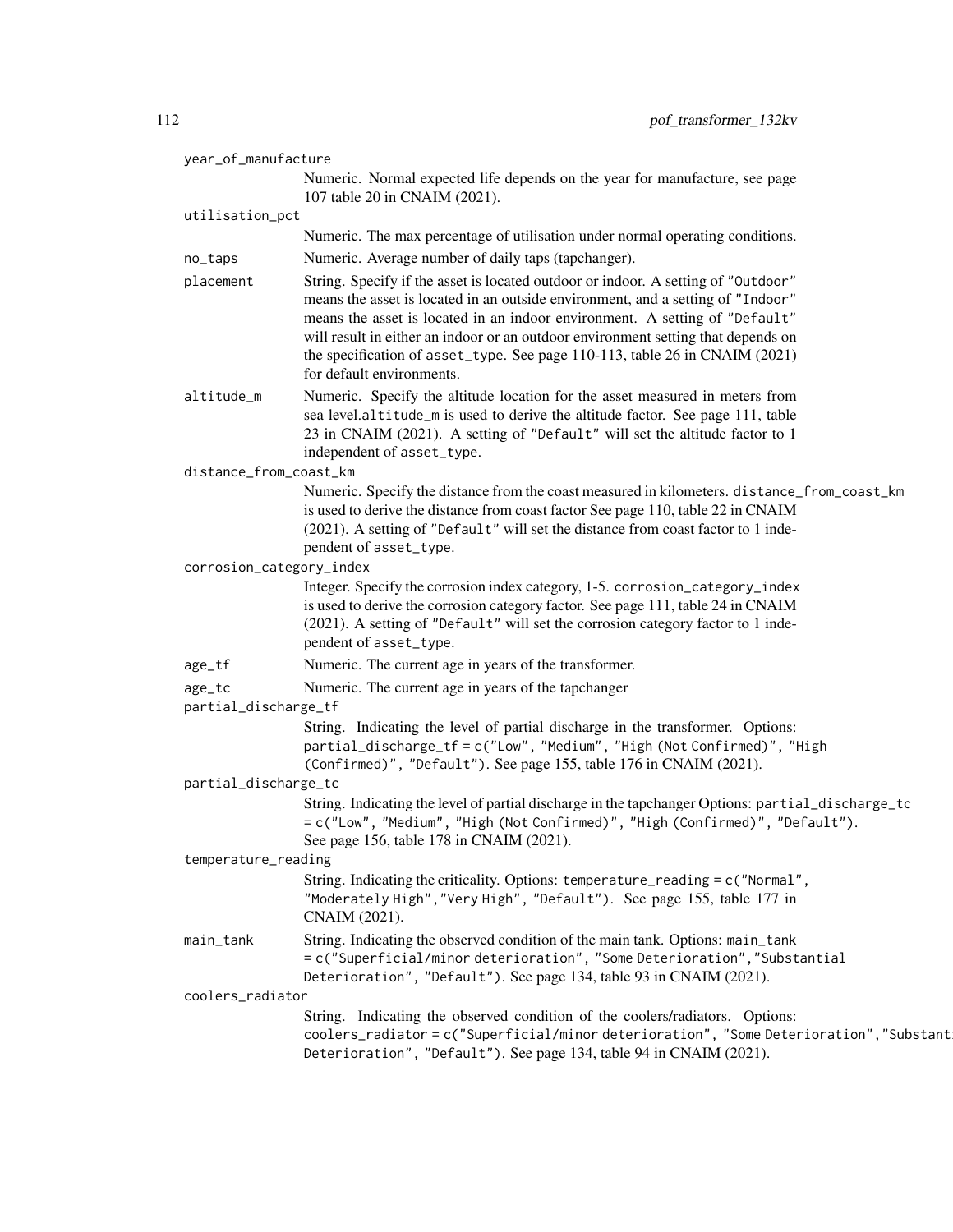| bushings          | String. Indicating the observed condition of the bushings. Options: bushings =<br>c("Superficial/minor deterioration", "Some Deterioration", "Substantial<br>Deterioration", "Default"). See page 135, table 95 in CNAIM (2021).                                                          |  |
|-------------------|-------------------------------------------------------------------------------------------------------------------------------------------------------------------------------------------------------------------------------------------------------------------------------------------|--|
| kiosk             | String. Indicating the observed condition of the kiosk. Options: kiosk = c("Superficial/minor<br>deterioration", "Some Deterioration", "Substantial Deterioration", "Default").<br>See page 135, table 96 in CNAIM (2021).                                                                |  |
| cable_boxes       | String. Indicating the observed condition of the cable boxes. Options: cable_boxes<br>= c("No Deterioration", "Superficial/minor deterioration", "Some Deterioration", "Substa<br>Deterioration", "Default"). See page 135, table 97 in CNAIM (2021).                                     |  |
| external_tap      | String. Indicating the observed external condition of the tapchanger. Options:<br>external_tap=c("Superficial/minor deterioration", "Some Deterioration", "Substantial<br>Deterioration", "Default"). See page 136, table 98 in CNAIM (2021).                                             |  |
| internal_tap      | String. Indicating the observed internal condition of the tapchanger. Options:<br>internal_tap=c("Superficial/minor deterioration", "Some Deterioration","Substantial<br>Deterioration", "Default"). See page 136, table 99 in CNAIM (2021).                                              |  |
| mechnism_cond     | String. Indicating the observed condition of the drive mechnism. Options:<br>mechnism_cond = c("No deterioration", "Superficial/minor deterioration",<br>"Some Deterioration", "Substantial Deterioration", "Default"). See<br>page 136, table 100 in CNAIM (2021).                       |  |
| diverter_contacts |                                                                                                                                                                                                                                                                                           |  |
|                   | String. Indicating the observed condition of the selector and diverter contacts.<br>Options: diverter_contacts = $c("No determination", "Superficial/minor$<br>deterioration", "Some Deterioration", "Substantial Deterioration", "Default").<br>See page 136, table 101 in CNAIM (2021). |  |
| diverter_braids   |                                                                                                                                                                                                                                                                                           |  |
|                   | String. Indicating the observed condition of the selector and diverter braids.<br>Options: diverter_braids = c("No deterioration", "Superficial/minor<br>deterioration", "Some Deterioration", "Substantial Deterioration", "Default").<br>See page 136, table 102 in CNAIM (2021)        |  |
| moisture          | Numeric. Refers to the moisture level in the transformer oil. Moisture levels are<br>measured in ppm. A setting of "Default" will result in the best possible result.                                                                                                                     |  |
| acidity           | Numeric. Refers to the acidity level in the transformer oil. Acidity levels are<br>measured in (mgKOH/g). A setting of "Default" will result in the best possible<br>result.                                                                                                              |  |
| bd_strength       | Numeric. Refers to the breakdown strength. Breakdown strength is measured in<br>kV. A setting of "Default" will result in the best possible result.                                                                                                                                       |  |
| hydrogen          | Numeric. Refers to the hydrogen level in the transformer oil. Hydrogen levels<br>are measured in ppm. A setting of "Default" will result in the best possible<br>result.                                                                                                                  |  |
| methane           | Numeric. Refers to the methane level in the transformer oil. Methane levels are<br>measured in ppm. A setting of "Default" will result in the best possible result.                                                                                                                       |  |
| ethylene          | Numeric. Refers to the ethylene level in the transformer oil. Ethylene levels are<br>measured in ppm. A setting of "Default" will result in the best possible result.                                                                                                                     |  |

ethane Numeric. Refers to the ethane level in the transformer oil. Ethane levels are measured in ppm. A setting of "Default" will result in the best possible result.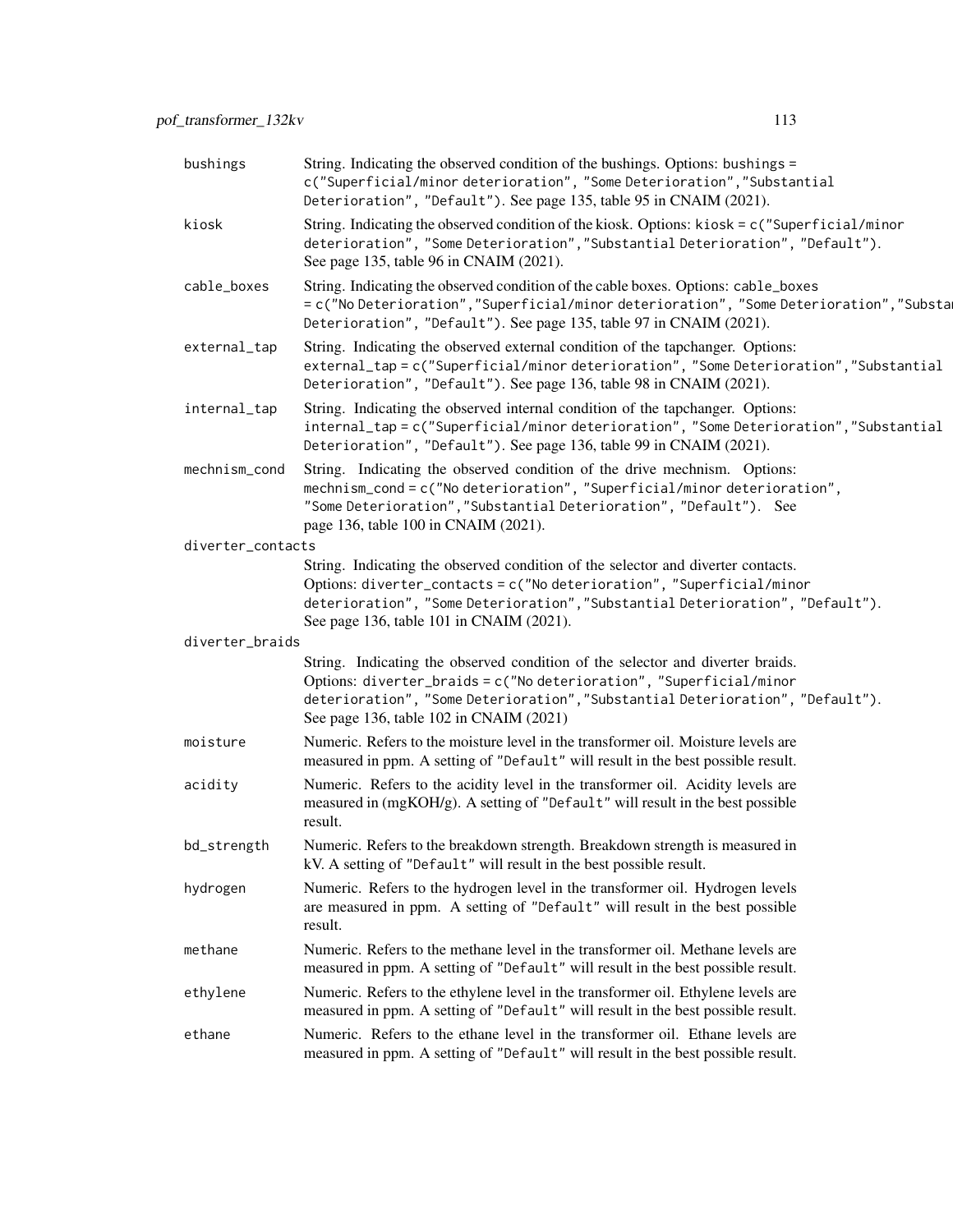| acetylene          | Numeric. Refers to the acetylene level in the transformer oil. Acetylene levels<br>are measured in ppm. A setting of "Default" will result in the best possible<br>result.               |
|--------------------|------------------------------------------------------------------------------------------------------------------------------------------------------------------------------------------|
| hydrogen_pre       | Numeric. Previous results. A setting of "Default" will result in the best possi-<br>ble result.                                                                                          |
| methane_pre        | Numeric. Previous results. A setting of "Default" will result in the best possi-<br>ble result.                                                                                          |
| ethylene_pre       | Numeric. Previous results. A setting of "Default" will result in the best possi-<br>ble result.                                                                                          |
| ethane_pre         | Numeric. Previous results. A setting of "Default" will result in the best possi-<br>ble result.                                                                                          |
| acetylene_pre      | Numeric. Previous results. A setting of "Default" will result in the best possi-<br>ble result.                                                                                          |
| furfuraldehyde     | Numeric. Refers to the furfural dehyde level in the transformer oil. furfural de-<br>hyde levels are measured in ppm. A setting of "Default" will result in the best<br>possible result. |
| reliability_factor |                                                                                                                                                                                          |
|                    | Numeric. reliability_factor shall have a value between 0.6 and 1.5. A<br>setting of "Default" sets the reliability_factor to 1. See section 6.14 on<br>page 73 in CNAIM (2021).          |

# Value

Numeric. Current probability of failure.

#### Source

```
DNO Common Network Asset Indices Methodology (CNAIM), Health & Criticality - Version 2.1,
2021: https://www.ofgem.gov.uk/sites/default/files/docs/2021/04/dno_common_network_
asset_indices_methodology_v2.1_final_01-04-2021.pdf
```

```
# Current probability of failure for a 132kV transformer
pof_transformer_132kv(transformer_type = "132kV Transformer (GM)",
year_of_manufacture = 1980,
utilisation_pct = "Default",
no_taps = "Default",
placement = "Default",
altitude_m = "Default",
distance_from_coast_km = "Default",
corrosion_category_index = "Default",
age_t f = 43,
age\_tc = 43,
partial_discharge_tf = "Default",
partial_discharge_tc = "Default",
temperature_reading = "Default",
main_tank = "Default",
```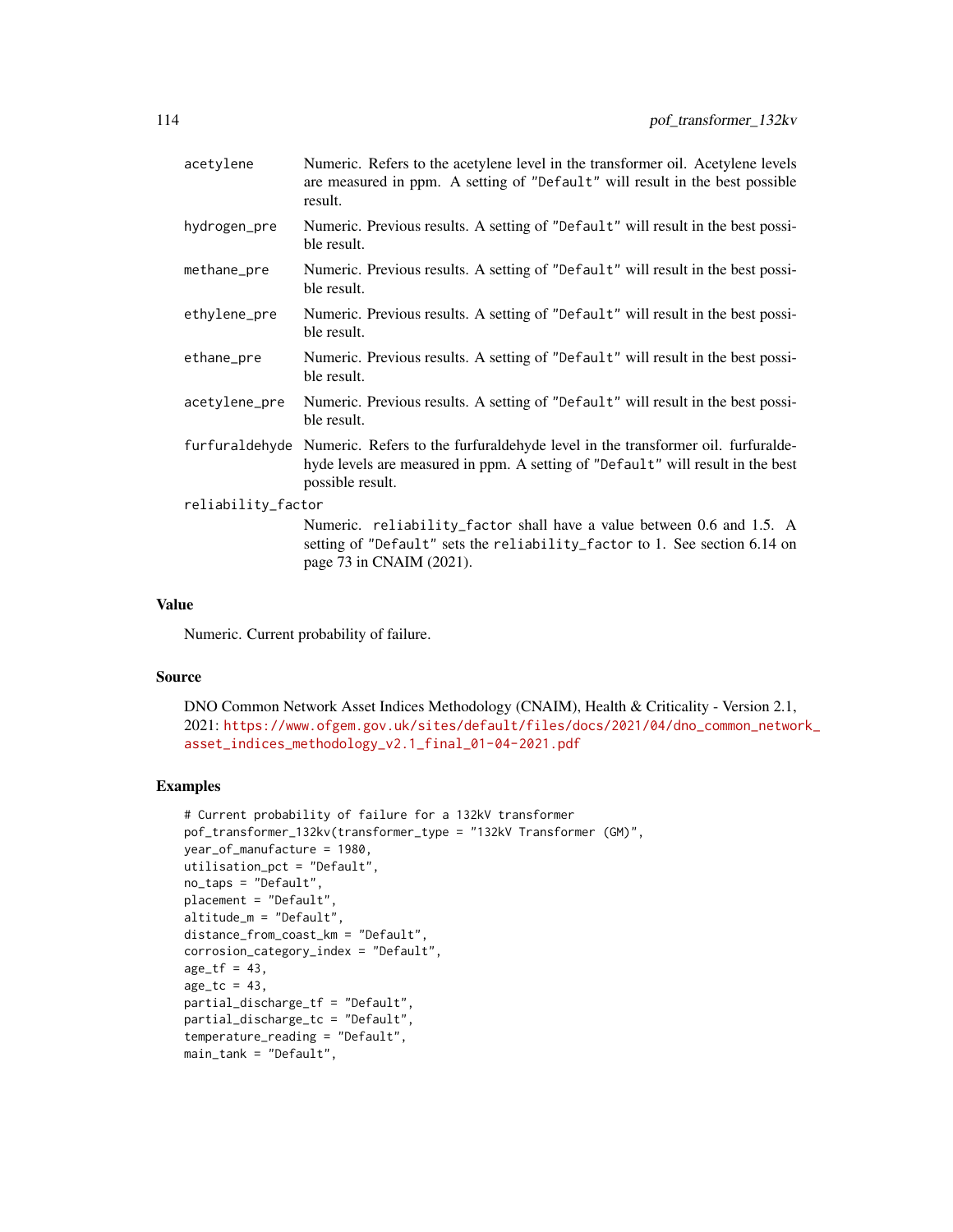```
coolers_radiator = "Default",
bushings = "Default",
kiosk = "Default",
cable_boxes = "Default",
external_tap = "Default",
internal_tap = "Default",
mechnism_cond = "Default",
diverter_contacts = "Default",
diverter_braids = "Default",
moisture = "Default",
acidity = "Default",
bd_strength = "Default",
hydrogen = "Default",
methane = "Default",
ethylene = "Default",
ethane = "Default",
acetylene = "Default",
hydrogen_pre = "Default",
methane_pre = "Default",
ethylene_pre = "Default",
ethane_pre = "Default",
acetylene_pre = "Default",
furfuraldehyde = "Default",
reliability_factor = "Default")
```
pof\_transformer\_33\_66kv

*Current Probability of Failure for 33/10kV and 66/10kV Transformers*

#### **Description**

This function calculates the current annual probability of failure for 33/10kV and 66/10kV transformers. The function is a cubic curve that is based on the first three terms of the Taylor series for an exponential function. For more information about the probability of failure function see section 6 on page 34 in CNAIM (2021).

# Usage

```
pof_transformer_33_66kv(
  transformer_type = "66kV Transformer (GM)",
  year_of_manufacture,
  utilisation_pct = "Default",
  no_taps = "Default",
  placement = "Default",
  altitude_m = "Default",
  distance_from_coast_km = "Default",
  corrosion_category_index = "Default",
  age_tf,
  age_tc,
```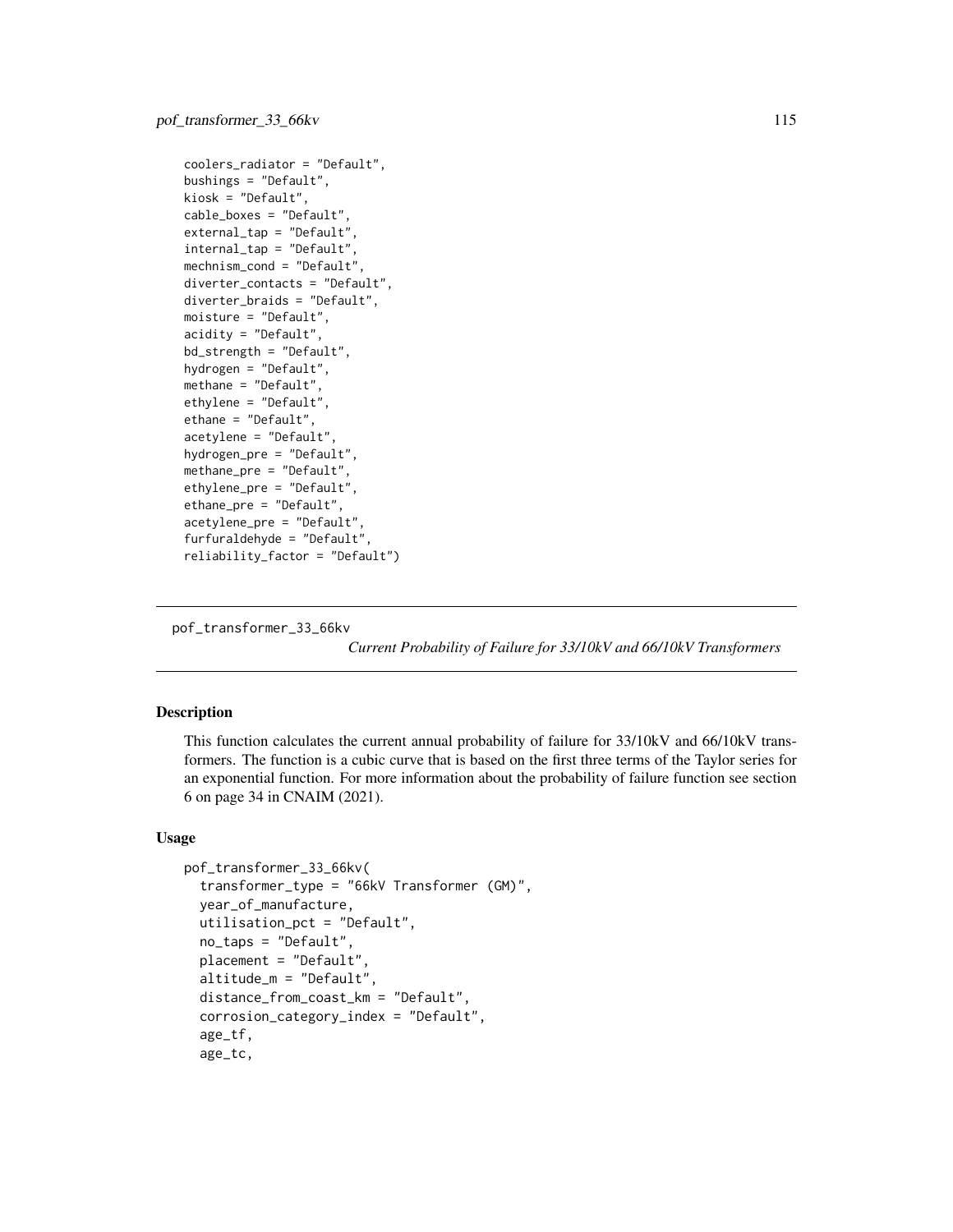```
partial_discharge_tf = "Default",
partial_discharge_tc = "Default",
temperature_reading = "Default",
main_tank = "Default",
coolers_radiator = "Default",
bushings = "Default",
kiosk = "Default",
cable_boxes = "Default",
external_tap = "Default",
internal_tap = "Default",
mechnism_cond = "Default",
diverter_contacts = "Default",
diverter_braids = "Default",
moisture = "Default",
acidity = "Default",
bd_strength = "Default",
hydrogen = "Default",
methane = "Default",
ethylene = "Default",
ethane = "Default",
acetylene = "Default",
hydrogen_pre = "Default",
methane_pre = "Default",
ethylene_pre = "Default",
ethane_pre = "Default",
acetylene_pre = "Default",
furfuraldehyde = "Default",
reliability_factor = "Default"
```

```
)
```
# Arguments

transformer\_type

String. A sting that refers to the specific asset category. See See page 17, table 1 in CNAIM (2021). Options: transformer\_type = c("33kV Transformer (GM)", "66kV Transformer (GM)"). The default setting is transformer\_type = "66kV Transformer (GM)"

#### year\_of\_manufacture

Numeric. Normal expected life depends on the year for manufacture, see page 107 table 20 in CNAIM (2021).

```
utilisation_pct
```

|  |  | Numeric. The max percentage of utilisation under normal operating conditions. |  |
|--|--|-------------------------------------------------------------------------------|--|
|--|--|-------------------------------------------------------------------------------|--|

no\_taps Numeric. Average number of daily taps (tapchanger).

placement String. Specify if the asset is located outdoor or indoor. A setting of "Outdoor" means the asset is located in an outside environment, and a setting of "Indoor" means the asset is located in an indoor environment. A setting of "Default" will result in either an indoor or an outdoor environment setting that depends on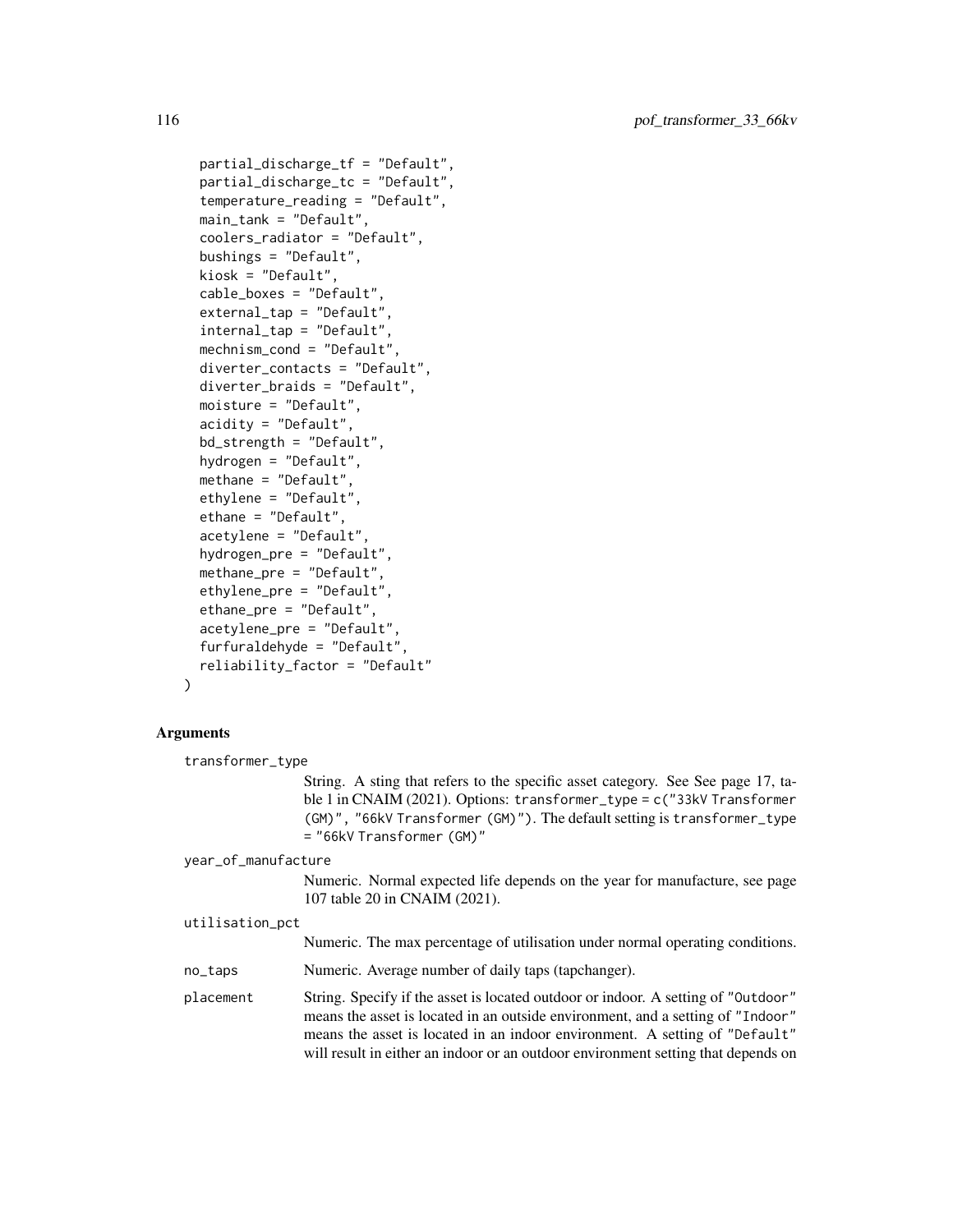the specification of asset\_type. See page 110-113, table 26 in CNAIM (2021) for default environments.

altitude\_m Numeric. Specify the altitude location for the asset measured in meters from sea level.altitude\_m is used to derive the altitude factor. See page 111, table 23 in CNAIM (2021). A setting of "Default" will set the altitude factor to 1 independent of asset\_type.

distance\_from\_coast\_km

Numeric. Specify the distance from the coast measured in kilometers. distance\_from\_coast\_km is used to derive the distance from coast factor See page 110, table 22 in CNAIM (2021). A setting of "Default" will set the distance from coast factor to 1 independent of asset\_type.

corrosion\_category\_index

Integer. Specify the corrosion index category, 1-5. corrosion\_category\_index is used to derive the corrosion category factor. See page 111, table 24 in CNAIM (2021). A setting of "Default" will set the corrosion category factor to 1 independent of asset\_type.

age\_tf Numeric. The current age in years of the transformer.

| age_tc |  | Numeric. The current age in years of the tapchanger |
|--------|--|-----------------------------------------------------|
|        |  |                                                     |

partial\_discharge\_tf

String. Indicating the level of partial discharge in the transformer. Options: partial\_discharge\_tf = c("Low", "Medium", "High (Not Confirmed)", "High (Confirmed)", "Default"). See page 154, table 173 in CNAIM (2021).

# partial\_discharge\_tc

String. Indicating the level of partial discharge in the tapchanger Options: partial\_discharge\_tc = c("Low", "Medium", "High (Not Confirmed)", "High (Confirmed)", "Default"). See page 155, table 175 in CNAIM (2021).

#### temperature\_reading

String. Indicating the criticality. Options: temperature\_reading = c("Normal", "Moderately High","Very High", "Default"). See page 154, table 174 in CNAIM (2021).

main\_tank String. Indicating the observed condition of the main tank. Options: main\_tank = c("Superficial/minor deterioration", "Some Deterioration","Substantial Deterioration", "Default"). See page 131, table 83 in CNAIM (2021).

coolers\_radiator

| String. Indicating the observed condition of the coolers/radiators. Options:         |
|--------------------------------------------------------------------------------------|
| coolers_radiator=c("Superficial/minor deterioration", "Some Deterioration","Substant |
| Deterioration", "Default"). See page 131, table 84 in CNAIM (2021).                  |

bushings String. Indicating the observed condition of the bushings. Options: bushings = c("Superficial/minor deterioration", "Some Deterioration","Substantial Deterioration", "Default"). See page 131, table 85 in CNAIM (2021).

kiosk String. Indicating the observed condition of the kiosk. Options: kiosk = c("Superficial/minor deterioration", "Some Deterioration","Substantial Deterioration", "Default"). See page 132, table 86 in CNAIM (2021).

# cable\_boxes String. Indicating the observed condition of the cable boxes. Options: cable\_boxes = c("No Deterioration", "Superficial/minor deterioration", "Some Deterioration", "Substa Deterioration", "Default"). See page 132, table 87 in CNAIM (2021).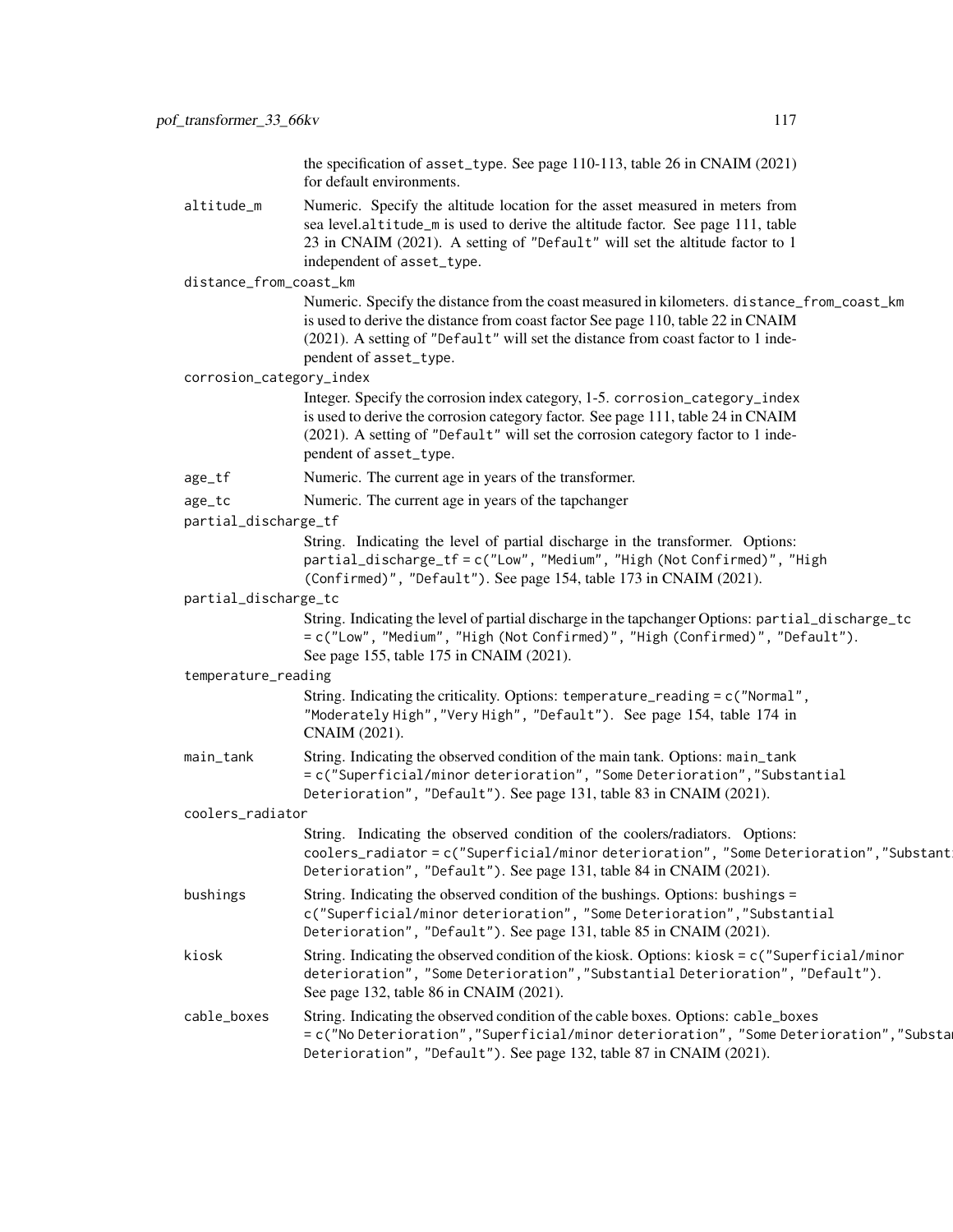| external_tap      | String. Indicating the observed external condition of the tapchanger. Options:<br>external_tap = c("Superficial/minor deterioration", "Some Deterioration", "Substantial<br>Deterioration", "Default"). See page 133, table 88 in CNAIM (2021).                                        |
|-------------------|----------------------------------------------------------------------------------------------------------------------------------------------------------------------------------------------------------------------------------------------------------------------------------------|
| internal_tap      | String. Indicating the observed internal condition of the tapchanger. Options:<br>internal_tap=c("Superficial/minor deterioration", "Some Deterioration", "Substantial<br>Deterioration", "Default"). See page 133, table 89 in CNAIM (2021).                                          |
| mechnism_cond     | String. Indicating the observed condition of the drive mechnism. Options:<br>mechnism_cond = c("No deterioration", "Superficial/minor deterioration",<br>"Some Deterioration", "Substantial Deterioration", "Default"). See<br>page 133, table 90 in CNAIM (2021).                     |
| diverter_contacts |                                                                                                                                                                                                                                                                                        |
|                   | String. Indicating the observed condition of the selector and diverter contacts.<br>Options: diverter_contacts = c("No deterioration", "Superficial/minor<br>deterioration", "Some Deterioration", "Substantial Deterioration", "Default").<br>See page 133, table 91 in CNAIM (2021). |
| diverter_braids   |                                                                                                                                                                                                                                                                                        |
|                   | String. Indicating the observed condition of the selector and diverter braids.<br>Options: diverter_braids = c("No deterioration", "Superficial/minor<br>deterioration", "Some Deterioration", "Substantial Deterioration", "Default").<br>See page 134, table 92 in CNAIM (2021)      |
| moisture          | Numeric. Refers to the moisture level in the transformer oil. Moisture levels are<br>measured in ppm. A setting of "Default" will result in the best possible result.                                                                                                                  |
| acidity           | Numeric. Refers to the acidity level in the transformer oil. Acidity levels are<br>measured in (mgKOH/g). A setting of "Default" will result in the best possible<br>result.                                                                                                           |
| bd_strength       | Numeric. Refers to the breakdown strength. Breakdown strength is measured in<br>kV. A setting of "Default" will result in the best possible result.                                                                                                                                    |
| hydrogen          | Numeric. Refers to the hydrogen level in the transformer oil. Hydrogen levels<br>are measured in ppm. A setting of "Default" will result in the best possible<br>result.                                                                                                               |
| methane           | Numeric. Refers to the methane level in the transformer oil. Methane levels are<br>measured in ppm. A setting of "Default" will result in the best possible result.                                                                                                                    |
| ethylene          | Numeric. Refers to the ethylene level in the transformer oil. Ethylene levels are<br>measured in ppm. A setting of "Default" will result in the best possible result.                                                                                                                  |
| ethane            | Numeric. Refers to the ethane level in the transformer oil. Ethane levels are<br>measured in ppm. A setting of "Default" will result in the best possible result.                                                                                                                      |
| acetylene         | Numeric. Refers to the acetylene level in the transformer oil. Acetylene levels<br>are measured in ppm. A setting of "Default" will result in the best possible<br>result.                                                                                                             |
| hydrogen_pre      | Numeric. Previous results. A setting of "Default" will result in the best possi-<br>ble result.                                                                                                                                                                                        |
| methane_pre       | Numeric. Previous results. A setting of "Default" will result in the best possi-<br>ble result.                                                                                                                                                                                        |
| ethylene_pre      | Numeric. Previous results. A setting of "Default" will result in the best possi-<br>ble result.                                                                                                                                                                                        |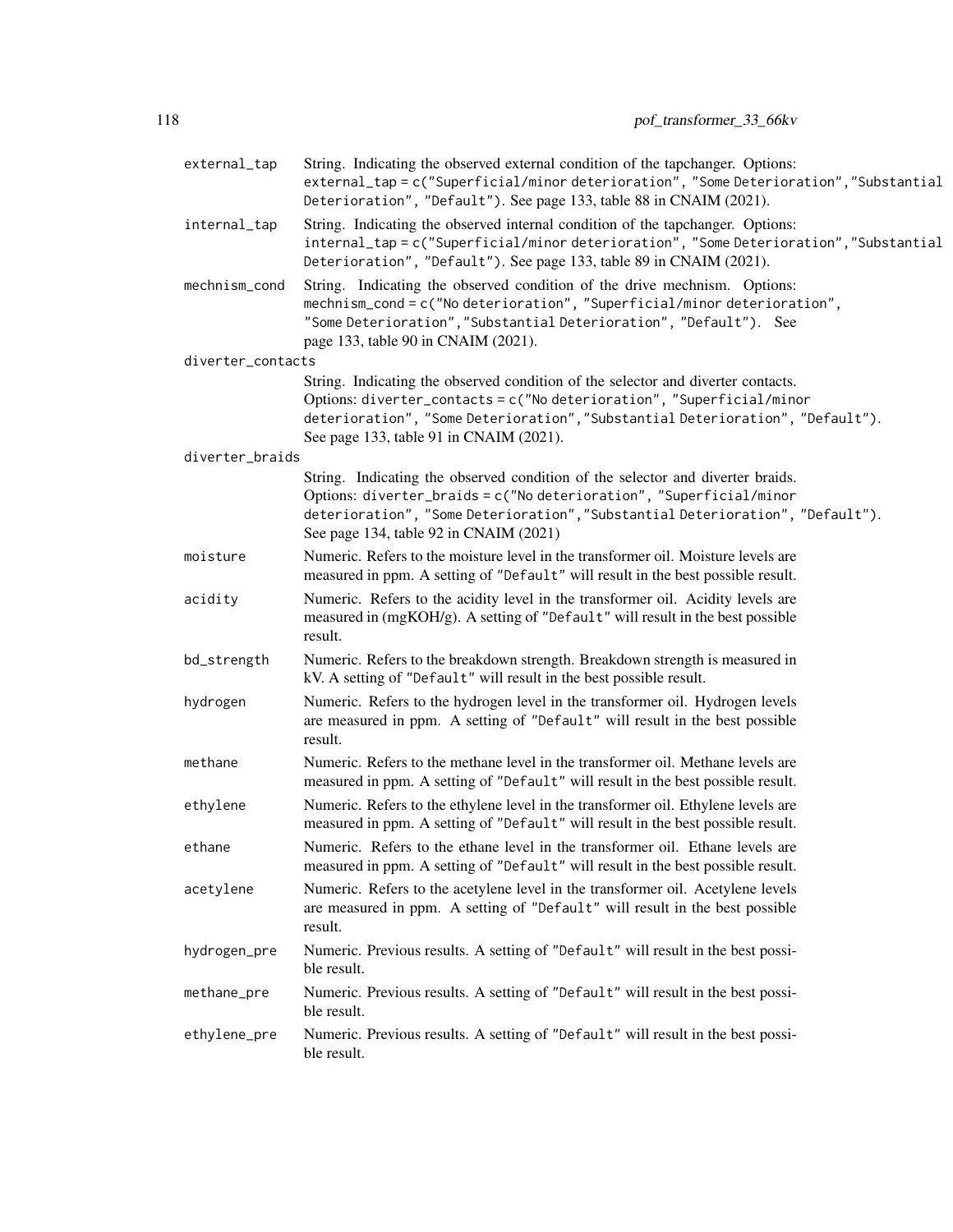| ethane_pre         | Numeric. Previous results. A setting of "Default" will result in the best possi-<br>ble result.                                                                                                          |
|--------------------|----------------------------------------------------------------------------------------------------------------------------------------------------------------------------------------------------------|
| acetylene_pre      | Numeric. Previous results. A setting of "Default" will result in the best possi-<br>ble result.                                                                                                          |
|                    | furfural dehyde Numeric. Refers to the furfural dehyde level in the transformer oil. furfural de-<br>hyde levels are measured in ppm. A setting of "Default" will result in the best<br>possible result. |
| reliability_factor |                                                                                                                                                                                                          |
|                    | Numeric. reliability_factor shall have a value between 0.6 and 1.5. A<br>setting of "Default" sets the reliability_factor to 1. See section 6.14 on<br>page 73 in CNAIM (2021).                          |

#### Value

Numeric. Current probability of failure.

#### Source

DNO Common Network Asset Indices Methodology (CNAIM), Health & Criticality - Version 2.1, 2021: [https://www.ofgem.gov.uk/sites/default/files/docs/2021/04/dno\\_common\\_networ](https://www.ofgem.gov.uk/sites/default/files/docs/2021/04/dno_common_network_asset_indices_methodology_v2.1_final_01-04-2021.pdf)k\_ [asset\\_indices\\_methodology\\_v2.1\\_final\\_01-04-2021.pdf](https://www.ofgem.gov.uk/sites/default/files/docs/2021/04/dno_common_network_asset_indices_methodology_v2.1_final_01-04-2021.pdf)

```
# Current probability of failure for a 66/10kV transformer
pof_transformer_33_66kv(transformer_type = "66kV Transformer (GM)",
year_of_manufacture = 1980,
utilisation_pct = "Default",
no_taps = "Default",
placement = "Default",
altitude_m = "Default",
distance_from_coast_km = "Default",
corrosion_category_index = "Default",
age_t f = 43,
age_t = 43,
partial_discharge_tf = "Default",
partial_discharge_tc = "Default",
temperature_reading = "Default",
main_tank = "Default",
coolers_radiator = "Default",
bushings = "Default",
kiosk = "Default",
cable_boxes = "Default",
external_tap = "Default",
internal_tap = "Default",
mechnism_cond = "Default",
diverter_contacts = "Default",
diverter_braids = "Default",
moisture = "Default",
acidity = "Default",
bd_strength = "Default",
```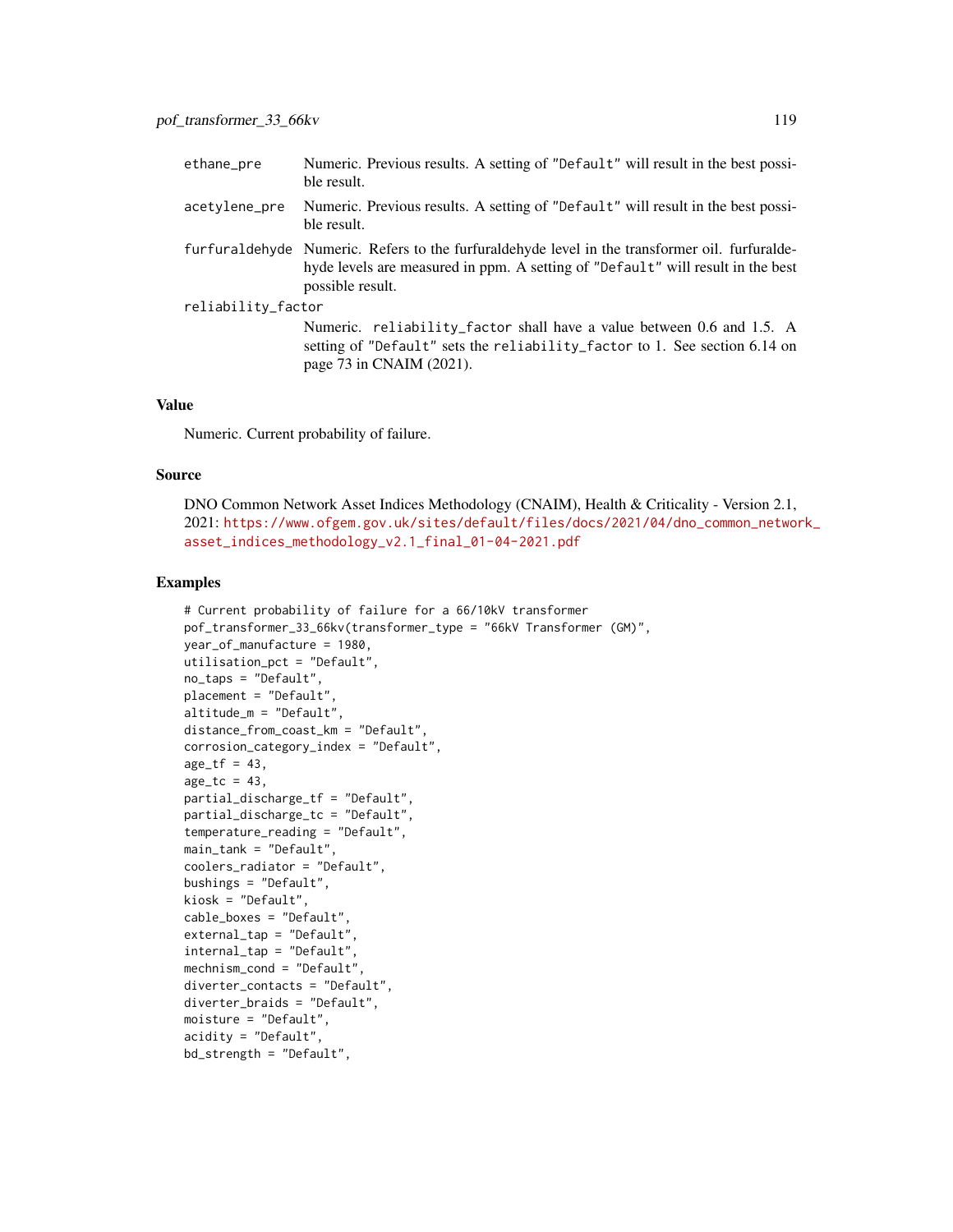```
hydrogen = "Default",
methane = "Default",
ethylene = "Default",
ethane = "Default",
acetylene = "Default",
hydrogen_pre = "Default",
methane_pre = "Default",
ethylene_pre = "Default",
ethane_pre = "Default",
acetylene_pre = "Default",
furfuraldehyde = "Default",
reliability_factor = "Default")
```
<span id="page-119-0"></span>predict\_weibull\_model *Prediction function for Weibull model*

# **Description**

This function uses the Weibull model parameters trained by the function [train\\_weibull\\_model](#page-135-0)(), together with the environmental factors for a specific transformer, and determines the probability of failure at a given age.

#### Usage

```
predict_weibull_model(
  age,
  environmental_factors = data.frame(utilisation_pct = "Default", placement =
    "Default", altitude_m = "Default", distance_from_coast_km = "Default",
  corrosion_category_index = "Default", partial_discharge = "Default", oil_acidity =
   "Default", temperature_reading = "Default", observed_condition = "Default"),
 weibull_model_parameters = data.frame(shapes = c(3.597272, 2.528015, 2.273607,
  2.10145, 2.048909), scales.intercept = c(100.17922, 45.54622, 73.63507, 29.99655,
  31.19306), scales.1 = c(0.0028536801, 0.0014449054, 0.0011716558, -0.0003356626,
  -0.0017302242), scales.2 = c(-8.202209, -3.856043, -2.818854, -2.388243, -2.940468),
  scales.3 = c(-0.003023546, -0.001602048, -0.00134834, -0.00198866, -0.003149921),scales.4 = c(-0.040016081, -0.028129483, -0.017586604, -0.009426902, -0.02178312),
    scales.5 = c(-1.4776137, -0.6794045,-0.6000869, -0.3839049, -0.4445468),scales.6 = c(-0.811395564, 0.015705206, -9.815935489, -0.002548827, -0.085903822),
  scales.7 = c(-4.4776511, -0.3677058, 0.4590218, -0.6364809, -0.3314029), scales.8 =
  c(-1.5861982, 0, -0.1398528, -0.1721091, 0), scales.9 = c(-0.7914404, -0.2632199,
    -1.1882148, 0, 0))
)
```
# Arguments

age Numeric. Age of transformer which should be used in the prediction.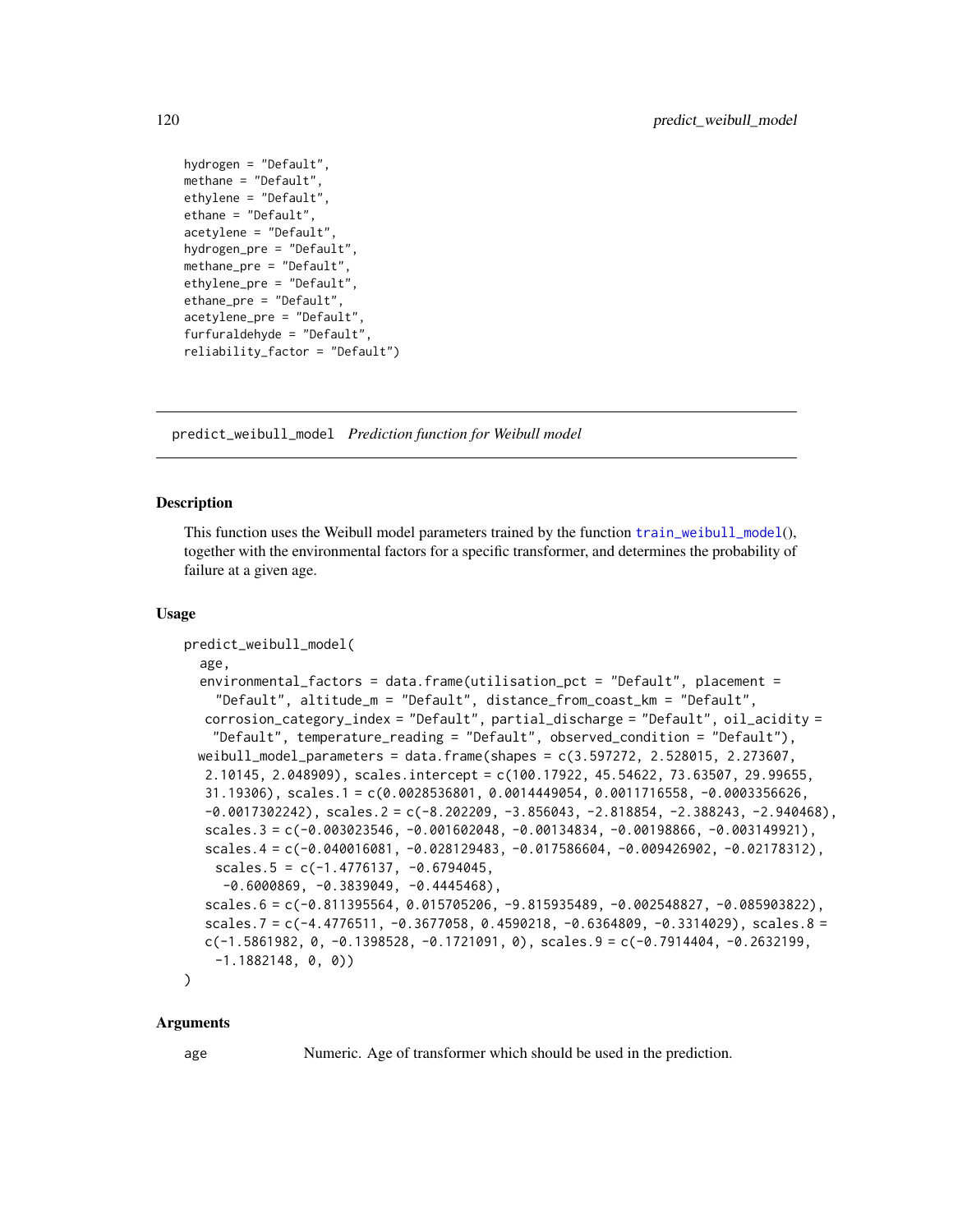#### <span id="page-120-0"></span>environmental\_factors

Data frame. Must contain the following fields: utilisation\_pct: Numeric or "Default", placement: "Indoor", "Outdoor" or "Default", altitude\_m: Numeric or "Default", distance from coast km: Numeric or "Default", corrosion category index: Numeric or "Default", partial\_discharge: "Low", "Medium", "High (Not Confirmed)", "High (Confirmed)" or "Default", oil\_acidity: Numeric or "Default", temperature\_reading: "Normal", "Moderately High", "Very High" or "Default", observed\_condition: "No deterioration", "Superficial/minor deterioration", "Slight Deterioration", "Some deterioration", "Substantial deterioration" or "Default" Default value if environmental\_factors is not provided: data frame with value "Default" for all fields

weibull\_model\_parameters

Data frame. The output returned by the function [train\\_weibull\\_model](#page-135-0)(). Default value if weibull\_parameters is not provided: data frame with parameters trained on data set transformer\_11kv\_faults.rda

#### Value

Numeric. Probability of failure at the given age.

#### Source

<https://www.cnaim.io/docs/fault-analysis/>

#### Examples

predict\_weibull\_model(age = 50)

present\_value\_future\_risk

*Present Value of Future Risk*

# Description

This function calculates the present value of future risk. See section 5.5 on page 32 in CNAIM (2021).

#### Usage

present\_value\_future\_risk(pof, cof, r = 0.035)

# Arguments

| pof | A vector of the probability of failure of the asset over years |
|-----|----------------------------------------------------------------|
| cof | The consequence of failure of the asset                        |
|     | discount rate                                                  |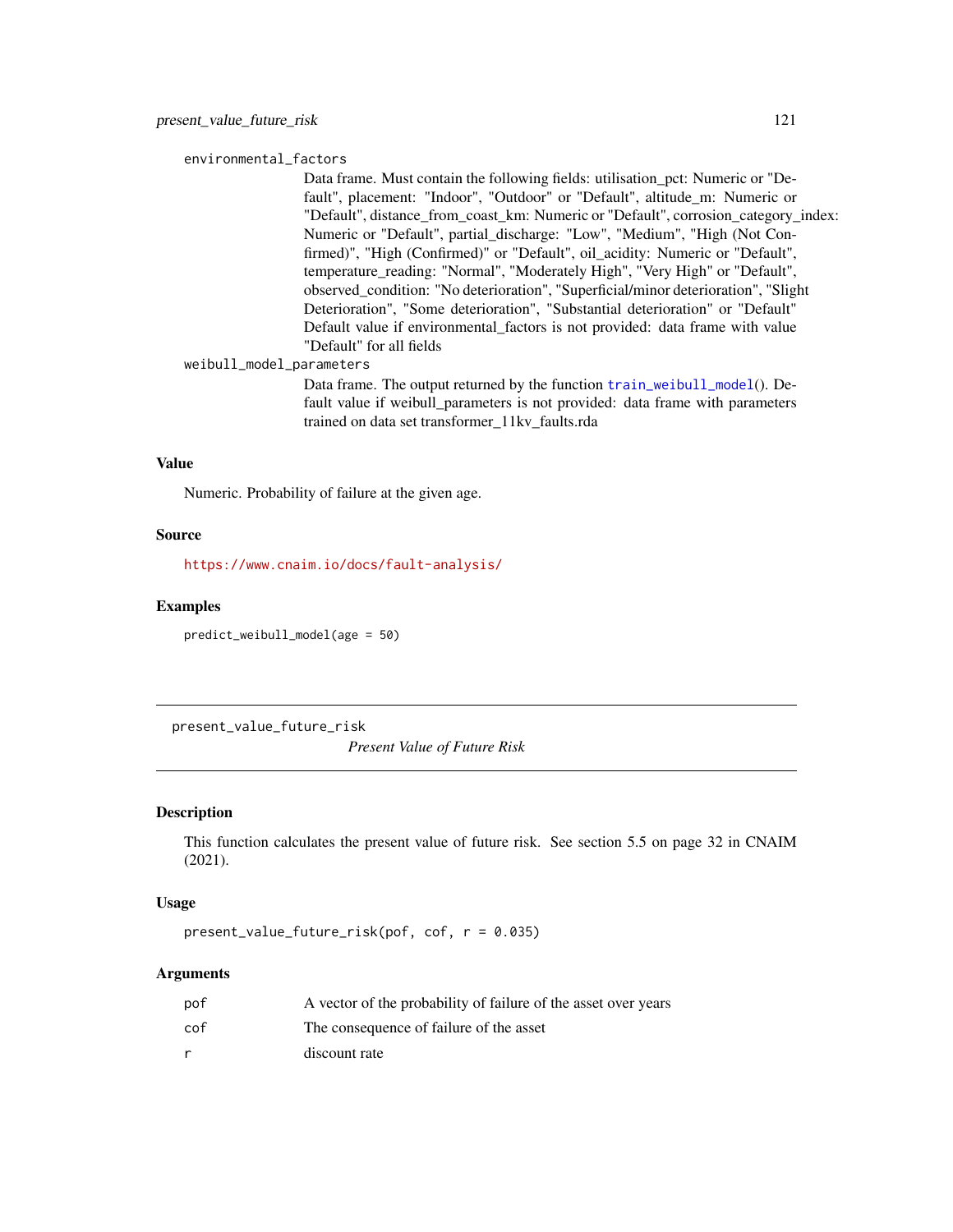# <span id="page-121-0"></span>Source

```
DNO Common Network Asset Indices Methodology (CNAIM), Health & Criticality - Version 2.1,
2021: https://www.ofgem.gov.uk/sites/default/files/docs/2021/04/dno_common_network_
asset_indices_methodology_v2.1_final_01-04-2021.pdf
```
# Examples

present\_value\_future\_risk(c(0.1, 0.2, 0.5), 100)

risk\_calculation *Calculates risk and converts to matrix coordinates*

# Description

This function calculates monetary risk, given probability of failure and consequence of failure inputs, as well as the desired risk matrix dimensions.

#### Usage

```
risk_calculation(matrix_dimensions, id, pof, cof, asset_type)
```
# Arguments

| matrix_dimensions |                                                             |  |
|-------------------|-------------------------------------------------------------|--|
|                   | A data frame with the dimensions of the desired risk matrix |  |
| id                | A string that describes the asset                           |  |
| pof               | The probability of failure of the asset                     |  |
| cof               | The consequences of failure of the asset                    |  |
| asset_type        | The asset type to be calculated for class                   |  |

```
risk_matrix_points_plot
```
*Make a risk matrix with individual asset points*

# Description

This function makes a D3 visualization of monetary risk with each asset as a point on the grid.

# Usage

```
risk_matrix_points_plot(risk_data_matrix, dots_vector, dot_radius)
```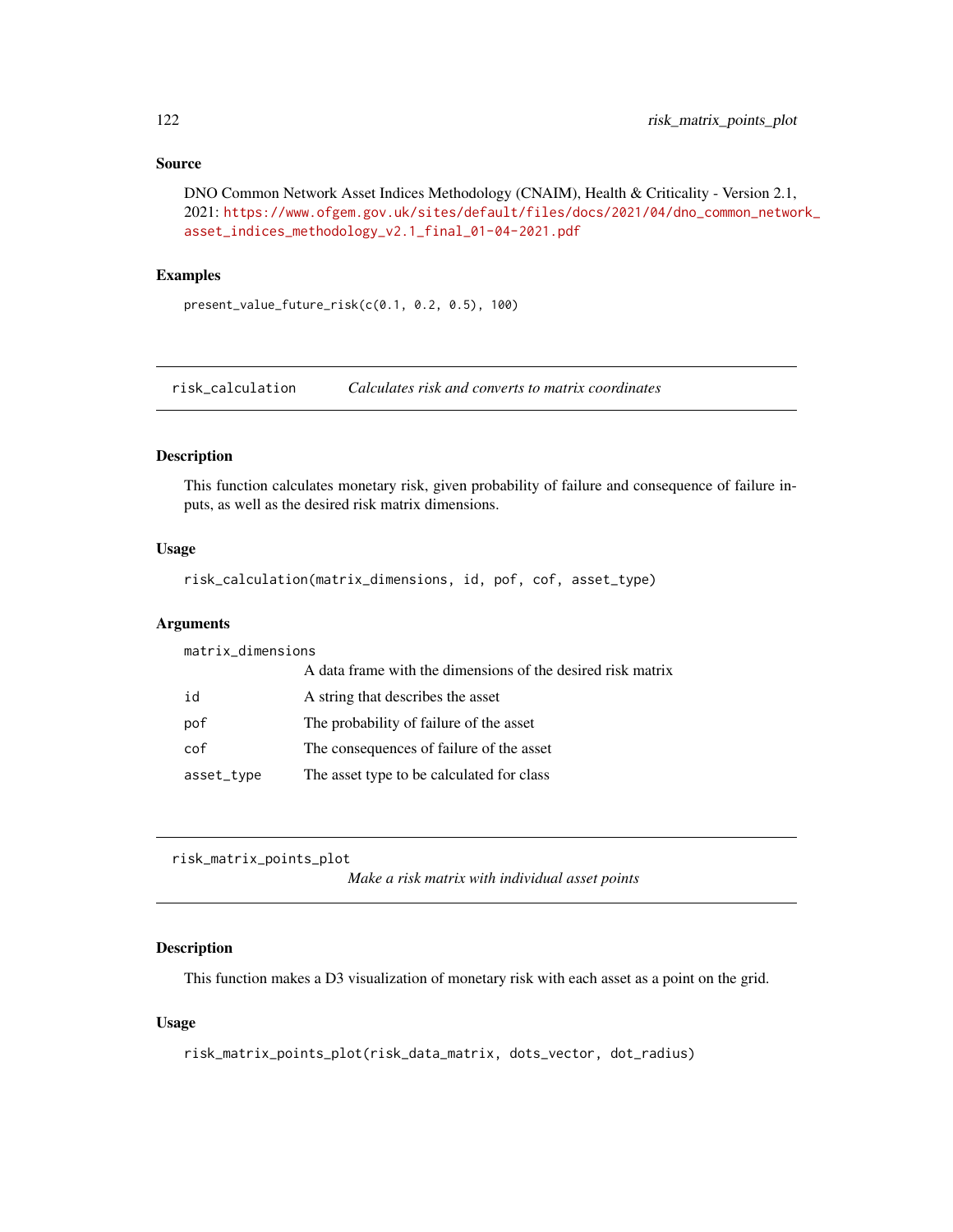# <span id="page-122-0"></span>Arguments

| risk_data_matrix |                          |  |
|------------------|--------------------------|--|
|                  | Long format matrix data. |  |
| dots vector      | Coordinates of the dots. |  |
| dot radius       | Radius of the dots.      |  |

risk\_matrix\_structure *Makes a default risk matrix structure*

# Description

This function makes a simple matrix structure that can be used as an input to the risk\_matrix\_points and risk\_matrix\_summary functions

# Usage

```
risk_matrix_structure(cols, rows, value = NA)
```
# Arguments

| cols  | Number of columns          |
|-------|----------------------------|
| rows  | Number of rows             |
| value | Default value of each cell |

```
risk_matrix_summary_plot
```
*Make a risk matrix with non-linear spacing*

# Description

This function makes a D3 visualization of monetary risk with non-linear x and y intervals.

# Usage

```
risk_matrix_summary_plot(
  risk_data_matrix,
 x_intervals = rep(20, 5),
 y_intervals = rep(25, 4)
\lambda
```
# Arguments

| risk_data_matrix |                                               |  |
|------------------|-----------------------------------------------|--|
|                  | Long format matrix data.                      |  |
| x_intervals      | An array of x spacing in percent (sum to 100) |  |
| v_intervals      | An array of y spacing in percent (sum to 100) |  |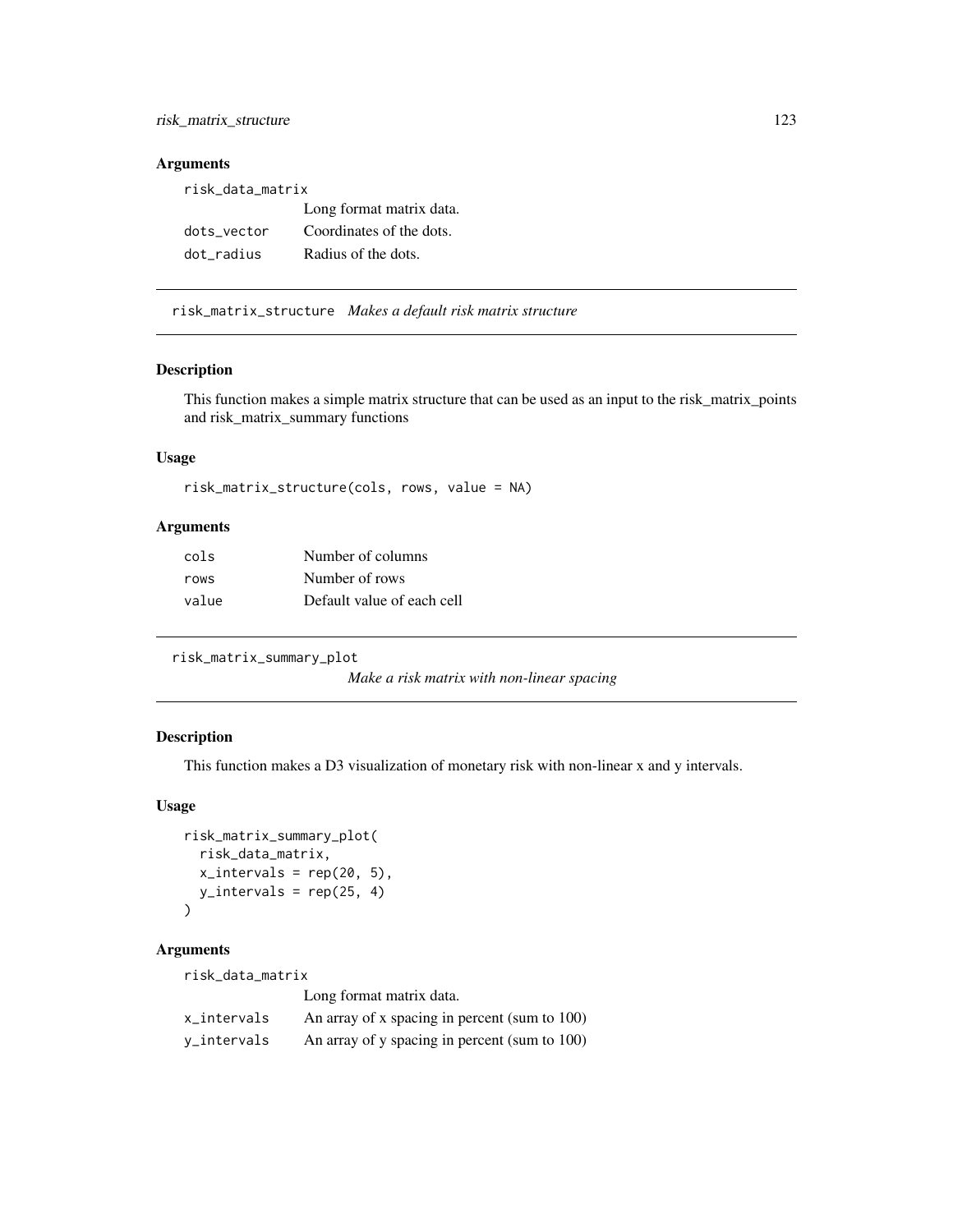<span id="page-123-0"></span>safety\_cof\_cables\_60\_30kv

*Safety cost of Failure for 30-60 kV UG cables*

#### Description

This function calculates safety consequences of failure (cf. section 7.3, page 79, CNAIM, 2021). Safety consequences of failure is used in the derivation of consequences of failure see [cof](#page-5-0)(). #' ehv\_asset\_category = c("30kV UG Cable (Gas)", "60kV UG Cable (Gas)","30kV UG Cable (Non Pressurised)", "60kV UG Cable (Non Pressurised)","30kV UG Cable (Oil)", "60kV UG Cable (Oil)") . The default setting is ehv\_asset\_category = "60kV UG Cable (Gas)".

# Usage

safety\_cof\_cables\_60\_30kv(ehv\_asset\_category)

# Arguments

ehv\_asset\_category

Asset category for analysis

# Value

Numeric. Financial consequences of failure for 30-60 kV UG cables

#### Source

DNO Common Network Asset Indices Methodology (CNAIM), Health & Criticality - Version 2.1, 2021: [https://www.ofgem.gov.uk/sites/default/files/docs/2021/04/dno\\_common\\_networ](https://www.ofgem.gov.uk/sites/default/files/docs/2021/04/dno_common_network_asset_indices_methodology_v2.1_final_01-04-2021.pdf)k\_ [asset\\_indices\\_methodology\\_v2.1\\_final\\_01-04-2021.pdf](https://www.ofgem.gov.uk/sites/default/files/docs/2021/04/dno_common_network_asset_indices_methodology_v2.1_final_01-04-2021.pdf)

# Examples

safety\_cof\_cables\_60\_30kv(ehv\_asset\_category = "30kV UG Cable (Oil)")

safety\_cof\_ehv\_cables *Safety cost of Failure for EHV UG cables & 132 kV UG cables*

#### **Description**

This function calculates safety consequences of failure (cf. section 7.3, page 79, CNAIM, 2021). Safety consequences of failure is used in the derivation of consequences of failure see [cof](#page-5-0)().

# Usage

safety\_cof\_ehv\_cables(ehv\_asset\_category)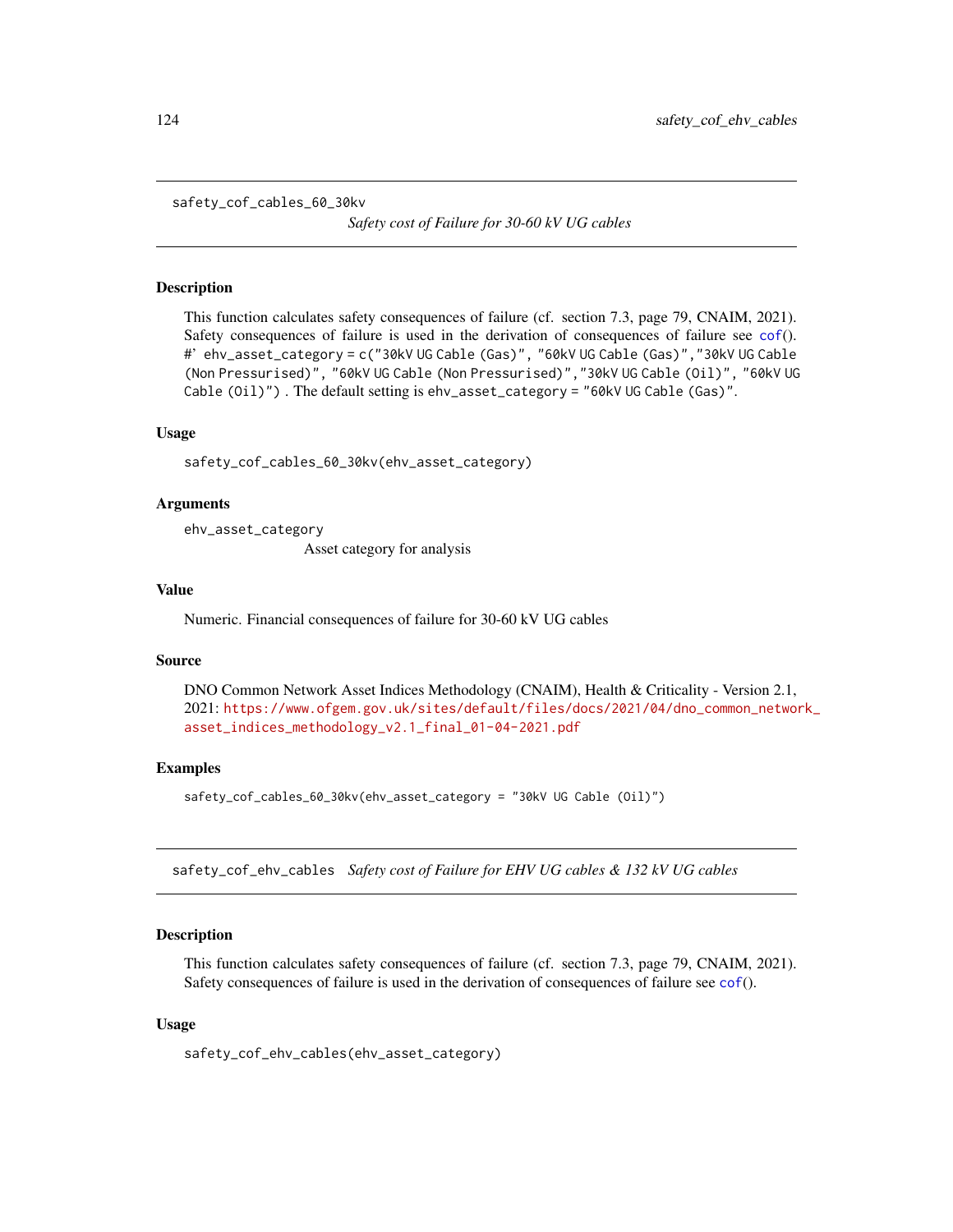# <span id="page-124-0"></span>Arguments

ehv\_asset\_category String The type of EHV asset category

# Value

Numeric. Financial consequences of failure for EEHV UG cabkes & 132 kV UG cables

#### Source

DNO Common Network Asset Indices Methodology (CNAIM), Health & Criticality - Version 2.1, 2021: [https://www.ofgem.gov.uk/sites/default/files/docs/2021/04/dno\\_common\\_networ](https://www.ofgem.gov.uk/sites/default/files/docs/2021/04/dno_common_network_asset_indices_methodology_v2.1_final_01-04-2021.pdf)k\_ [asset\\_indices\\_methodology\\_v2.1\\_final\\_01-04-2021.pdf](https://www.ofgem.gov.uk/sites/default/files/docs/2021/04/dno_common_network_asset_indices_methodology_v2.1_final_01-04-2021.pdf)

# Examples

```
safety_cof_ehv_cables(ehv_asset_category = "33kV UG Cable (Oil)")
```
safety\_cof\_ehv\_fittings

*Safety cost of Failure for EHV/132kV Fittings*

# Description

This function calculates safety consequences of failure (cf. section 7.3, page 79, CNAIM, 2021). Safety consequences of failure is used in the derivation of consequences of failure see [cof](#page-5-0)().

# Usage

```
safety_cof_ehv_fittings(ehv_asset_category, location_risk, type_risk)
```
# Arguments

| ehv_asset_category |                                                                                                             |
|--------------------|-------------------------------------------------------------------------------------------------------------|
|                    | String The type of EHV asset category                                                                       |
| location_risk      | String Type Financial factor criteria for EHV fittings (cf. section D1.2.1, page<br>178, CNAIM, 2021).      |
| type_risk          | String. Asses Financial factor criteria for EHV fittings setting (cf. table 221,<br>page 180, CNAIM, 2021). |

#### Value

Numeric. Financial consequences of failure for EHV fittings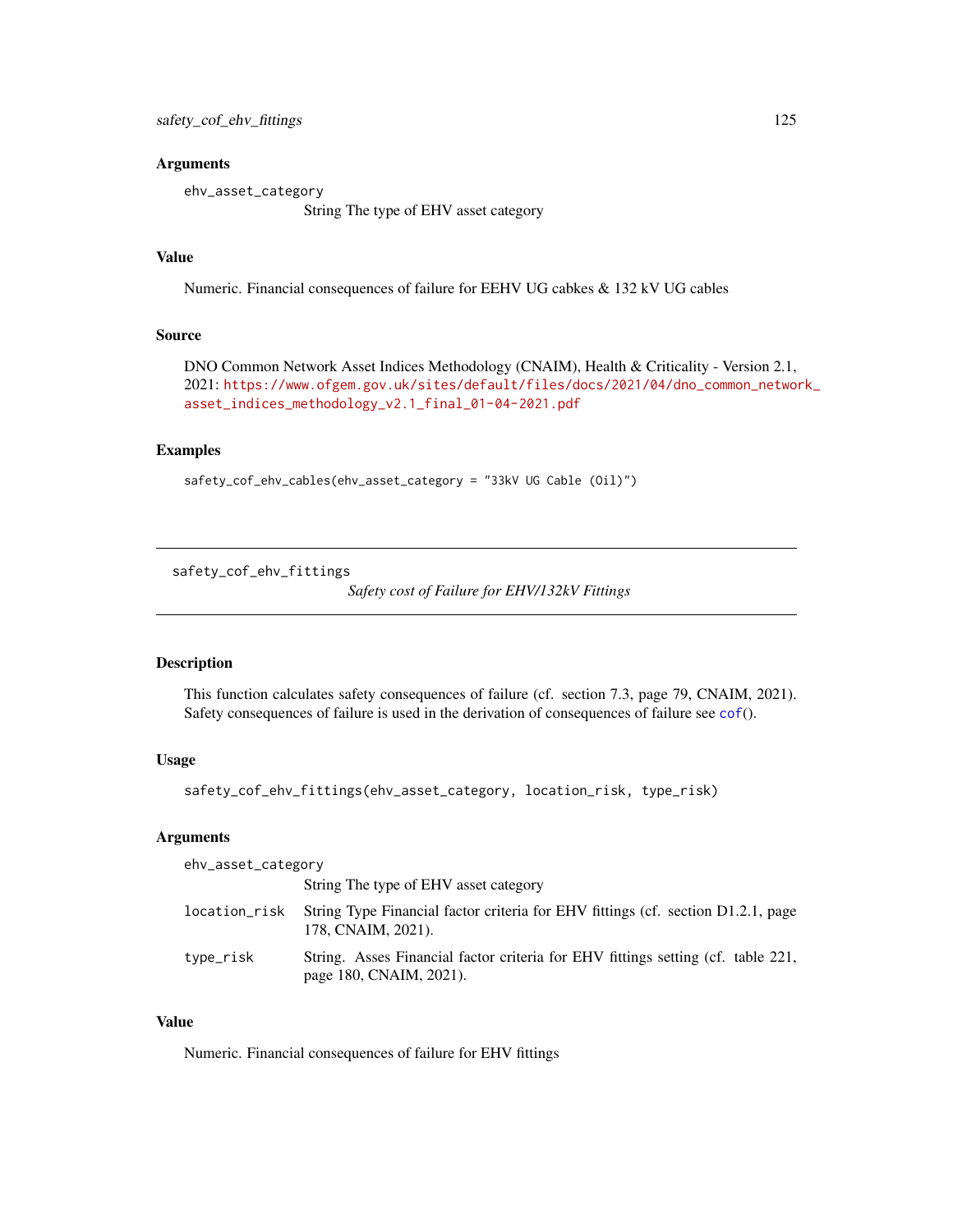# Source

```
DNO Common Network Asset Indices Methodology (CNAIM), Health & Criticality - Version 2.1,
2021: https://www.ofgem.gov.uk/sites/default/files/docs/2021/04/dno_common_network_
asset_indices_methodology_v2.1_final_01-04-2021.pdf
```
# Examples

```
safety_cof_ehv_fittings(ehv_asset_category = "33kV Fittings",
location_risk = "Default",
type_risk = "Default")
```
safety\_cof\_ehv\_switchgear

*Safety cost of Failure for EHV swicthgear & 132kV CB*

# Description

This function calculates safety consequences of failure (cf. section 7.3, page 79, CNAIM, 2021). Safety consequences of failure is used in the derivation of consequences of failure see [cof](#page-5-0)().

# Usage

safety\_cof\_ehv\_switchgear(ehv\_asset\_category, location\_risk, type\_risk)

# Arguments

| ehv_asset_category |                                                                                                                          |  |
|--------------------|--------------------------------------------------------------------------------------------------------------------------|--|
|                    | String The type of EHV asset category                                                                                    |  |
| location_risk      | String Type Financial factor criteria for EHV swicthgear & 132kV CB (cf. sec-<br>tion D1.2.1, page 178, CNAIM, 2021).    |  |
| type_risk          | String. Asses Financial factor criteria for EHV swicthgear & 132kV CB setting<br>(cf. table 221, page 180, CNAIM, 2021). |  |

# Value

Numeric. Financial consequences of failure for EHV swicthgear & 132kV CB

# Source

DNO Common Network Asset Indices Methodology (CNAIM), Health & Criticality - Version 2.1, 2021: [https://www.ofgem.gov.uk/sites/default/files/docs/2021/04/dno\\_common\\_networ](https://www.ofgem.gov.uk/sites/default/files/docs/2021/04/dno_common_network_asset_indices_methodology_v2.1_final_01-04-2021.pdf)k\_ [asset\\_indices\\_methodology\\_v2.1\\_final\\_01-04-2021.pdf](https://www.ofgem.gov.uk/sites/default/files/docs/2021/04/dno_common_network_asset_indices_methodology_v2.1_final_01-04-2021.pdf)

```
safety_cof_ehv_switchgear(ehv_asset_category = "33kV RMU",
location_risk = "Default",
type_risk = "Default")
```
<span id="page-125-0"></span>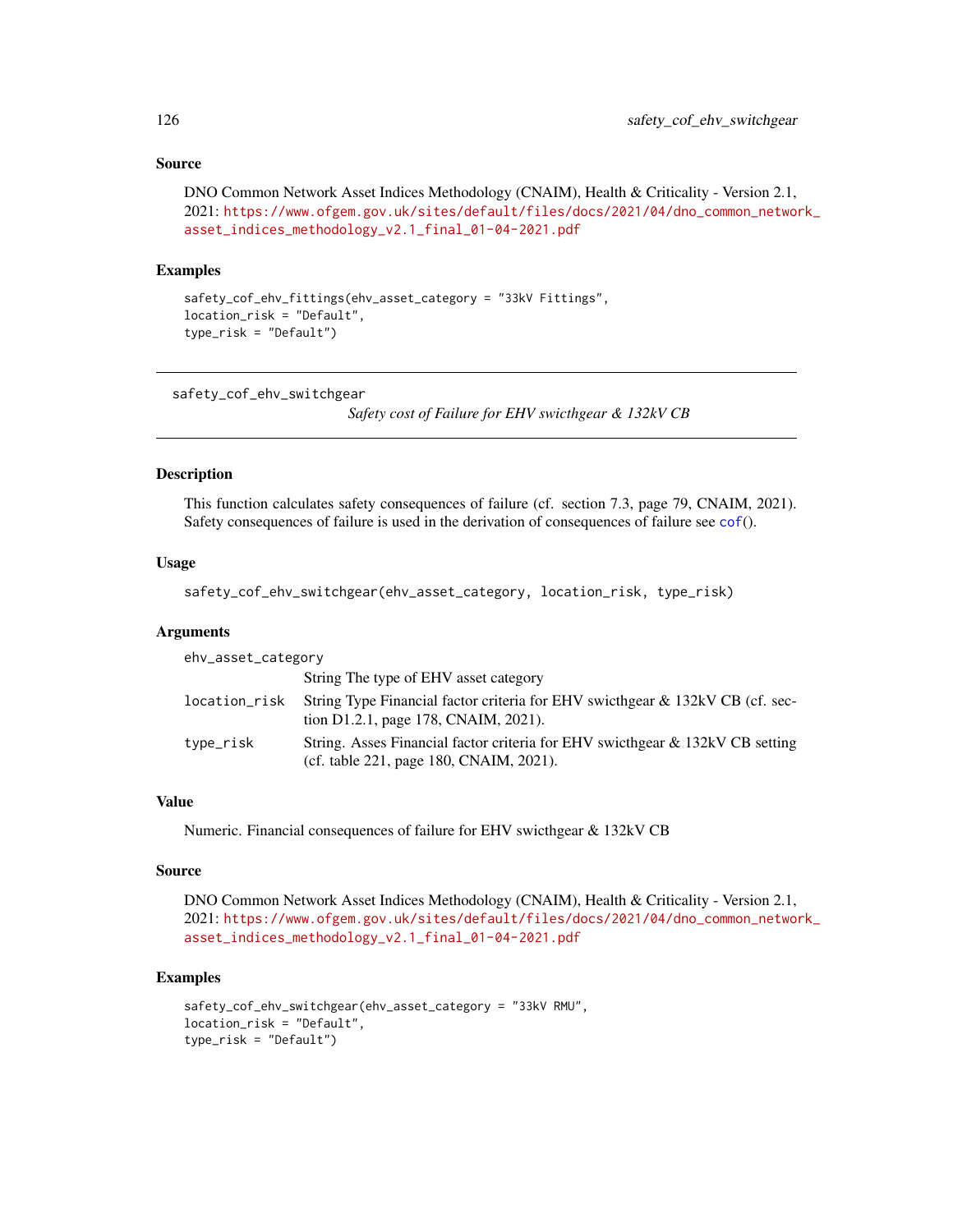<span id="page-126-0"></span>safety\_cof\_hv\_switchgear\_distribution *Safety cost of Failure for HV Switchgear Distribution*

# Description

This function calculates safety consequences of failure (cf. section 7.3, page 79, CNAIM, 2021). Safetyr consequences of failure is used in the derivation of consequences of failure see [cof](#page-5-0)().

# Usage

```
safety_cof_hv_switchgear_distribution(
  hv_asset_category,
 location_risk,
  type_risk
)
```
# Arguments

| hv_asset_category |                                                                                                              |
|-------------------|--------------------------------------------------------------------------------------------------------------|
|                   | String The type of LV asset category                                                                         |
| location_risk     | String Type Financial factor criteria for LV switchgear (cf. section D1.2.1, page<br>178. CNAIM. 2021).      |
| type_risk         | String. Asses Financial factor criteria for LV switchgear setting (cf. table 221,<br>page 180, CNAIM, 2021). |

# Value

Numeric. Financial consequences of failure for LV switchgear

# Source

DNO Common Network Asset Indices Methodology (CNAIM), Health & Criticality - Version 2.1, 2021: [https://www.ofgem.gov.uk/sites/default/files/docs/2021/04/dno\\_common\\_networ](https://www.ofgem.gov.uk/sites/default/files/docs/2021/04/dno_common_network_asset_indices_methodology_v2.1_final_01-04-2021.pdf)k\_ [asset\\_indices\\_methodology\\_v2.1\\_final\\_01-04-2021.pdf](https://www.ofgem.gov.uk/sites/default/files/docs/2021/04/dno_common_network_asset_indices_methodology_v2.1_final_01-04-2021.pdf)

```
safety_cof_hv_switchgear_distribution(
hv_asset_category = "6.6/11kV CB (GM) Secondary",
location_risk = "Default",
type_risk = "Default")
```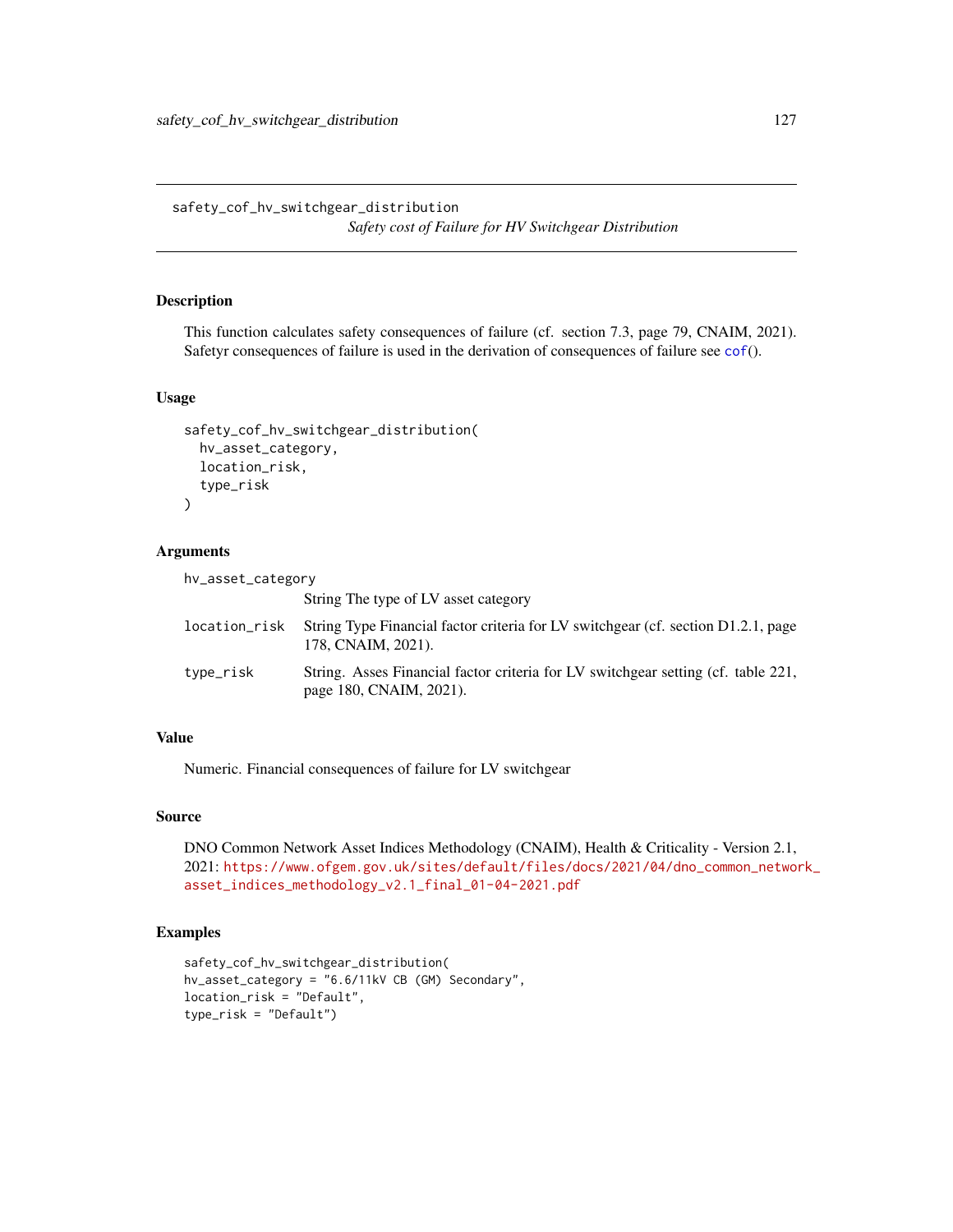*Safety cost of Failure for HV Switchgear Primary*

# <span id="page-127-0"></span>Description

This function calculates safety consequences of failure (cf. section 7.3, page 79, CNAIM, 2021). Safetyr consequences of failure is used in the derivation of consequences of failure see [cof](#page-5-0)().

# Usage

safety\_cof\_hv\_switchgear\_primary(hv\_asset\_category, location\_risk, type\_risk)

# Arguments

| hv_asset_category |                                                                                                              |
|-------------------|--------------------------------------------------------------------------------------------------------------|
|                   | String The type of HV asset category                                                                         |
| location_risk     | String Type Financial factor criteria for HV switchgear (cf. section D1.2.1, page<br>178, CNAIM, 2021).      |
| type_risk         | String. Asses Financial factor criteria for HV switchgear setting (cf. table 218,<br>page 176, CNAIM, 2021). |

# Value

Numeric. Financial consequences of failure for HV switchgear

# Source

DNO Common Network Asset Indices Methodology (CNAIM), Health & Criticality - Version 2.1, 2021: [https://www.ofgem.gov.uk/sites/default/files/docs/2021/04/dno\\_common\\_networ](https://www.ofgem.gov.uk/sites/default/files/docs/2021/04/dno_common_network_asset_indices_methodology_v2.1_final_01-04-2021.pdf)k\_ [asset\\_indices\\_methodology\\_v2.1\\_final\\_01-04-2021.pdf](https://www.ofgem.gov.uk/sites/default/files/docs/2021/04/dno_common_network_asset_indices_methodology_v2.1_final_01-04-2021.pdf)

```
safety_cof_hv_switchgear_primary(
hv_asset_category = "6.6/11kV CB (GM) Primary",
location_risk = "Default",
type_risk = "Default")
```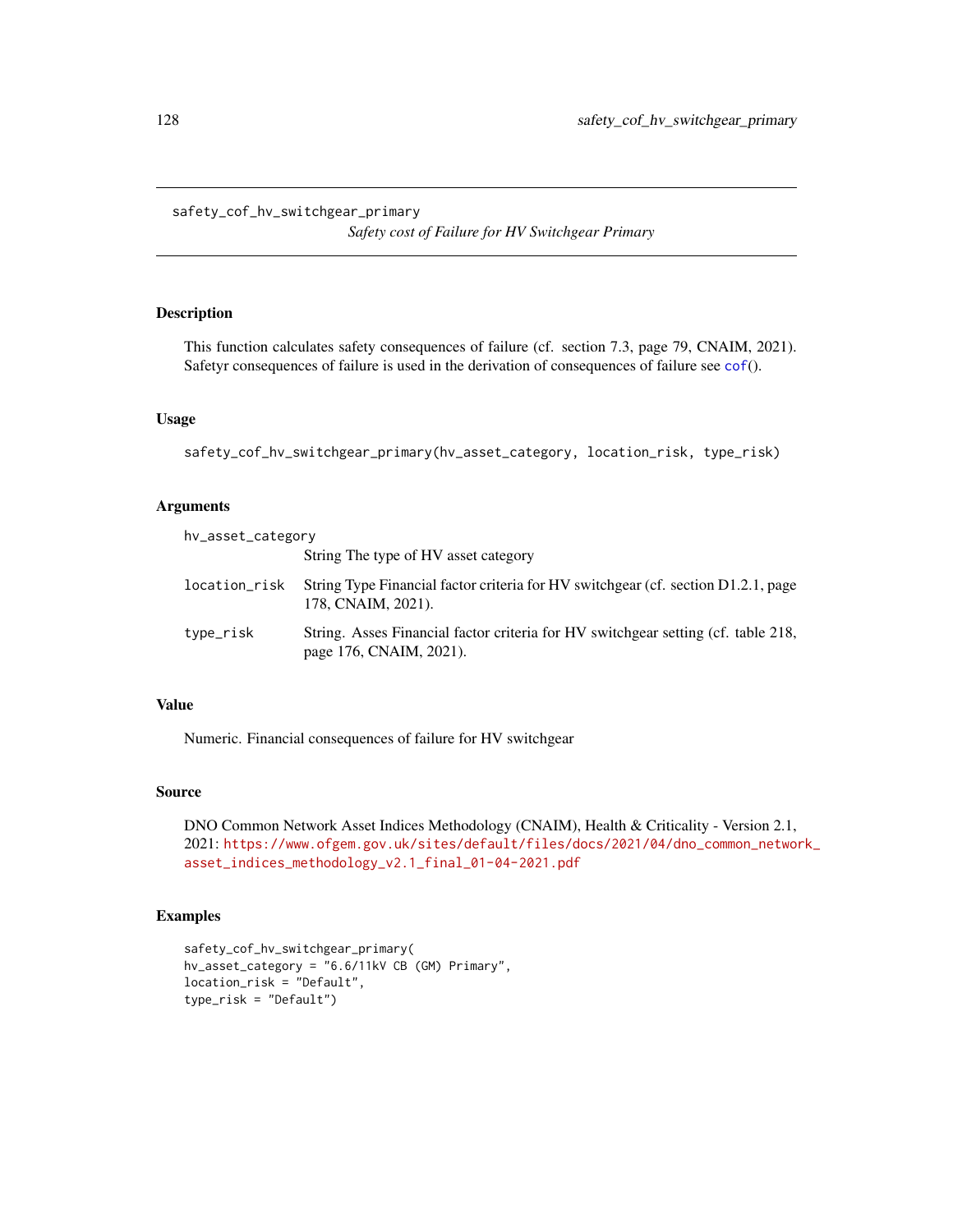*Safety cost of Failure for LV swicthgear and others*

# <span id="page-128-0"></span>Description

This function calculates safety consequences of failure (cf. section 7.3, page 79, CNAIM, 2021). Safetyr consequences of failure is used in the derivation of consequences of failure see [cof](#page-5-0)().

#### Usage

safety\_cof\_lv\_switchgear\_and\_other(lv\_asset\_category, location\_risk, type\_risk)

# Arguments

| lv_asset_category |                                                                                                              |
|-------------------|--------------------------------------------------------------------------------------------------------------|
|                   | String The type of LV asset category                                                                         |
| location_risk     | String Type Financial factor criteria for LV switchgear (cf. section D1.2.1, page<br>178, CNAIM, 2021).      |
| type_risk         | String. Asses Financial factor criteria for LV switchgear setting (cf. table 221,<br>page 180, CNAIM, 2021). |

## Value

Numeric. Financial consequences of failure for LV switchgear

#### Source

DNO Common Network Asset Indices Methodology (CNAIM), Health & Criticality - Version 2.1, 2021: [https://www.ofgem.gov.uk/sites/default/files/docs/2021/04/dno\\_common\\_networ](https://www.ofgem.gov.uk/sites/default/files/docs/2021/04/dno_common_network_asset_indices_methodology_v2.1_final_01-04-2021.pdf)k\_ [asset\\_indices\\_methodology\\_v2.1\\_final\\_01-04-2021.pdf](https://www.ofgem.gov.uk/sites/default/files/docs/2021/04/dno_common_network_asset_indices_methodology_v2.1_final_01-04-2021.pdf)

```
safety_cof_lv_switchgear_and_other(lv_asset_category = "LV Board (WM)",
location_risk = "Default",
type_risk = "Default")
```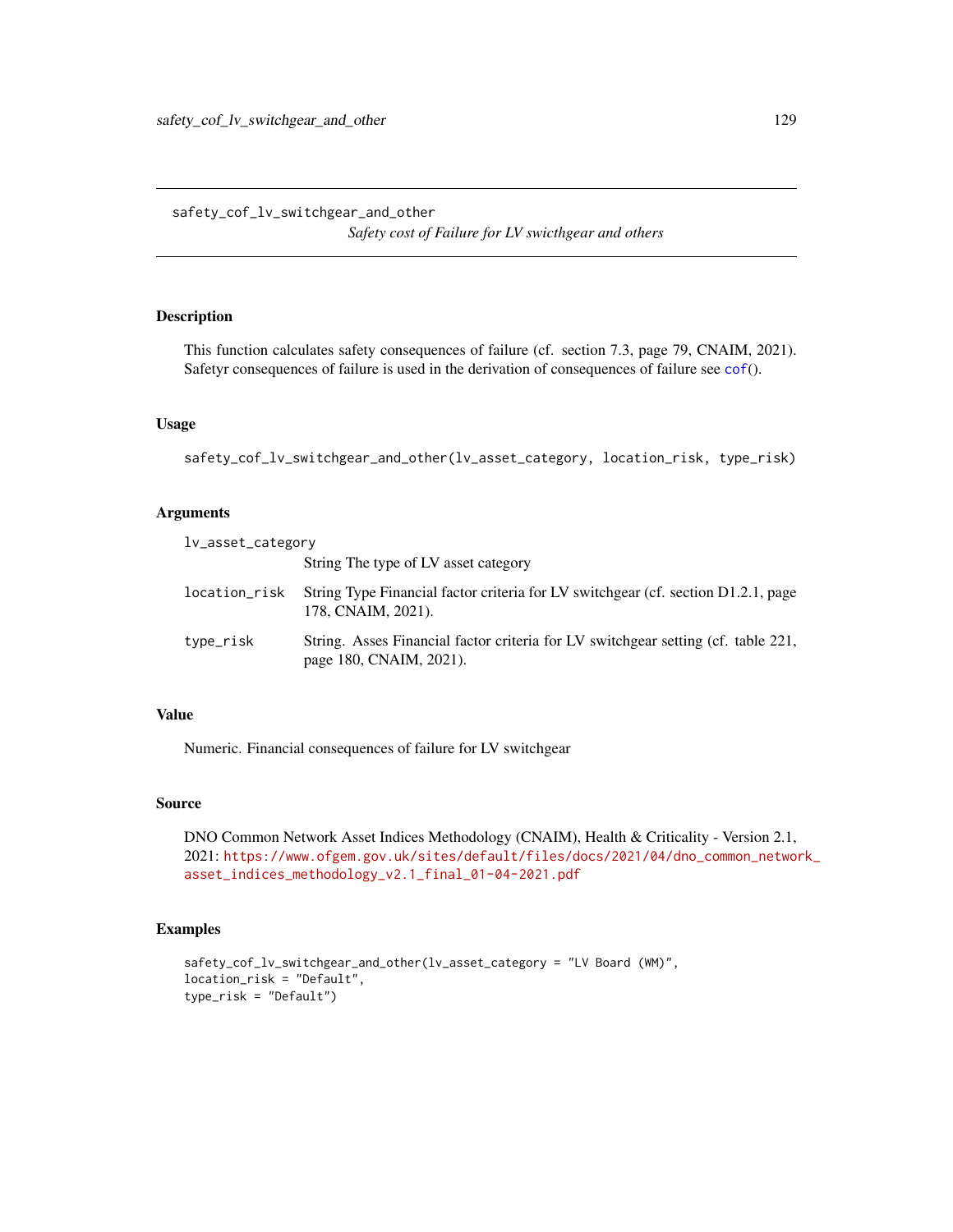<span id="page-129-0"></span>safety\_cof\_lv\_ugb *Safety cost of Failure for LV UGB*

#### Description

This function calculates safety consequences of failure (cf. section 7.3, page 79, CNAIM, 2021). Safety consequences of failure is used in the derivation of consequences of failure see [cof](#page-5-0)().

#### Usage

```
safety_cof_lv_ugb(lv_asset_category, location_risk, type_risk)
```
# Arguments

| lv_asset_category |                                                                                                       |  |
|-------------------|-------------------------------------------------------------------------------------------------------|--|
|                   | String The type of LV asset category                                                                  |  |
| location_risk     | String Type Financial factor criteria for LV UGB (cf. section D1.2.1, page 178,<br>CNAIM, 2021).      |  |
| type_risk         | String. Asses Financial factor criteria for LV UGB setting (cf. table 221, page<br>178, CNAIM, 2021). |  |

#### Value

Numeric. Financial consequences of failure for LV UGB

# Source

DNO Common Network Asset Indices Methodology (CNAIM), Health & Criticality - Version 2.1, 2021: [https://www.ofgem.gov.uk/sites/default/files/docs/2021/04/dno\\_common\\_networ](https://www.ofgem.gov.uk/sites/default/files/docs/2021/04/dno_common_network_asset_indices_methodology_v2.1_final_01-04-2021.pdf)k\_ [asset\\_indices\\_methodology\\_v2.1\\_final\\_01-04-2021.pdf](https://www.ofgem.gov.uk/sites/default/files/docs/2021/04/dno_common_network_asset_indices_methodology_v2.1_final_01-04-2021.pdf)

# Examples

safety\_cof\_lv\_ugb(lv\_asset\_category = "LV UGB", location\_risk = "Default", type\_risk = "Default")

safety\_cof\_ohl\_cond *Safety cost of Failure for Overhead Line Conductors*

#### **Description**

This function calculates safety consequences of failure (cf. section 7.3, page 79, CNAIM, 2021). Safety consequences of failure is used in the derivation of consequences of failure see [cof](#page-5-0)().

# Usage

```
safety_cof_ohl_cond(ohl_cond_asset_category, location_risk, type_risk)
```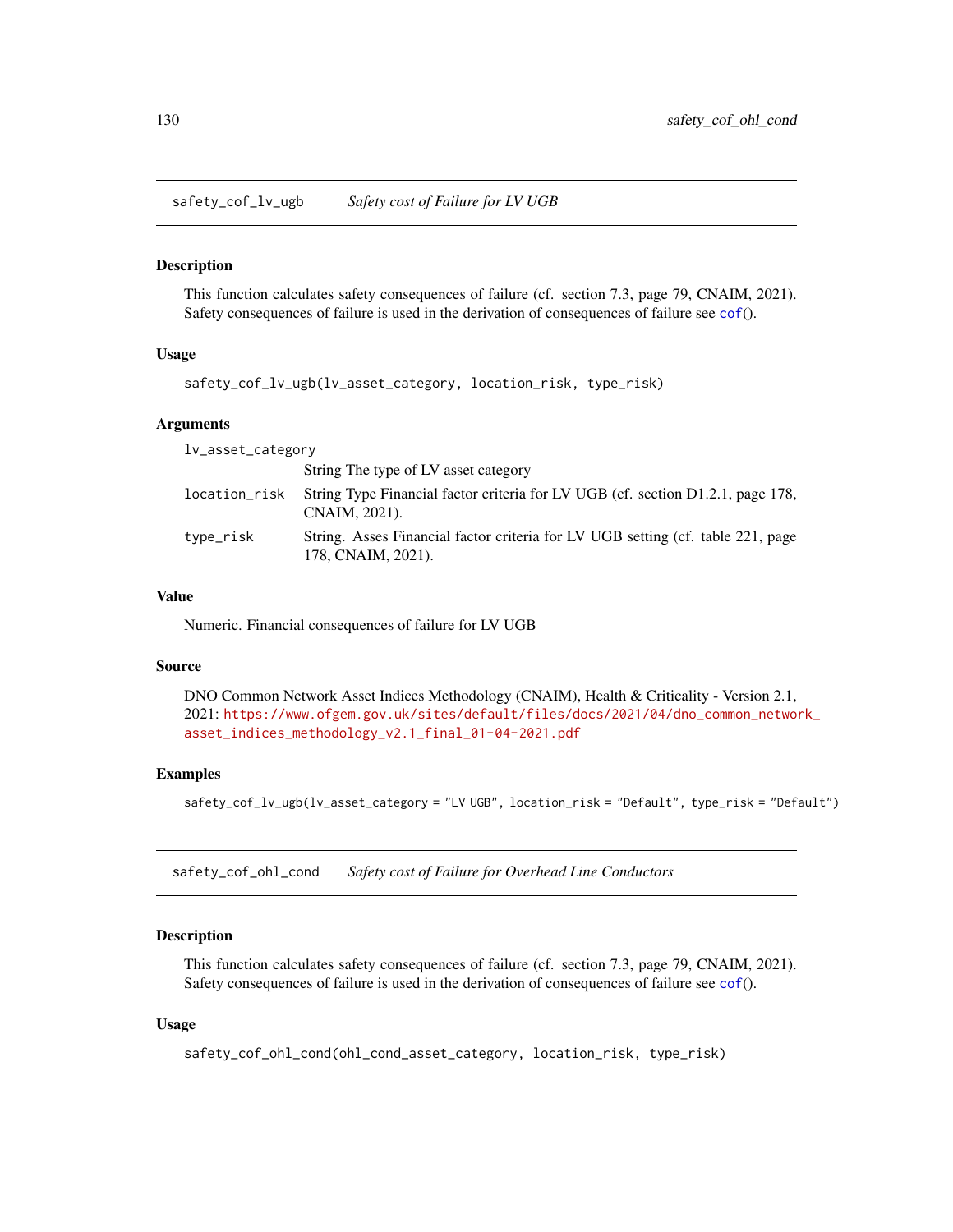<span id="page-130-0"></span>safety\_cof\_poles 131

# Arguments

| ohl_cond_asset_category |                                                                                                                         |
|-------------------------|-------------------------------------------------------------------------------------------------------------------------|
|                         | String The type of overhead line conductor asset category                                                               |
| location_risk           | String Type Financial factor criteria for Overhead Line Conductors (cf. section<br>D1.2.1, page 178, CNAIM, 2021).      |
| type_risk               | String. Asses Financial factor criteria for Overhead Line Conductors setting (cf.<br>table 221, page 180, CNAIM, 2021). |

# Value

Numeric. Safety consequences of failure for Overhead Line Conductors

# Source

DNO Common Network Asset Indices Methodology (CNAIM), Health & Criticality - Version 2.1, 2021: [https://www.ofgem.gov.uk/sites/default/files/docs/2021/04/dno\\_common\\_networ](https://www.ofgem.gov.uk/sites/default/files/docs/2021/04/dno_common_network_asset_indices_methodology_v2.1_final_01-04-2021.pdf)k\_ [asset\\_indices\\_methodology\\_v2.1\\_final\\_01-04-2021.pdf](https://www.ofgem.gov.uk/sites/default/files/docs/2021/04/dno_common_network_asset_indices_methodology_v2.1_final_01-04-2021.pdf)

# Examples

```
safety_cof_ohl_cond(
ohl_cond_asset_category = "33kV OHL (Tower Line) Conductor",
location_risk = "Default",
type_risk = "Default")
```
safety\_cof\_poles *Safety cost of Failure for Pole*

# Description

This function calculates safety consequences of failure (cf. section 7.3, page 79, CNAIM, 2021). Safety consequences of failure is used in the derivation of consequences of failure see [cof](#page-5-0)().

#### Usage

```
safety_cof_poles(pole_asset_category, location_risk, type_risk)
```
#### Arguments

| pole_asset_category |                                                                                                     |
|---------------------|-----------------------------------------------------------------------------------------------------|
|                     | String The type of pole asset category                                                              |
| location_risk       | String Type Financial factor criteria for Pole (cf. section D1.2.1, page 178,<br>CNAIM, 2021).      |
| type_risk           | String. Asses Financial factor criteria for pole setting (cf. table 221, page 180,<br>CNAIM, 2021). |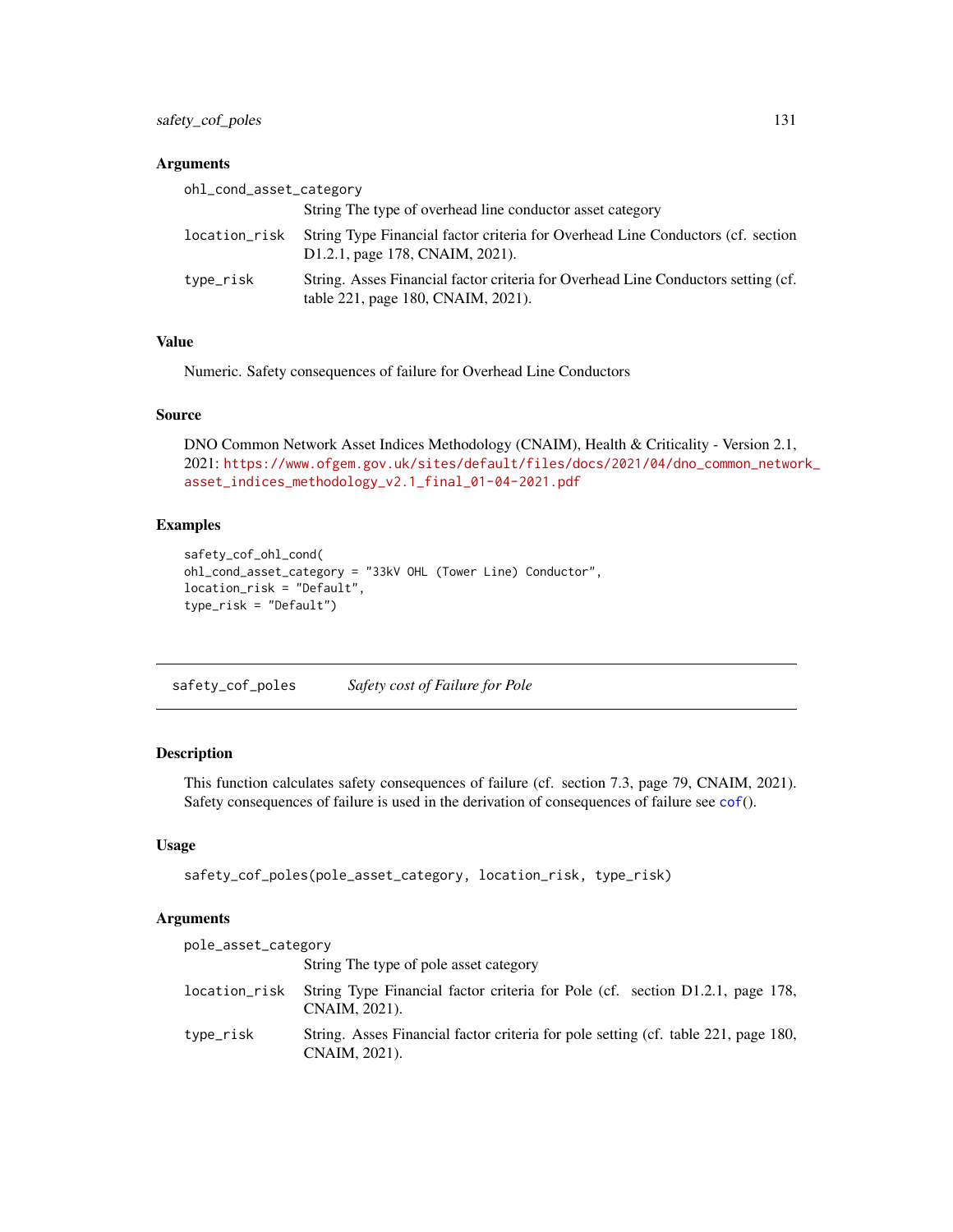# Value

Numeric. Safety consequences of failure for poles

# Source

DNO Common Network Asset Indices Methodology (CNAIM), Health & Criticality - Version 2.1, 2021: [https://www.ofgem.gov.uk/sites/default/files/docs/2021/04/dno\\_common\\_networ](https://www.ofgem.gov.uk/sites/default/files/docs/2021/04/dno_common_network_asset_indices_methodology_v2.1_final_01-04-2021.pdf)k\_ [asset\\_indices\\_methodology\\_v2.1\\_final\\_01-04-2021.pdf](https://www.ofgem.gov.uk/sites/default/files/docs/2021/04/dno_common_network_asset_indices_methodology_v2.1_final_01-04-2021.pdf)

#### Examples

```
safety_cof_poles(pole_asset_category = "33kV Pole",
location_risk = "Default",
type_risk = "Default")
```
safety\_cof\_sub\_cables *Safety cost of Failure for Sub cables*

#### **Description**

This function calculates safety consequences of failure (cf. section 7.3, page 79, CNAIM, 2021). Safety consequences of failure is used in the derivation of consequences of failure see [cof](#page-5-0)().

# Usage

safety\_cof\_sub\_cables(sub\_cable\_asset\_category)

# Arguments

sub\_cable\_asset\_category String The type of sub cable asset category

# Value

Numeric. Safety consequences of failure for Sub cables

#### Source

DNO Common Network Asset Indices Methodology (CNAIM), Health & Criticality - Version 2.1, 2021: [https://www.ofgem.gov.uk/sites/default/files/docs/2021/04/dno\\_common\\_networ](https://www.ofgem.gov.uk/sites/default/files/docs/2021/04/dno_common_network_asset_indices_methodology_v2.1_final_01-04-2021.pdf)k\_ [asset\\_indices\\_methodology\\_v2.1\\_final\\_01-04-2021.pdf](https://www.ofgem.gov.uk/sites/default/files/docs/2021/04/dno_common_network_asset_indices_methodology_v2.1_final_01-04-2021.pdf)

# Examples

safety\_cof\_sub\_cables(sub\_cable\_asset\_category = "HV Sub Cable")

<span id="page-131-0"></span>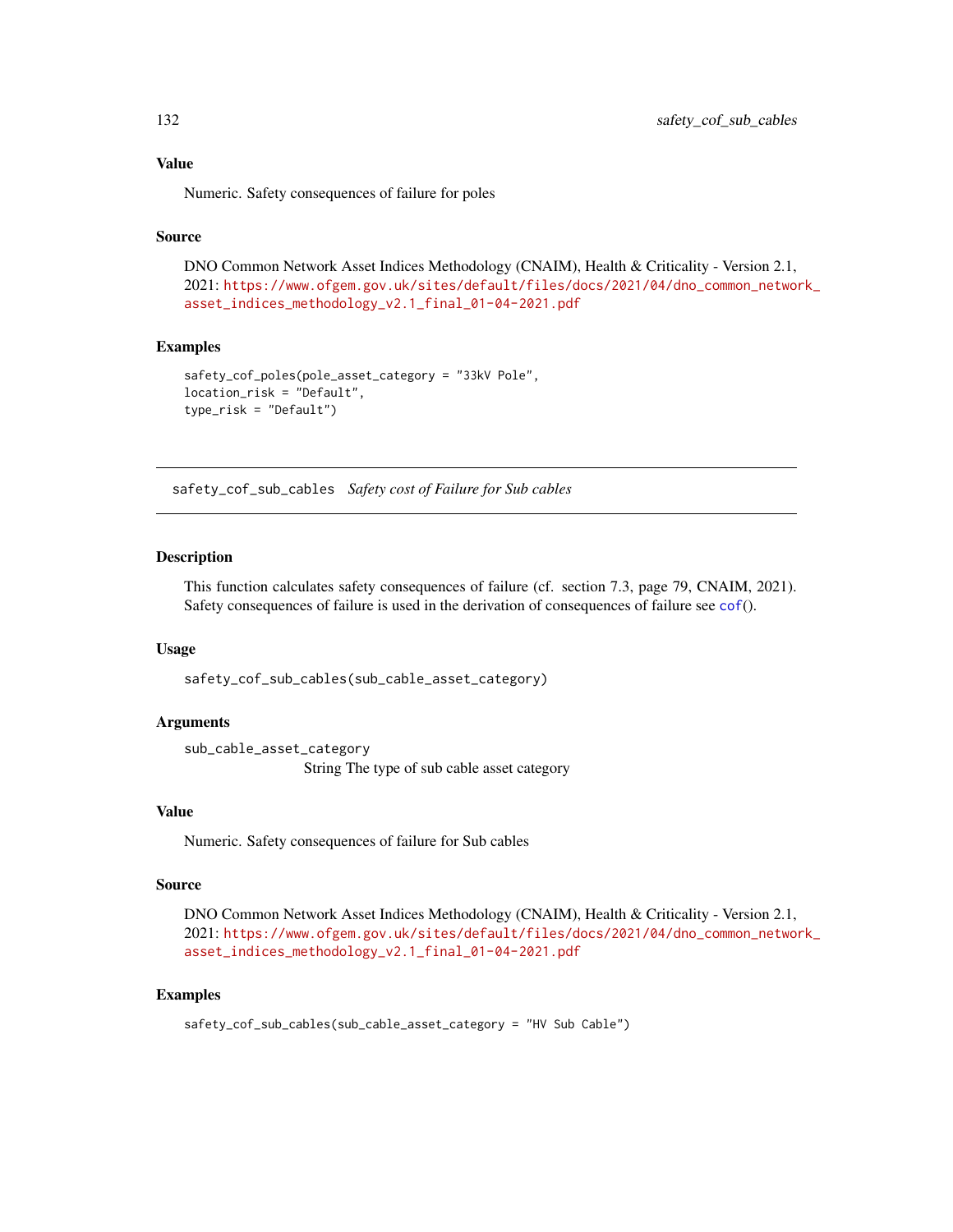# <span id="page-132-0"></span>Description

This function calculates safety consequences of failure (cf. section 7.3, page 79, CNAIM, 2021). Safety consequences of failure is used in the derivation of consequences of failure see [cof](#page-5-0)().

# Usage

```
safety_cof_towers(tower_asset_category, location_risk, type_risk)
```
# Arguments

| tower_asset_category |                                                                                                      |
|----------------------|------------------------------------------------------------------------------------------------------|
|                      | String The type of tower asset category                                                              |
| location_risk        | String Type Financial factor criteria for tower (cf. section D1.2.1, page 178,<br>CNAIM, 2021).      |
| type_risk            | String. Asses Financial factor criteria for tower setting (cf. table 221, page 180,<br>CNAIM, 2021). |

# Value

Numeric. Safety consequences of failure for towers

# Source

DNO Common Network Asset Indices Methodology (CNAIM), Health & Criticality - Version 2.1, 2021: [https://www.ofgem.gov.uk/sites/default/files/docs/2021/04/dno\\_common\\_networ](https://www.ofgem.gov.uk/sites/default/files/docs/2021/04/dno_common_network_asset_indices_methodology_v2.1_final_01-04-2021.pdf)k\_ [asset\\_indices\\_methodology\\_v2.1\\_final\\_01-04-2021.pdf](https://www.ofgem.gov.uk/sites/default/files/docs/2021/04/dno_common_network_asset_indices_methodology_v2.1_final_01-04-2021.pdf)

```
safety_cof_towers(tower_asset_category = "33kV Tower",
location_risk = "Default",
type_risk = "Default")
```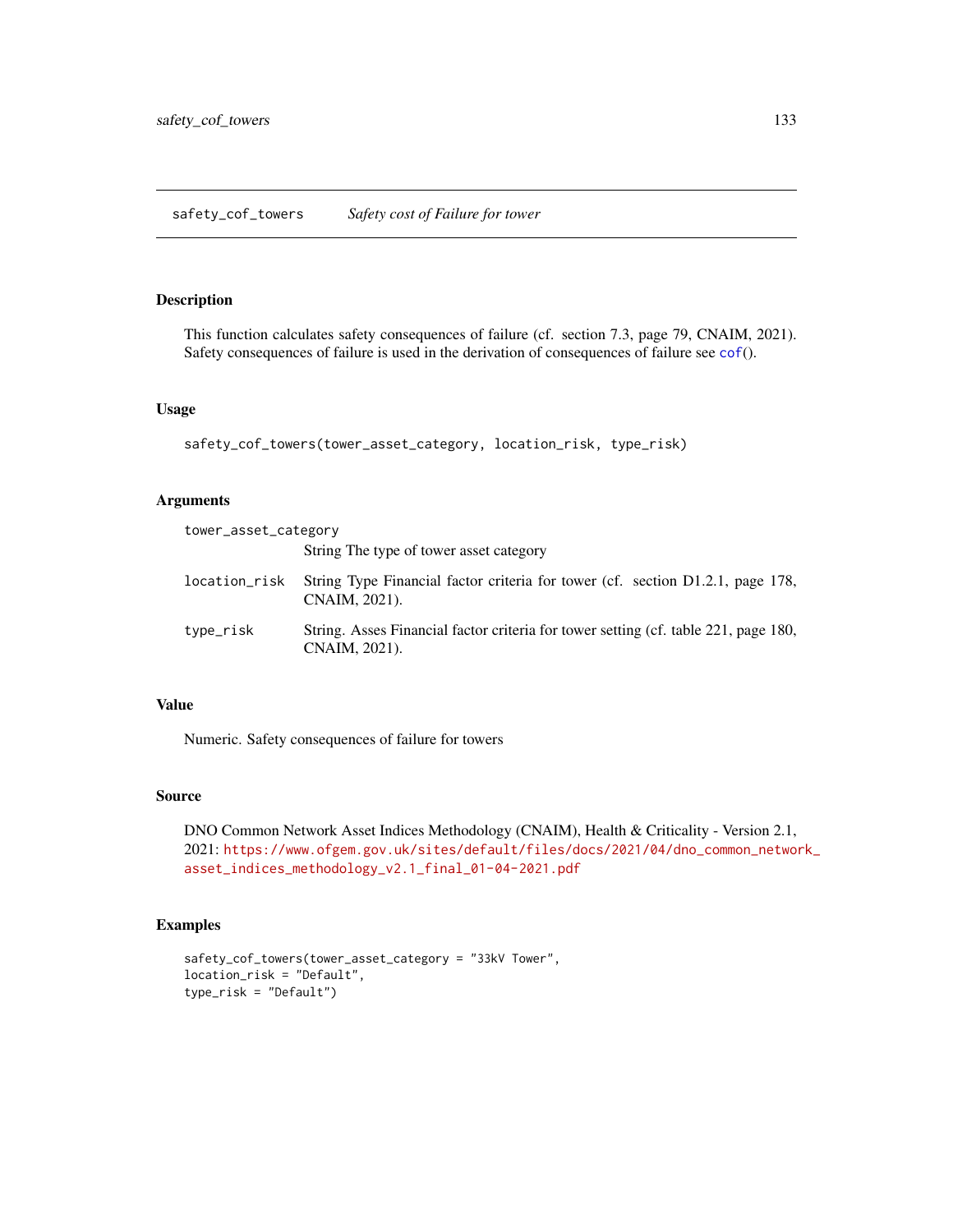```
safety_cof_transformers
```
*Safety cost of Failure for Transformer*

# Description

This function calculates safety consequences of failure (cf. section 7.3, page 79, CNAIM, 2021). Safety consequences of failure is used in the derivation of consequences of failure see [cof](#page-5-0)().

# Usage

safety\_cof\_transformers(tf\_asset\_category, location\_risk, type\_risk)

# Arguments

| tf_asset_category |                                                                                                            |
|-------------------|------------------------------------------------------------------------------------------------------------|
|                   | String The type of Transformer                                                                             |
| location_risk     | String Type Financial factor criteria for Transformer (cf. section D1.2.1, page<br>178, CNAIM, 2021).      |
| type_risk         | String. Asses Financial factor criteria for Transformer setting (cf. table 221,<br>page 180, CNAIM, 2021). |

## Value

Numeric. Safety consequences of failure for Transformers

# Source

DNO Common Network Asset Indices Methodology (CNAIM), Health & Criticality - Version 2.1, 2021: [https://www.ofgem.gov.uk/sites/default/files/docs/2021/04/dno\\_common\\_networ](https://www.ofgem.gov.uk/sites/default/files/docs/2021/04/dno_common_network_asset_indices_methodology_v2.1_final_01-04-2021.pdf)k\_ [asset\\_indices\\_methodology\\_v2.1\\_final\\_01-04-2021.pdf](https://www.ofgem.gov.uk/sites/default/files/docs/2021/04/dno_common_network_asset_indices_methodology_v2.1_final_01-04-2021.pdf)

```
safety_cof_transformers(tf_asset_category = "33kV Transformer (GM)",
location_risk = "Default",
type_risk = "Default")
```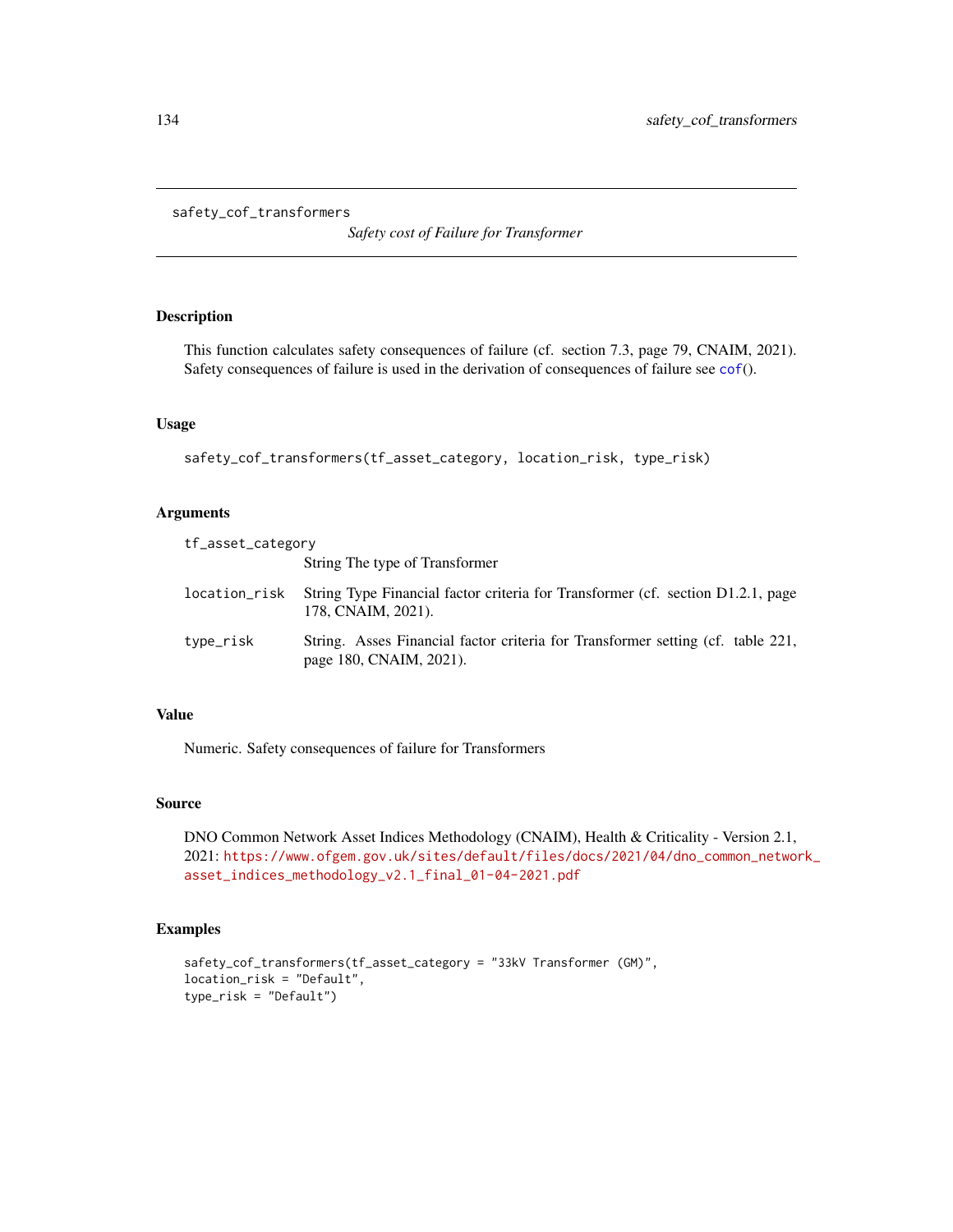<span id="page-134-0"></span>

#### **Description**

This function calculates safety consequences of failure for switchgear, transformers and overhead lines (cf. section 7.4, page 80, CNAIM, 2021). Safety consequences of failure is used in the derivation of consequences of failure see [cof](#page-5-0)().

#### Usage

```
s_cof_swg_tf_ohl(
  type_risk = "Default",
  location_risk = "Default",
  asset_type_scf
\lambda
```
# Arguments

- type\_risk String. Risk that the asset presents to the public by its characteristics and particular situation. Options: type\_risk = c("Low", "Medium", "High", "Default") (cf. table 225, page 183, CNAIM, 2021). A setting of "Default" equals a setting of "Medium".
- location\_risk String. Proximity to areas that may affect its likelihood of trespass or interference. Options: location\_risk = c("Low", "Medium", "High", "Default") (cf. table 225, page 183, CNAIM, 2021). A setting of "Default" equals a setting of "Medium".
- asset\_type\_scf String. Options: asset\_type\_scf = c("LV Poles", "LV Circuit Breaker","LV Pillar (ID)", "LV Pillar (OD at Substation)","LV Pillar (OD not at a Substation)", "LV Board (WM)","LV UGB", "LV Board (X-type Network) (WM)", "6.6/11kV Poles","20kV Poles", "6.6/11kV CB (GM) Primary","6.6/11kV CB (GM) Secondary", "6.6/11kV Switch (GM)", "6.6/11kV RMU","6.6/11kV X-type RMU", "20kV CB (GM) Primary", "20kV CB (GM) Secondary","20kV Switch (GM)", "20kV RMU", "6.6/11kV Transformer (GM)","20kV Transformer (GM)", "33kV Pole", "66kV Pole","33kV OHL (Tower Line) Conductor", "33kV Tower", "33kV Fittings","66kV OHL (Tower Line) Conductor", "66kV Tower", "66kV Fittings","33kV CB (Air Insulated Busbars)(ID) (GM)","33kV CB (Air Insulated Busbars)(OD) (GM)","33kV CB (Gas Insulated Busbars)(ID) (GM)","33kV CB (Gas Insulated Busbars)(OD) (GM)", "33kV Switch (GM)","33kV RMU", "66kV CB (Air Insulated Busbars)(ID) (GM)","66kV CB (Air Insulated Busbars)(OD) (GM)","66kV CB (Gas Insulated Busbars)(ID) (GM)","66kV CB (Gas Insulated Busbars)(OD) (GM)", "33kV Transformer (GM)","66kV Transformer (GM)", "132kV OHL (Tower Line) Conductor","132kV Tower", "132kV Fittings","132kV CB (Air Insulated Busbars)(ID) (GM)","132kV CB (Air Insulated Busbars)(OD) (GM)","132kV CB (Gas Insulated Busbars)(ID) (GM)","132kV CB (Gas Insulated Busbars)(OD) (GM)", "132kV Transformer (GM)")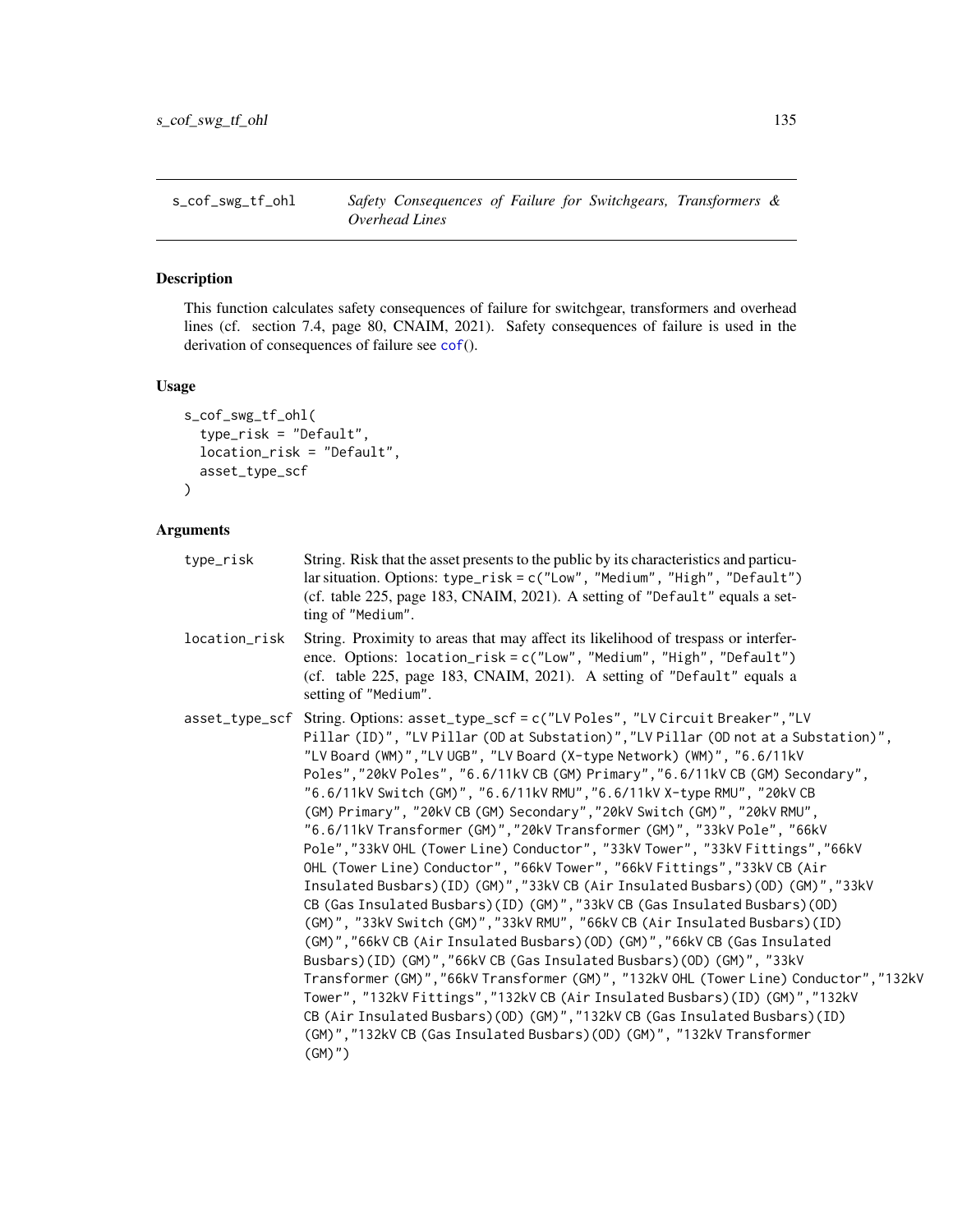#### <span id="page-135-1"></span>Value

Numeric. Safety consequences of failure for switchgear, transformers and overhead lines.

#### Source

DNO Common Network Asset Indices Methodology (CNAIM), Health & Criticality - Version 2.1, 2021: [https://www.ofgem.gov.uk/sites/default/files/docs/2021/04/dno\\_common\\_networ](https://www.ofgem.gov.uk/sites/default/files/docs/2021/04/dno_common_network_asset_indices_methodology_v2.1_final_01-04-2021.pdf)k\_ [asset\\_indices\\_methodology\\_v2.1\\_final\\_01-04-2021.pdf](https://www.ofgem.gov.uk/sites/default/files/docs/2021/04/dno_common_network_asset_indices_methodology_v2.1_final_01-04-2021.pdf)

# Examples

```
# Safety consequences failure for a 6.6/11 kV transformer
s_cof_swg_tf_ohl(type_risk = "Default", location_risk = "Default",
                asset_type_scf = "6.6/11kV Transformer (GM)")
```
<span id="page-135-0"></span>train\_weibull\_model *Training function for Weibull model*

#### Description

This function uses transformer fault statistics data to train a Weibull model: Based on the environmental factors determining a transformer's expected lifetime, the set of all data points is first partitioned into five parts. Then a multilinear estimate for the expected lifetime of a transformer is trained for each part separately, and the corresponding Weibull shape and scale parameters for the five parts are estimated. The function returns the shape and scale parameters needed for the function [predict\\_weibull\\_model](#page-119-0)().

# Usage

train\_weibull\_model(transformer\_faults\_data)

# Arguments

transformer\_faults\_data

Data frame. Contains past data on transformer faults, together with environmental factors. Must contain the following fields: utilisation\_pct: Numeric or "Default", placement: "Indoor", "Outdoor" or "Default", altitude\_m: Numeric or "Default", distance\_from\_coast\_km: Numeric or "Default", corrosion\_category\_index: Numeric or "Default", partial\_discharge: "Low", "Medium", "High (Not Confirmed)", "High (Confirmed)" or "Default", oil\_acidity: Numeric or "Default", temperature\_reading: "Normal", "Moderately High", "Very High" or "Default", observed\_condition: "No deterioration", "Superficial/minor deterioration", "Slight Deterioration", "Some deterioration", "Substantial deterioration" or "Default" age: Numeric

#### Value

Data frame. All shape and scale parameters needed for the function [predict\\_weibull\\_model](#page-119-0)().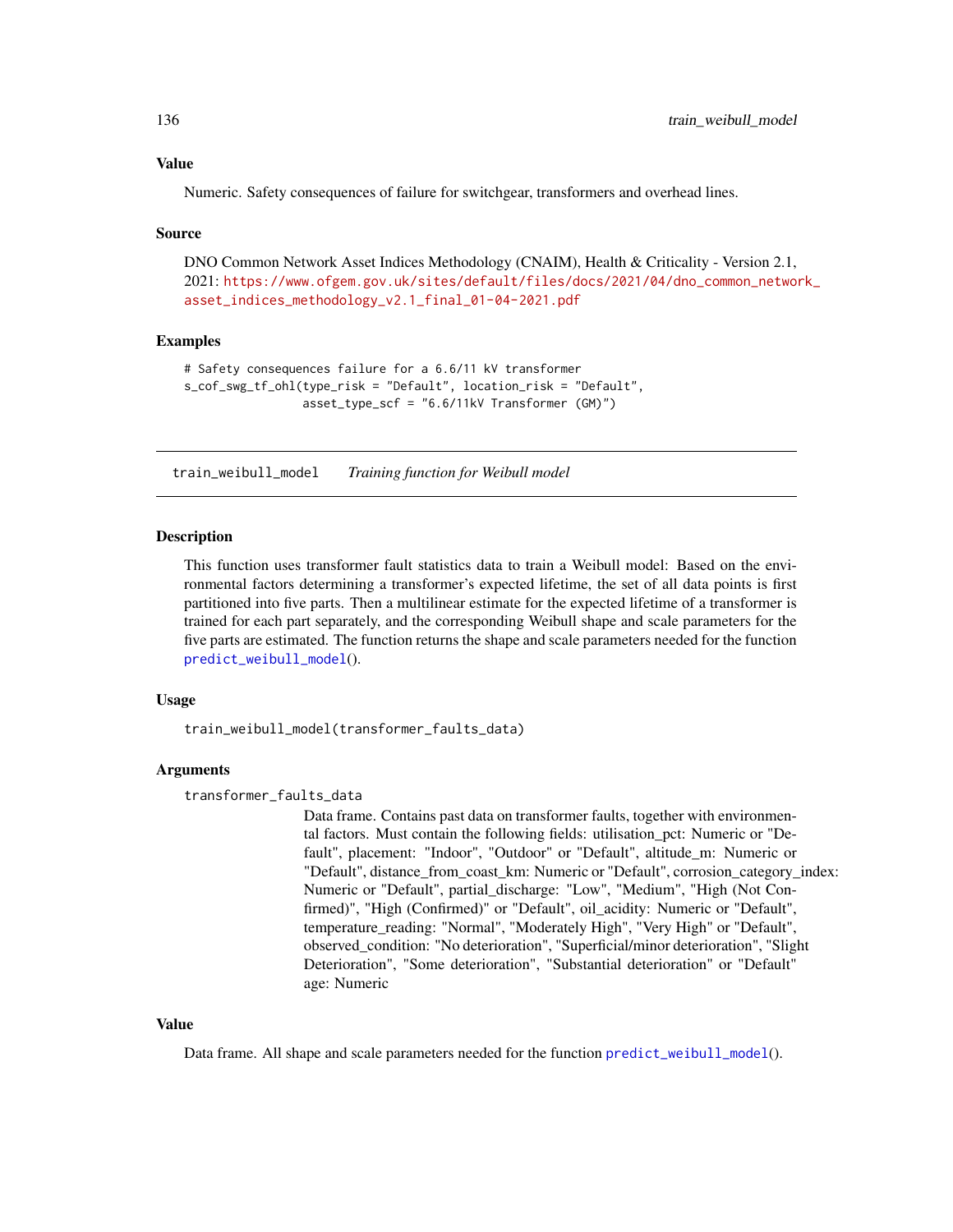# <span id="page-136-0"></span>transformer\_11kv\_faults 137

# Source

<https://www.cnaim.io/docs/fault-analysis/>

#### Examples

train\_weibull\_model(transformer\_faults\_data = transformer\_11kv\_faults)

transformer\_11kv\_faults

*Failure statistics dataset for 10,000 6.6/11kV transformers*

# Description

A dataset containing failure statistics for 10,000 6.6/11kV transformers from the CNAIM standard, simulated over 100 years. The variables are as follows:

# Usage

transformer\_11kv\_faults

#### Format

A data frame with 103,848 rows and 13 variables:

**utilisation\_pct** Utilization of a transformer in  $%$ placement Is the transformer placed indoors or outdoors? altitude\_m Altitude above sea level (m) distance\_from\_coast\_km Distance from salt water (km) corrosion\_category\_index Corrosion zone the asset exists in partial discharge Condition converted from TEV %-measurement oil\_acidity Oil acidity (mg KOH/g) temperature\_reading Temperature condition band observed\_condition Observed condition band age Age of transformer (years) pof Probability of failure (current and future) when the transformer failed transformer\_id Id of transformer that died dead Monte carlo result showing if the transformer has died (TRUE)

# Source

<https://www.cnaim.io/>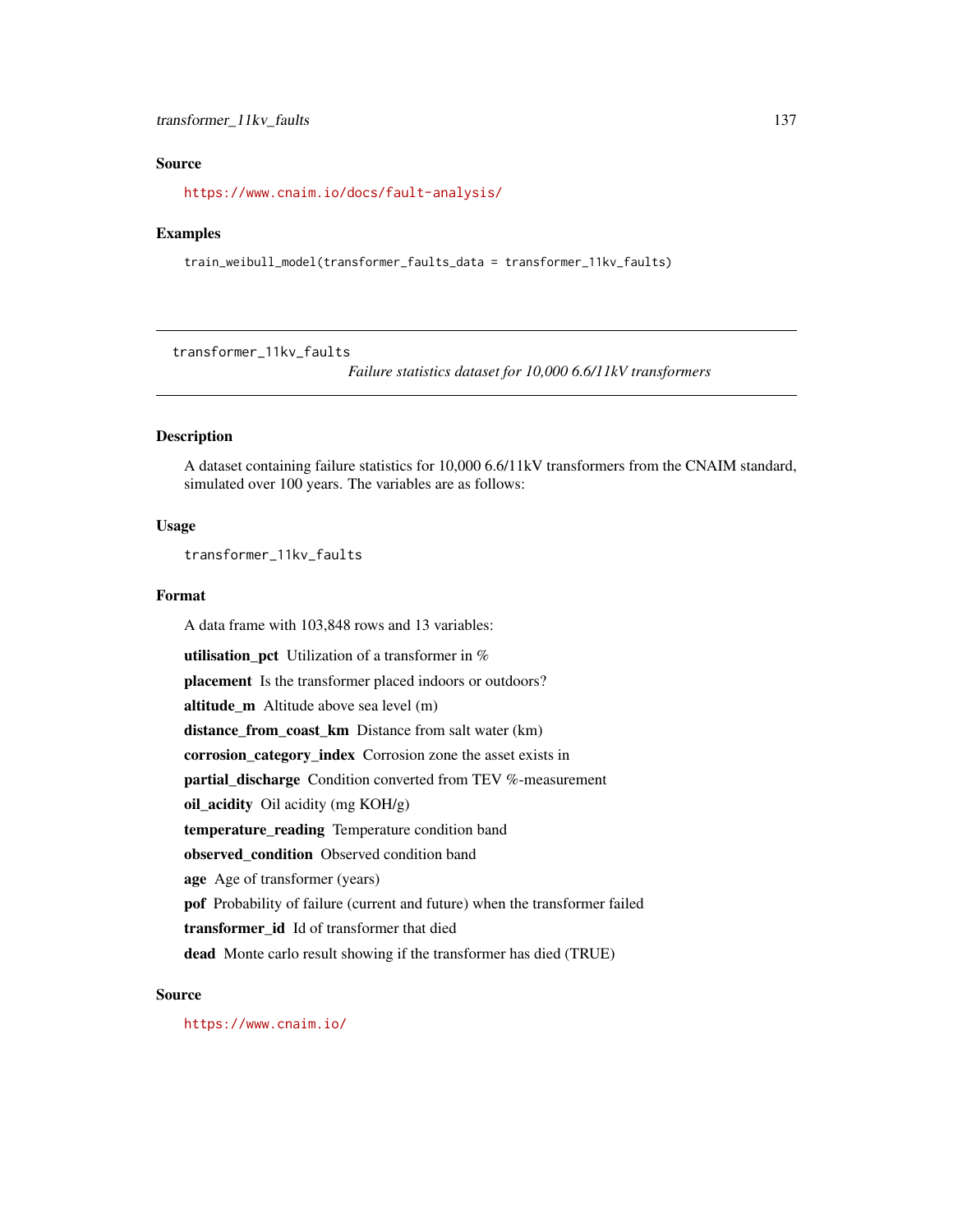# **Index**

∗ datasets transformer\_11kv\_faults, [137](#page-136-0) beta\_1, [4,](#page-3-0) *[40](#page-39-0)* beta $-2, 5$  $-2, 5$ cof, [6,](#page-5-1) *[15](#page-14-0)[–24](#page-23-0)*, *[26](#page-25-0)*, *[28](#page-27-0)[–38](#page-37-0)*, *[46–](#page-45-0)[59](#page-58-0)*, *[124–](#page-123-0)[135](#page-134-0)* cof\_transformer\_04\_10kv, [6](#page-5-1) cof\_transformer\_11kv, [8](#page-7-0) current\_health, *[5](#page-4-0)*, [9](#page-8-0) dga\_test\_modifier, [11](#page-10-0) duty\_factor\_cables, [12](#page-11-0) duty\_factor\_transformer\_11\_20kv, [13,](#page-12-0) *[25](#page-24-0)* duty\_factor\_transformer\_33\_66kv, [14](#page-13-0) e\_cof\_tf, [26](#page-25-0) environmental\_cof\_cables\_60\_30kv, [15](#page-14-0) environmental\_cof\_ehv\_cables, [16](#page-15-0) environmental\_cof\_ehv\_fittings, [16](#page-15-0) environmental\_cof\_ehv\_switchgear, [17](#page-16-0) environmental\_cof\_hv\_switchgear\_distribution, matrix\_adjusted\_circles, [44](#page-43-0) [18](#page-17-0) environmental\_cof\_hv\_switchgear\_primary, [19](#page-18-0) environmental\_cof\_lv\_switchgear\_and\_other, [20](#page-19-0) environmental\_cof\_lv\_ugb, [21](#page-20-0) environmental\_cof\_ohl\_cond, [21](#page-20-0) environmental\_cof\_poles, [22](#page-21-0) environmental\_cof\_sub\_cables, [23](#page-22-0) environmental\_cof\_towers, [23](#page-22-0) environmental\_cof\_transformers, [24](#page-23-0) expected\_life, *[4](#page-3-0)*, *[12](#page-11-0)[–14](#page-13-0)*, [25](#page-24-0) f\_cof\_transformer\_11kv, [38](#page-37-0) ffa\_test\_modifier, [27](#page-26-0) financial\_cof\_cables\_60\_30kv, [28](#page-27-0) financial\_cof\_ehv\_cables, [28](#page-27-0) financial\_cof\_ehv\_fittings, [29](#page-28-0) financial\_cof\_ehv\_switchgear, [30](#page-29-0) financial\_cof\_hv\_switchgear\_distribution, [31](#page-30-0) financial\_cof\_hv\_switchgear\_primary, [32](#page-31-0) financial\_cof\_lv\_switchgear\_and\_other, [32](#page-31-0) financial\_cof\_lv\_ugb, [33](#page-32-0) financial\_cof\_ohl\_cond, [34](#page-33-0) financial\_cof\_poles, [35](#page-34-0) financial\_cof\_sub\_cables, [36](#page-35-0) financial\_cof\_towers, [36](#page-35-0) financial\_cof\_transformers, [37](#page-36-0) health\_score\_excl\_ehv\_132kv\_tf, *[10](#page-9-0)*, [39,](#page-38-0) *[45](#page-44-0)* initial\_health, *[10](#page-9-0)*, [40](#page-39-0) location\_factor, *[25](#page-24-0)*, [41,](#page-40-0) *[43](#page-42-0)* location\_factor\_sub, *[41](#page-40-0)*, [43](#page-42-0) matrix\_adjusted\_intervals, [44](#page-43-0) mmi, *[39](#page-38-0)*, [45](#page-44-0) n\_cof\_excl\_ehv\_132kv\_tf, [59](#page-58-0) network\_cof\_cables\_60\_30kv, [46](#page-45-0) network\_cof\_ehv\_cables, [47](#page-46-0) network\_cof\_ehv\_fittings, [48](#page-47-0) network\_cof\_ehv\_pole, [48](#page-47-0) network\_cof\_ehv\_sub\_cable, [49](#page-48-0) network\_cof\_ehv\_switchgear, [50](#page-49-0) network\_cof\_hv\_lv\_poles, [51](#page-50-0) network\_cof\_hv\_sub\_cables, [52](#page-51-0) network\_cof\_hv\_switchgear\_distribution, [53](#page-52-0) network\_cof\_hv\_switchgear\_primary, [54](#page-53-0) network\_cof\_lv\_switchgear\_and\_other, [55](#page-54-0) network\_cof\_lv\_ugb, [56](#page-55-0) network\_cof\_ohl\_cond, [57](#page-56-0)